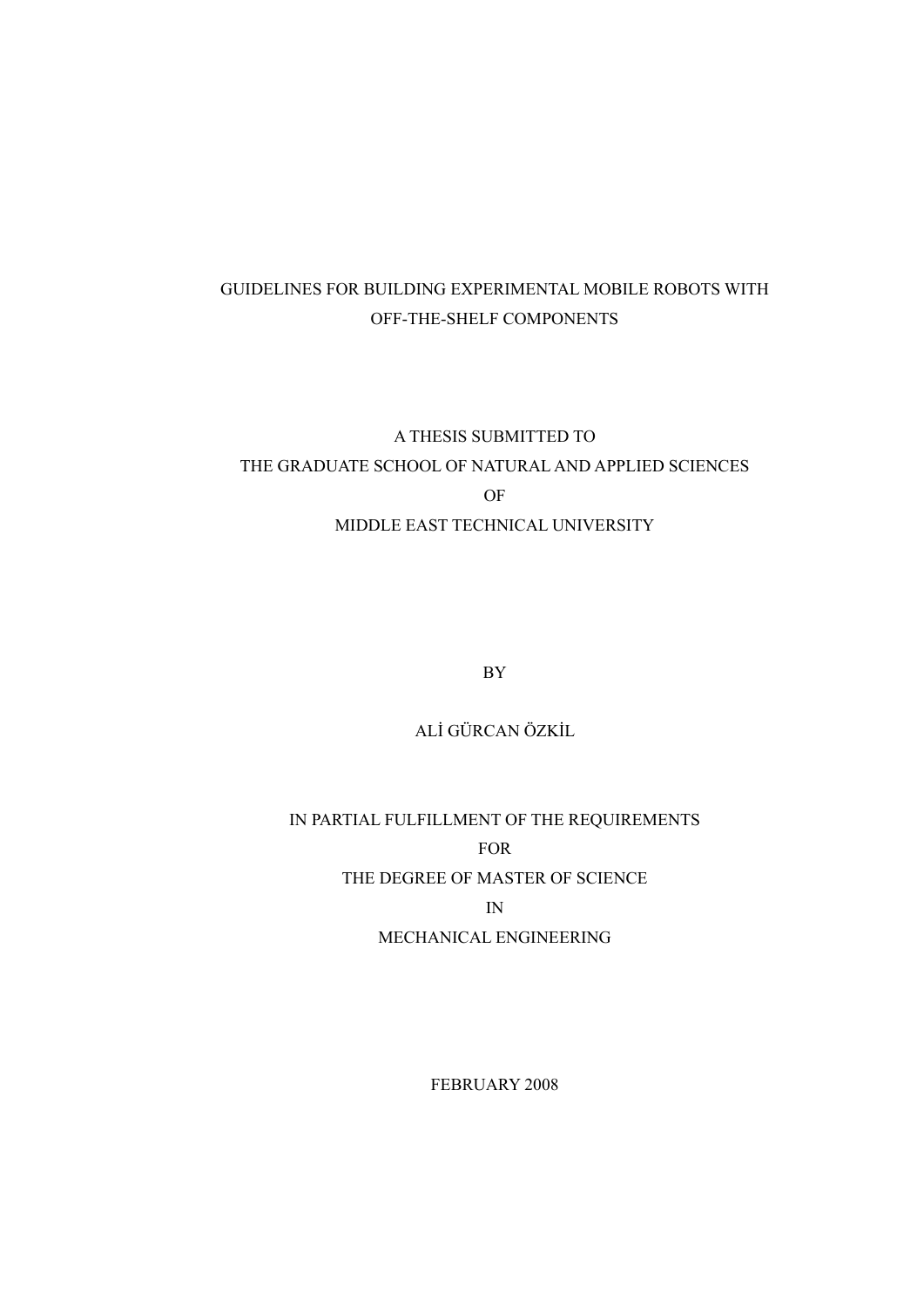Approval of the thesis:

# **GUIDELINES FOR BUILDING EXPERIMENTAL MOBILE ROBOTS WITH OFF-THE-SHELF COMPONENTS**

Submitted by **ALİ GÜRCAN ÖZKİL** in partial fulfillment of the requirements for the degree of **Master of Science in Mechanical Engineering Department, Middle East Technical University** by,

Prof. Dr. Canan ÖZGEN Dean, **Graduate School of Natural and Applied Sciences** Prof. Dr. Kemal İDER Head of Department, **Mechanical Engineering**  Assoc. Prof. Dr. Buğra KOKU \_\_\_\_\_\_\_\_\_\_\_\_\_\_\_\_\_\_\_\_ Supervisor, **Mechanical Engineering Dept., METU Examining Committee Members:**  Prof. Dr. Reşit SOYLU \_\_\_\_\_\_\_\_\_\_\_\_\_\_\_\_\_\_\_\_ Mechanical Engineering Dept., METU Asst. Prof. Dr. Buğra KOKU \_\_\_\_\_\_\_\_\_\_\_\_\_\_\_\_\_\_\_\_ Mechanical Engineering Dept., METU Asst. Prof. Dr. İlhan KONUKSEVEN Mechanical Engineering Dept., METU Asst. Prof. Dr. Yiğit YAZICIOĞLU \_\_\_\_\_\_\_\_\_\_\_\_\_\_\_\_\_\_\_\_ Mechanical Engineering Dept., METU Asst. Prof. Dr. Erol ŞAHİN \_\_\_\_\_\_\_\_\_\_\_\_\_\_\_\_\_\_\_\_ Computer Engineering Dept., METU

**Date:** 8.2.2008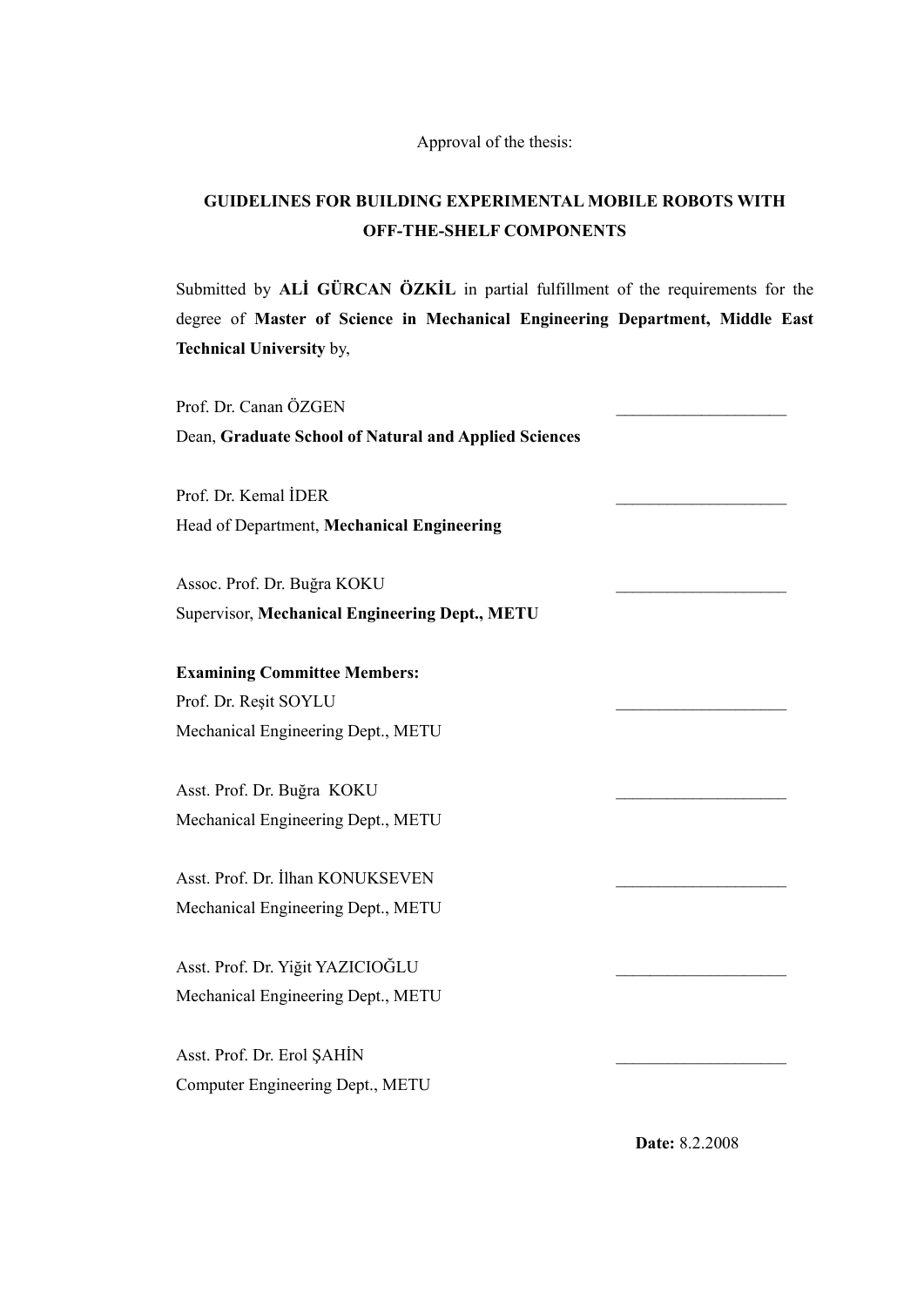I hereby declare that all information in this document has been obtained and presented in accordance with academic rules and ethical conduct. I also declare that, as required by these rules and conduct, I have fully cited and referenced all material and results that are not original to this work.

> Name, Last Name: ALİ GÜRCAN ÖZKİL Signature: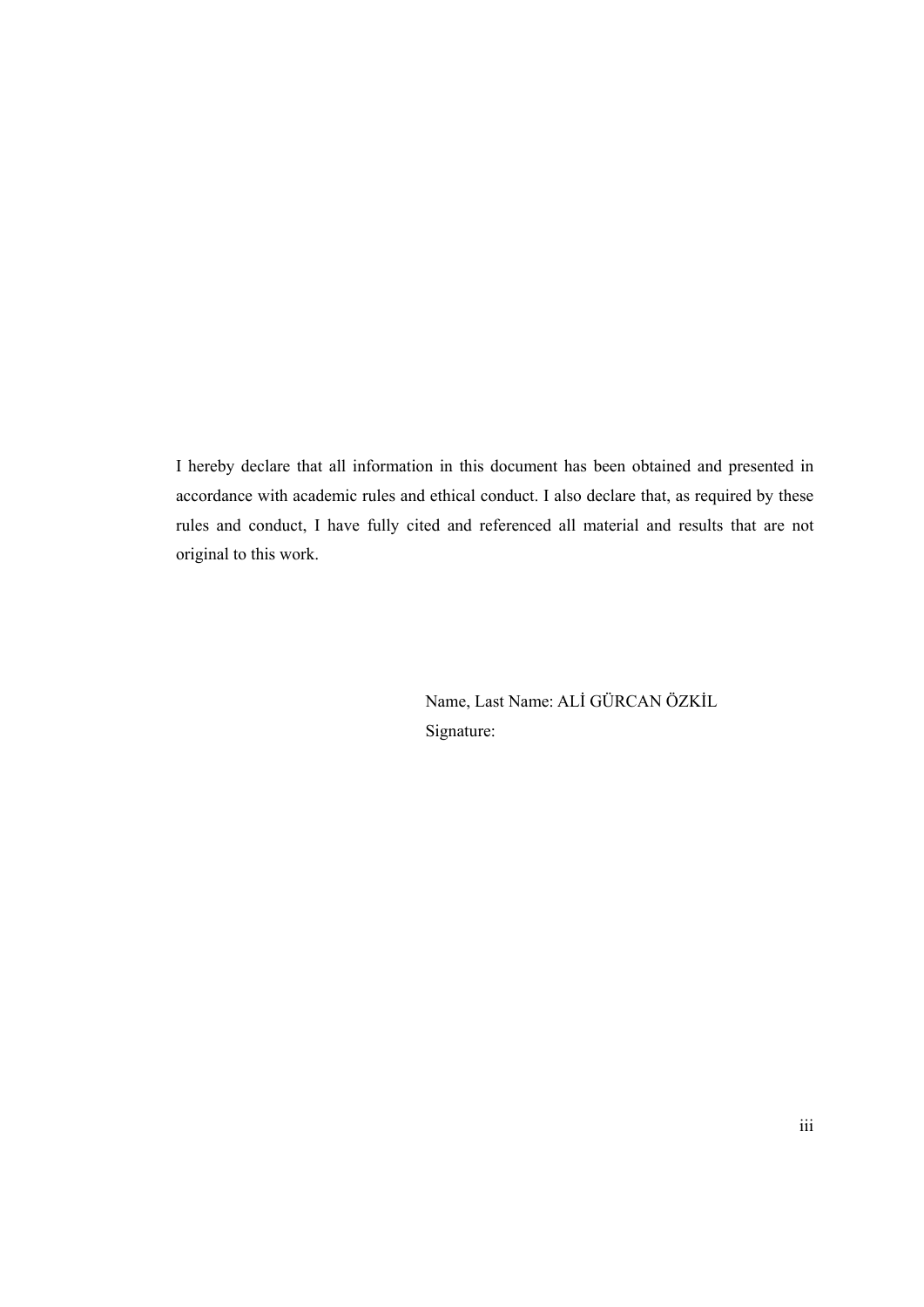## **ABSTRACT**

# GUIDELINES FOR BUILDING EXPERIMENTAL MOBILE ROBOTS WITH OFF-THE-SHELF COMPONENTS ÖZKİL, ALİ GÜRCAN

M.S., Department of Mechanical Engineering Supervisor: Asst. Prof. Dr. Buğra KOKU

February 2008, 86 pages

Robotics is an emerging field, and it is also affecting several other fields. Design of robotic platforms gains more importance since the focus and aim of the robotics research broadens widely and the variety of the users is significant. This work aims to present the design of a modular mobile robotic platform, which should be simple, easy to build and easy to use. The concept of modularity, usage of off-the shelf components and utilizing a PC platform, are addressed in this work. As a result of this work, a conceptual design is presented, and a prototype is built to highlight some important aspects of the conceptual design.

Keywords: Modular Robots, Mobile Robots, Robotics Design, Mechatronics, Configurable Systems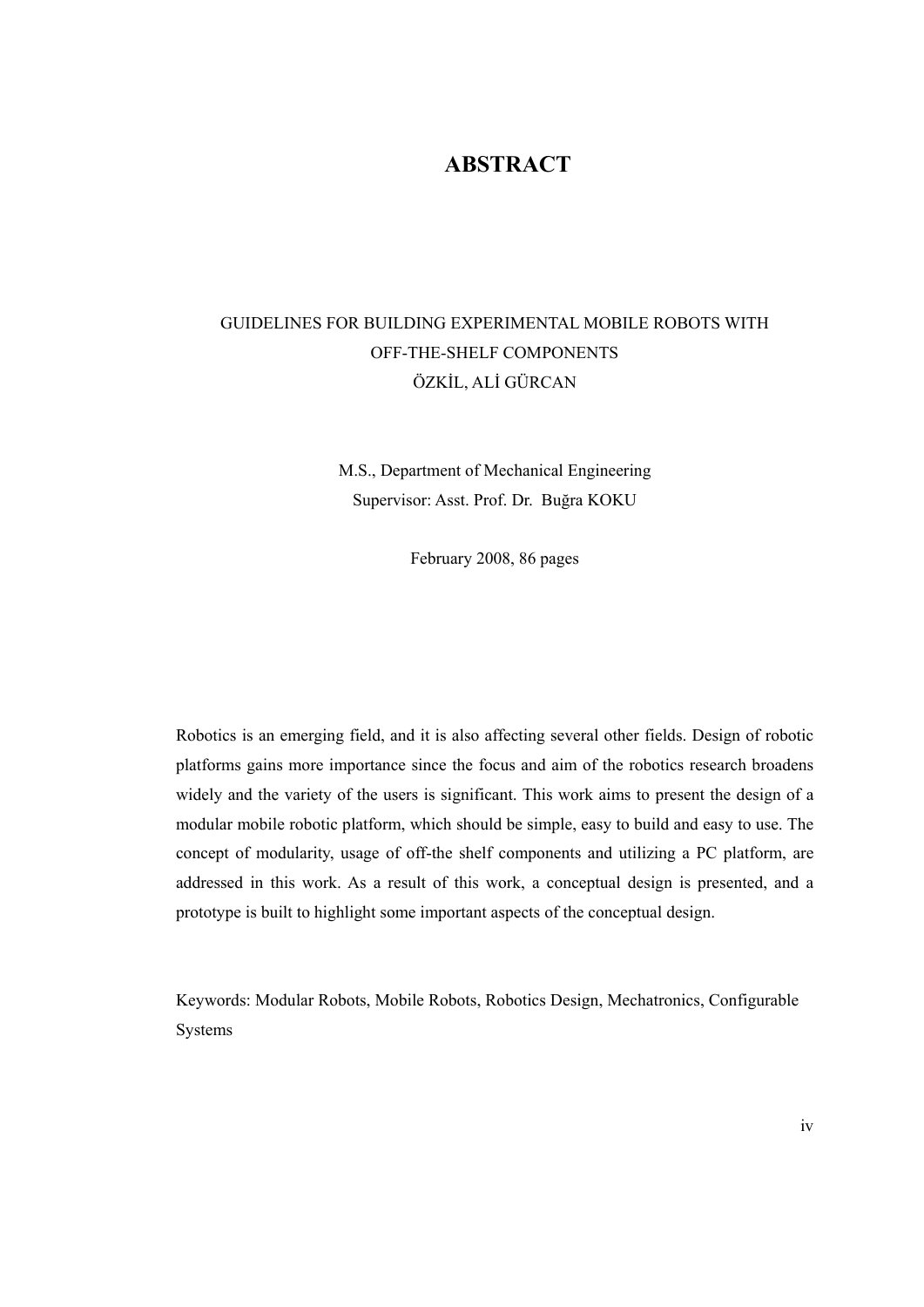# HAZIR KOMPONENTLER İLE DENEYSEL HAREKETLİ ROBOT YAPIMI İÇİN YOL HARİTASI

ÖZKİL, ALİ GÜRCAN

Y.Lisans, Makina Mühendisliği Bölümü Danışman: Yrd. Doç. Dr. Buğra KOKU

Şubat 2008, 86 sayfa

Robotik, pek çok diğer araştırma konusunu da etkileyerek hızla gelişen bir dal olmuştur. Robotik platformların tasarımlarını önemi, robotik araştırmalarının ve kullanıcı profillerinin çeşitliliklerinin artmasına paralel olarak artmaktadır. Bu tez çalışması, basit, kolayca oluşturulabilen ve kolayca kullanılabilinen bir robot platformunun tasarımını amaçlamaktadır. Modülerlik kavramı, kolayca bulunabilinen bileşenlerin kullanılması, ve kişisel bilgisayar tabanlı olması, belirtilen konuları ele alırken kullanılan yöntemlerdir. Bu tez çalışmasının sonucunda, kavramsal bir tasarıma ulaşılmış; ve bu tasarımın önemli noktalarını göstermek amacı ile bir prototip üretilmiştir.

Anahtar kelimeler : Modüler Robotlar, Mobil Robotlar, Robot Tasarımı, Mekatronik Tasarımı, Ayarlanabilen Sistemler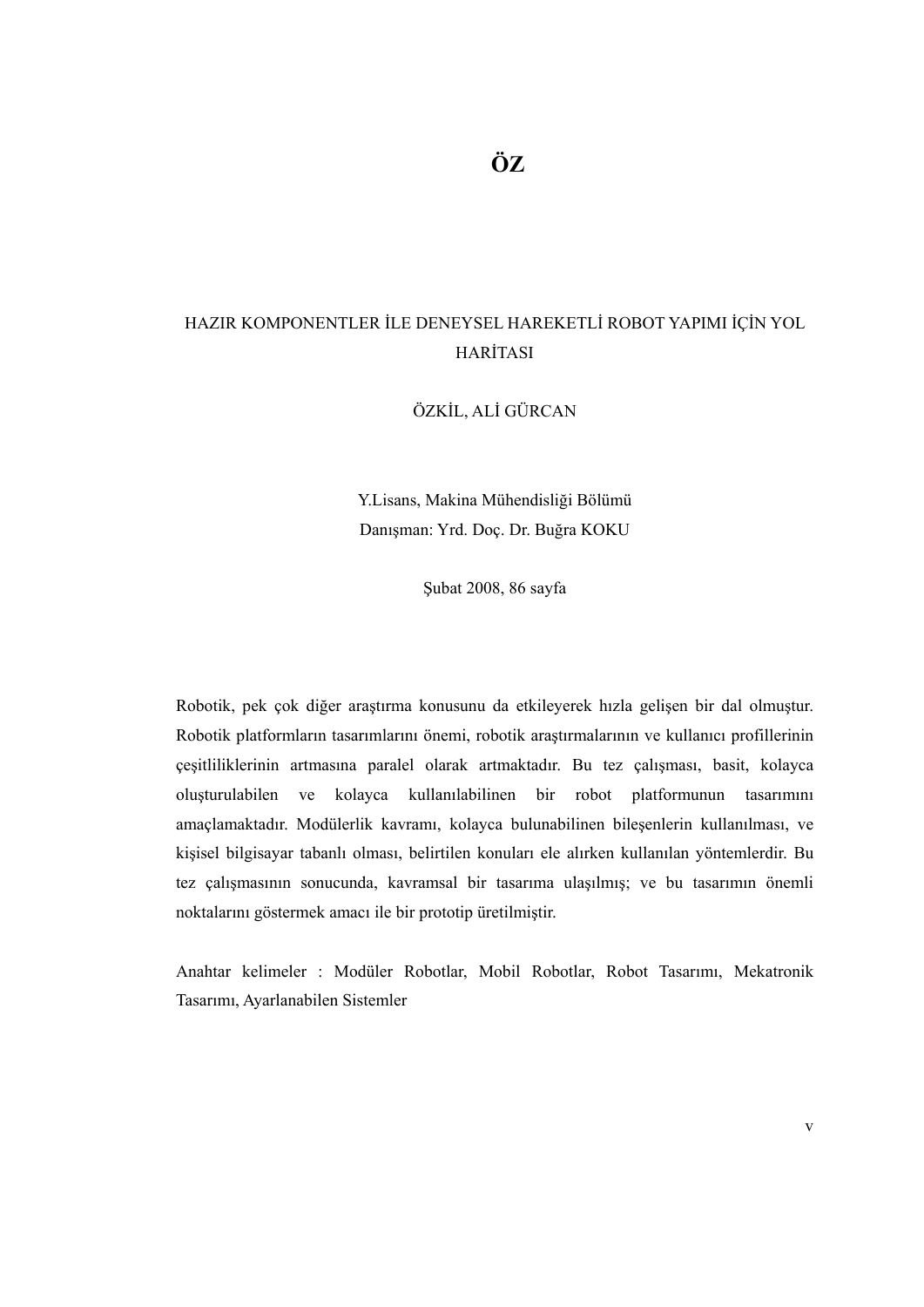*To My Family and Friends*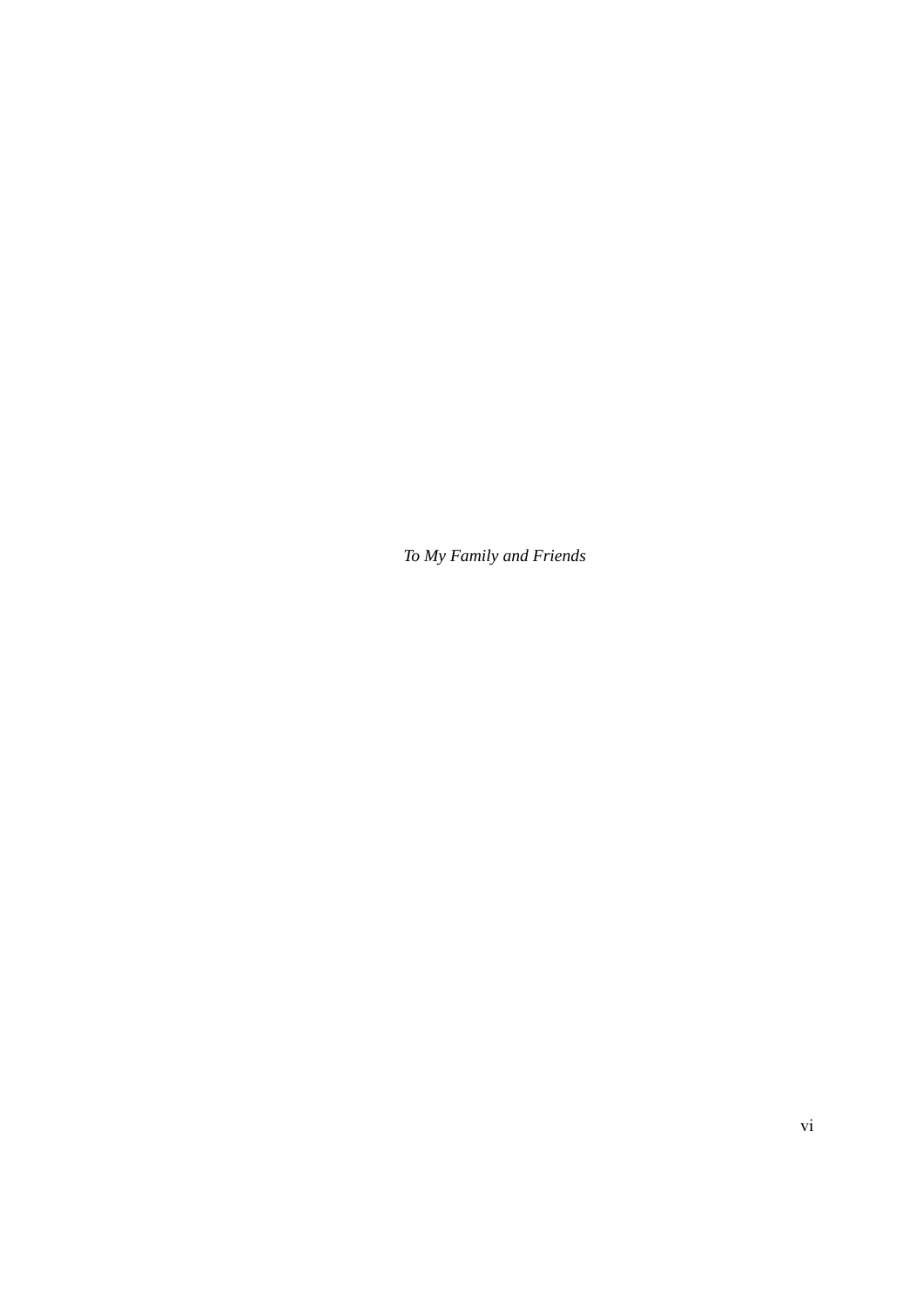## **ACKNOWLEDGMENTS**

The roots of this thesis work lie back to our discussions throughout the Mechatronics Design course in 2004. Together with Dr. Bugra Koku and Onur Yarkinoglu, we aimed to make an attempt towards modular mobile robot design-

I would like to express my deepest gratitude to Dr. Bugra Koku, for his direction, encouragement, patience and sincerity. He not only guided me about this master's thesis, but also shared his thoughts and advised me on my personal and academic decisions. This work could not be possible without him.

I am thankful to Dr. Zhun Fan and Dr. Torben Sørensen from Technical University of Denmark, whom believed in the potential of this master thesis, and provided some of the hardware used in the prototype phase. I am also grateful to Dr. Steen Dawids from Bispebjerg Hospital, Copenhagen, whom showed an appreciation to my work and envisioned the possible uses of modular mobile robot systems in hospital environments.

To my friends, Hakan, Ozgu, Ender, Baris, Mads, Josefin, Alvise, Jean, Lene, Anders, Thor and many others; I owe them a lot for their support, suggestions and friendship. They were always there when the nights were dark and long; helping with some paperwork, brewing an extra cup of coffee, or offering a piece of chocolate.

Finally, I would like to thank to my mother, my father and my sister, for being my family...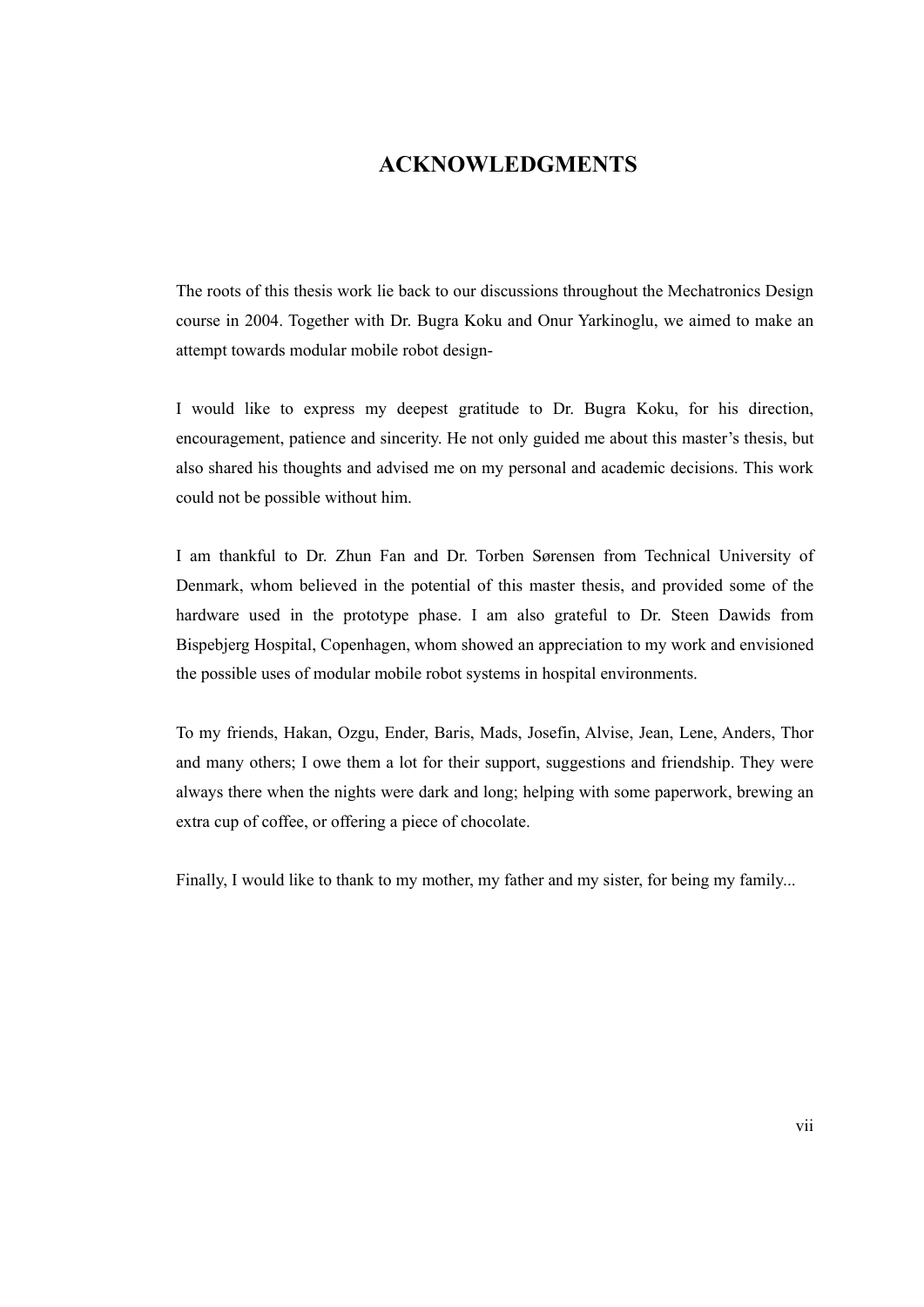# **TABLE OF CONTENTS**

#### **CHAPTERS**

| 11  |       |  |
|-----|-------|--|
|     | 1.1.1 |  |
|     | 1.1.2 |  |
|     | 1.1.3 |  |
|     | 114   |  |
| 12  |       |  |
|     |       |  |
|     |       |  |
| 21  |       |  |
| 22  |       |  |
| 2.3 |       |  |
|     | 2.3.1 |  |
|     | 2.3.2 |  |
|     | 2.3.3 |  |
|     | 2.3.4 |  |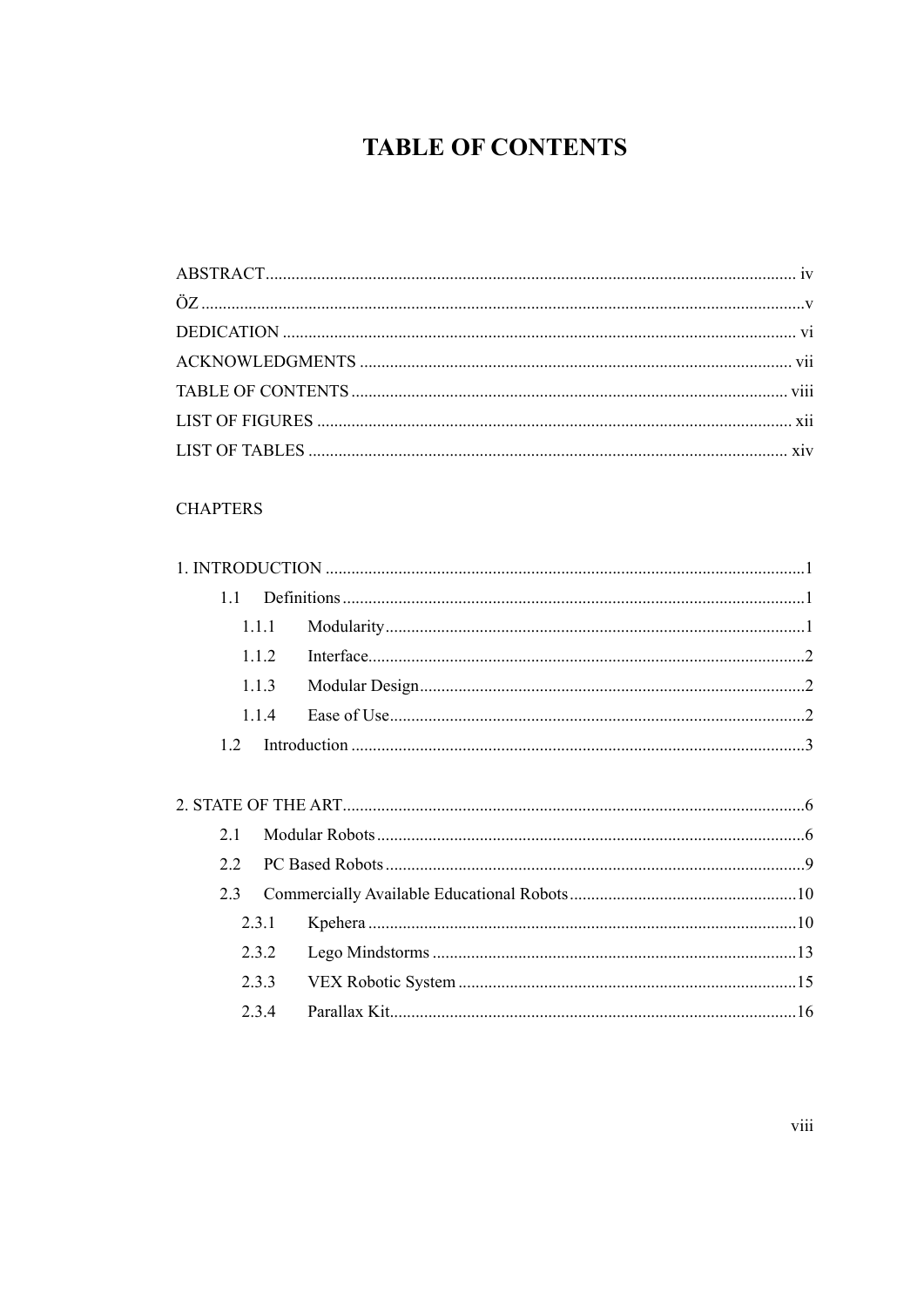| 3.1 |           |     |
|-----|-----------|-----|
|     | 3.1.1     |     |
|     | 3.1.1.1   |     |
|     | 3.1.1.2   |     |
|     | 3.1.1.3   |     |
|     | 3.1.2     |     |
|     | 3 1 2 1   |     |
|     | 3122      |     |
|     | 3.1.2.2.1 |     |
|     | 3.1.2.2.2 |     |
|     | 3.1.2.2.3 |     |
|     | 3.1.2.3   |     |
|     | 3.1.2.3.1 |     |
|     | 3.1.2.3.2 |     |
|     | 3.1.2.3.3 |     |
|     | 3.1.2.4   |     |
|     | 3.1.2.5   |     |
|     | 3.1.3     |     |
|     | 3.1.4     |     |
|     | 3.1.5     |     |
|     | 3.1.6     |     |
|     |           |     |
|     |           | .41 |
| 4.1 |           |     |
| 4.2 |           |     |
| 4.3 |           |     |
| 4.4 |           |     |
| 4.5 |           |     |
| 4.6 |           |     |
| 4.7 |           |     |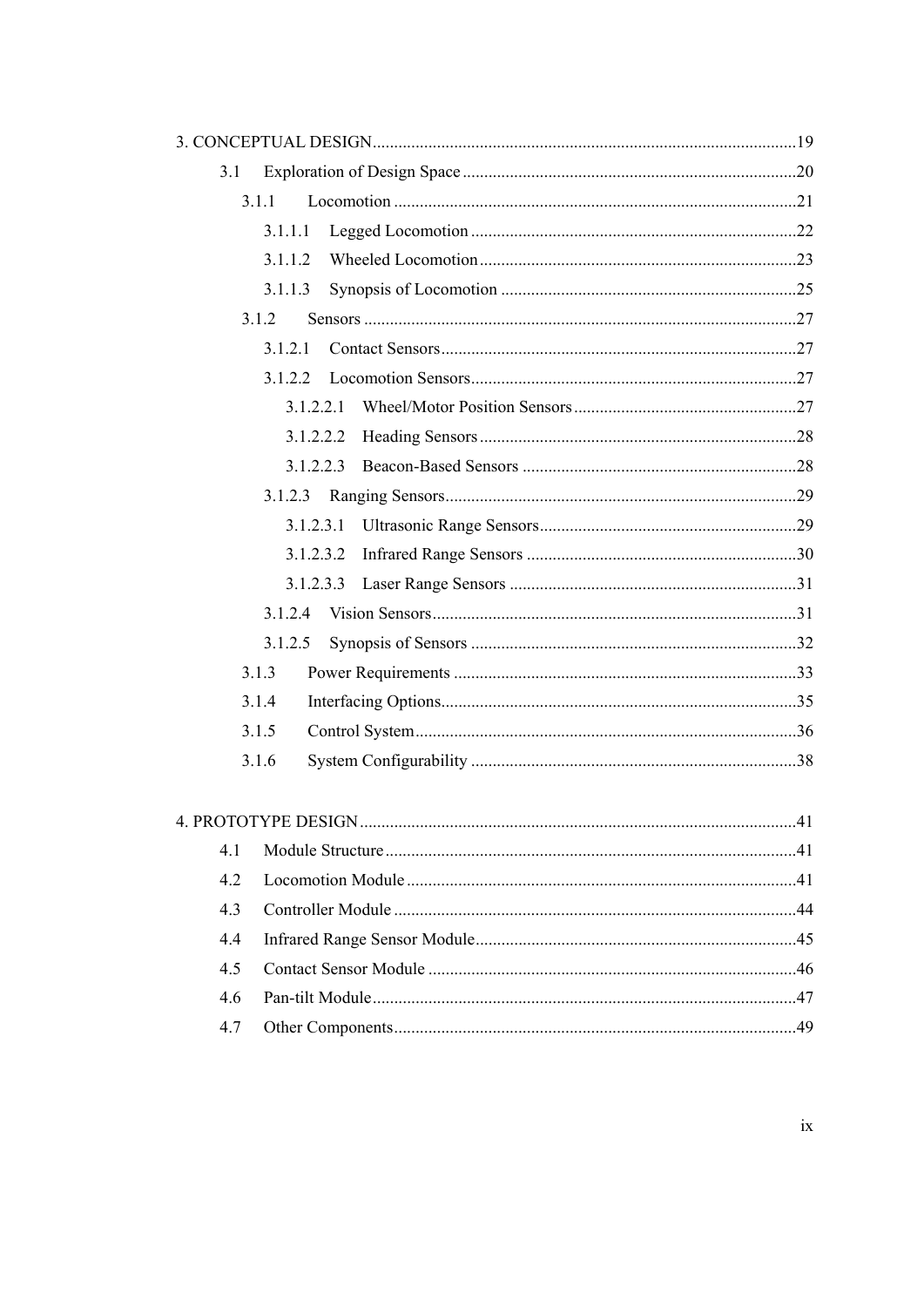|      | 4.7.1 |  |
|------|-------|--|
|      | 4.7.2 |  |
|      | 4.7.3 |  |
|      | 4.7.4 |  |
|      | 4.7.5 |  |
| 4.8  |       |  |
|      | 4.8.1 |  |
|      | 482   |  |
| 4.9  |       |  |
| 4.10 |       |  |
| 4.11 |       |  |
|      |       |  |
|      |       |  |
| 5.1  |       |  |
|      | 5.1.1 |  |
|      | 5.1.2 |  |
| 5.2  |       |  |
| 5.3  |       |  |
| 5.4  |       |  |
|      |       |  |
|      |       |  |
| 6.1  |       |  |
| 6.2  |       |  |
|      |       |  |
|      |       |  |
|      |       |  |
|      |       |  |
|      |       |  |
|      |       |  |
|      |       |  |
|      |       |  |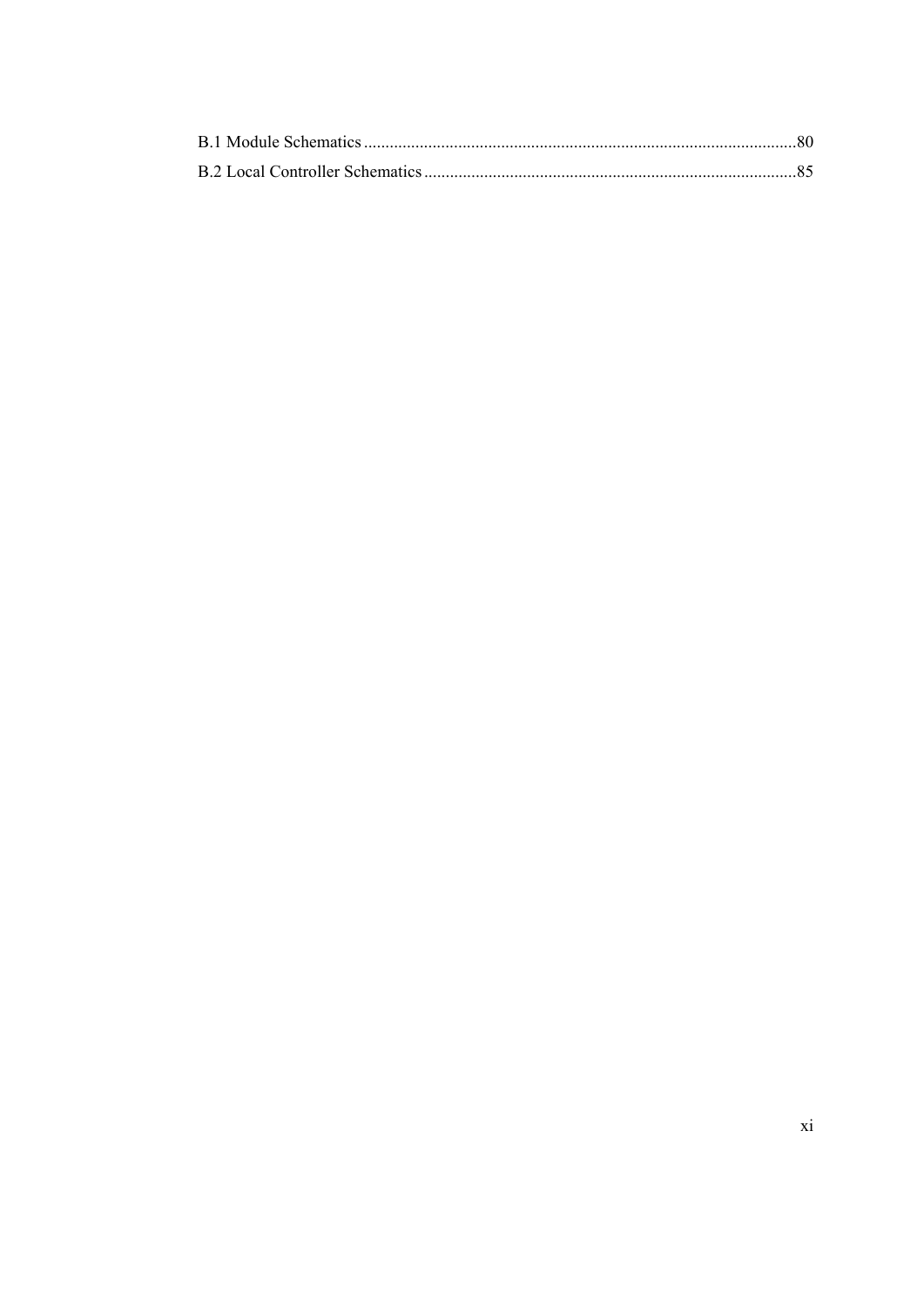# **LIST OF FIGURES**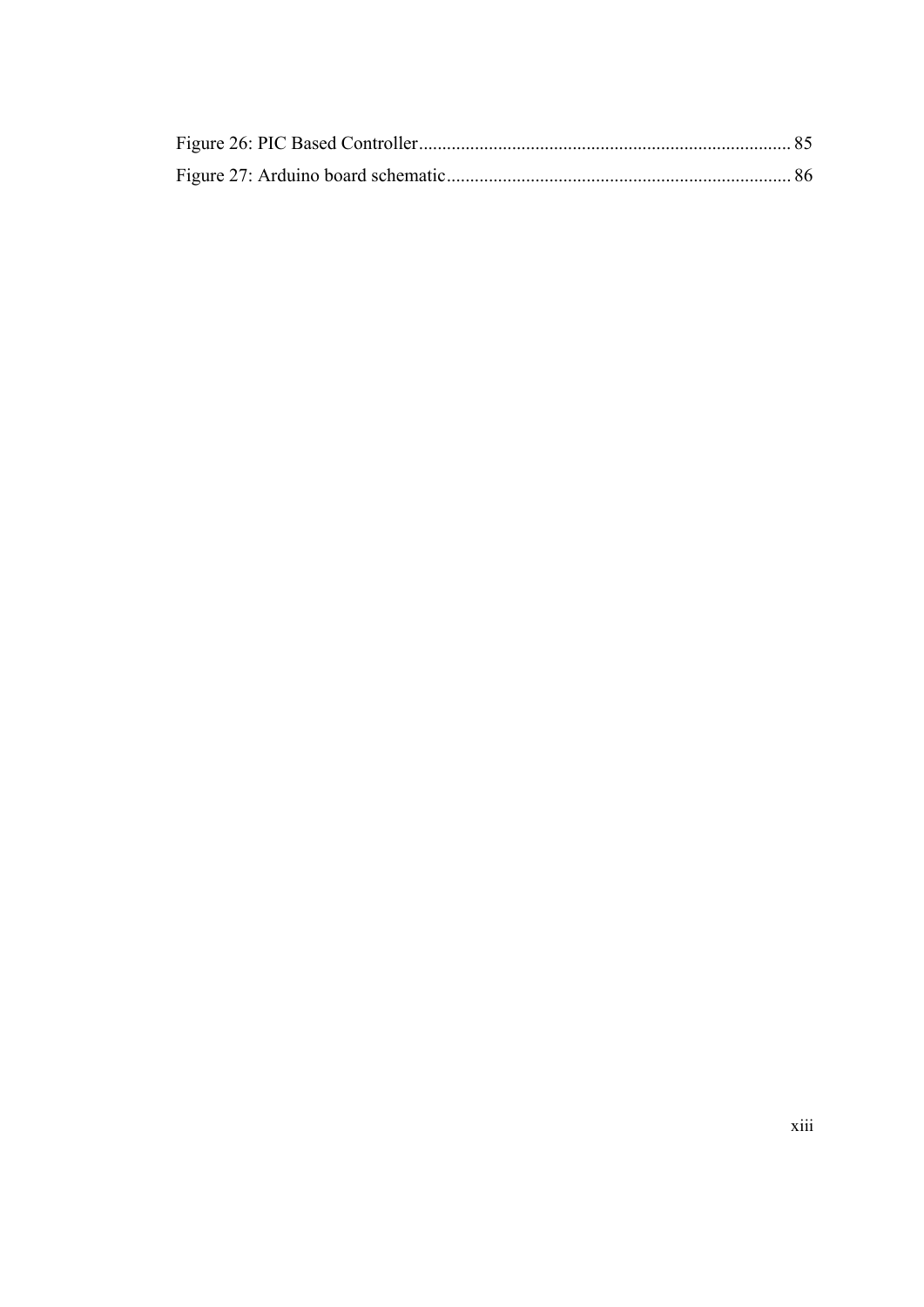# **LIST OF TABLES**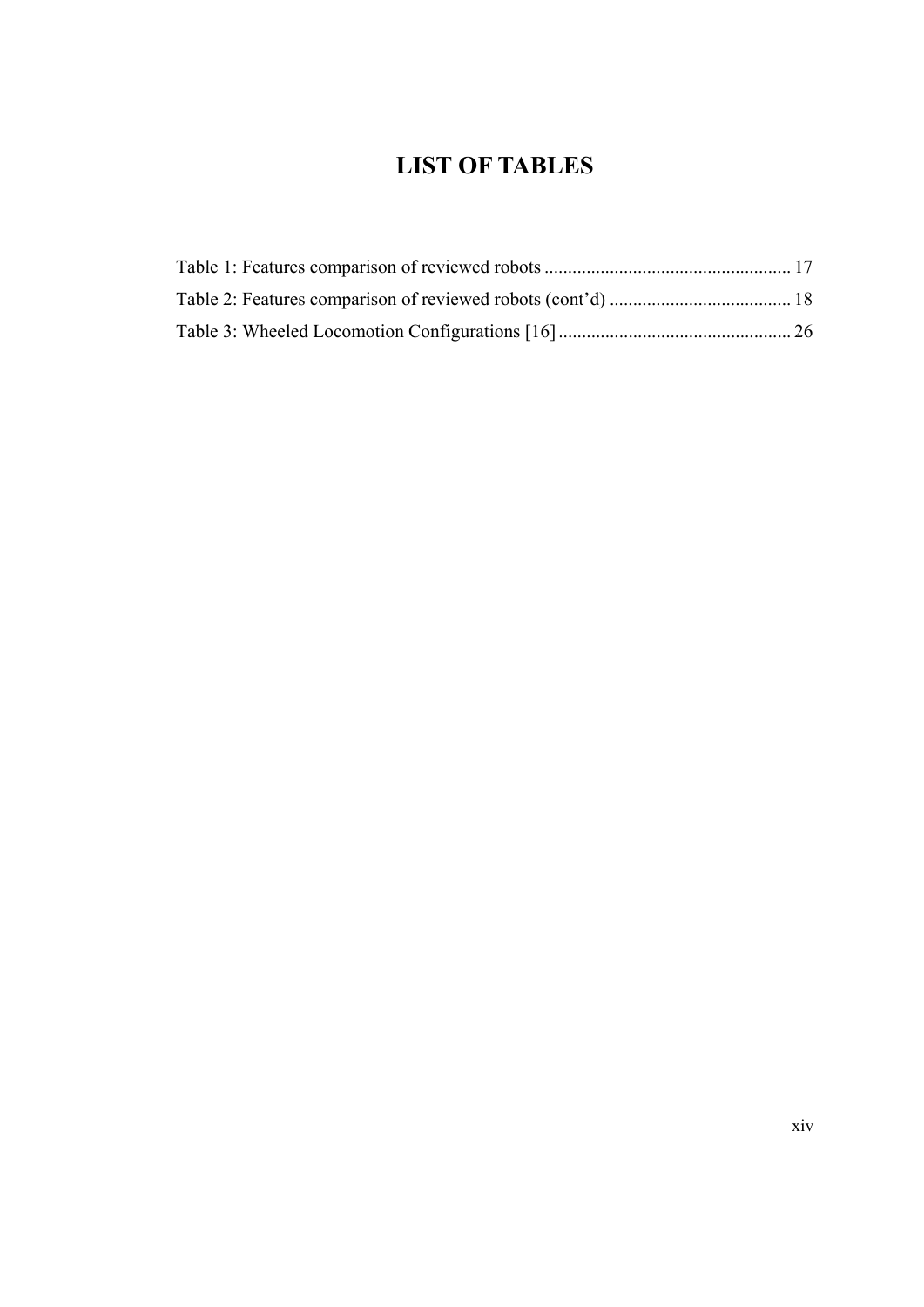# **CHAPTER 1**

# **INTRODUCTION**

The aim of this work is to propose a design of a modular mobile robot platform, with an intention for academic use.

The objectives can be listed as follows:

- To design a robotic platform which is inexpensive, easy to use and easy to maintain
- To propose a modular product architecture as a tool to provide flexibility, easiness and maintainability as claimed
- To adopt a PC based platform and investigate the advantages of using this approach
- To use off-the-shelf components whenever possible and reveal the benefits of this approach
- To show the development potential of such a system in terms of available software libraries and drivers, and hardware peripherals and resources using standardized hardware interfaces.

## **1.1 Definitions**

### **1.1.1 Modularity**

Modularity is the functional decomposition of a system, in smaller functional units. Modularity is an issue in both hardware and software in robotics. Software modularity has already been achieved through object oriented programming languages which brings componentized approach to software development.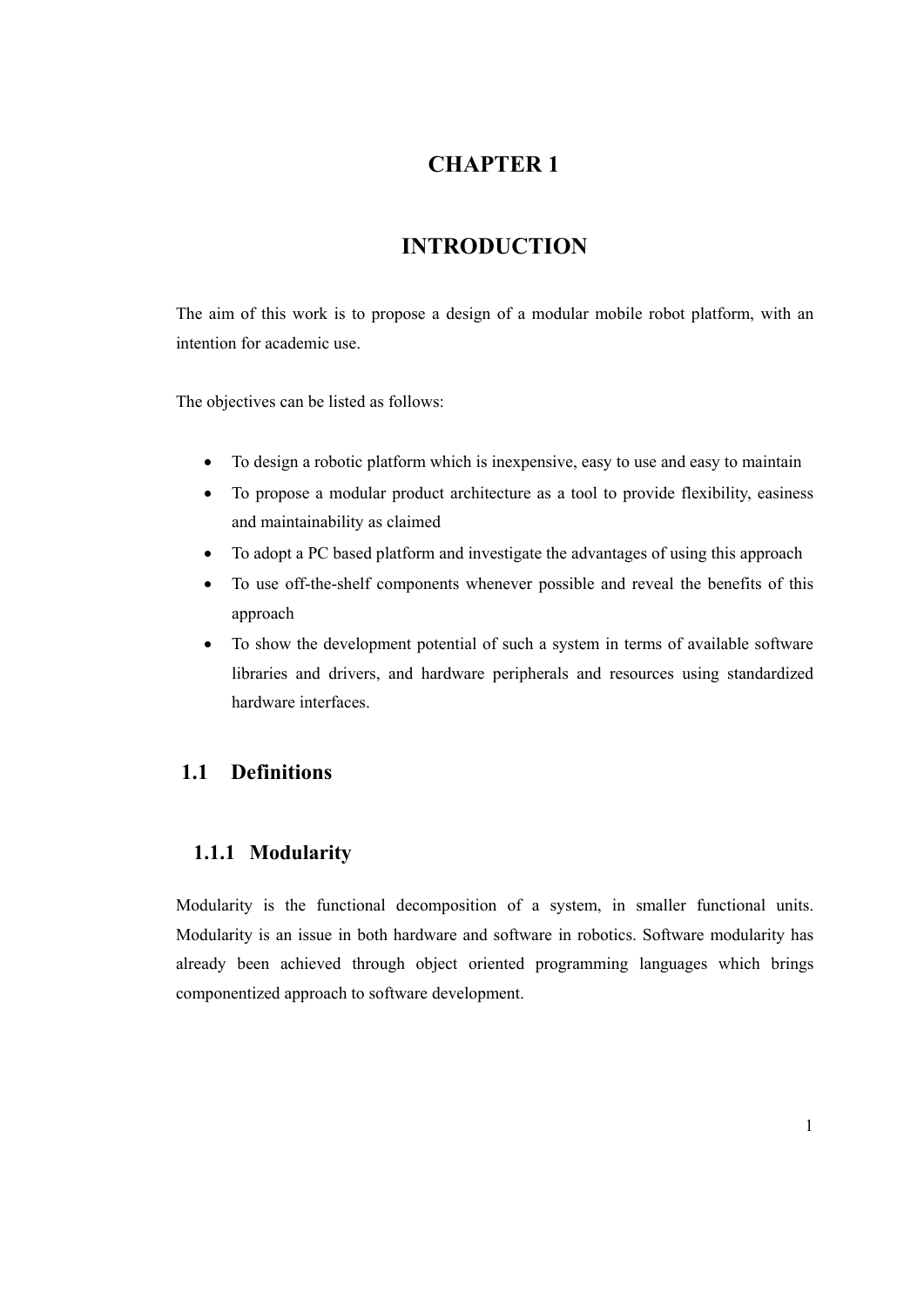Hardware modularization, on the other hand, is more about grouping of components that creates specific functions and creating forms that permits these functionalities. Therefore, hardware modularity is bound with physical constraints that come from components and physical interactions with users and environments.

#### **1.1.2 Interface**

A module is a singular functional unit of a system, and interface is the glue layer between modules, which provides connectivity and abstraction. Mainly, it permits the flow of energy and information through modules.

#### **1.1.3 Modular Design**

There are two different product architecture types; integrated architectures and modular architectures while designing a product. In the context of this thesis, modular design is referred to some of the key features of the proposed robotic platform. Flexibility and maintainability are the most important of these features.

As the designed platform is intended to be used in a wide range of educational activities, it should be easily reconfigured to different tasks. Modular design will provide different modules to accomplish the flexibility needed. In addition, if certain module of the robot malfunctions, it should be simple to replace, or at least disable that module such that the robot and the remaining modules will be functional.

#### **1.1.4 Ease of Use**

Ease of use is a rather general and relative concept. Therefore, it is needed to be explained in the context of this thesis. Firstly, it is related to the resources available on the platform. In order to be easy to use, the platform should provide certain means of development environments. As a very important portion of robotics work is about software development, it should provide sharing and reusability of code. The availability of software libraries to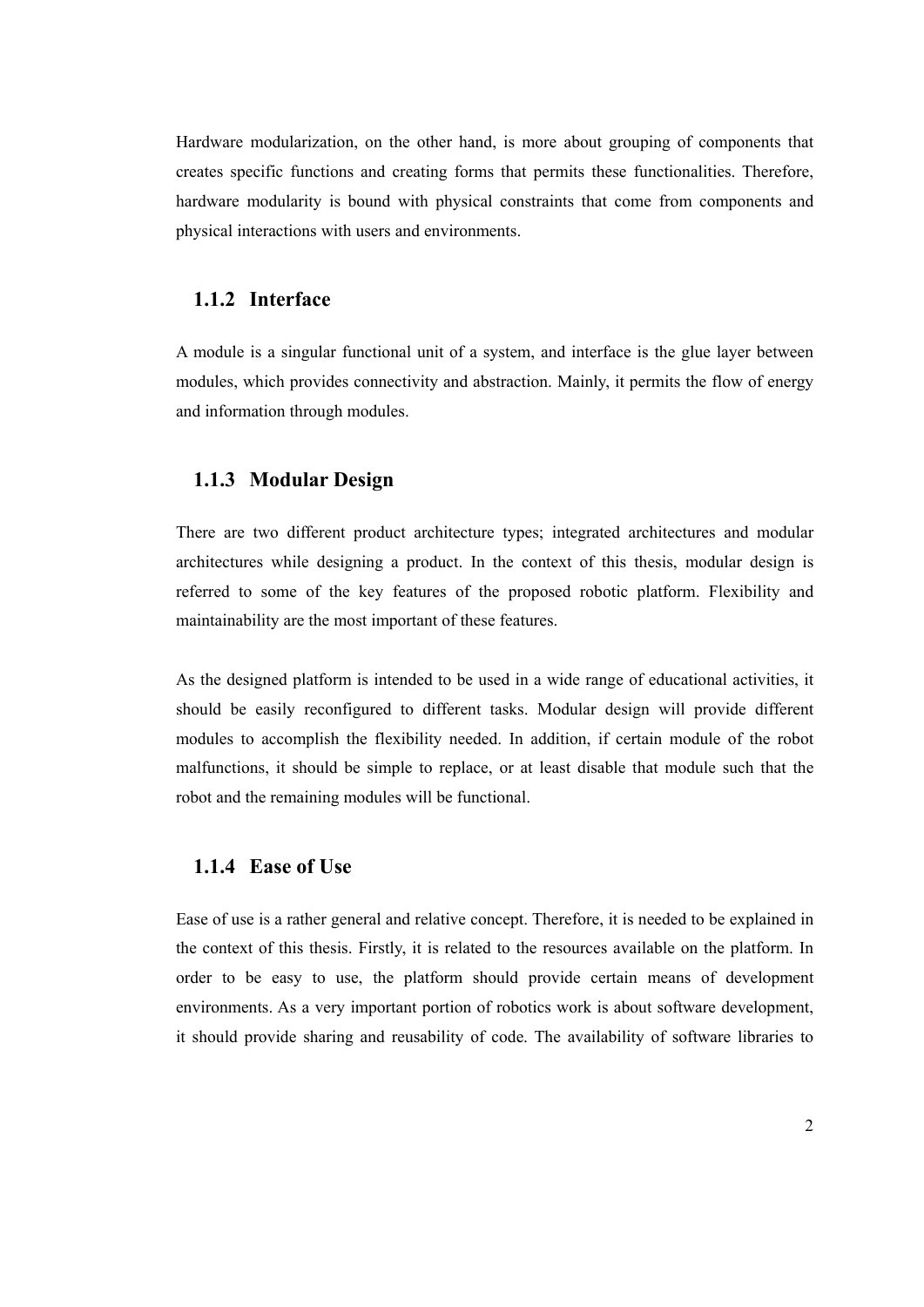support development in various levels is closely related to the ease of use. This condition implies the importance of standardization, and using off-the-shelf components in the design is partially for this reason. For instance, using commercially available webcams for vision brings up the possibilities of the use of highly available drivers and image processing libraries, as opposed to specialized and robotics vision hardware with limited resources.

#### **1.2 Introduction**

Even though it is difficult to give a precise definition, a machine which can sense its environment, manipulate things, show some degree of intelligence and appears to have an intent or agency can be referred to as a robot [1]. The typical use of a robot is substituting human in dull, dirty or dangerous tasks.

From a technical perspective, International Federation of Robotics (IFR) classifies robots as: Industrial robots, professional service robots and personal service robots [2]. Being used in all modern manufacturing settings, industrial robots achieved a significant degree of success in the last couple of decades and came to a maturity. On the contrary, compared to industrial robots, service robots are still far away from having a significant place and usage in everyday life. Yet, a United Nations survey claims that the situation will change in the near future, and there will be a rapid growth in service robotics market, due to the demand from the various levels of society (market pull) [2]. It is therefore foreseeable that mobile robotics will be more and more commonly used and take a central part in service robotics market.

Research in mobile robotics is very broad and ever-evolving. As the field is emerging, robotics education is subsequently affected by the breadth of the topics covered and the depth of studies in these topics. It is essential for robotics education to be supported by suitable experimental exercises, in order to facilitate learning by supporting theoretical knowledge with practice. The importance of availability of robotic systems, and related hardware and software resources to support education, and therefore, the need for a simple, cheap and easy to use mobile robotic system is obvious.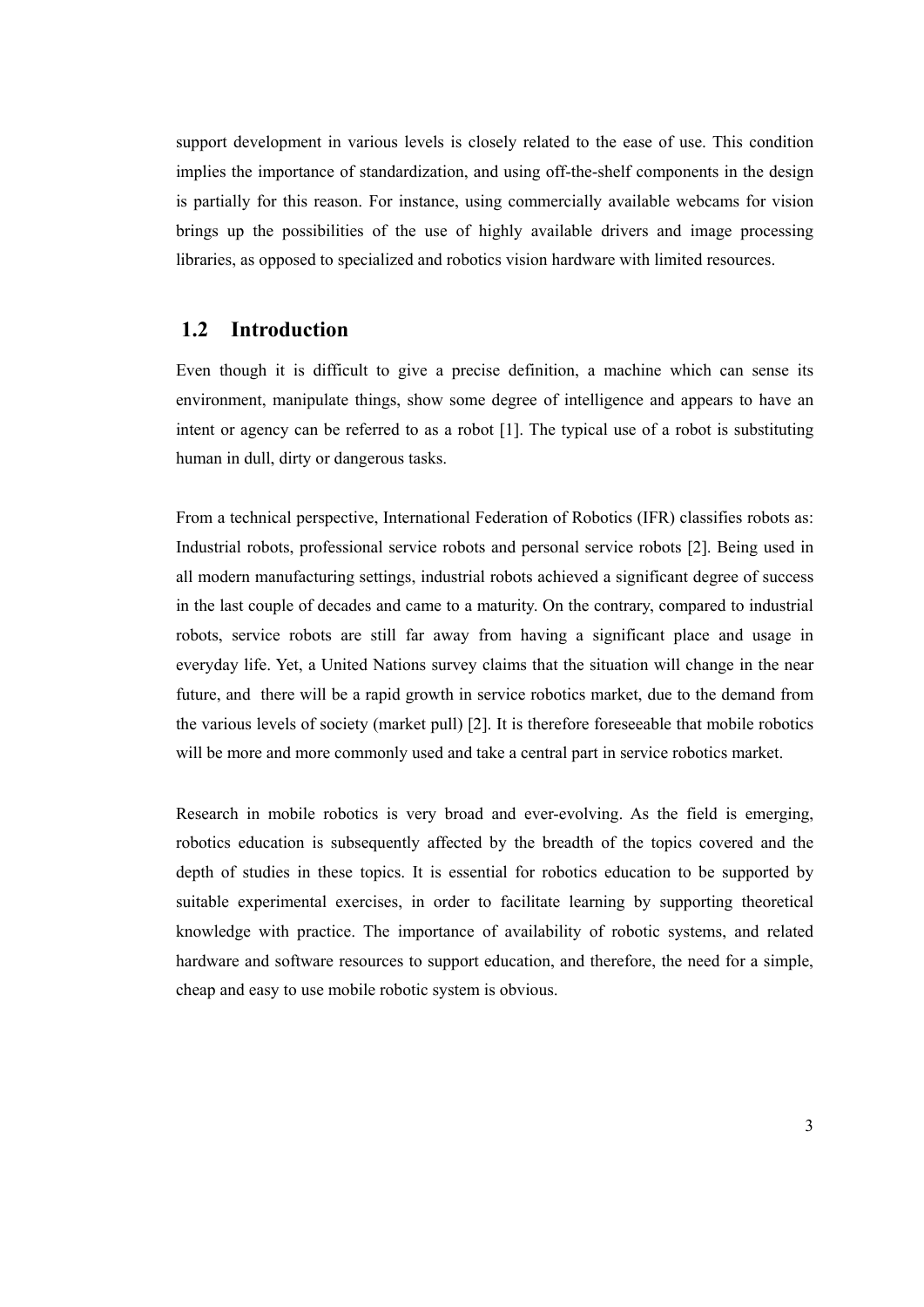As a result of these considerations, this thesis work aims to outline a design for such a system for academic and educational use. An important characteristic of this work is the design methodology; using a product design perspective rather than a solely technical approach.

Regarding this plan, it is necessary to have a user-centered design and reflect the needs of typical users in the system of such an educational mobile robot. The ease of use is the vital consideration, since the users of the system would have different backgrounds and experience. As robotics cover a large spectrum of subjects, this system should provide diverse resources in terms of hardware and software, yet it should be easy to learn and simple to operate.

From conceptual perspective, the aspects of the design can be characterized as modularity, flexibility and "easiness". Modularity is the key aspect that enables the requirements of the design. By analyzing and abstracting different needs and tasks of a mobile robot, the complex design problem can be divided into a set of simpler problems and dealt with individually. This approach induces the design work to module level, and provides the opportunity to evolve or vary these modules independently, since they provide the same general functionality. It is then truly possible to imagine the system in an abstract level.

Flexibility is also closely related to the modularity of the system. The overall system performance depends on how individual modules create a whole. In a flexible system, different sets of modules might come together and create a specific system depending on different needs. It is therefore important to carefully define the interfaces between the modules of the system.

The final characteristic of the design is easiness. Being rather general, this requirement should be reflected at various levels of the design. The system should be consisted of simple, easily accessible and affordable elements. These elements should be easy to obtain, operate, install and maintain. It is therefore beneficial to use off-the-shelf components as much as possible. Consequently, the mechanical structure of the robots should be 'easy'. Accessing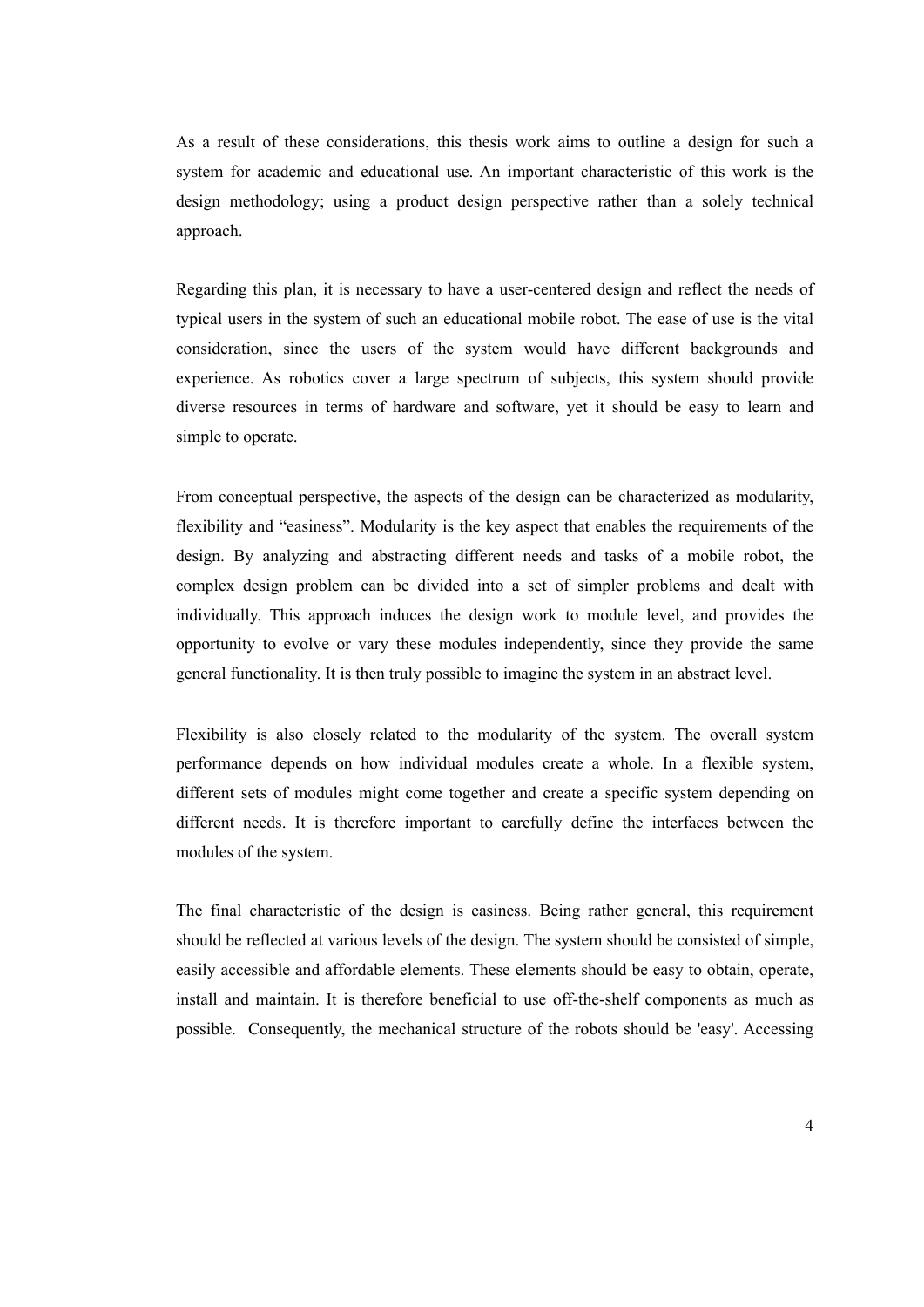and maintaining the modules, components inside the modules and the whole system depends on the design of mechanical structure. And finally, the control system of the robot system should be 'easy'. It should provide simple and convenient interfaces to its physical resources and provide a simple platform for software implementation and development.

In short it is believed that the proposed design approach to the field of mobile robotics will result in a simple, affordable and easy to use system which can enhance learning progress in robotics education.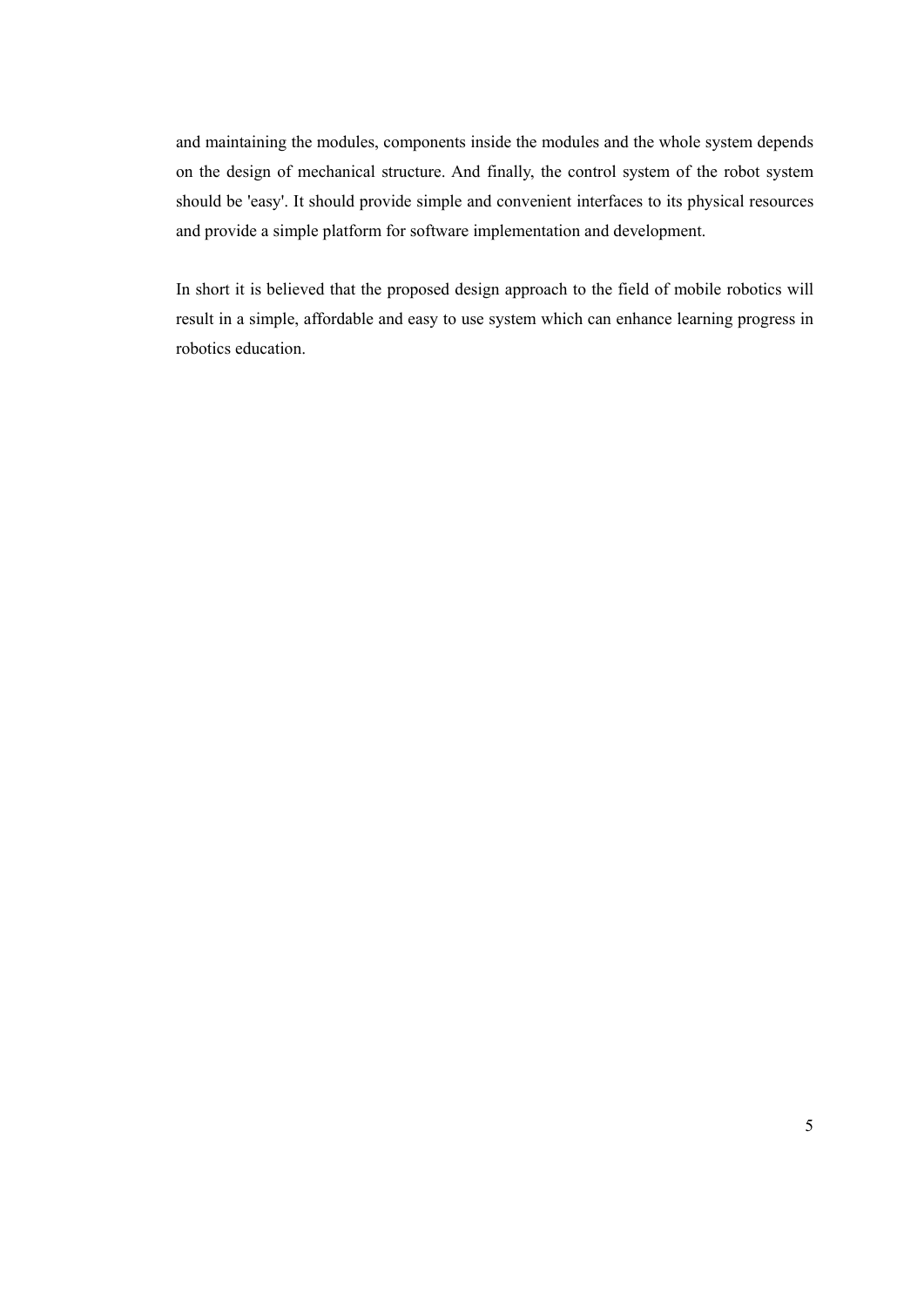## **CHAPTER 2**

### **STATE OF THE ART**

Robotics is a popular research topic especially for last two decades. Due to the multidisciplinary nature of the field, it is possible to see robotics projects in different departments of universities, such as electrical, mechanical, mechatronics, aeronautical engineering or computer science. Also, due to fiction, literature and the practical nature of the field, robotics is also becoming a popular hobby. There are a number of amateur clubs, where people build robots, share information and arrange events for promoting robotics. And finally, there are a growing number of commercial applications of mobile robotics, where solutions not only focus on technical problems, but also user related issues. In short, there are a number of people and organizations that need, use and/or design robots for different reasons and before proceeding with the design phase, it is necessary to review some of these works with similar purposes. The following sections give the details of these reviews, and a summary is given in Table 1 and Table 2.

#### **2.1 Modular Robots**

One of the features of the design proposed in this work is modularity. A modular design is generally characterized by the functional partitioning into discrete and reusable modules consisting of self contained functional elements [3]. Naturally, there have been several attempts to a modular design of a robot. Robo-cup, designed in Graz University, Austria, is one of the noteworthy robots for its modularity [4]. It was used for robotic soccer events, and it was designed for reuse of the components, exchangeability of modules and flexibility of the overall system.

Using a layered modular approach, it had an omni-directional driving layer, a range finder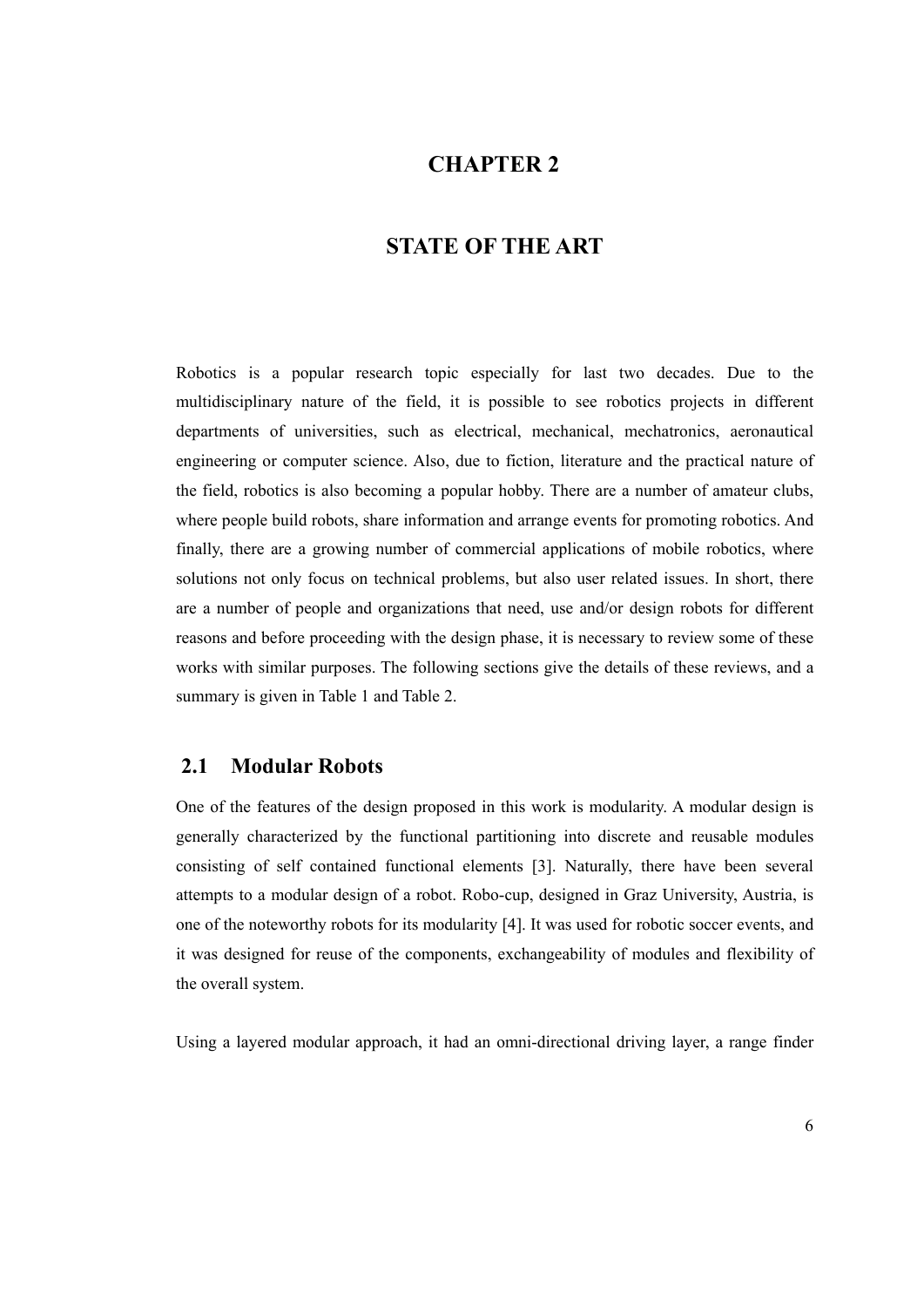layer consisting of a laser range finder and 24 sonars, a controller layer consisting of a single board PC with wireless LAN and CAN bus, and a vision layer consisting of an omnidirectional camera. It is a very good example for its modularity, but its design is more focused on a single task, and it has relatively large physical dimensions. (Figure 1)



*Figure 1: Robocup robot, University of Graz [4]* 

Another modular design presented in the RABBIT platform, which in general deals with mechatronic systems. Its aim is to develop a modular hardware and software platform for distributed real-time applications. Sharing the same basic idea, decomposition of a mechatronics system into subsystems, RABBIT platform aims to achieve high flexibility and extensibility for both hardware and software components [5]. It focuses on the real-time performance of the system, and features field programmable gate-logic arrays (FPGA) as a central component in each module. As a case study of a mechatronic system, it has been prototyped on a mobile robot called X-mobile (Figure 2).

Next robot reviewed is from University of Tennessee, which is designed for under-vehicle inspection purposes. Named as "Brick architecture", this robot consists of five logically and physically independent modules; data acquisition, data processing, data transmission, power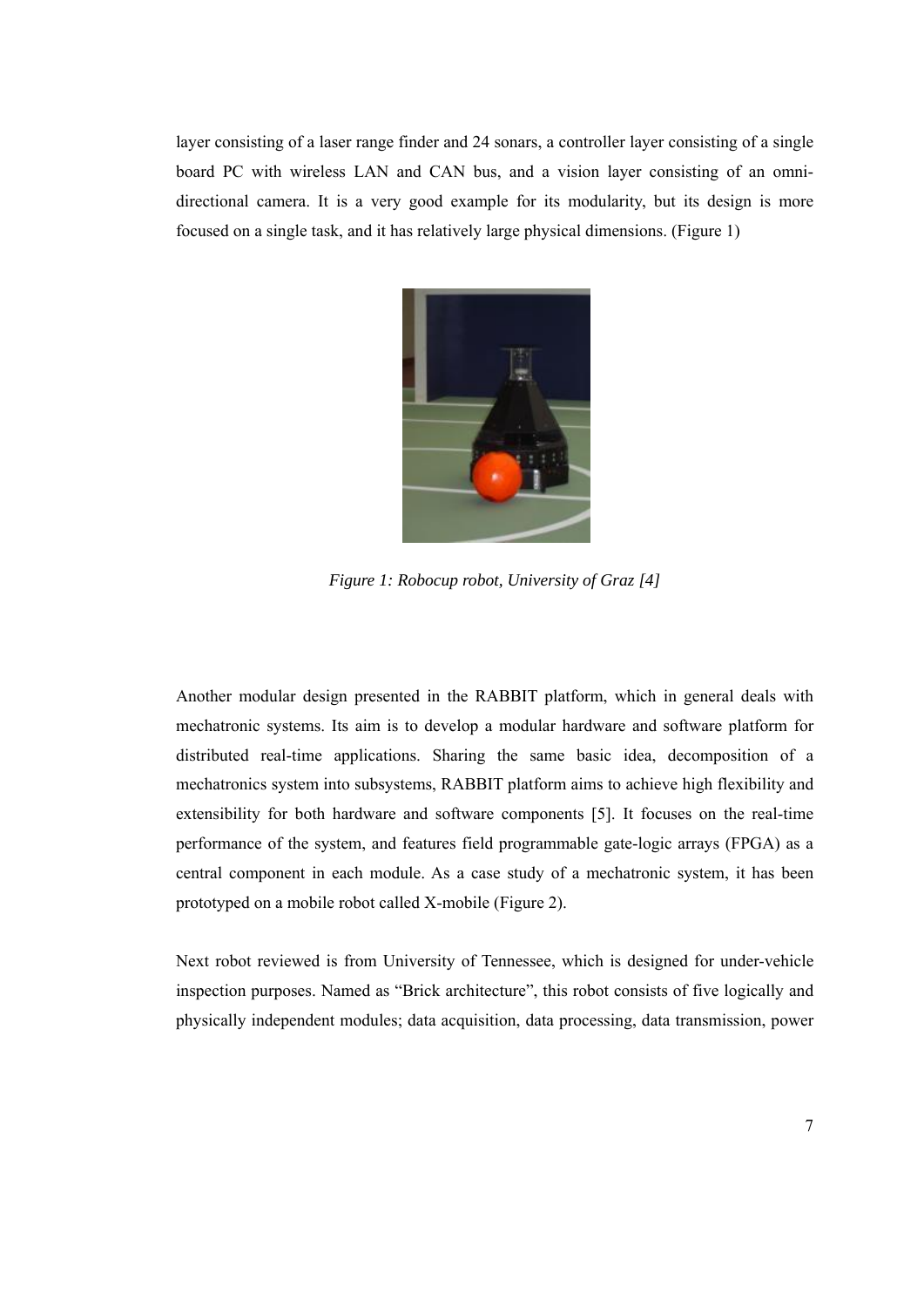and self-management modules [6]. Although it utilizes a modular structure, the aim is to only make it easier to design the software, and manufacture and maintain the hardware, rather than having a re-configurable platform.

As mentioned, amateurs and hobbyists are also contributing to mobile robotics. BotStack is a good example for that, utilizing several layers with different uses for robot competitions [7] (Figure 3). It is an attempt to achieve a simple distributed computing system as well, by utilizing microcontrollers in each layered module. A similar feature of the system is that the modules are also designed for physical stackability, using pin headers. It is more of modularity in electrical hardware rather than complete robot, but it clearly exemplifies the advantage of using such an approach even in amateur robotics.



*Figure 2: X-mobile robot [5]* 



*Figure 3: BotStack architecture [7]*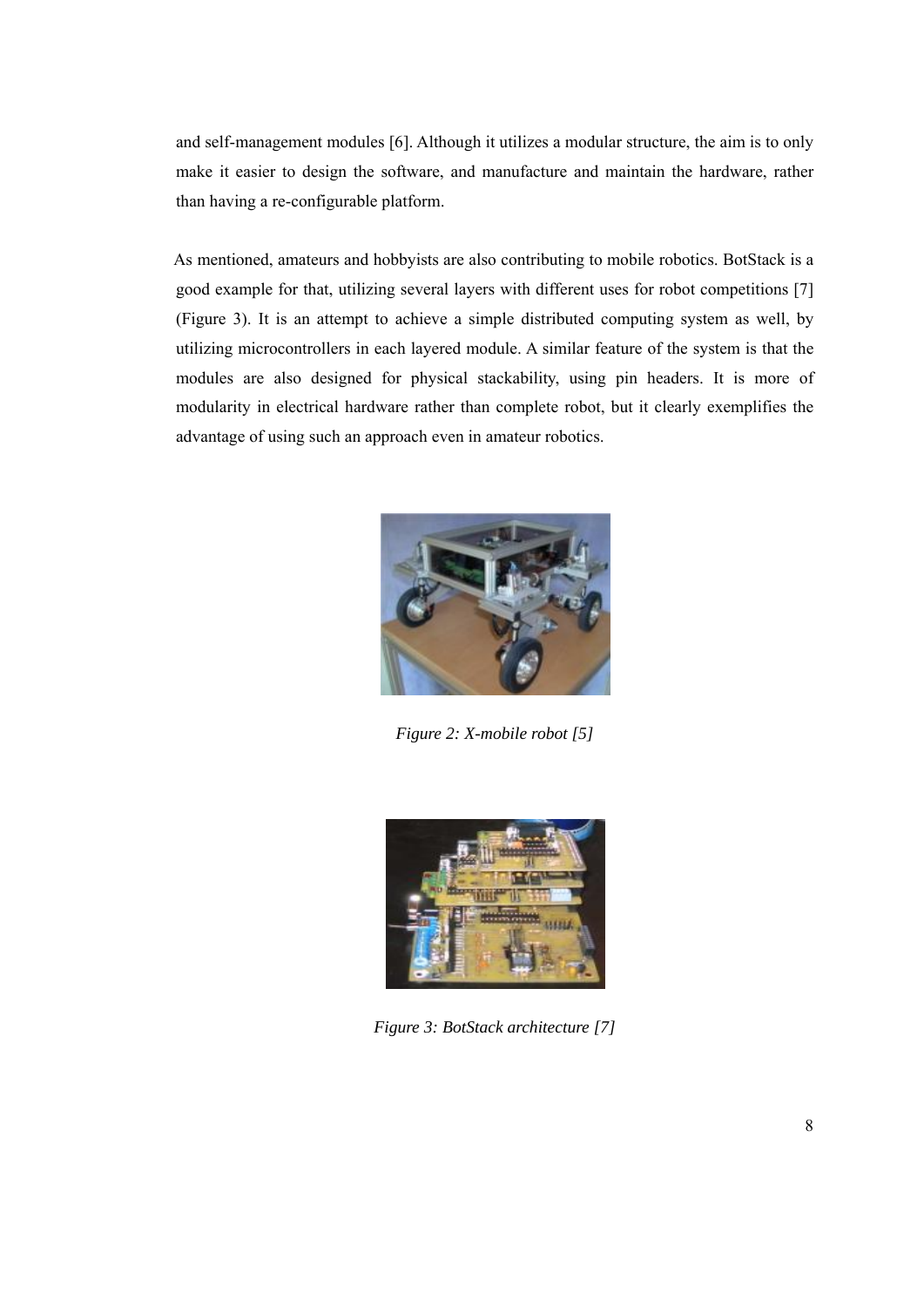### **2.2 PC Based Robots**

In addition to modularity, another feature of the design is the use of a PC mainboard as the control system. Because it provides a lot of processing power on a familiar developing environment inexpensively, standard computer systems are becoming more and more popular every day. One of the first examples is the Open Automation Project [8] (Figure 5). Its main goal is to achieve an intelligent PC-based mobile robot for office and home use, through utilizing software and electronic components. It is a community supported opensource project, therefore the design blueprints and the software is freely distributed. One of its goals is very related to design proposed in this work; using consumer level components instead of professional components and minimize the cost of the system for around a price of a PC (~\$1500).

Centibot's project [9] also uses PC mainboards as a controller unit. Based on commercially available Amigobot [10], it uses a mini-itx mainboard, wireless LAN and webcam as the hardware platform. The aim of the project is to demonstrate coordinated intelligence of 100 robots in an urban environment. The project involves mapping and tracking objects, therefore require extensive amount of processing and data sharing, which is very relevant to the choice of a PC based structure.

Another interesting use of a small form factor PC in robotics is demonstrated in University of Oklahoma [11]. In this case, a Mac computer was used as the controller unit on a commercially available Pioneer-AT robot [12] (Figure 4). Being a very small form factor, fully functional computer, Mac Mini was used for processing laser scanner data and firewire camera feed. The project exhibits the simplicity of using a computer on a robot, as the computer provides processing, data storage, interfaces and communication functionalities as a whole in a small package.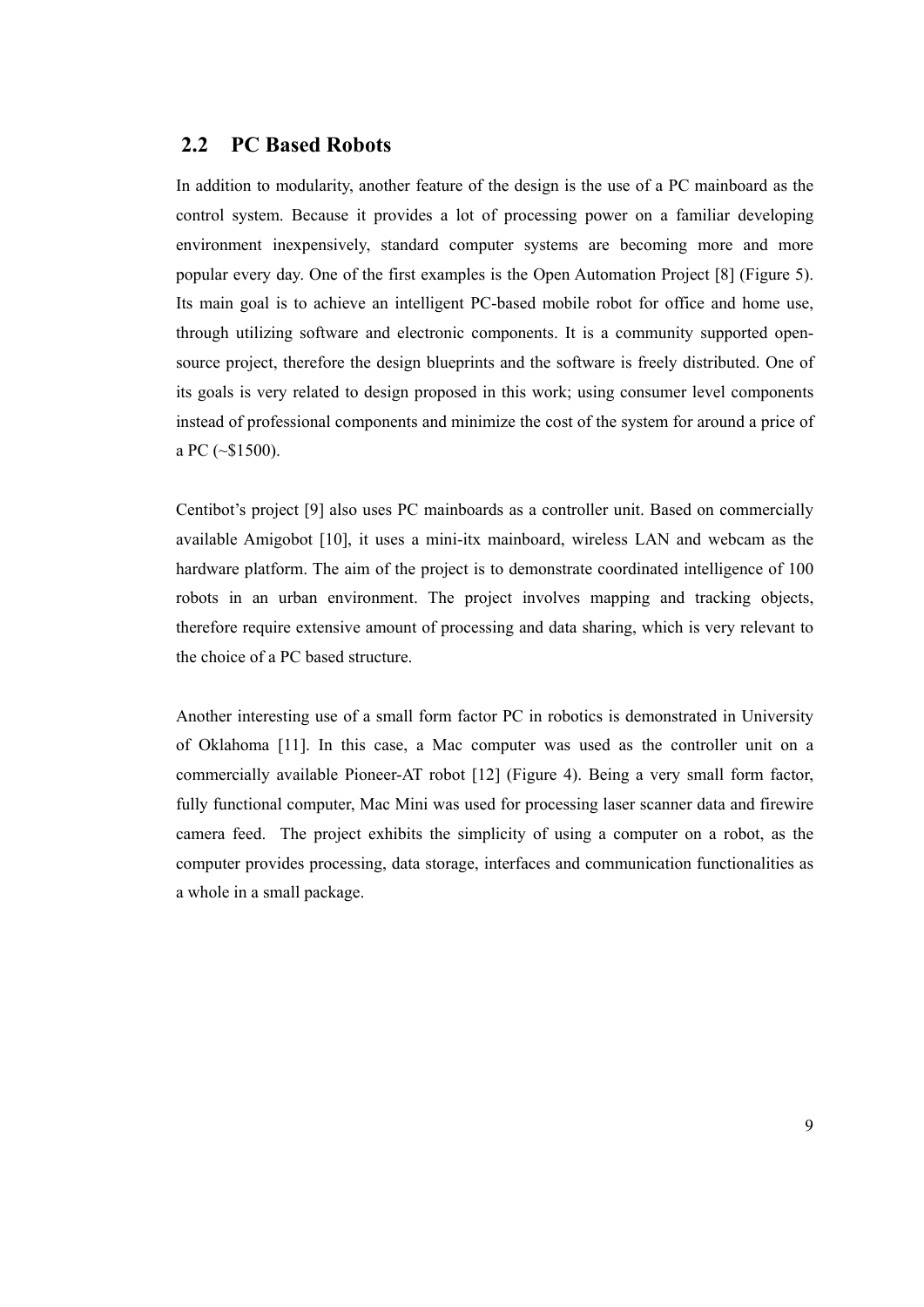

*Figure 5: OAP robot [8]* 



*Figure 4: Mac-Mini robot [11]* 

# **2.3 Commercially Available Educational Robots**

## **2.3.1 Kpehera**

Khepera is a research and education robot which is available from K-team Company [13] (Figure 6). It is principally designed for swarm robotics experiments, thus it is optimized for multi-robot applications. Latest version of Khepera robot base brings very high resolution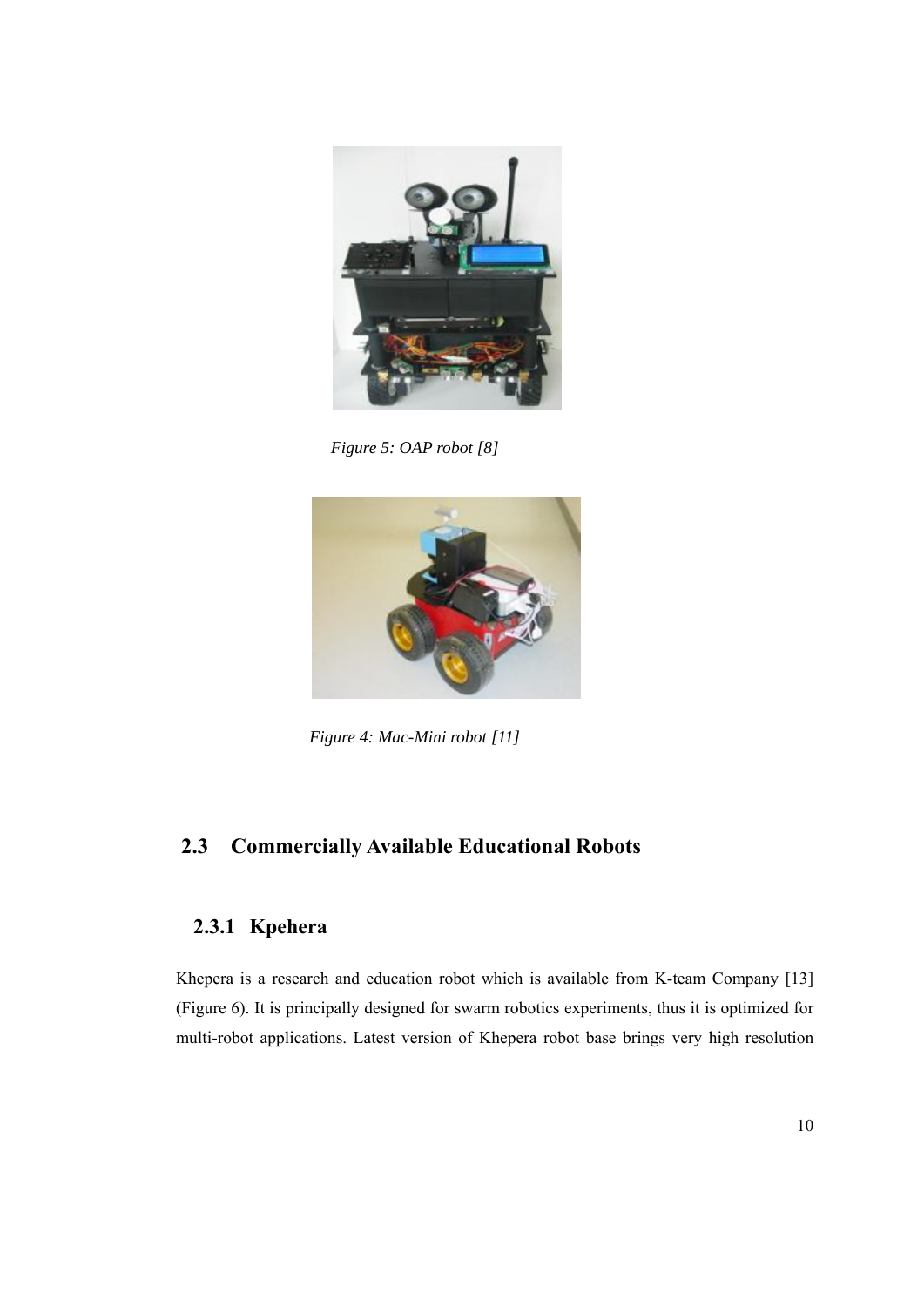encoders, ultrasonic and infrared range finders, and swappable batteries for continuous operation. Additionally, Khepera architecture provides extensibility using a modular approach. Currently following modules are available for the Khepera robot base:

**Korebot**: Korebot is a miniature single board computer platform, which utilizes an embedded CPU similar to the ones on hand-held devices. It provides various standard interfaces including USB, RS232 and Compact Flash connectors. It is possible to run an embedded Linux distribution on this board, thus it is offers a number of connectivity and development solutions. It is therefore possible to use USB cameras, mass storage, or WiFi/bluetooth adapters with Compact Flash interfaces; if these devices are supported by the operating system.

In order to extend the usage of Korebot from simple applications, it is needed to use some accessory boards such as motor driver, connectors, audio input/output, and analog/digital input/output boards.

**Vision modules:** For the previous version of Khepera (II), four different vision modules were developed.

*K2D video turret*: It provides a high resolution camera and it requires an off-board frame grabber with a cable connection to the robot. There is also a version with a spherical mirror. Major disadvantage is the tethered operation and the need for an external processor.

*Wireless video turret*: It is basically an adaptation of a wireless security camera to the Khepera II base. It outputs analog video; therefore an external processor and an image capturing card are needed.

*Linear Vision Turret*: It brings up a 64 pixel linear vision sensor which can be used for light intensity sensing. It is developed for soccer playing Khepera robots, which makes it possible to detect landmarks and identify light sources.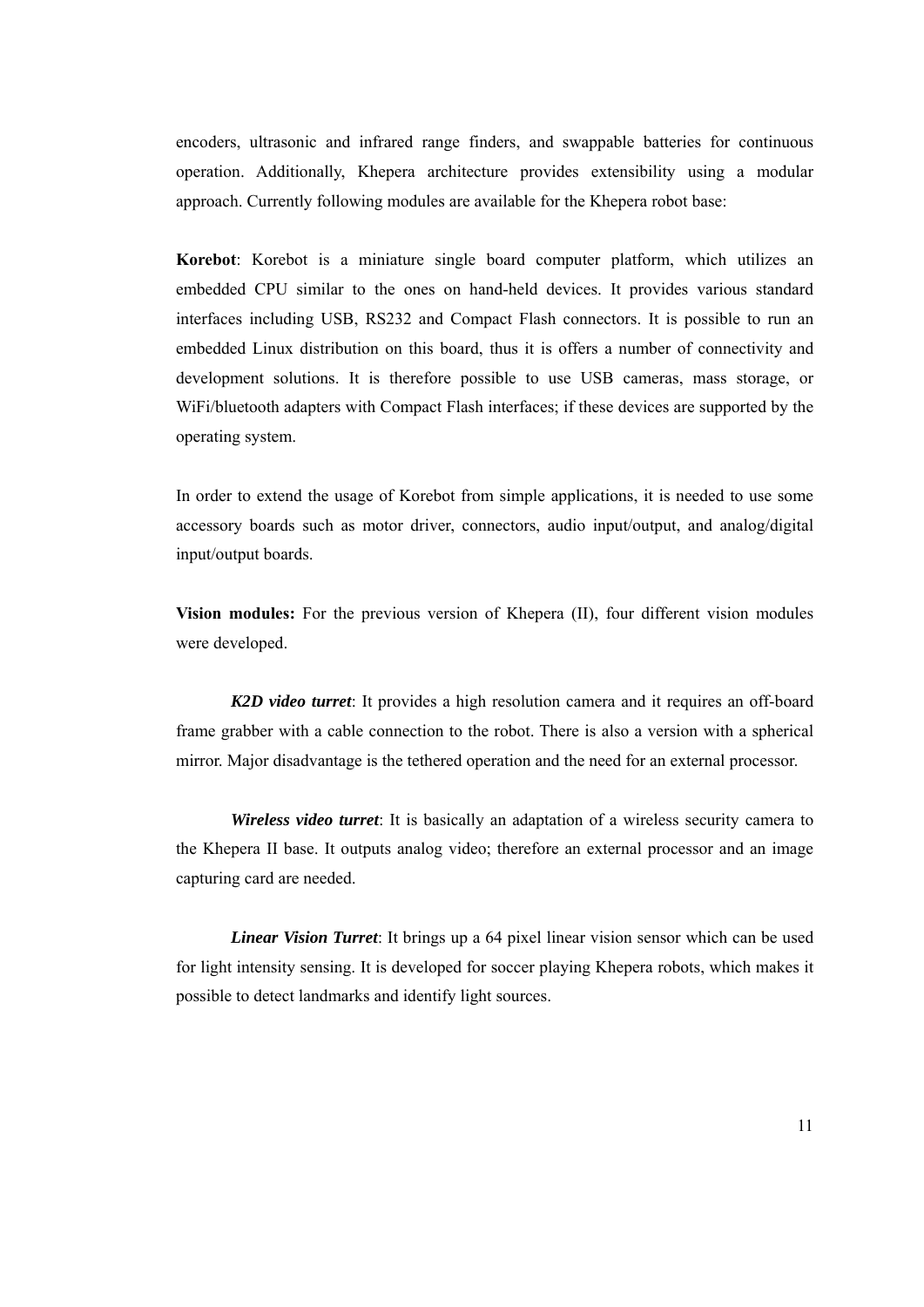*Matrix vision module*: This module is an adaptation of CMU Cam module, which utilizes an 176x255 pixel sensor and embedded processor that can handle simple tasks like blob tracking.

**Radio module:** It brings up RF serial connection in 2.4 GHz band, with up to speeds of 115200 bps. It makes it possible to connect to and control seven different robots at the same time using this module.

**Gripper Module:** It basically utilizes two DC motors with absolute position encoders; for object manipulation and transportation. It also detects the size and electrical resistivity of gripped objects.

In conclusion, Khepera is a miniature modular robotic platform, which is mainly designed for swarm robotics research. It has some disadvantages compared to the design proposed in this thesis. First of all, Khepera was designed for a rather specific field of research in robotics. The miniature size of the robot is a great advantage in swarm robotics, but it is not very critical for most of the robotics education activities. Miniaturization affects the possible extensibility of the hardware and limits the development and it very much affects the cost of the robot.

The modular concept in the Khepera platform is also different from the modularity in this thesis. Khepera utilizes rather a hybrid approach, as the robot base is an integral design which features actuators, sensors and power on the same package. The other modules are provided as accessory products, which enhances the capabilities. In the proposed design, it is aimed to decompose sensors, actuators and controllers completely and achieve singular functionality in each module.

With the latest version of the platform, it is now supported with an embedded PC which widens the capabilities of the platform greatly. Still, due to the size limitations, the computer used is not very capable, and due to the specific operating system to be used, there are many limitations on the external devices that can be used. Additionally, the software support is also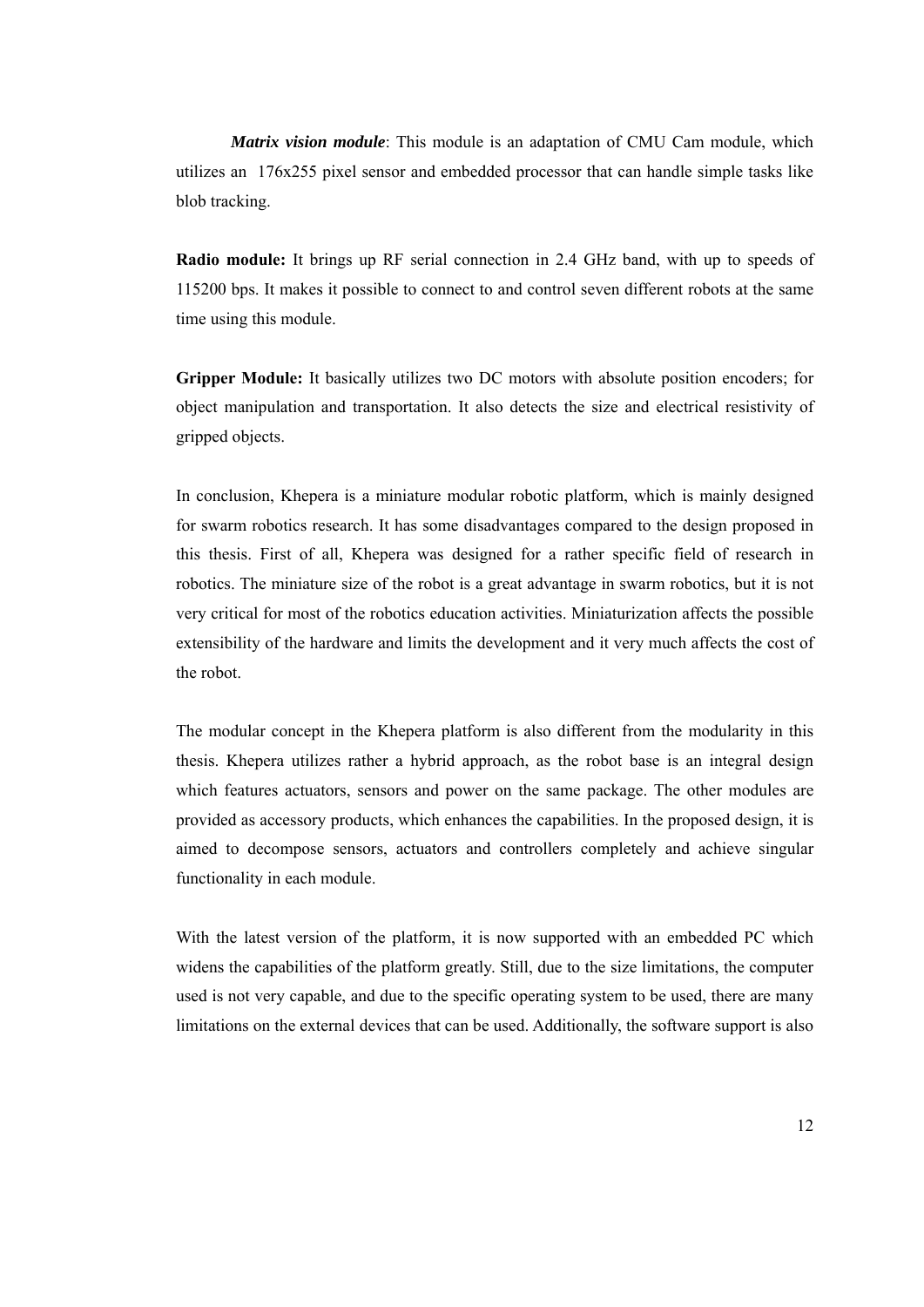not as extensive as it is on a regular personal computer system. It is also needed to use accessory boards in order to provide even some standard interfaces. Finally, due to this specific hardware, it is very expensive compared to the mini-itx platform that is used in the proposed design.



*Figure 6: Khepera III Miniature Robot Base [13]* 

#### **2.3.2 Lego Mindstorms**

Lego offers the Mindstorms NXT toy robotics system [14] (Figure 7). In addition to the traditional structural components Lego manufactures, this system offers a central controller brick, a number of sensors and actuators. The central brick houses a reprogrammable microcontroller and embedded Bluetooth connectivity, and it provides connectors for four sensors and three actuators. Sensors and actuators can be monitored, and the controller brick can be remotely programmed using a graphical programming language.

In terms of actuators, only component available is the servo motor unit with built-in encoders.

In terms of sensors, standard components are a bumper sensor, an ultrasonic sensor, a microphone and a light intensity sensor. In addition to these components, there are also some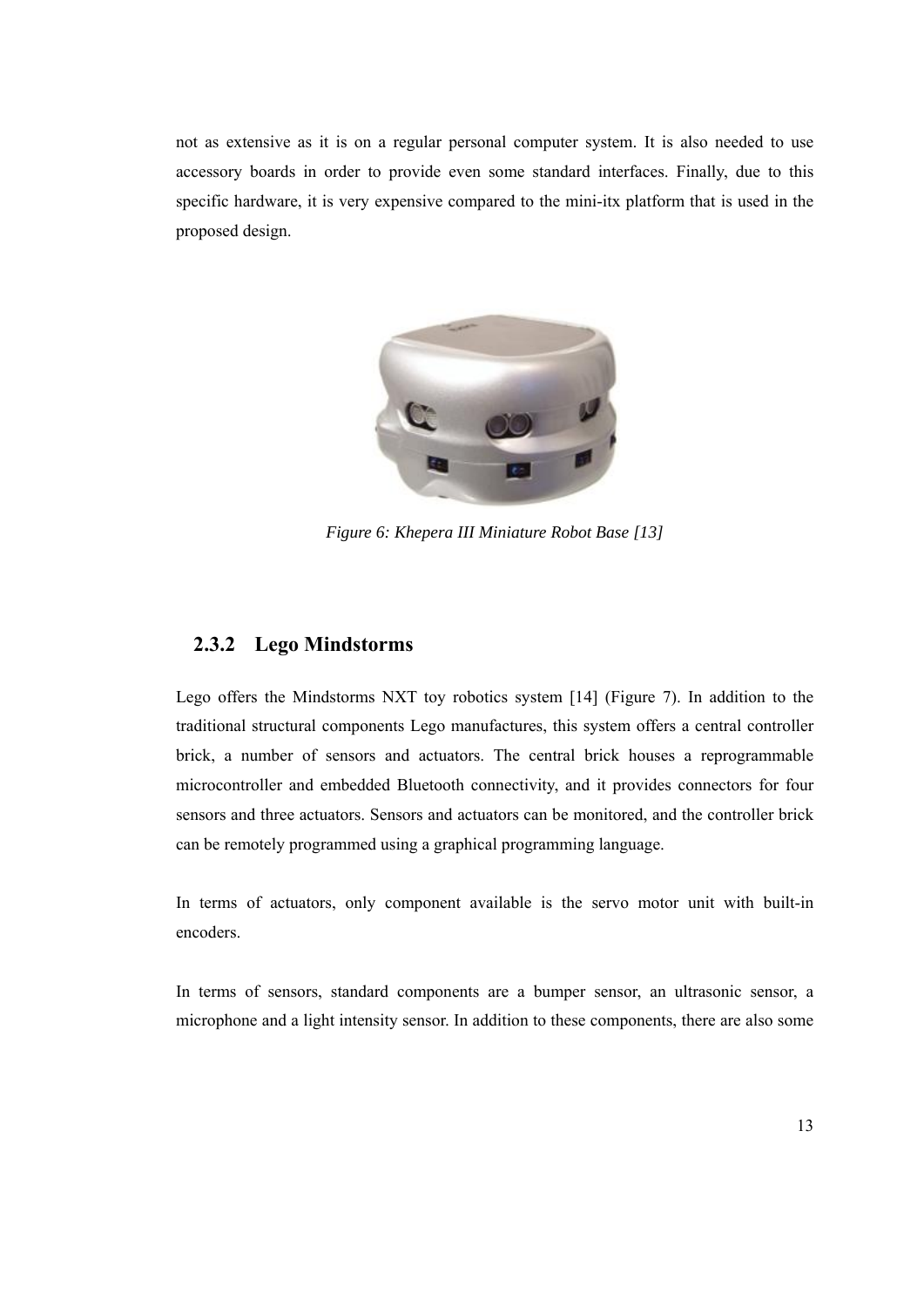accessory sensors such as an accelerometer, a gyroscope, a temperature sensor and a color sensor. Lego provides the interface standards for the controller brick, so new sensors and accessories are being designed independently by various companies and organizations.



*Figure 7: Lego Mindstorms NXT Robotic System [14]* 

Lego Mindstorms system adopts a componentized approach rather than a modular approach. In this approach, functional decomposition is induced to a more specific level. Basically, it is related to the degree of decomposition of functions. To exemplify, a motor can be defined as a component; and several motors, together with other components, might constitute modules, which provides singular functions; such as locomotion. Therefore, It is possible to achieve an endless number of different configurations using the same set of components, but the achieved robots actually feature an integrated architecture, as the components of the system are structurally bundled together in a specific manner.

To compare the Lego Mindstorms with the design proposed in here, even though both systems offer reconfigurability, the level of modularity are different. As mentioned, Lego system is component based whereas this thesis uses a module based approach. To exemplify; Lego offers motors as components, whereas the proposed design offers I.e. Locomotion modules, which can be composed of several motors and other components. Therefore, in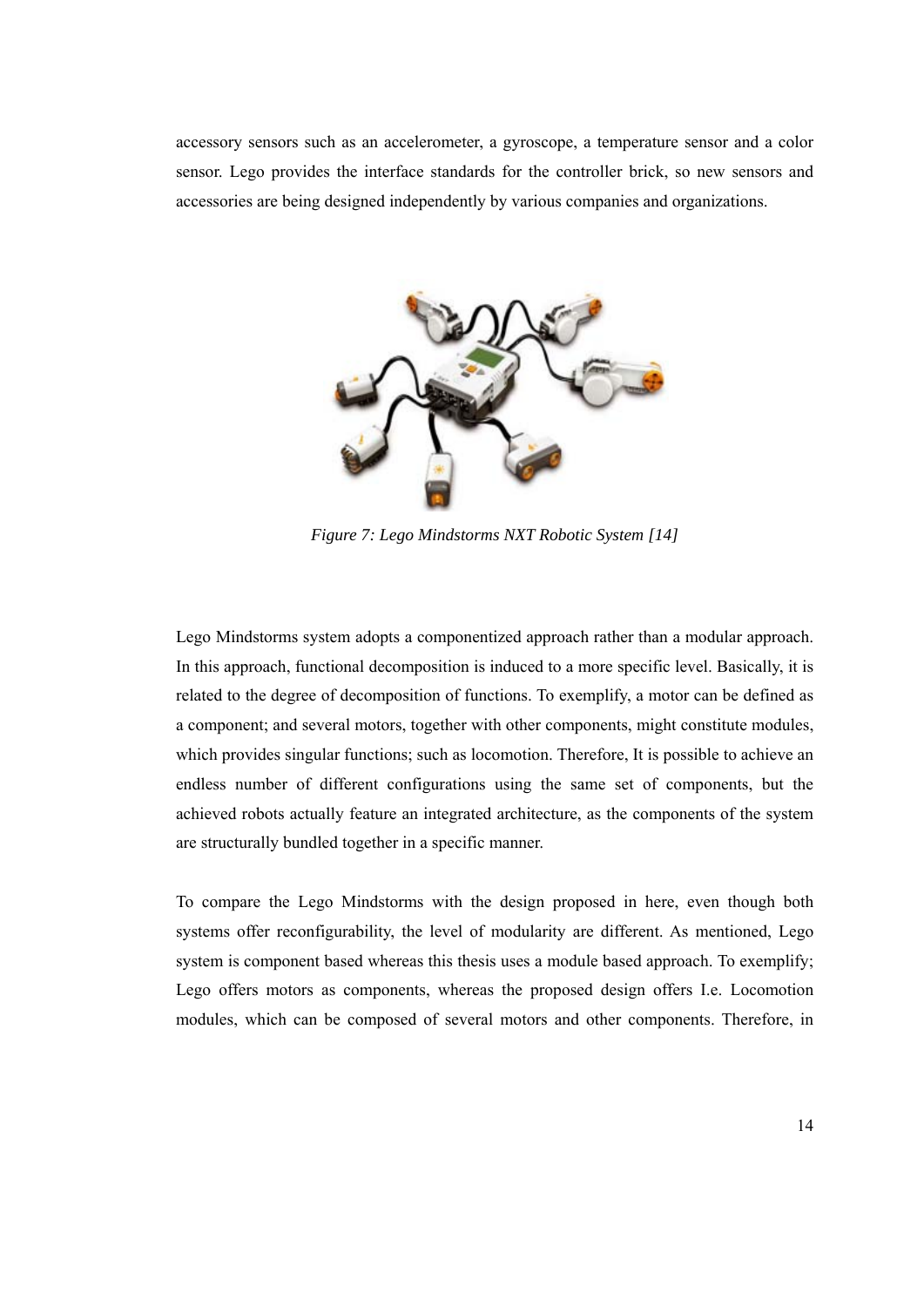order to provide movement to a Lego robot, it is needed to program the actuation of these motors individually for different tasks, whereas a locomotion module might only need an abstract movement command.

The availability of resources is also a significant limitation in the Lego system. There only are four ports available to connect sensors. Sensors are also singular; if it is needed to detect ranges of objects, up to four ultrasonic sensors can be connected and they cannot cover the whole circumference.

Capabilities of the brick controller are also limited since it is a simple micro-controller based system. As it is designed for a very wide range of users; it is very simple to physically build the systems and program. It provides a similar software interface to some of the components as the proposed design, as serial communications are used to get or set properties of these components. Sensors such as the bumper and the microphone do not provide this functionality, which compromises the functional decomposition of tasks. This also affects maintainability, since if the digital or analog input chips of the brick gets damaged; it is needed to replace the whole controller brick, which is very costly.

#### **2.3.3 VEX Robotic System**

Vex robotics system is very similar to the LEGO system in principle [15] (Figure 8). It mainly focuses on mechanical hardware and it provides various structural components for building different robots. It provides a centralized microcontroller which can be programmed offline, and it offers a limited number of sensors such as ultrasonic range sensors, shaft encoders and bumpers. Compared to the Lego system, it is sturdier as it uses metallic parts, but its' software resources are limited.

 As it is in the case of Lego Mindstorms, it is a reconfigurable system rather than a modular system, as the robots built has integrated product architectures. It is very incapable in terms of connectivity, maintainability and software support compared to the design proposed.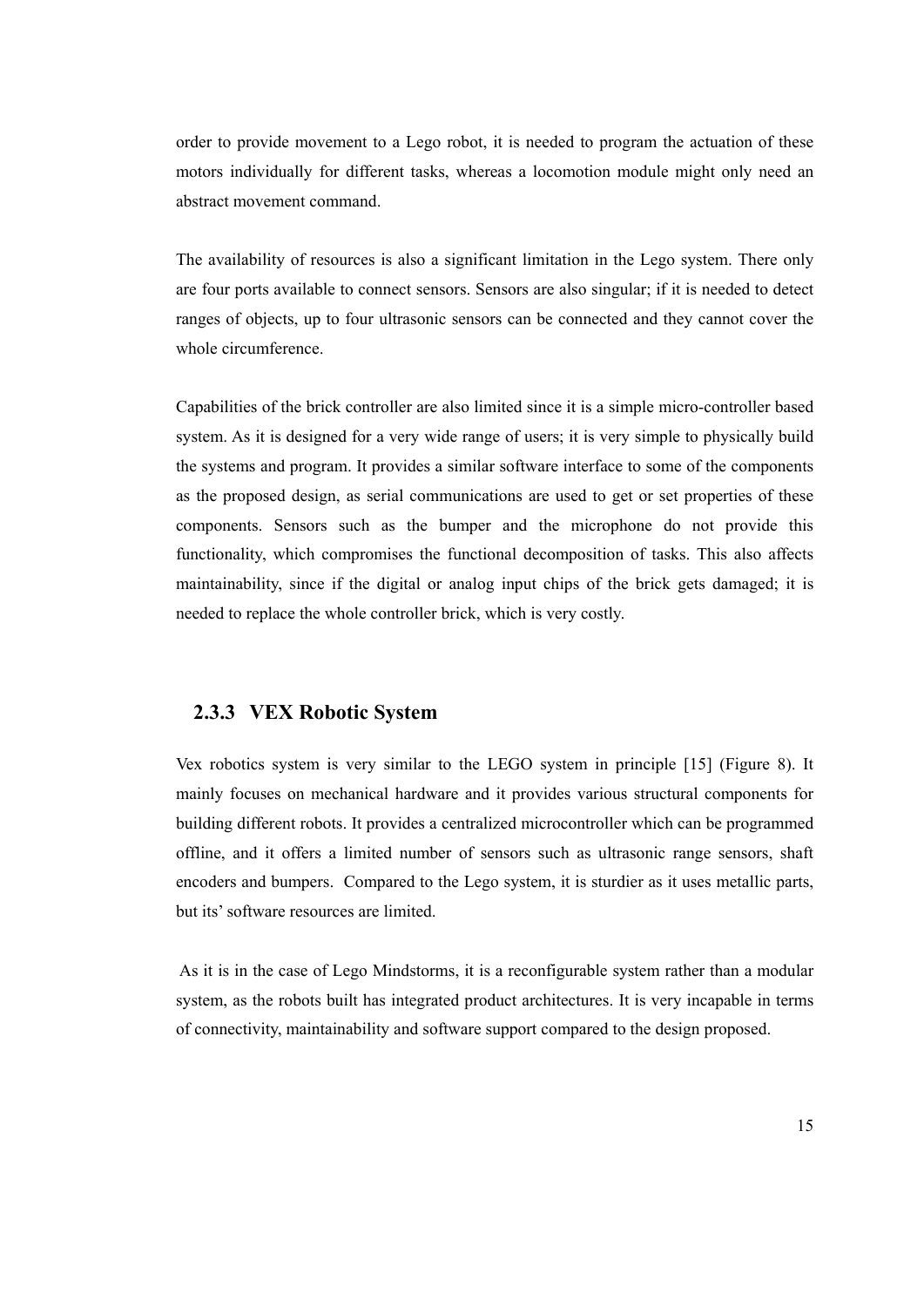

*Figure 8: VEX Robotic System [15]* 

#### **2.3.4 Parallax Kit**

Parallax offers robotic and microcontroller kits mainly for educational use [16] (Figure 9). The robot kits are designed around Basic Stamp controllers, which provide interfacing to standard electronic components. These robots can be programmed using a Basic programming language. The robotic kit offers a very simple chassis, which houses the sensors, modified hobby servo motors and the controller board. The controller board has a small prototyping board, which is used to transfer pin connectivity to the Basic Stamp controller. Parallax offers a number of different accessories that can be connected to the controller board, but these accessories are mostly standard components with break-out boards that can be used on a prototyping board.

Parallax system is very much focused on educational use, but it is more focused on microcontrollers rather than robotics. As the company developed its products around their microcontroller design, the robot kits are extensible instead of modular. Although there are a number of different components provided by Parallax such as temperature sensors,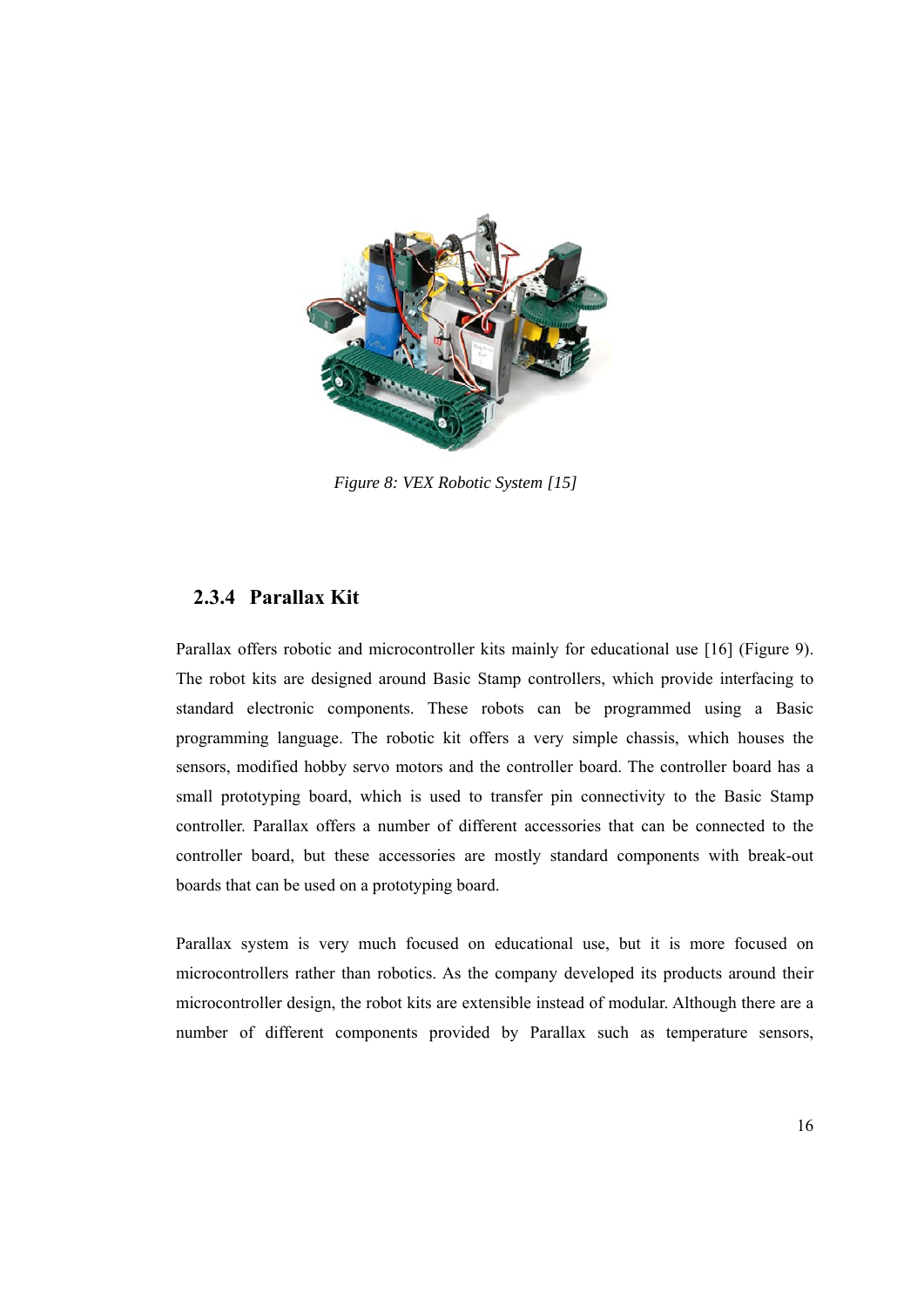accelerometers and range finders, these are singular components that needs to be interfaced to the Basic Stamp board.

As Parallax targets pre-undergraduate educational institutes, and the solutions provided are simpler and different than the modular design proposed in here. It is possible to experiment some very simple and introductory concepts using this kit.



*Figure 9: Parallax BoeBot Kit [16]* 

| <b>ROBOT</b>    | <b>Modularity</b>            | <b>Control Platform</b>      | <b>Size</b> | Power |
|-----------------|------------------------------|------------------------------|-------------|-------|
|                 |                              |                              |             | needs |
| Robo-cup $[4]$  | ✓                            | Consumer PC                  | Large       | High  |
| RABBIT [5]      | ✓                            | FPGA                         | Large       | High  |
| Brick [6]       | $\checkmark$                 | Industrial PC                | Large       | High  |
| BotStack [7]    | ✓                            | Microcontroller              | Small       | Low   |
| OAP[8]          | $\pmb{\times}$               | Consumer PC                  | Large       | High  |
| Centibots [9]   | $\boldsymbol{\mathsf{x}}$    | Consumer PC                  | Large       | High  |
| Mac $-bot$ [11] | ×                            | Consumer PC                  | Large       | High  |
| Khepera $[13]$  | $\pmb{\times}$               | Industrial<br>PC<br>$\alpha$ | Miniature   | Low   |
|                 |                              | Microcontroller              |             |       |
| Lego $[14]$     | $\checkmark$ (componentized) | Microcontroller              | Variable    | Low   |
| <b>VEX</b> [15] | $\checkmark$ (componentized) | Microcontroller              | Variable    | Low   |
| Parallax $[16]$ | $\checkmark$ (componentized) | Microcontroller              | Variable    | High  |

*Table 1: Features comparison of reviewed robots*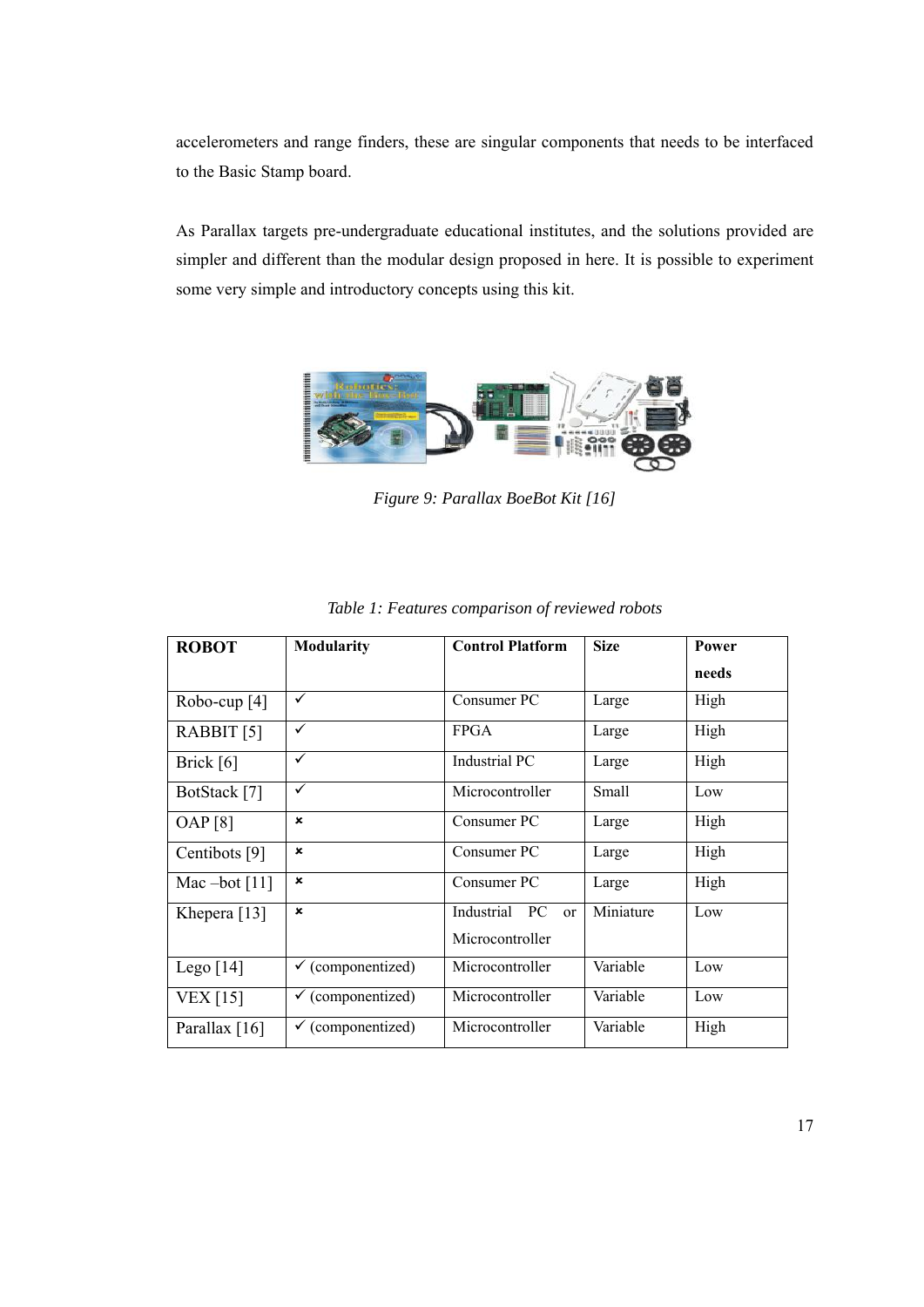| <b>ROBOT</b>            | Flexibility            | <b>Expansion Potential</b>         | Availability (of buying      |
|-------------------------|------------------------|------------------------------------|------------------------------|
|                         |                        |                                    | or replicating)              |
| Robo-cup <sup>[4]</sup> | Limited due to the     | High due to the PC platform        | Design outline is given, but |
|                         | physical shape         |                                    | no details are available     |
| RABBIT [5]              | High                   | Capable of expansion, but          | No details are available on  |
|                         |                        | requires somewhat special          | the design                   |
|                         |                        | hardware                           |                              |
| Brick [6]               | Low due to the single  | Limited, as the modules are not    | Design outline is given, but |
|                         | purpose application    | identical physically               | no details are available     |
| BotStack [7]            | High due to the        | Limited, due to the need of        | Design outline is given, but |
|                         | possibility of multi-  | custom design of each layer        | no details are available     |
|                         | microcontroller        |                                    |                              |
|                         | architecture           |                                    |                              |
| <b>OAP</b> [8]          | High, due to the usage | High, due to the usage of off-the- | Open source hardware and     |
|                         | of off-the-shelf       | shelf components                   | software                     |
|                         | components             |                                    |                              |
| Centibots [9]           | Low, fixed application | High due to the PC platform, but   | Construction details are     |
|                         |                        | available space for expansion is   | given with the parts needed  |
|                         |                        | limited                            |                              |
| Mac-bot $[11]$          | Low, fixed application | High due to the PC platform        | Construction details are     |
|                         |                        |                                    | given with the parts needed  |
| Khepera <sup>[13]</sup> | High, with the         | Limited number of expansion        | Commercially available.      |
|                         | accessory turrets      | options, but possible to custom    | SDK and HDK are              |
|                         |                        | design new layers                  | provided                     |
| Lego $[14]$             | Very high              | High, due to highly                | Commercially available.      |
|                         |                        | componentized approach. Several    | SDK and HDK are              |
|                         |                        | companies started to develop       | provided                     |
|                         |                        | proprietary sensors for the kit    |                              |
| <b>VEX</b> [15]         | High                   | Limited, hardware expansibility is | Commercially available.      |
|                         |                        | possible with the extra parts from |                              |
|                         |                        | manufacturer                       |                              |
| Parallax [16]           | High                   | Limited, due to micro controller   | Commercially available.      |
|                         |                        | architecture, yet manufacturer     |                              |
|                         |                        | provides several components        |                              |

| Table 2: Features comparison of reviewed robots (cont'd) |  |  |  |  |
|----------------------------------------------------------|--|--|--|--|
|----------------------------------------------------------|--|--|--|--|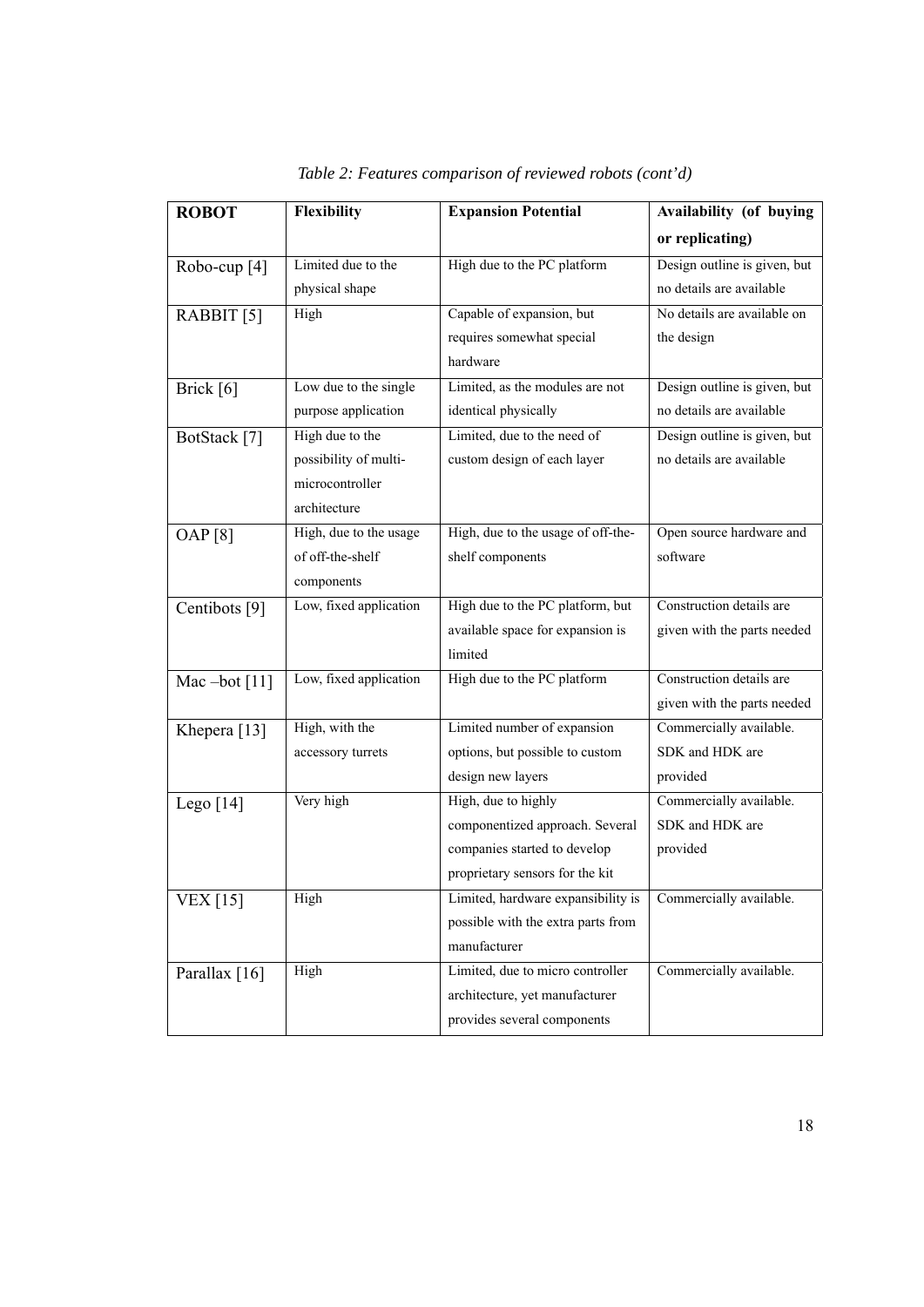## **CHAPTER 3**

## **CONCEPTUAL DESIGN**

To begin with the conceptual design, it is better to present the design criteria before proceeding with the details of the design procedure. These criteria are given as follows:

- i. Usage of modular product architecture: As defined and addressed previously, this work aims to achieve modularity since it is believed to be beneficial.
- ii. Usage of a PC-based platform: It is decided to use a mini-itx based platform as a controller for the robot. This requirement brings up several design constraints which are given in the following points.
- iii. Usage of off-the-shelf components: It is claimed that usage of off-the-shelf components is advantageous in terms of availability, maintainability and inexpensiveness. Therefore, it should be kept in mind that commercially available, consumer level components and products should be modified and used in the robotic platform.
- iv. Hardware modularity: It is required to achieve hardware modularity in terms of interfacing standards and stackability. Therefore, modules should be linearly stackable and provide identical hardware interfaces.
- v. Software modularity: It is needed to provide simple and abstract software interfaces to available modules. The modules should simply send or receive meaningful information, so that low-level processing is dealt within the module itself. The functionality of the modules must be supported with a software library on the main controller module, in operating system level.
- vi. Physical constraints: It is obviously needed to physically contain at least the biggest sized component in module level. In that case, as a mini-itx board is used, it is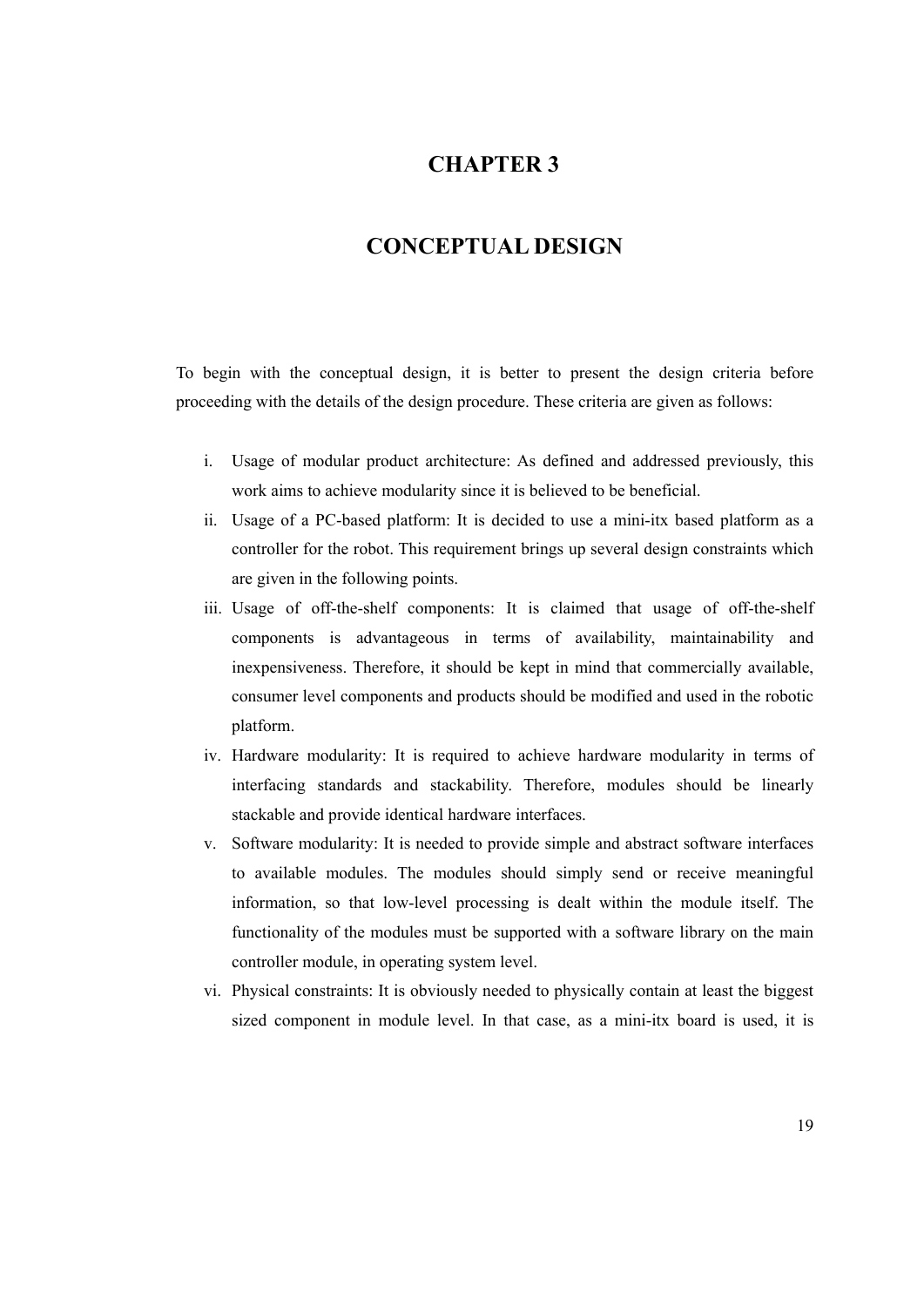needed to have an area of at least 17x17 cm. It is aimed to use the same physical structure in all modules to provide the standardization and physical stackability. Therefore, the footprint of the robot must be at least  $17x17$  cm, since the mini-itx board will be placed horizontal to the ground. In terms of the height of the modules, it is preferred to have the same height in each module, as it will be easier to manufacture.

In terms of power, it is needed to meet the different power requirements of the system. As the system is battery operated, it is needed to provide maximal operability with minimal added weight.

The weight of the system should be optimized, as it should be both balanced and easy to carry around.

It is needed to have a durable system since it is intended to be used in educational institutes. Material selection should be done considering both this fact and the weight considerations.

vii. Economical constraints: It is needed to minimize the cost of both development and the resulting system.

## **3.1 Exploration of Design Space**

Before proceeding with the system design, it is needed to explore the commonly used components and solutions in robotics. It is required to review these components and solutions in a classified manner in order to correspond to the modular approach.

A mobile robot consists of three main components; sensors, actuators and controllers. Successful implementation of the robot therefore depends on both the individual performances of these components and their combined success. These three components individually represent a main class of modules, and it is possible to design different subclasses of modules as long as they generically represent a main class. As addressed before, the classified modularity approach is a key aspect of the design, asserting the possibility of creating variations. Therefore, it is necessary to study these main classes and reveal the possibilities to see the design potential.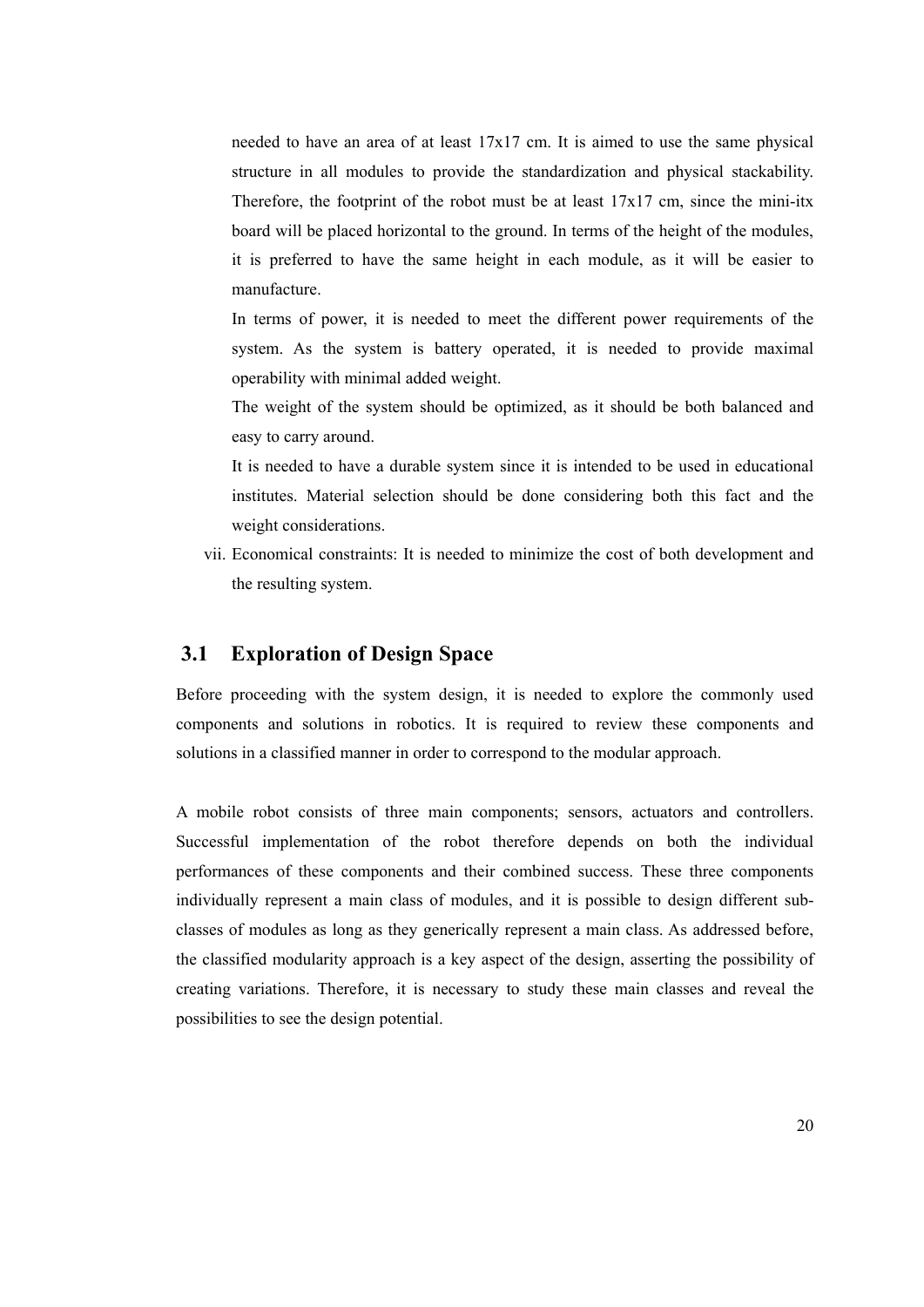In addition, a number of additional components are used in mobile robotics for needs such as power, interfacing and communication. Following sections briefly outlines the major alternatives in locomotion, sensors, power solutions, hardware interfaces, controllers and communications.

### **3.1.1 Locomotion**

Locomotion can be defined as the physical interaction between a vehicle and its environment. Movement is only possible with an action-reaction sequence, which is caused by the actuators and interaction forces generated by these actuators.

Mobility is a common feature for most of the agents in the nature. The locomotion principles of animals have been evolved to adapt to the variations in the environment. Some natural motion concepts that roots form these evolutions and that have been investigated in robotics are; crawling (of a worm), sliding (of a snake), running (of a cat), jumping (of a gazelle) and walking (of a human) [16]. Although these types of locomotion can be very robust and efficient in their respective environments, they are very difficult to imitate, mainly due to technical difficulties in actuation technologies. Instead, technical systems usually use wheeled or tracked systems, since they are more suitable for conventional rotary actuation.

While dealing with robot locomotion, there are three main issues to be tackled with; stability, contact characteristics and the type of environment [16]. The choice of locomotion method mainly depends on these considerations, and affects several system variables. First, the choice basically depends on or determines the number of actuators to be used. Consequently, the number and the physical characteristics of actuators affect the structural complexity of the robot. The configuration also influences the control expense of the locomotion. Effectiveness and operability of the robot depends on the power consumption of the locomotion system. And of course, terrain characteristics have a major consequence on the design of locomotion.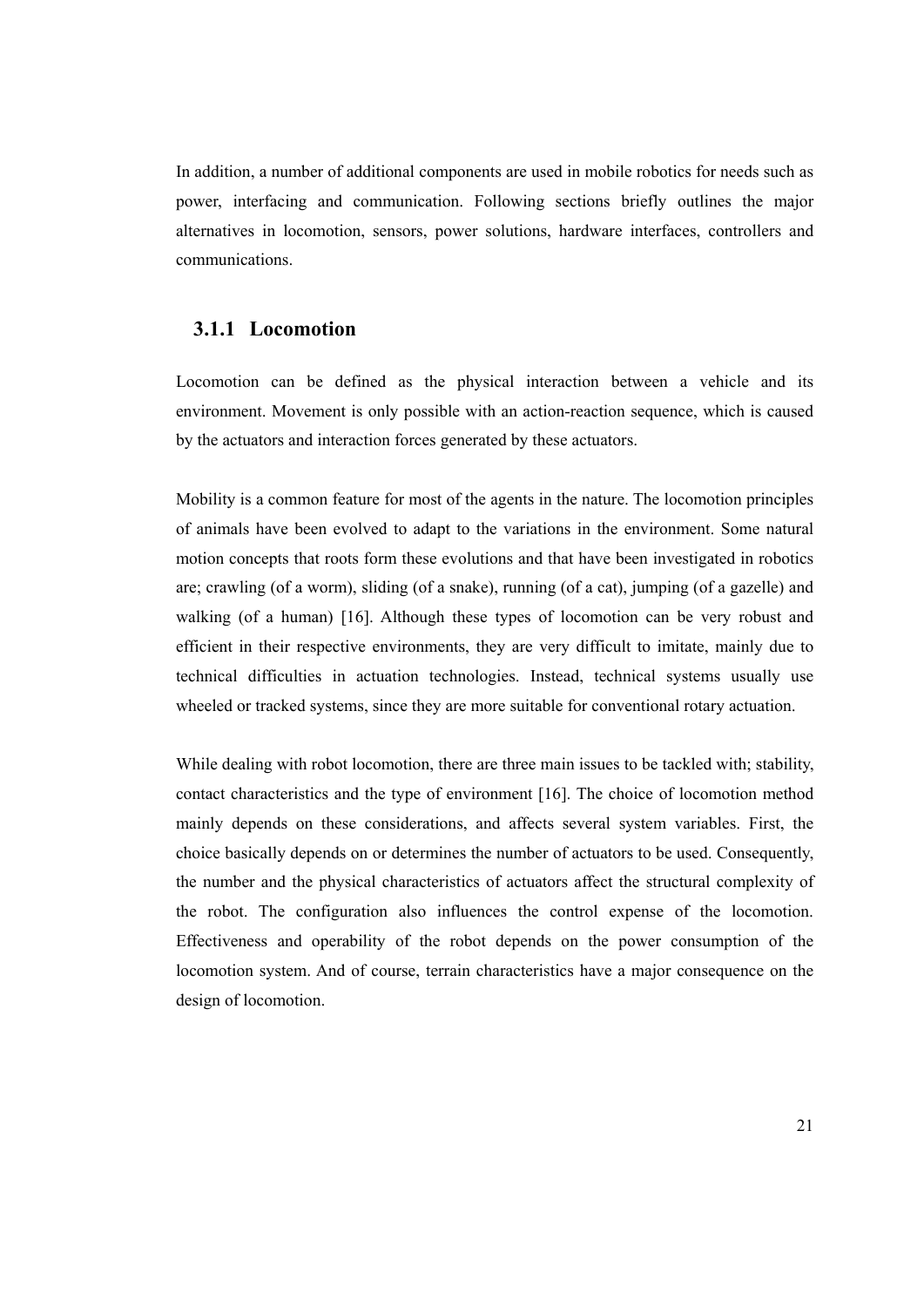There are two main classes of locomotion that are being followed in robotics; which are legged locomotion systems and wheeled locomotion systems. Following sections summarize the basics of wheeled and legged locomotion for mobile robots.

#### **3.1.1.1 Legged Locomotion**

Legged locomotion is better suited for rough terrains. It can be preferable over wheeled locomotion, where the movement is needed on grounds with irregular characteristics. These irregularities might both exist in outdoor environments with naturally formed grounds, or indoor environments with manmade obstacles like doorsteps, gaps or stairs.

Leg is obviously the unit part of legged locomotion systems. A leg must have at least two degrees of freedom in order to provide mobility; one for lifting and one for swinging. Degrees of freedom of the leg entail the number of actuators as well; there generally exist one actuator per degree-of-freedom in this type of locomotion [16]. Most of the leg designs actually utilize three degrees of freedom, which result in better maneuverability of the robot. But this advantage comes with the cost of increased complexity in the structure, increased number of actuators and weight, and even more complicated control strategy.

Stability is an essential issue in legged locomotion. A mobile robot can be either statically stable or dynamically stable.

In general, static stability occurs, when the center of mass is completely within the support polygon, and the polygon's area is greater than zero (The support polygon is drawn by connecting the ground contact points of the object). An explicit implication of this theorem is that a statically stable structure must have at least three ground contacts in order to have a non-zero area for the support polygon. Moreover, a mobile legged robot must have at least four legs to be able to feature static stability, since at least one of the legs will lose its contact with the ground during the motion. Most of the statically stable legged robots actually have six legs, since they can move faster by moving up to three of their legs at a time.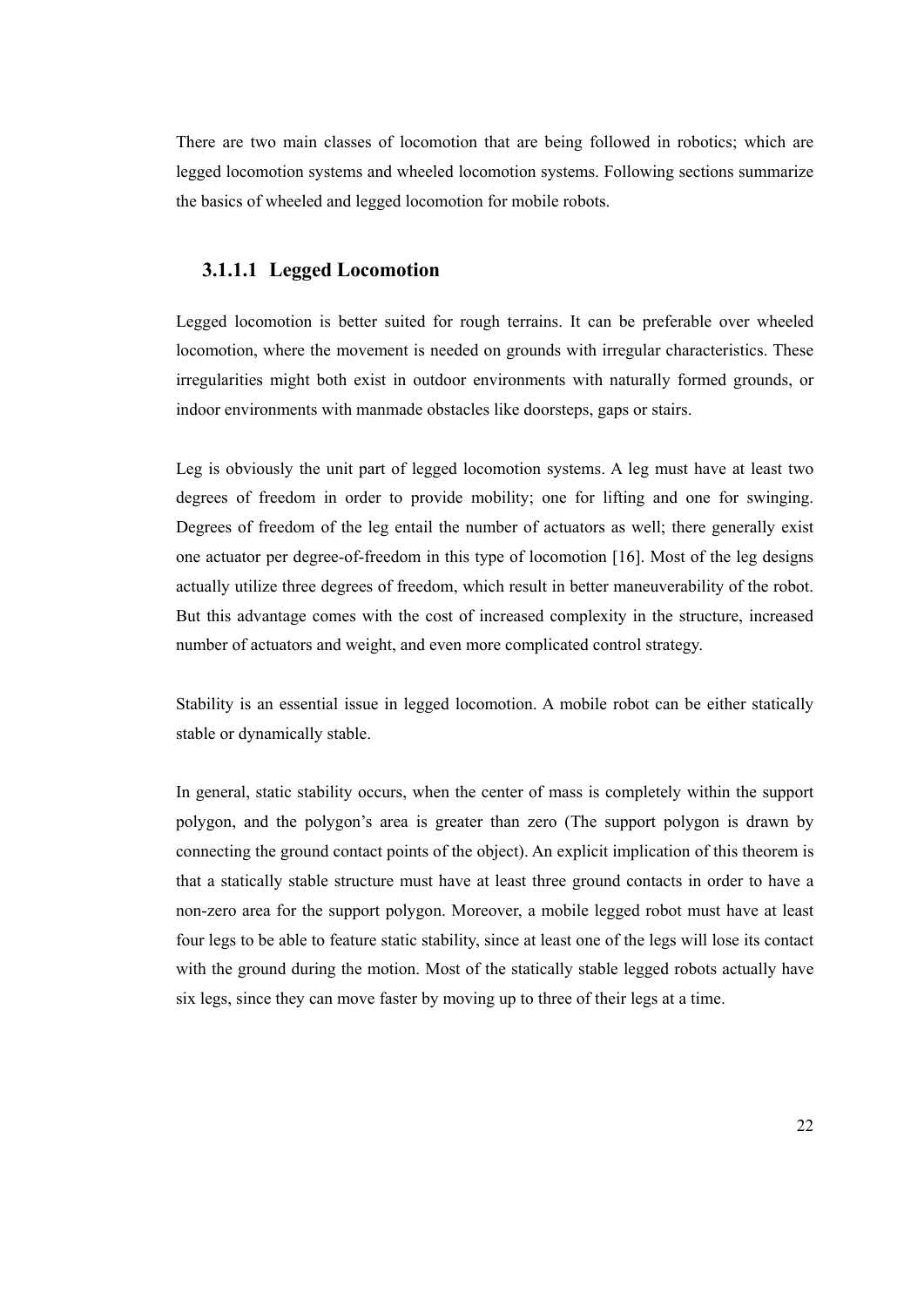Other type of stability is mainly promoted by human-like robotics research, as human body is dynamically stable during locomotion. This type of robots usually has small footprints, which are even reduced to a single point or line of contact during walking. Active balancing of the body weight is therefore essential to prevent falling. Coordinating several degrees of freedom legs simultaneously, predicting the center of mass during accurately, and shifting the body weight to compensate inertial forces, is obviously quite a difficult and demanding task.

## **3.1.1.2 Wheeled Locomotion**

Wheels are the most popular choices for locomotion in not only robotics but all kinds of ground vehicles. Ease of use and relatively high efficiency are the main factors for their extensive usage. Balancing is not as important as it is in legged locomotion, since the wheels already provide ground contact almost continuously.

Main considerations in this type of locomotion are traction, maneuverability and stability [17]. These issues are closely related to the characteristics of wheels.

A wheel is a circular device capable of rotating on its axis, facilitating movement or transportation or performing labor in machines [18]. An ideal wheel does not slip in the orthogonal direction of rolling, and no translation slip occurs between the wheel and the floor.

There are four main types of wheels that are being used in robotics. The first one is the standard wheel, which is described above. The standard wheel has two degrees of freedom, which will enable rotation around the axle, and the contact point. Motorizing the wheel around the wheel axle will yield one directional motion. The second type of wheel is the castor wheel, which also has two degrees of freedom. Main difference in a castor wheel is the off-set vertical axis of the wheel. This feature enables castor wheel to swing around its vertical axis. These two types of wheels are the most commonly used types in robotics; standard wheels are actuated and provide traction, and castor wheels are passively connected to the chassis and provide stability.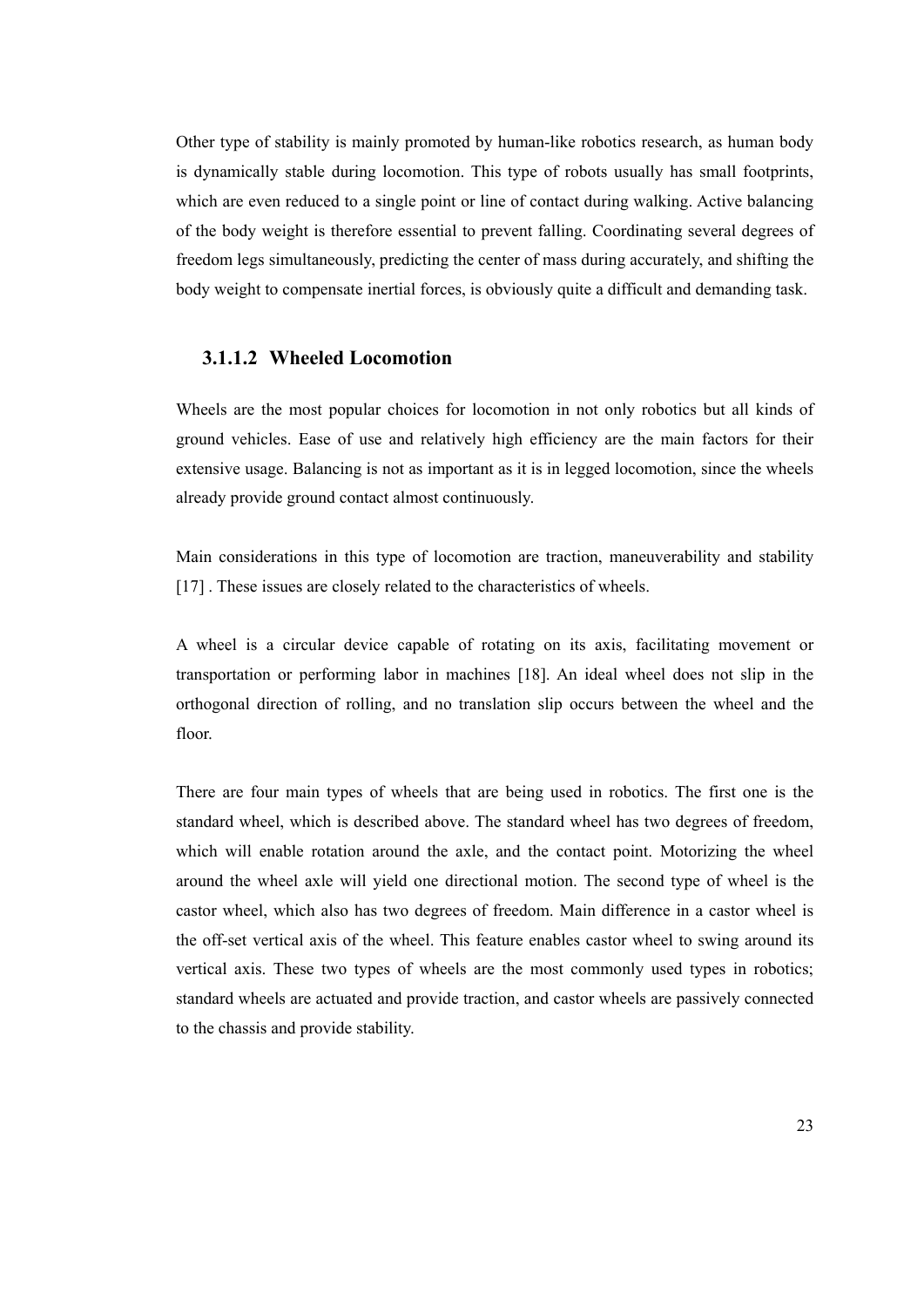The other two types of wheels primarily differ in their degrees of freedom. A third degree of freedom in a wheel provides omni-directional motion, which is consequently related to maneuverability. Omni-wheel, or Swedish wheel, functions as a normal wheel if the motion is perpendicular to the actuation axis, but permits movement through the rollers attached around the wheel circumference if the motion is parallel to the actuation axis. The last type of wheels is the spherical wheel, which offers true omni-directional locomotion. Its configuration is very similar to ball-type computer mouse, where the friction between the ball and the rollers are converted to two dimensional coordinates. Although these types of wheels increases maneuverability, their realization is technically difficult compared to standard and castor wheels [16].

Wheel type and wheel arrangement must be considered concurrently while designing wheeled locomotion. Choice of the wheel type strongly relates to the possible arrangement of the wheels, and stability, controllability and maneuverability of the vehicles. Although static stability can be achieved with only two wheels, conventional systems utilize three or more wheels for practical reasons. Generally, stability can be improved by using more wheels, but it is then needed to utilize suspension to keep the ground contact in uneven terrains.

Maneuverability is also affected by both wheel type and configuration. Omni-directional movement provides the robots to move in a way, regardless of the initial orientation. Omnidirectional locomotion is usually achieved by using Swedish or spherical wheels. In addition, castor wheels actuated in both vertical axis and rotating axle can be used to achieve omnidirectional motion.

Differential drive configuration, which is the most popular choice in robotics, provides high maneuverability with a simple configuration. Using two driving wheels, the robot can rotate around its axle center, possibly without changing the footprint. In this configuration, the wheels are usually positioned close to the center of gravity, and stability is provided by one or more caster wheels.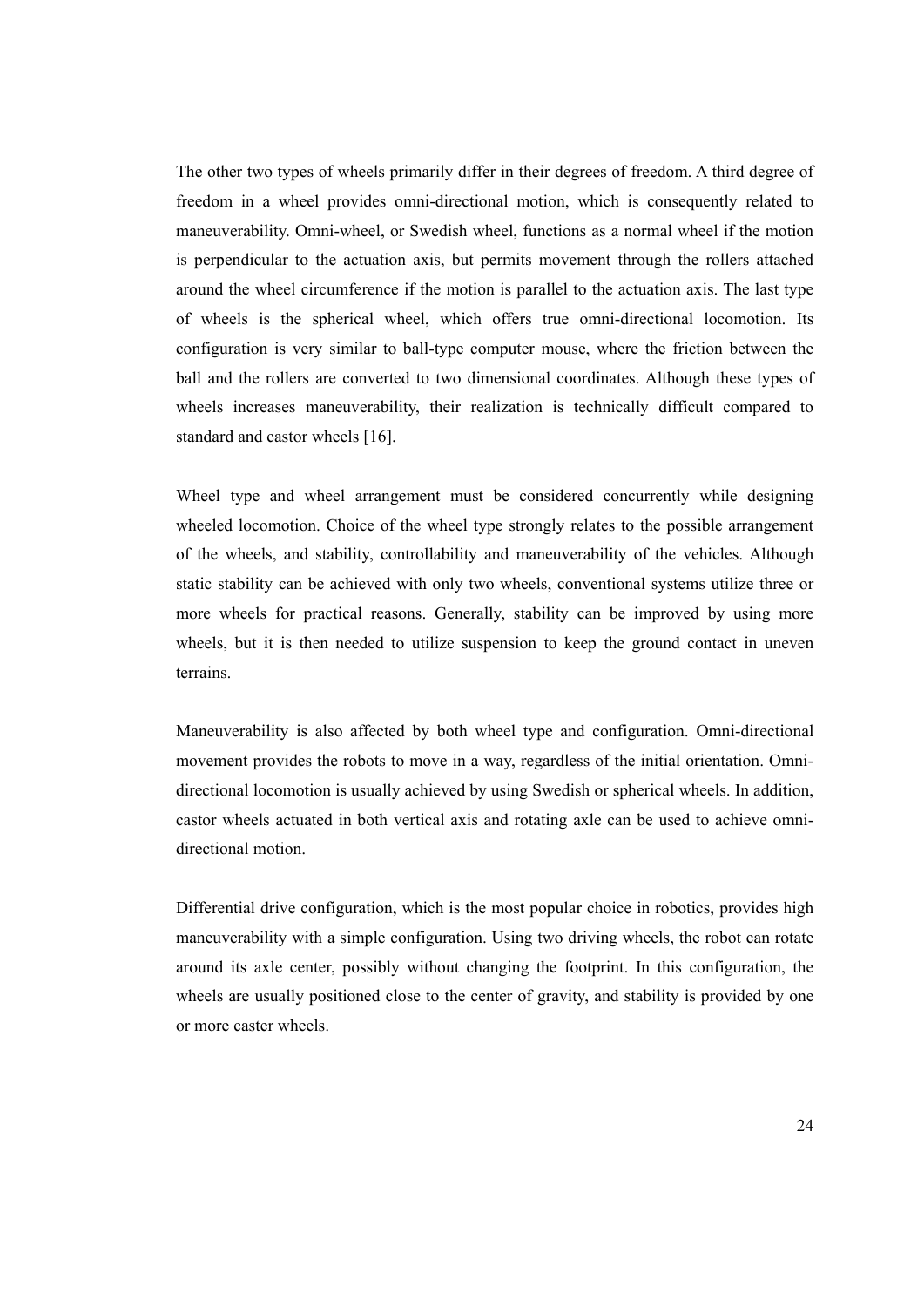Ackerman steering, which is mainly used in automobiles is another configuration used in mobile robotics. It also needs two motors, but one is used for driving and one is used for steering. Maneuverability of the system is lower compared to differential drive, since the vehicle will need a turning diameter usually greater than its length. The advantage of the Ackerman steering is the increased stability in high speeds, especially while making turns.

Controllability is the next issue that should be considered. In an omni-directional configuration for instance, position and orientation of the robot will be determined by individual positional control of omni-wheels. Increased degrees of freedom at the wheel also affect the contact characteristics such as slippage, and result in less accurate positioning. In differential drive configuration, however, the position of a robot will simply depend on the positions of driven wheels. Ackerman steering is also easy to control, and is more accurate in certain cases such as moving along a straight line.

#### **3.1.1.3 Synopsis of Locomotion**

Stability, contact characteristics and the type of the environment are the main factors while deciding about locomotion. While legged locomotion provides better stability in rough terrains; it increases complexity, power consumption and the weight of the system. Since it is aimed to use the designed robot in indoor environments, wheeled locomotion seems to be more suitable for this case. Considering different types of wheels, and their arrangements; it is possible to say that the easiest way to implement locomotion in a mobile robot is by simple two-wheeled differential drive configuration. Consequently, prototype is going to be based on this type of locomotion.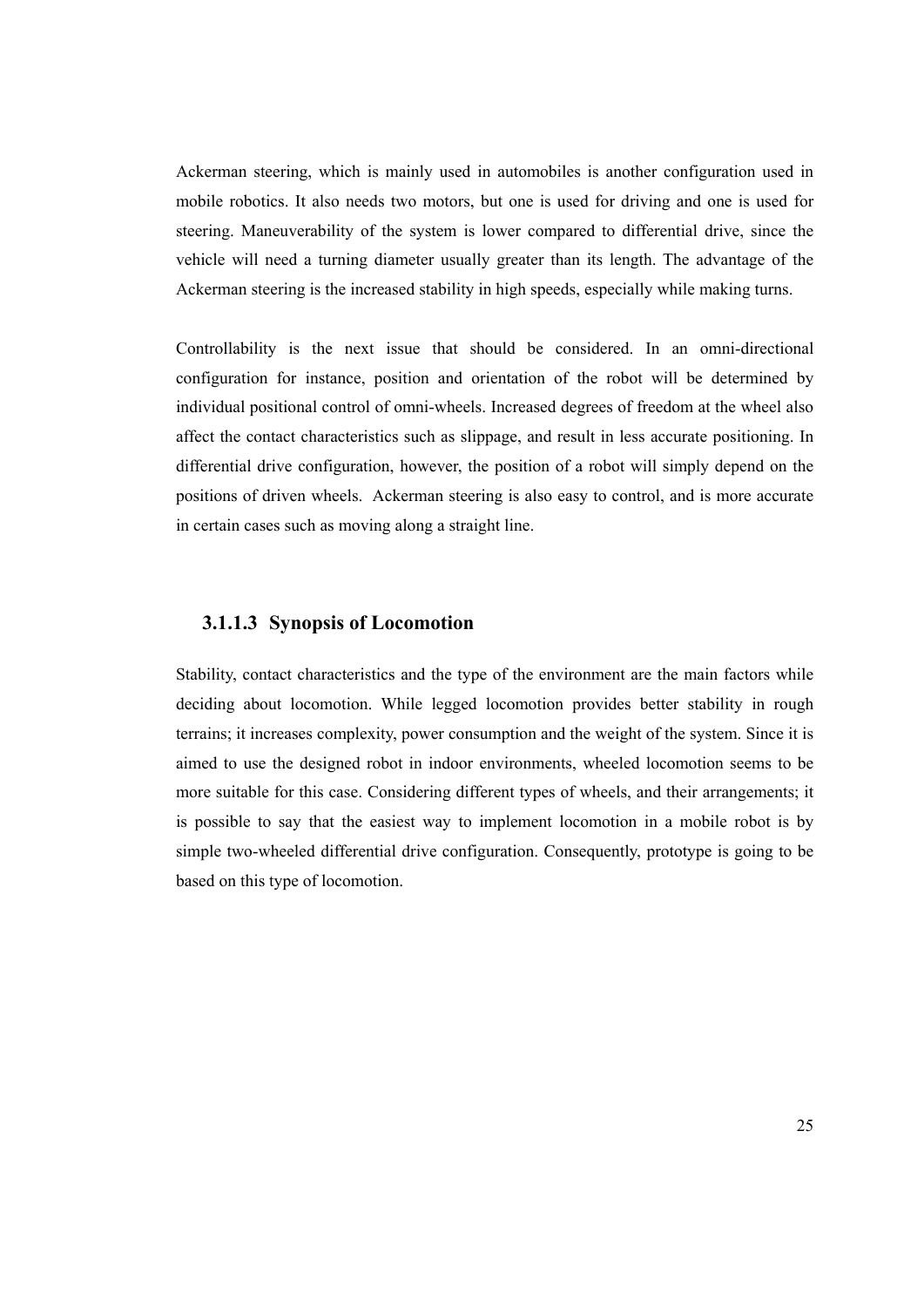| Table 3: Wheeled Locomotion Configurations [16] |                                                                                                                   |                                                                                                                                     |
|-------------------------------------------------|-------------------------------------------------------------------------------------------------------------------|-------------------------------------------------------------------------------------------------------------------------------------|
|                                                 | Synchro Drive. One motor<br>controls the orientation of<br>the wheels; another one is<br>used for rotation.       | Technically complex,<br>robot<br>orientation<br>is<br>not<br>controllable                                                           |
|                                                 | Omni-drive<br>with<br>castor<br><b>Rotation</b><br>wheels.<br>and<br>orientation of each wheel is<br>controlled.  | <b>True</b><br>directional<br>omni<br>locomotion with improved<br>stability.<br>Requires<br>two<br>actuators per wheel              |
|                                                 | Ackerman<br>steering.<br>Front<br>wheels are steered together<br>for turning. Front or rear<br>wheels can be used | Increased stability, decreased<br>maneuverability. Need of extra<br>mechanism for steering.                                         |
|                                                 | Omni-drive<br>with<br>Swedish<br>wheels. Each wheel is driven.                                                    | Simplest<br>omni-directional<br>configuration.<br>Difficult<br>to<br>slippage,<br>compensate<br>especially in uneven surfaces.      |
|                                                 | wheel<br>Tri-cycle.<br>Front<br>is<br>steered, and rear wheels are<br>driven together                             | Easy to control. Yet, there is<br>still a turning radius.                                                                           |
|                                                 | Differential<br>drive.<br>Driving<br>wheels are driven separately.                                                | Simplest mobility<br>configuration. Usually<br>supported with a third contact<br>point. Straight line movement<br>can be difficult. |

#### Table 3: Wheeled Locomotion Configurations [16]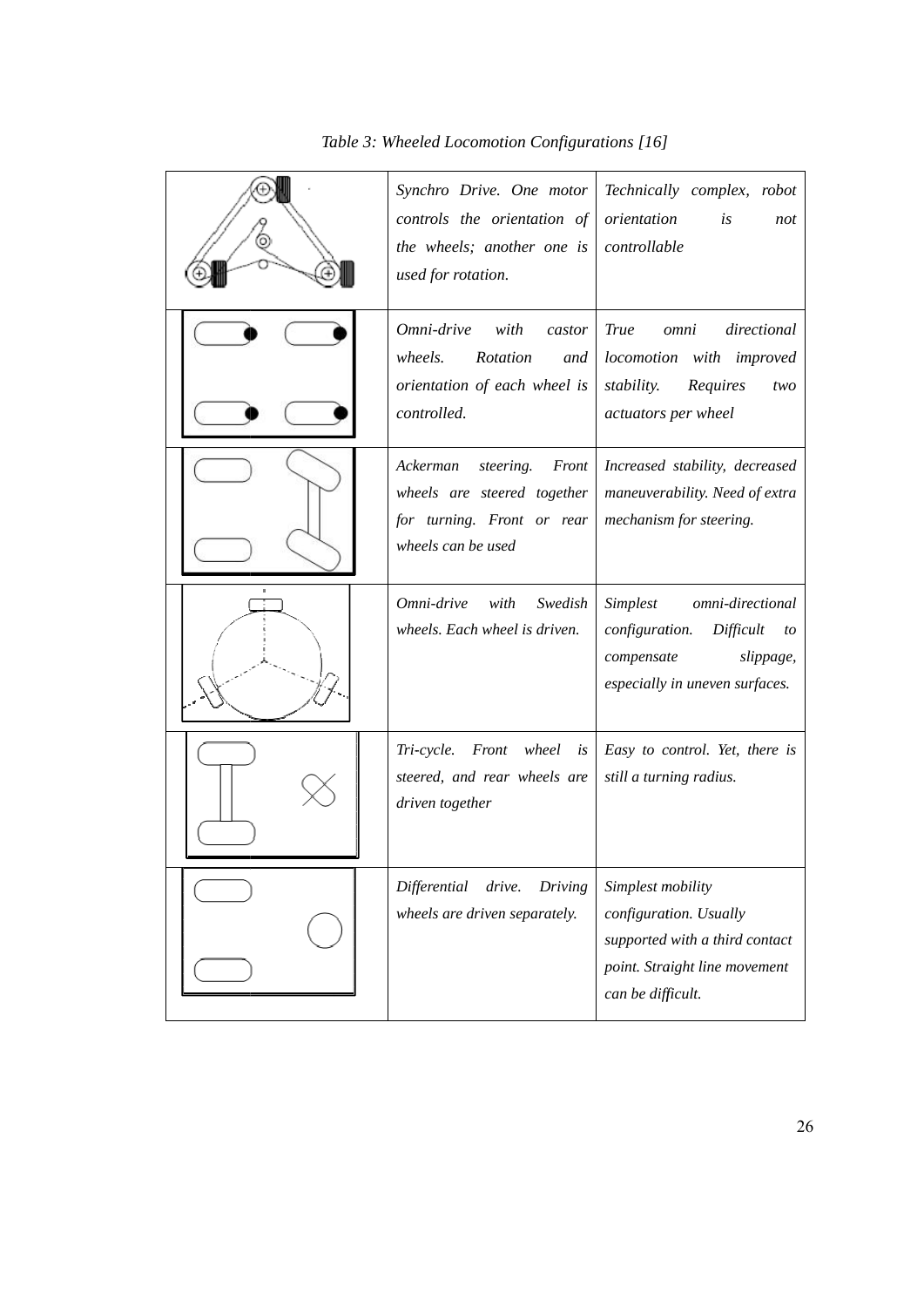## **3.1.2 Sensors**

## **3.1.2.1 Contact Sensors**

Contact sensors are one of the simplest types of sensors that are used in robotics. Principally, they enable the detection or closeness of a physical contact.

The most commonly used contact sensors are mechanical switches, which open or close an electrical circuit. Due to their simplicity, mechanical switches are being produced in different shapes and size. They are very commonly used as bumpers in mobile robots, for detecting obstacles, or as limit switches if the mobile robot has a manipulator. It should also be mentioned that the human-machine interfaces of robots also make use of mechanical switches in forms of buttons.

Optical switches, such as light barriers, also act as contact sensors. They measure certain characteristics of light, like existence, infrared temperature or reflectance, and detect the closeness of objects. Unlike mechanical switches, optical switches are generally active sensors.

## **3.1.2.2 Locomotion Sensors**

Locomotion is the key aspect of mobility in robotics. It is obviously important to sense the states of the elements of the locomotion system.

### **3.1.2.2.1 Wheel/Motor Position Sensors**

By far, the most commonly used actuators used in robotics are DC motors, which provide rotary motion. Therefore, sensing the amount of rotation is essential in order to estimate the position, speed and acceleration characteristics of a system. Several techniques have been developed to sense the rotational movement. Some commonly used ones are; potentiometers which vary the electrical resistance, brush encoders which sense the contact of the brushes of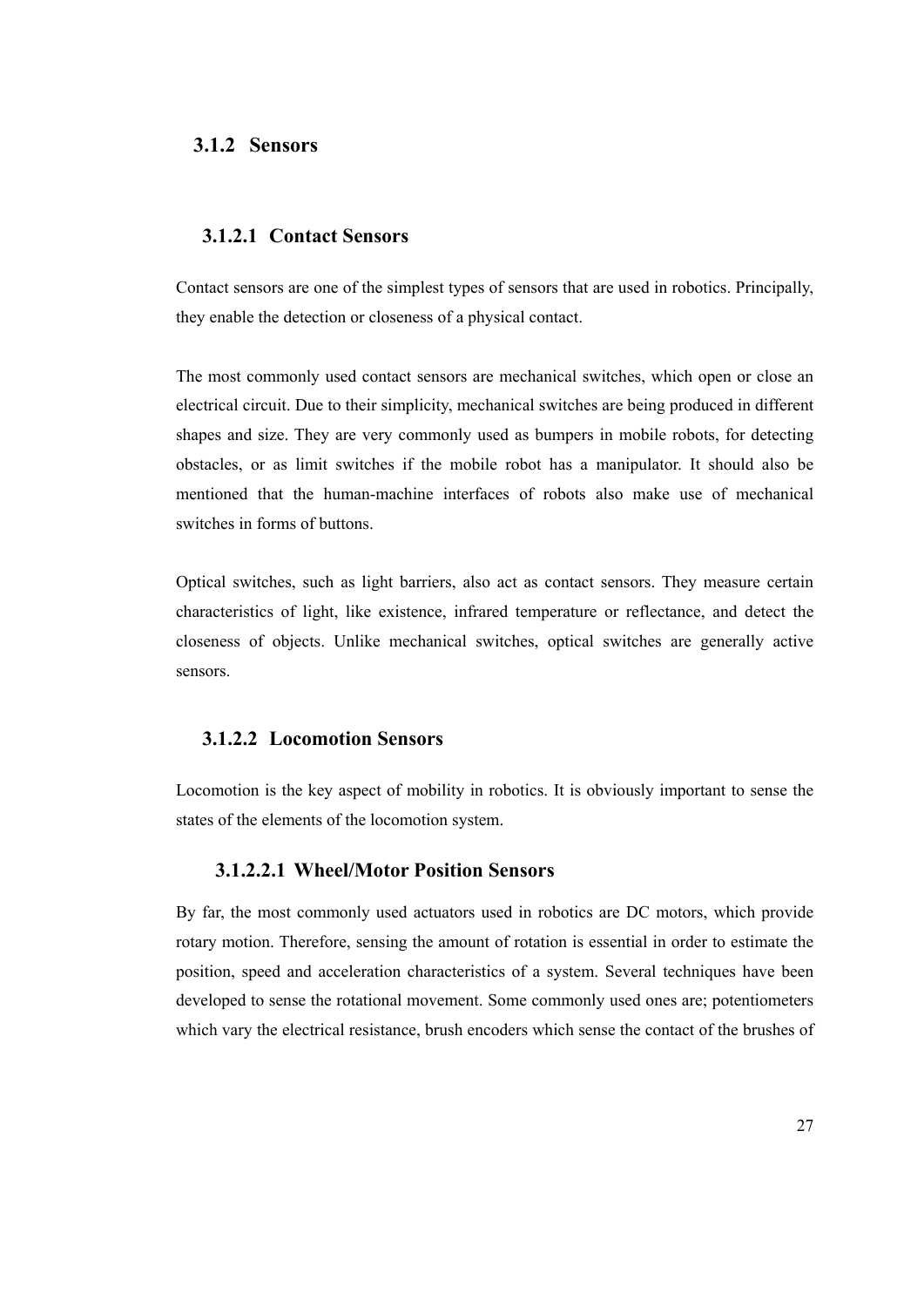the motor, optical encoders which sense the reflectance/existence of the light and magnetic encoders which sense the Hall effect using magnets attached to the shaft.

Among these alternatives, optical encoders are the most popular choice for measuring rotational data of motors and wheels. Acting as an optical switch, an optical encoder produces a certain sequence of square waves per revolution. The number of the waves defines the resolution of an encoder which is typically between 2000 – 10000 counts per revolution.

## **3.1.2.2.2 Heading Sensors**

Heading sensors gives information about the orientation of the robot. Two most common types are compasses and gyroscopes.

Compasses basically detect the magnetic field of the earth to estimate the orientation of robot. Comparing the detected magnetic field with an initially calibrated value, a compass can give relative directional information. A major problem with compasses is the disturbance. Especially in indoor applications, compasses tend to be very unreliable due to factors like the structural steel, power lines, electronic objects, etc.

Gyroscopes, on the other hand, can give absolute directional information, because they use a fixed reference. Measuring angular momentum characteristics of a spinning flywheel, which is pivoted in three principal directions, it is possible to detect the heading characteristics.

#### **3.1.2.2.3 Beacon-Based Sensors**

The localization of a mobile robot usually has an essential application value [19]. Using active or passive beacons, it is possible to determine the position of the robot relative to those beacons. This determination process principally utilizes triangulation, which implies that at least two different beacons are needed for the estimation.

The global positioning system (GPS) is a navigation technology which was initially developed for military purpose, uses time-stamped radio communications with satellites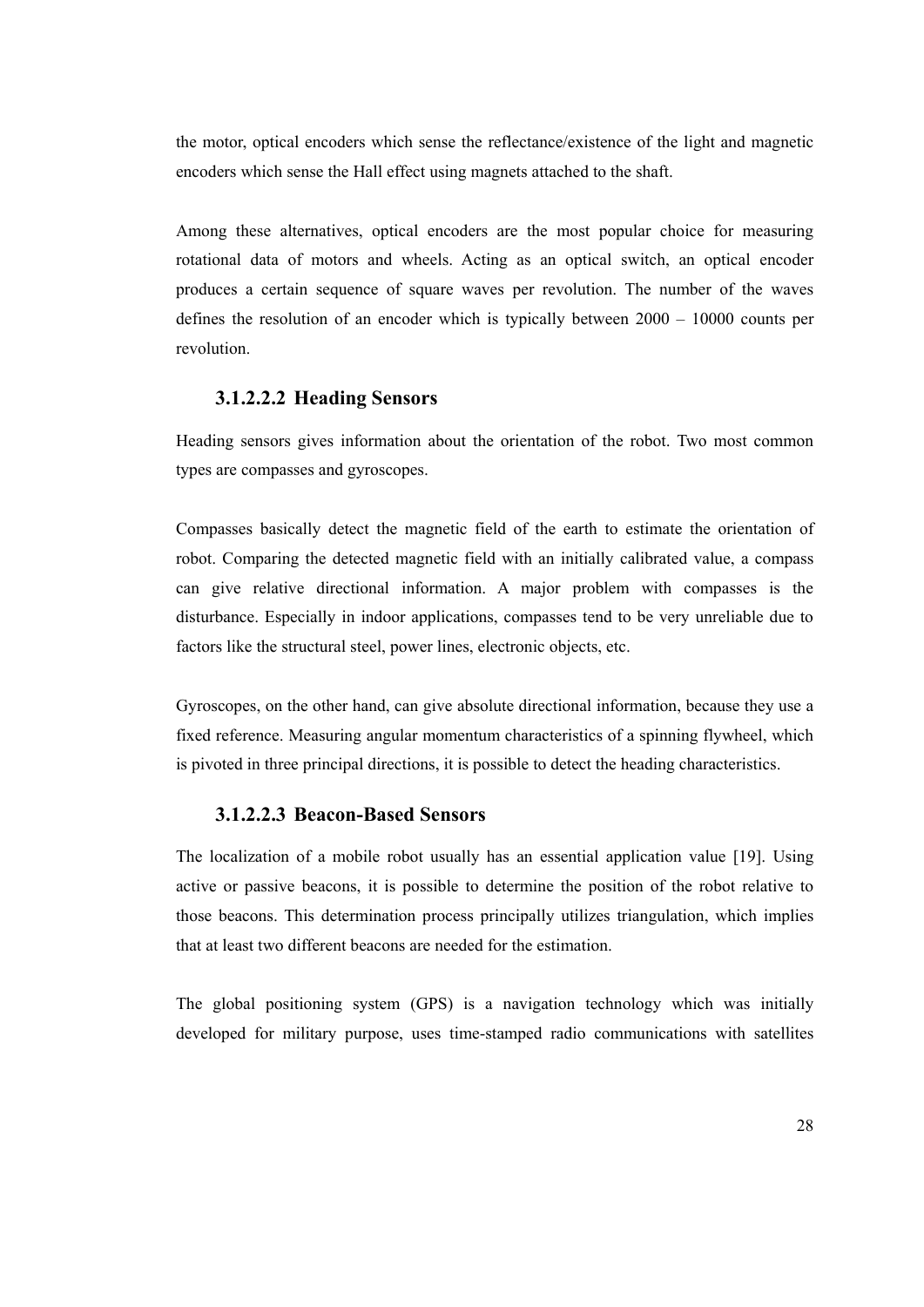orbiting around the world. Receiving signals simultaneously from typically more than 10 satellites, a GPS unit calculates the time of flight of the signals, determines the distance of the satellites, and estimates its relative position on earth. It is commonly used in outdoor robotics, but because it generally requires a clean line of sight to the satellites, the use of GPS is rather limited in indoor robot applications. Instead, local radio-based beacon systems are used in indoors. Similar to GPS, a radio unit receives signals from fixed stations with known positions in this case. An interesting application of this type beacons makes use of wireless Ethernet nodes in an indoor environment, providing both connectivity and position information at the same time [20].

In addition to radio based beacons, optical beacons are also used in indoors. Active optical beacon systems emit laser or infrared light, and the robot utilizes light sensors to estimate their distances and triangulate its position. Passive beacons usually have high reflectance characteristics, so the robot can emit light to environment, detect the reflectance and estimate the distances to these reflecting beacons.

#### **3.1.2.3 Ranging Sensors**

Gathering geometrical environment characteristics is one of the most important requirements in mobile robotics. Range sensors provide vital information for obstacle detection and avoidance. In addition, range sensors also commonly used for localization purposes by statistical matching of measurement.

The key aspect of range sensing is the estimation of the time of flight. The time passed between transmission and reception of a certain type of wave (with a known speed) will yield to the distance of from the reflecting object. Some important features of range sensing are; calculation of the exact time, the dispersal cone of the transmitted beam, the surface characteristics of the target object, and the speed of the mobile robot and the object.

#### **3.1.2.3.1 Ultrasonic Range Sensors**

First of the three most commonly used range sensors in robotics are ultrasonic sensors,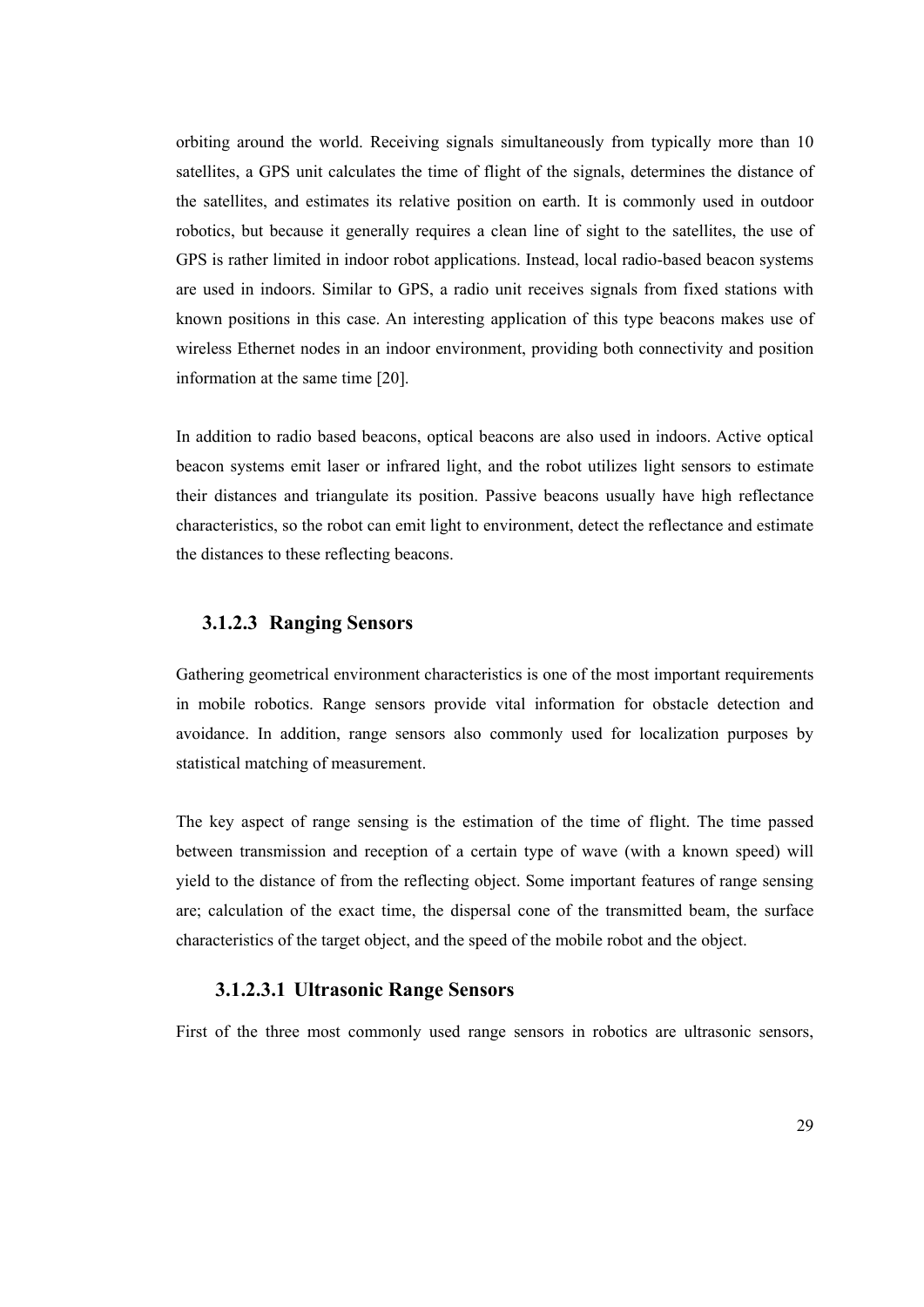which emit sound waves. Their effective range is approximately between 5cm to 500cm, and their typical resolution is about 2-4cm. They had been primarily developed for Polaroid cameras to enable auto-focus functionality, but also attracted the attention of robotics community [21].

A major property of ultrasonic range finders is the cone-like shape of the measurement range. As sound propagates in wave form, it is reflected from multiple points at the distant object. This is an advantage if it is only intended to detect if there is an object within the range of the measurement cone. But often, it is needed to have more precise information about the position of objects; therefore ultrasonic range finders can be disadvantageous. Another drawback of these sensors is their reliability depends on the acoustic reflectivity of the objects. Soft materials like fur, foam or cloth reflect the sound waves very poorly, confining the operability of these sensors. And finally, the speed is another drawback. The speed of sound is approximately 340 m/s in air at atmospheric pressure. Therefore, the time of flight and processing time in takes around 20ms to estimate the distance of an object at 3 meters [22]. Considering the facts that the mobile robot might be moving and it probably contains several ultrasonic range finders, the update cycle time restricts the moving speed of the robot for a reliable operation.

#### **3.1.2.3.2 Infrared Range Sensors**

These sensors use infrared light and measure the angle of the reflected light to estimate the distance of the object. They are relatively cheaper due to their less complex structures. Having an effective range up to 300 cm, they have a resolution about 1-3cm. Compared to ultrasonic range finders, infrared sensors typically have a much narrower beam. Therefore, it is very difficult to detect chairs, tables or similar overhanging objects; since the sensor should be directly facing the obstacle. Also, material reflectivity is again a problem. Transparent or semi-transparent materials like glass or acrylic are not easily detected by infrared sensors. Another drawback is the disturbances related to external infrared light sources. Sunlight, heat sources or other equipment using infrared light might interfere with the sensors, giving erroneous results.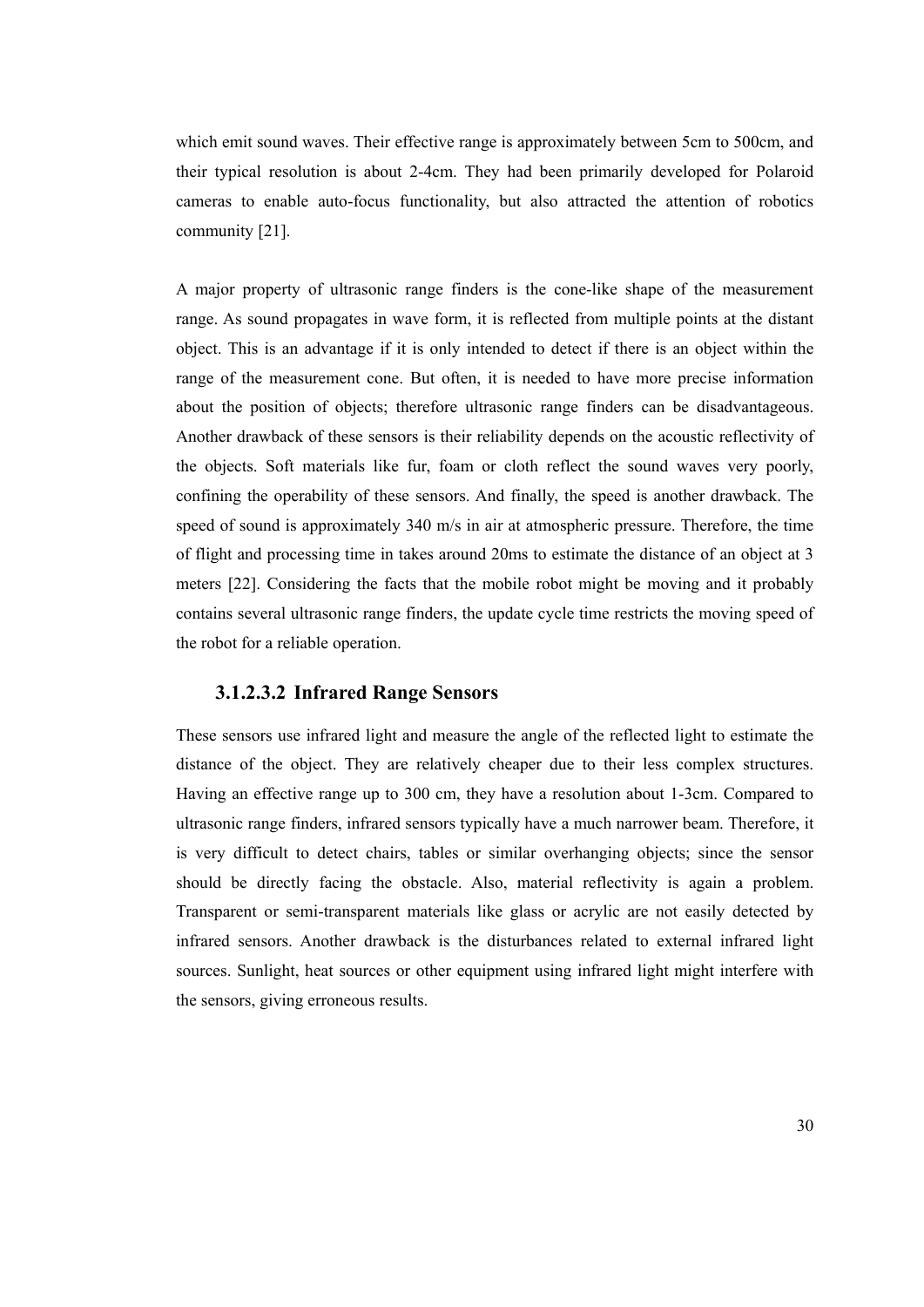## **3.1.2.3.3 Laser Range Sensors**

Laser range sensors act similar to ultrasonic range sensors as they are based on time of flight, using structured light (laser) instead of sound waves. Their performance is much better compared to ultrasonic sensors due to the properties of laser light. Also called as lidars (light-radar), these sensors utilize a rotating mirror to cover an area.

The most commonly used lidar in robotics is the SICK LMS 200 [23], providing an angular resolution of 0.5 degree over 180 degrees of span. They can detect objects in a range of 5cm to 2000cm or more, depending on the reflectivity of objects. Scanning at a rate of 0.4 seconds per cycle, it is fast enough for most of the robotics applications.

An alternative lidar is also being used in robotics is the HOKUYO URG-04 [24]. Compared to SICK LMS 200, it has quite a lower range of detection, 2 to 400 cm; but it has a finer resolution and span (0.36 / 240 degrees). In addition, it is much smaller in size and weight, can communicate over USB, and requires less power; making it a strong competitor against SICK LMS 200.

The major disadvantage of lidar sensors is their price [25]. Their price tags do not enable them to appear the lower end of mobile robotics yet. But the increasing demand from the robotics community and industry shows that the lidar technology will be more affordable in the near future, as consumer robotics gains the expected momentum.

## **3.1.2.4 Vision Sensors**

Most of the agents in the nature use vision as their primary source for perception. Based on light and reflectance, vision sense provides dense information about the environment.

Two dominating technologies used in robotics vision are charge coupled device (CCD) and complementary metal oxide semiconductor (CMOS) technologies. CCD sensors are very commonly used in digital imaging applications, and due to that there have been significant improvements on this technology in recent years. Almost all of the consumer digital cameras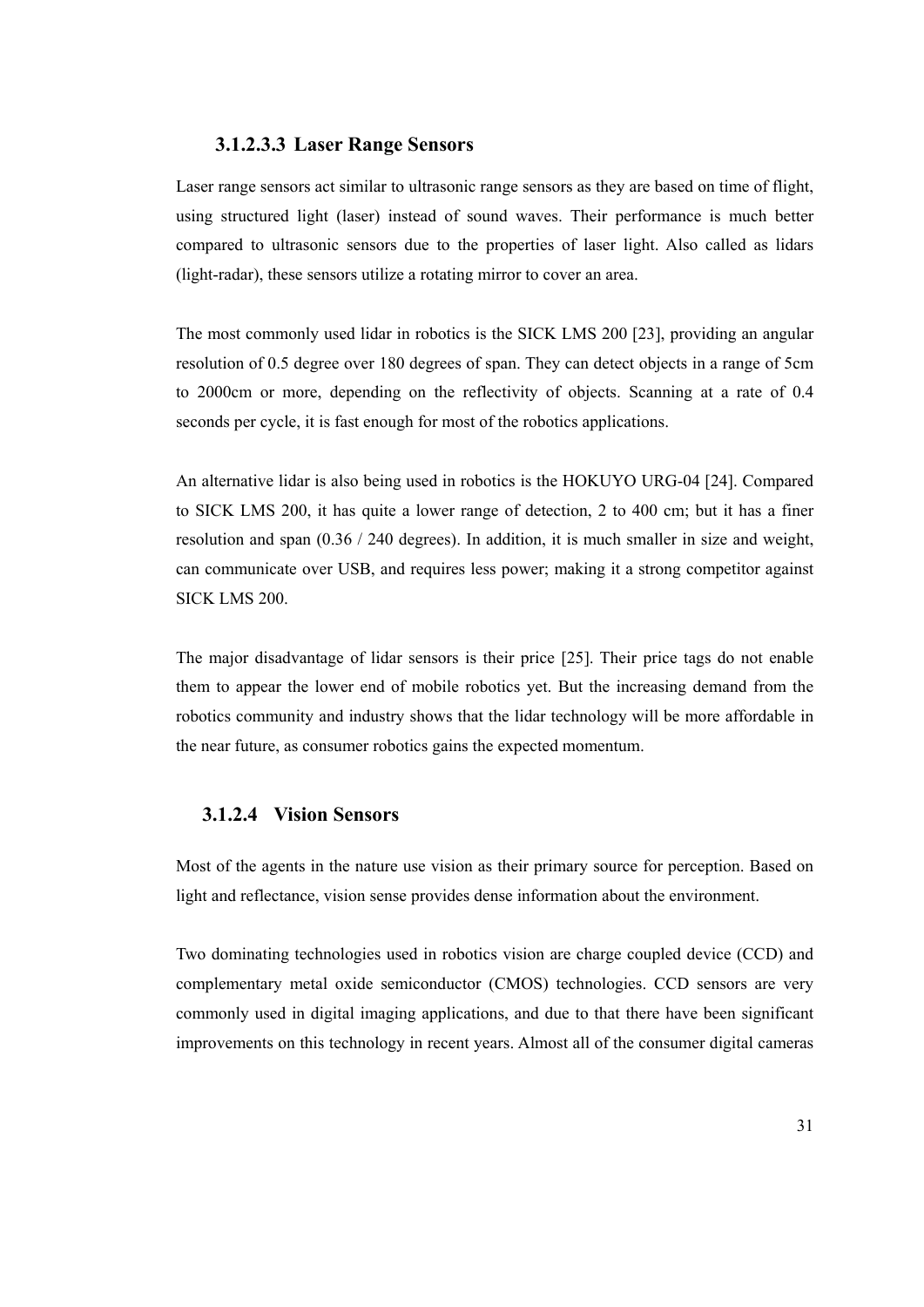use CCD sensors capable of capturing 2048x1536 pixels or more. CMOS technology is more efficient than CCD in terms of power consumption and much cheaper to produce; but they lack the noise compensation capabilities of CCDs. Yet, they find a significant application area in digital imaging industry, such as in mobile phones, security cameras and military applications that require fast speeds.

Vision sensors are being used in mobile robotics in a wide extent. Some applications uses them as an accessory or in passive ways (i.e. Remote surveillance), whereas some of them highly relies on these sensors and image processing for operation (i.e. Darpa challenge contestants). Therefore, the needs from a vision sensor can be quite different depending on the application. For most of the robotic applications, simple webcams would provide sufficient performance whereas speed-critical applications might need more professional equipment with dedicated high bandwidth capturing equipments. An average webcam today, houses a 1.3 megapixels sensor, providing video in 800x600 resolutions. They almost exclusively support USB2 connectivity, with a capture rate of 15-30 frames per second.

## **3.1.2.5 Synopsis of Sensors**

Sensors basically enable perceiving the environment or the internal state of the robot itself. They mostly deal with the physical contact or proximity of the objects, their relative positions, and the robot's position relative to a frame. Among the reviewed sensors, mechanical contact sensors, infrared range finders and CMOS cameras come into prominence due to their functionality, commonality and inexpensiveness. These sensors might work relatively simple individually, but coupling them with a PC based controller makes it possible to accomplish complex tasks.

In the prototype it is planned to use mechanical switches as bumper to provide physical feedback to the robot. In addition, infrared range finders are going to be used to detect objects and obstacles, and their relative positions to the robot. Finally a webcam is going to be used to enable visual perception, such like color detection, shape detection and object tracking.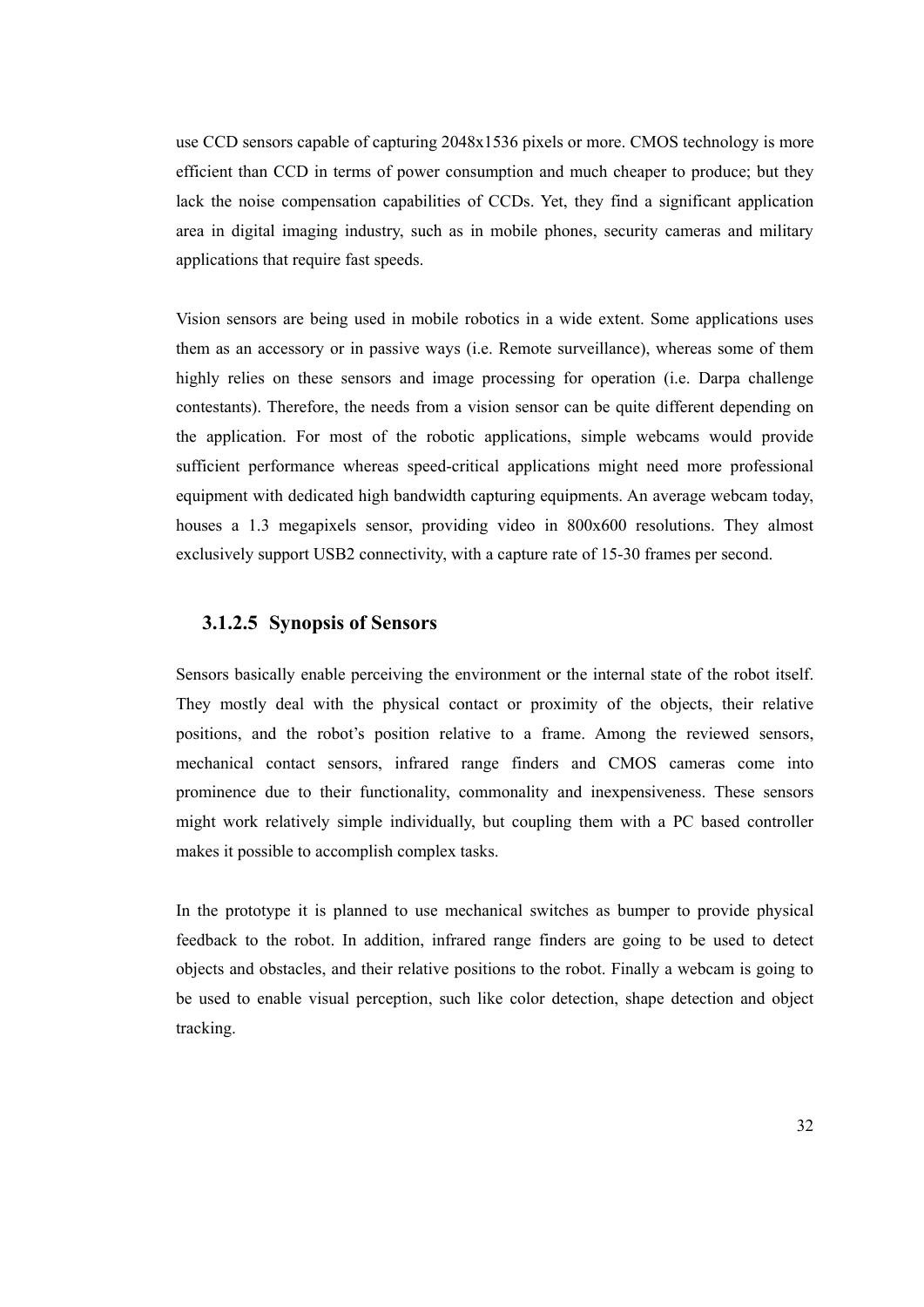## **3.1.3 Power Requirements**

Mobility of vehicles highly depends on their power resources and consumption. For a mobile robot, power structure is crucially important to accomplish the task. Therefore, power issues have an important impact on the overall system design.

In order to have a maximal duration of operation, power needs and efficiencies of system components should be kept in mind during the design phase. It is also important to select components with similar or compatible power requirements to minimize the complexity of the power systems.

Almost all of the mobile robots use electrical batteries as their main power source. Size, number and capacity of these batteries strongly influence the mechanical design. In general, batteries tend to be the heaviest components in a mobile robot. Therefore, while designing for their placement, it should be kept in mind that their weight will affect on the locomotion characteristics and system stability.

In a mobile robot the following components require power:

- sensors
- control computer
- communication system
- locomotion system/actuators

The power need is evident especially for active type sensors. In case of ranging sensors, for instance, the power consumption will be even more significant since they require constant operation. A SICK lms200 lidar consumes 20W, whereas Devantech sonar will require around 1.1 W during operation.

Power consumption of the control computer mainly depends on the capabilities of the computer. If it is a processor intensive application, control computer might require heavy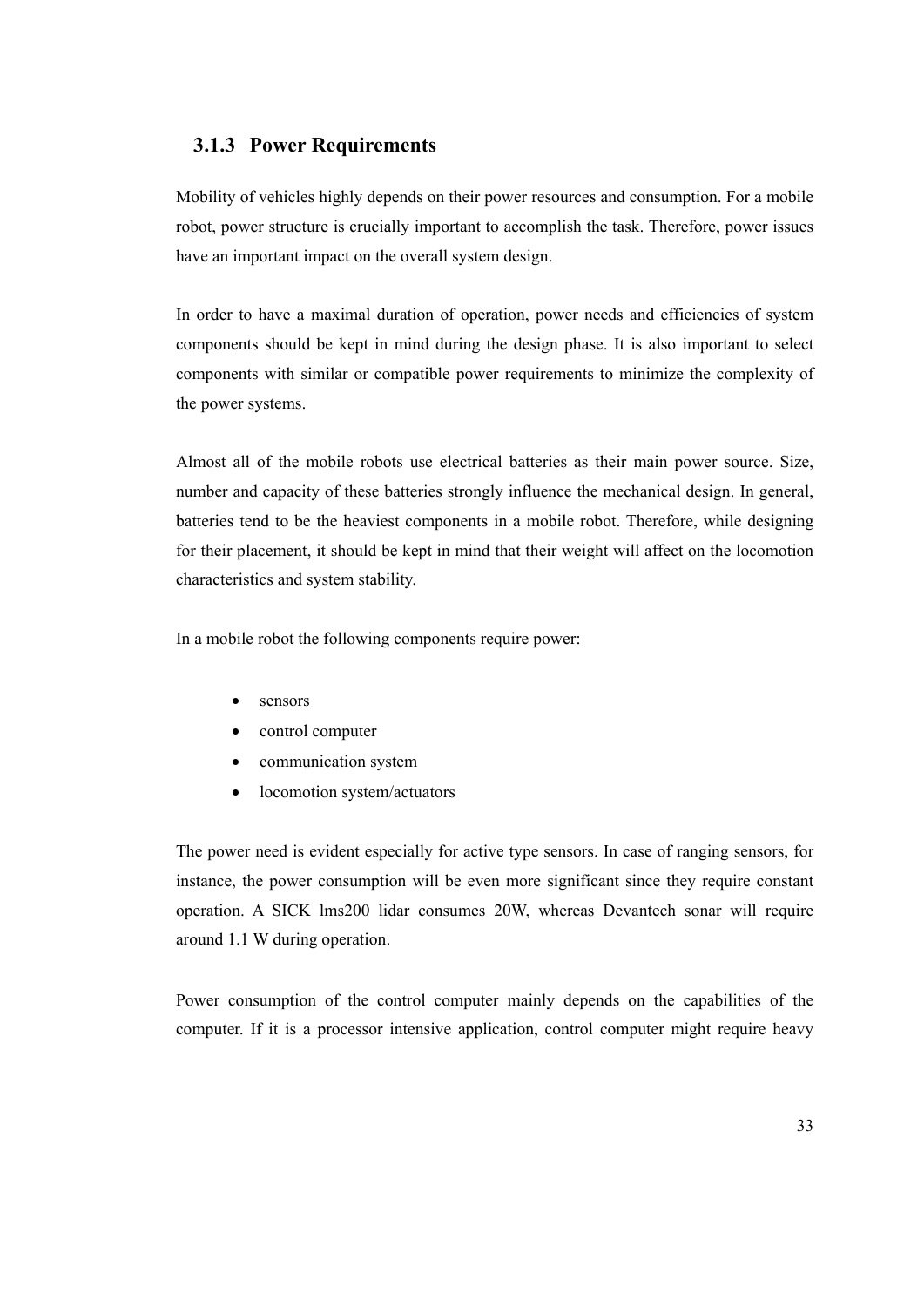loads of power. In case of the mini-itx platform, the power demand might go up to 70 W [26].

Communication might very much depend on power as well. Especially in wireless communications, power consumption increases with the increasing distances. The type of the technology also plays an important role. Bluetooth standard, for instance, is low power as it optimizes the on-time of the radio.

Locomotion is generally a high power demanding part of a mobile robot. Actuators in this layer require power depending on their efficiencies, internal and external frictions. Since actuator characteristics may vary greatly, it is difficult to estimate the power consumption for locomotion. But, to give an idea, a standard hobby servo motor consumes about 0.3W while delivering its maximum torque [27].

Power is still the most hindering point of mobile devices. Although there are some highly anticipated fuel cell technologies appearing lately, battery technology being used in mobile robotics is very mature and has not changed for years.

Lead -acid batteries are the most commonly used type of batteries in mobile robots. They have mainly been developed for electrical vehicles, and as a result, they can supply large amounts of currents. Lead-acid batteries are usually very heavy compared to their energy capacity. But because they are very cheap and able to provide big currents, most mobile robots use lead-acid batteries as their power source.

Nickel based batteries are also used in mobile robotics. They have a much higher energy density compared to lead-acid batteries, but they have a shorter life span and they are relatively more expensive. Nickel-cadmium batteries typically have better cycle life than nickel-metal hydride types, but they lack the capacities a mobile robot typically need [28].

The last types of the batteries that are being used in mobile robotics are lithium based batteries. They provide relatively the highest energy density, but they need extra circuitry to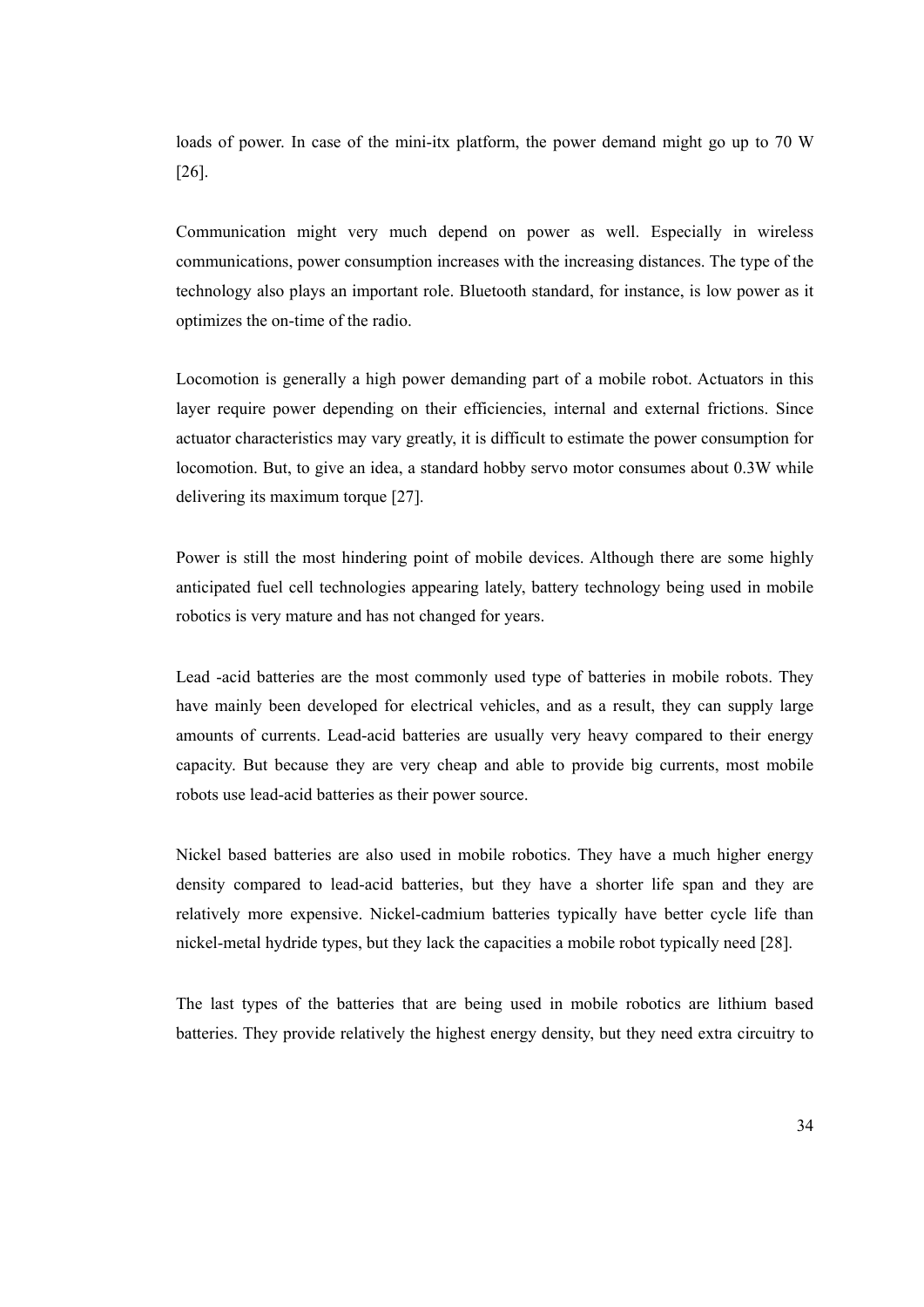limit voltage and current for safety reasons. They are typically used in notebook computers and cell phones due to their low weight, but have not been very popular in mobile robotics yet due to their high price.

## **3.1.4 Interfacing Options**

Interfaces between components are a significant issue in a modular design. Both physically and in software level, stacking and connection of individual modules to each other and the main controller module should be as easy as possible.

Most important aspect of the module interfacing is the inter-communication protocol. As each module accommodates a local controller unit, which is in the form of a microcontroller based circuit board, a commonly supported communication protocol by these units and the PC mainboard should be facilitated.

There are several communication protocols being commonly used in mobile robotics, which basically root from electronics applications. RS-232 standard is the simplest and one of the most commonly used protocols. It permits asynchronous data transfer between two end points with speeds up to 115200 bits per second or more. It features a 9 pin DB-9, or less commonly a DB-25 connector, but in most of the applications, only 3 pins are used (Ground, Receive, Transmit). Most of the microcontrollers support this type of communication but in ttl voltage levels, so a level converter is generally necessary (typically a Max232). The disadvantage of RS-232 is that every connection takes up one physical port. As this standard is also being slowly abandoned in consumer electronics, modern computer peripherals and main boards generally does not support RS-232 anymore, or in case of main boards; it is only possible to find at most two RS-232 ports. Speed of communication is also very limited compared to other commonly used protocols.

Universal Serial Bus or USB is a similar protocol to RS-232, with more advanced features. It was designed to replace RS-232, and it is now the most commonly used interface in consumer electronics. Featuring a much simpler physical interface, USB 2.0 standard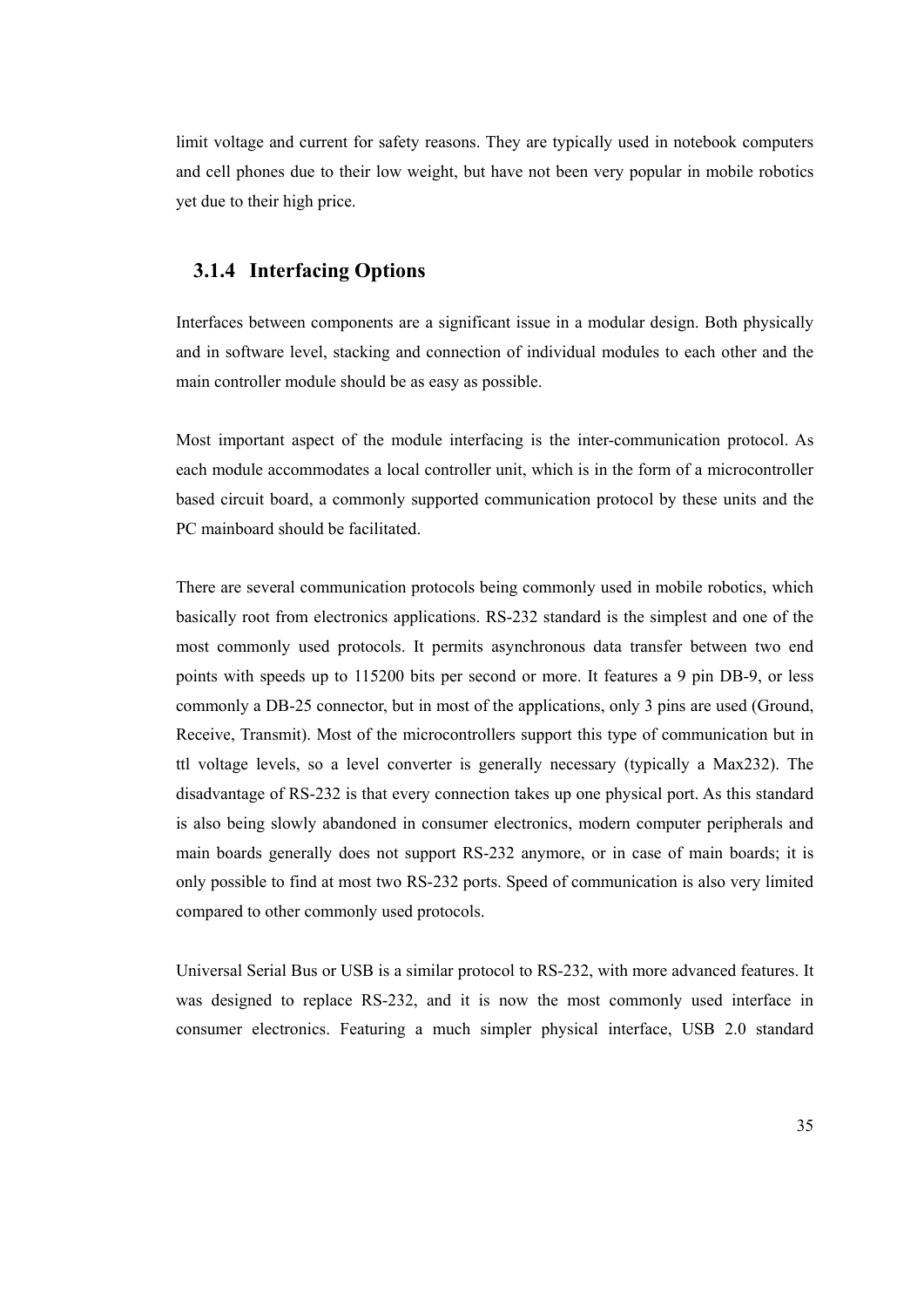supports speeds up to 480 megabits per second. It provides plug-and-play functionality, enabling auto-detection of hardware, and it is also capable of transmitting power at 5V with currents up to 500mA. It works in a master-slave configuration, meaning that each hardware connected take up one physical port. Compared to RS-232, it is relatively easy to increase the number of physical ports, by using inexpensive USB hubs. Most main boards also provide pin connectors for extra USB ports.

In contrast to point-to-point connection characteristics of RS-232 and USB, there are some other protocols which support point-to-multi point serial communications.

One commonly supported protocol is Inter Integrated Circuit  $(I<sup>2</sup>C)$ , which was developed by Phillips Company. It uses two lines, one for data transmission and one for clock synchronization. A similar protocol, developed by Motorola, is the Serial Peripheral Interface (SPI), which uses four lines, one for clock, one for slave device selection, and two for transceiving. It is faster than  $I^2C$  and support simultaneous two-way communication. The common feature of these protocols is they permit attaching peripheral hardware as a daisy chain. Therefore it is possible for individual components of a system to connect to each other communicate over a single line. These protocols are commonly used in embedded electronic applications, but they are rarely supported by consumer level computer main boards. Yet, it is possible to find  $\text{USB}/\text{I}^2\text{C}$  or  $\text{USB}/\text{SPI}$  converting adapters.

#### **3.1.5 Control System**

Third and the most important component of a robotic system is its control system. Acting as a "brain", it coordinates system components, evaluates sensory information and executes actuation commands. Intelligence of the overall system is tightly related to the capacity and performance of this layer.

Hardware wise, there are several alternatives being used in mobile robots, depending on their complexity. Some robots use very basic systems with simple microcontrollers whereas some more advanced robots use a number of specialized computers simultaneously. The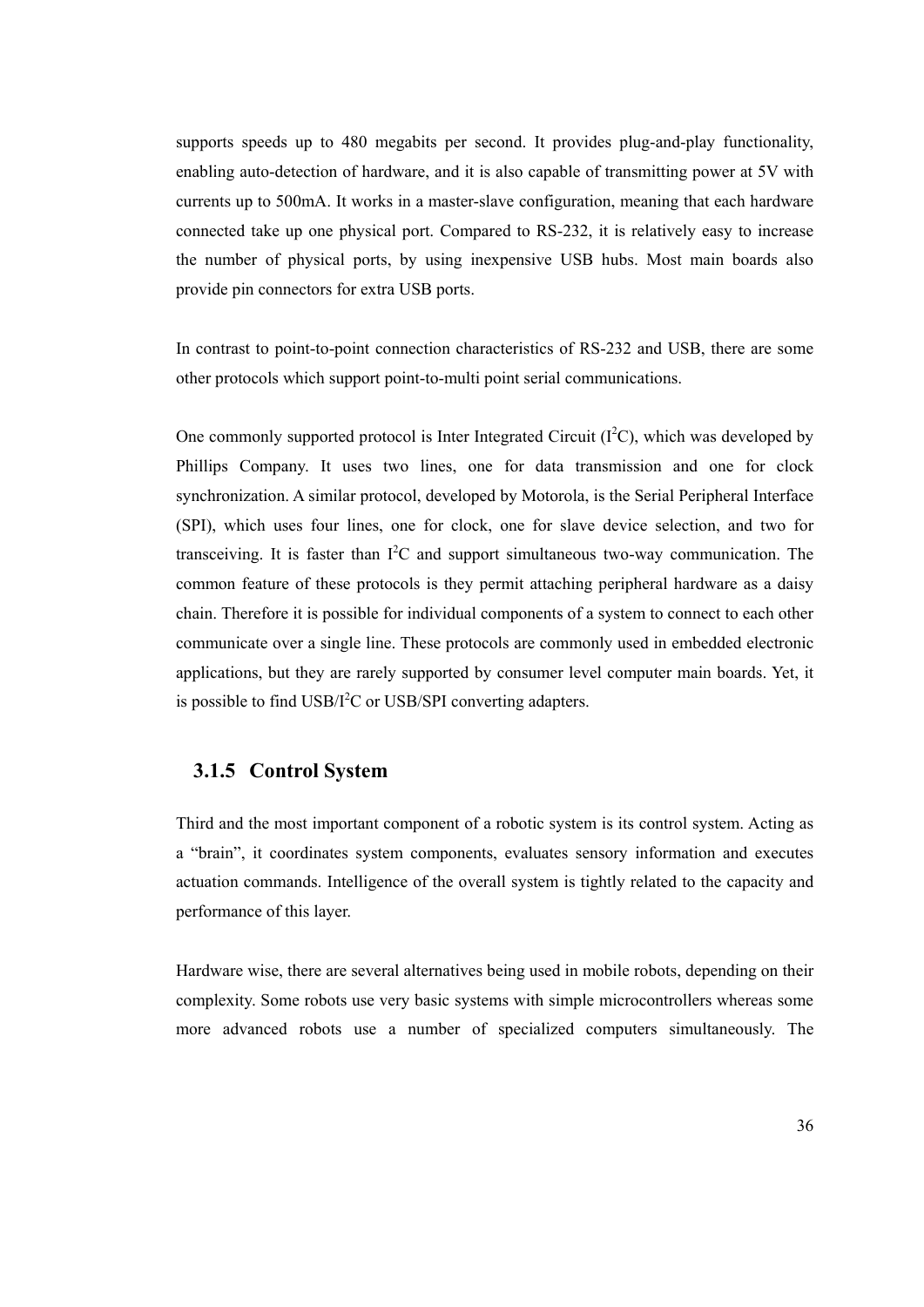complexity of the task, autonomy, connectivity and the cost are major concerns.

One of the principal aims of this thesis work is to demonstrate the applicability of consumer level computers to robotics. Due to a great demand in IT industry, there is a big variety of computer products that are available for reasonable prices. In addition, there is an established support and availability in terms of software, which is a big advantage in terms of development. Therefore, it is favorable to use off-the-shelf computer systems instead of specialized robotics hardware.

The main computer system selected is a mini-itx form factor computer. The reason for this choice is the small form factor of the system. Measuring  $17x17x5$  cm, this platform provides a decent processing power and extensibility options in a very compact footprint.

In order to have an operational computer, this motherboard needs a minimal set of additional hardware. The first need is a medium for the storage of data. The most conventional type of computer storage is hard disks. In mobile robotic applications, 2.5" hard disks have been occasionally used. They are being used in laptop computers without requiring an external power source, and they are more durable against minor shocks and vibrations compared to 3.5" desktop computer hard disks. Alternatively, smaller form factor hard disks can also be used (which are found in portable media players and video recorders) but they are more expensive and provide less storage. Using a hard disk as a storage medium is easy and economical, but depending on the type of application and operating environment, endurance might be an issue; since hard disks have moving parts.

Solid-state storage provides better durability for robotics applications. Having no-moving parts and demanding significantly lesser power, they perform in harsh environments. Their most significant disadvantages over hard disks are their price and limited storage capacities. They also have a limited write cycles; a typical consumer level solid-state drive wears out after 100000-300000 cycles whereas industrial types can reach up to 5 million write cycles [29]. The most commonly used form of solid state storage is SD cards, which has been used in digital photography for many years. They are common and affordable. Solid state drives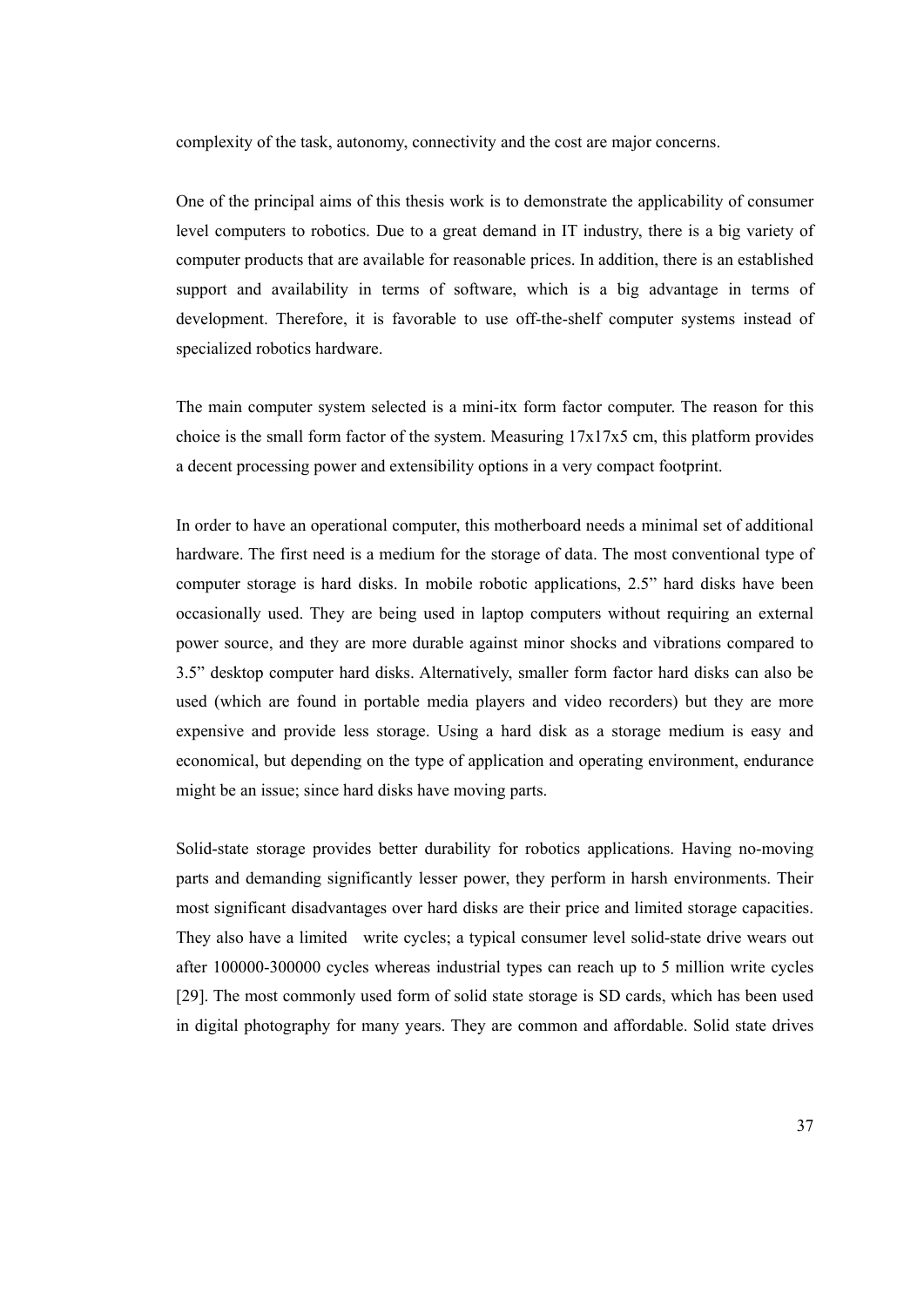are still very expensive (8\$ per GB, where as 0.25\$ per GB in hard disks [29]), but a typical 2-4 GB drive will be adequate for most of the robotics applications. They are pin compatible with hard disks, but in order to use them in a personal computer a special interface adapter is needed.

Another requirement for the mini-itx mainboard is power. A motherboard requires several different voltage levels to work, while mobile robots usually run on fixed voltage level batteries. Therefore it is needed to use a DC/DC voltage converter in order to run the computer with robot batteries. A similar case is automotive computer applications, where several converters are already being sold.

And finally, it is needed to have means connectivity to the computer in order to be able to remotely control or observe. Although there are several wired and wireless communication alternatives, wireless Ethernet connection is obviously the most convenient method, in terms of speed, range and power requirements. As the motherboard does not have wireless Ethernet as a built in functionality, it is needed to use an external accessory for this purpose. The easiest solution is using a USB wireless adapter. They are compact and they provide flexible placing options by using a USB extension cord. But most of them feature an embedded antenna, which provides a limited range. If the range becomes an issue, PCI type adapters can be used, which permit upgrading of the antenna.

## **3.1.6 System Configurability**

As several possibilities have been reviewed for sensors, actuators, control computers, power and communication, it is now possible to proceed with the design of the robot.

In terms of modularity, it is necessary to make a functional division and classification of modules of the robot. Most general functional division of components in a mobile robot can be given as; sensors, actuators and control computers. These also constitute the main classes of modules, and each class might be consisted of several elements, or sub-classes (Figure 10).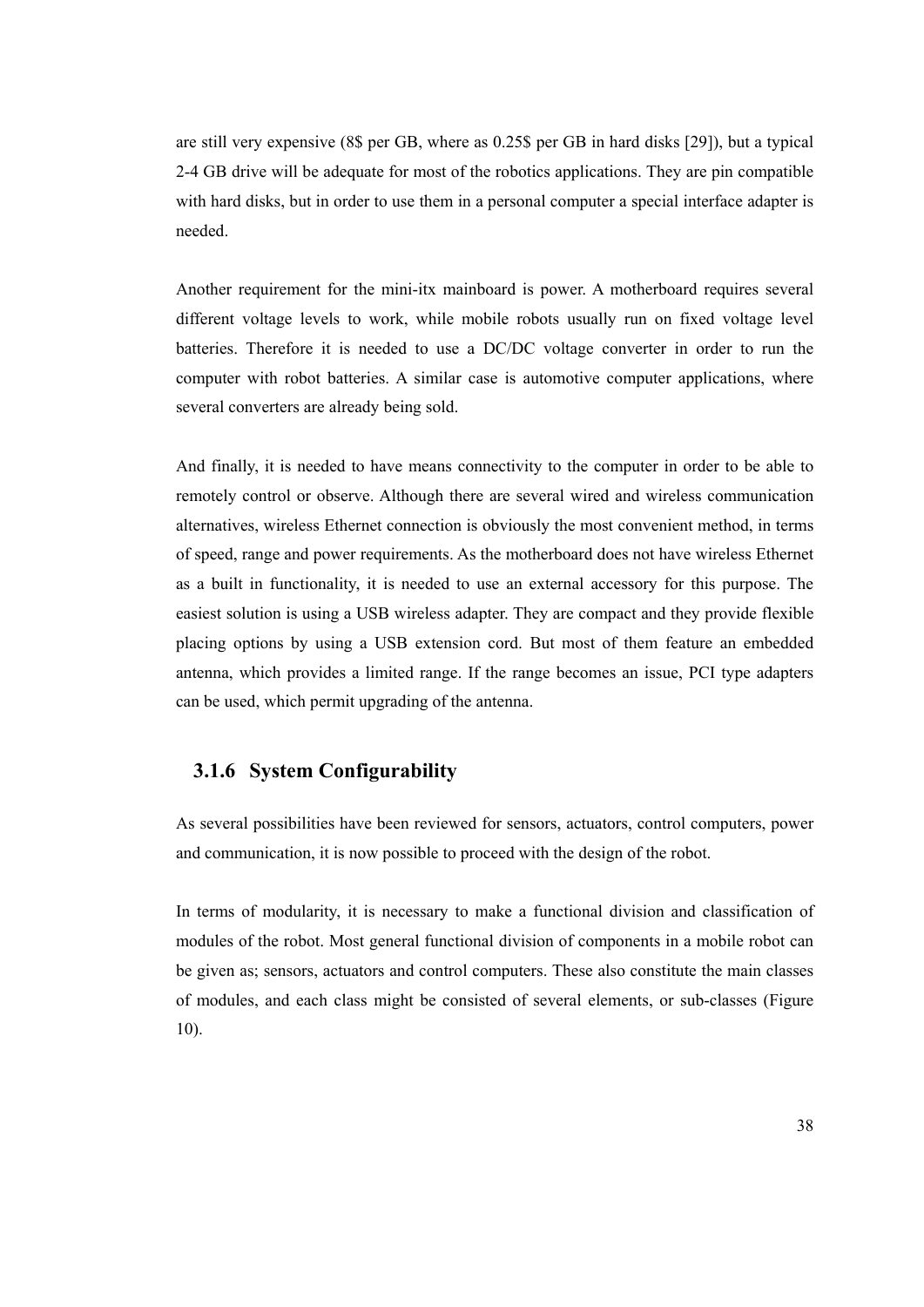Sensor class has the most variety of sub-elements. It is because reliable operation of a mobile robot heavily depends on environmental perception. This perception might be in terms of distance measurements (Ranging sensors: Infrared, sonar, laser), visual sensation (Vision sensors: standard cameras, omni directional cameras, infrared thermal imaging), object detection (Bumpers, pyroactive infrared sensors, light barriers), audio detection (microphones, array microphones), or user interface elements (Touch pads, buttons, joysticks, remote controls), which can be classified as sensors.

Actuator class also consists of a number of sub-classes. Locomotion, by definition, is an obligatory class that should be used in a mobile robot. Wheeled and legged locomotion subclasses constitutes several different elements like tracked locomotion, omni-directional locomotion etc. Effectors (pan-tilt devices, grippers, and articulated arms), displays (lights, screens) and audio devices (speakers, piezos) can be listed as other sub-classes of actuators.

Controller class basically includes means of orchestration of a mobile robot. PC-based controllers, as proposed in this design, represent a main subclass of controllers. As the form factors are continuously shrinking in computer industry, the base for the PC might be a miniitx mainboard, a laptop or an ultra-mobile computer.

Creating a hierarchical tree of modules therefore enable the exploration of the design space. Using this information, it is possible to see different assemblies of modules or which modules should be used mutually exclusive.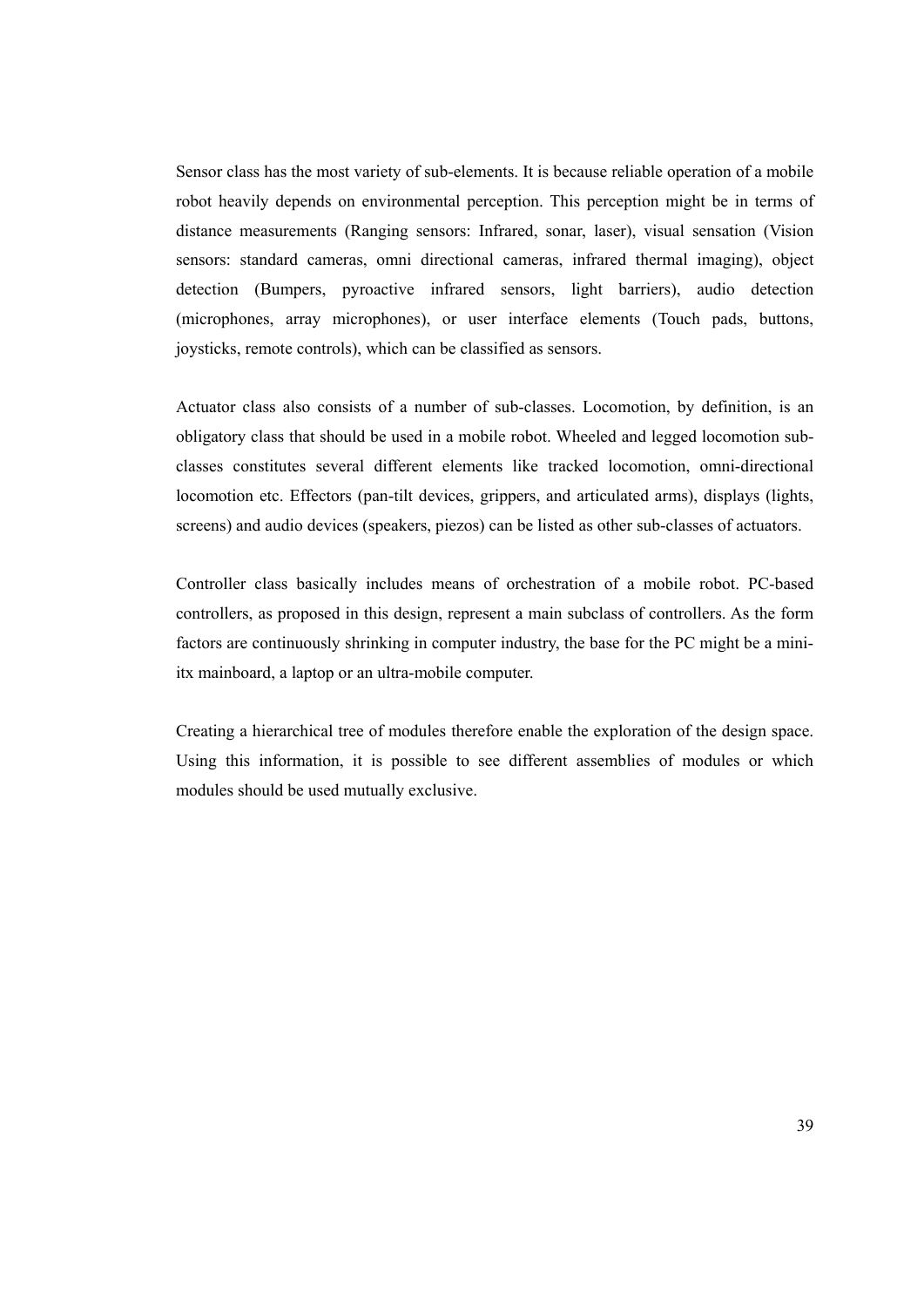

*Figure 10: An overview of classification of modules*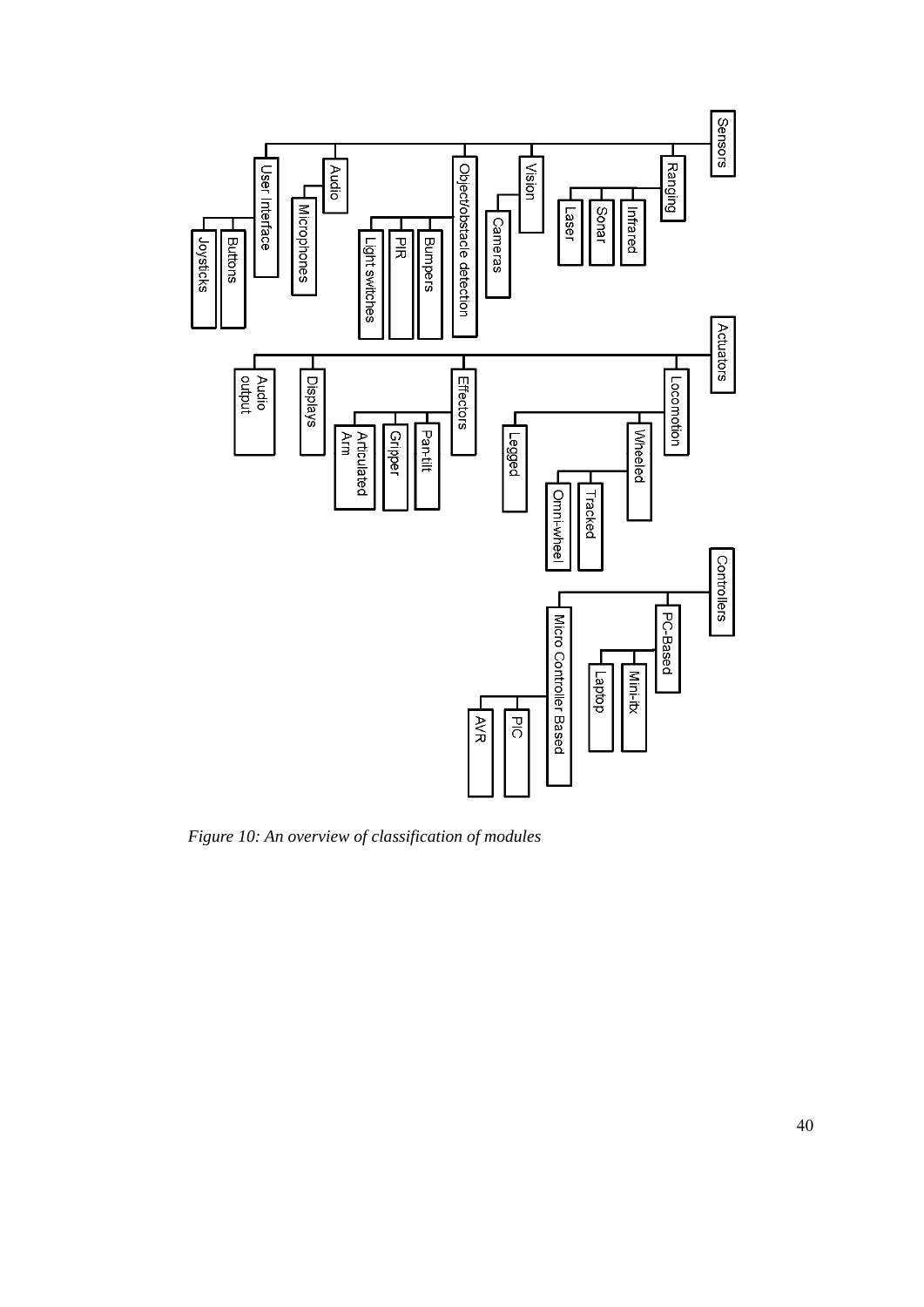# **CHAPTER 4**

# **PROTOTYPE DESIGN**

## **4.1 Module Structure**

The conceptual design phase is resulted in a layered, physically modular architecture. For reflecting this layered structure of the robot, it is favorable to use a stackable mechanical construction. As one of the aims of this thesis work is to use off-the-shelf components as much as possible, it is decided to use a general purpose commercial product, or re-purpose a suitable product to constitute a structural base for a unit module.

Among material alternatives like metal, wood or cardboard, polymer based products became an evident choice, because they are easily available in many different geometries, reasonably strong and inexpensive. There are several choices (in forms of plastic boxes, buckets, food containers, cases etc.) with various sizes, strength, durability, therefore selection of the module structure is rather a matter of finding a suitable size that can at least contain the mainboard, which is the biggest component with dimensions of 170x170x40 mm. The other important characteristic is the strength to carry the weight, which is mostly due to the battery. Several alternatives have been inspected in local stores, and two products had been tested. At the end, a storage box made by Hammarplast Company is chosen (Figure 11), mainly because it was more rigid and compact, it provided more usable volume, it was easier to stack and it was also possible to use the lids.

## **4.2 Locomotion Module**

Wheeled locomotion is the type of locomotion chosen for the prototype, as it is the most commonly used type and it is easier and more convenient compared to others. As outlined in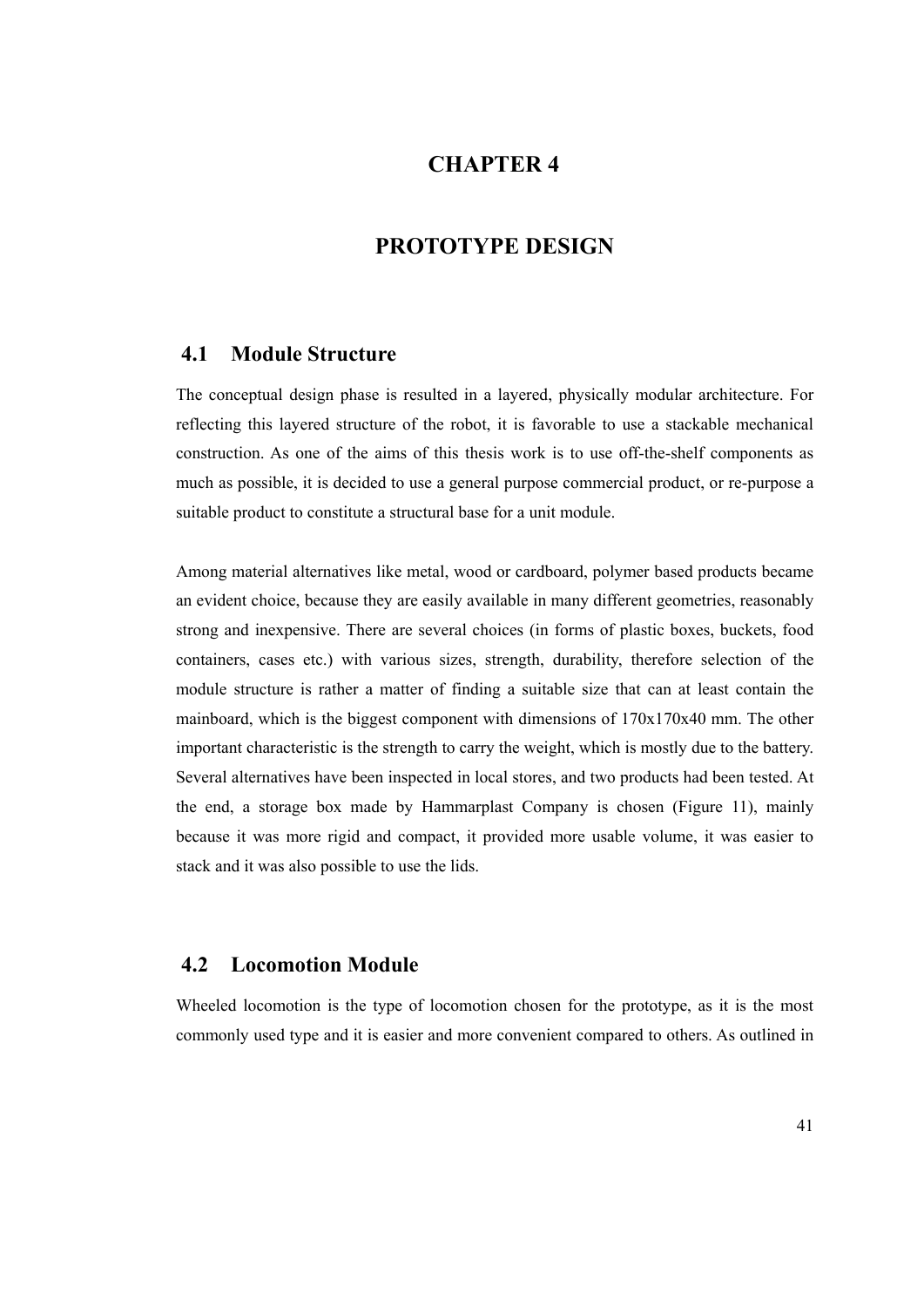the previous chapter, there are several configurations and options for wheel type and placement. As it is the simplest type, differential drive configuration is used (Figure 12).



*Figure 11: Storage box from Hammarplast* 

Accordingly, there are several decisions made. First the position of the motors and wheels should be decided. Maneuverability and traction characteristics of wheels are strongly dependent on this decision. The turning radius of the robot can be minimized by placing the effective wheel axle close to the center of the chassis, which requires using pallets, skidsteering configuration or at least two castor wheels at the front and back of the module.

There were mainly two alternatives available for actuation in locomotion layer. The first one is a DC motor with a planetary gear head, which was extracted from a power screwdriver. Providing a high torque and possibility of easily coupling wheels using the standard hex bit interface, this option also has some disadvantages. It has a poor efficiency, and it requires high currents for operation. In addition, the gearbox is made of plastic and it is not directly coupled with the motor, requiring an extra fixture to keep the package as a whole. And finally, it needed a separate driving circuitry, which needed to be designed or procured. Even though this option was tested for its performance and requirements experimentally, it has been decided not to use it in the prototype due to the disadvantages listed.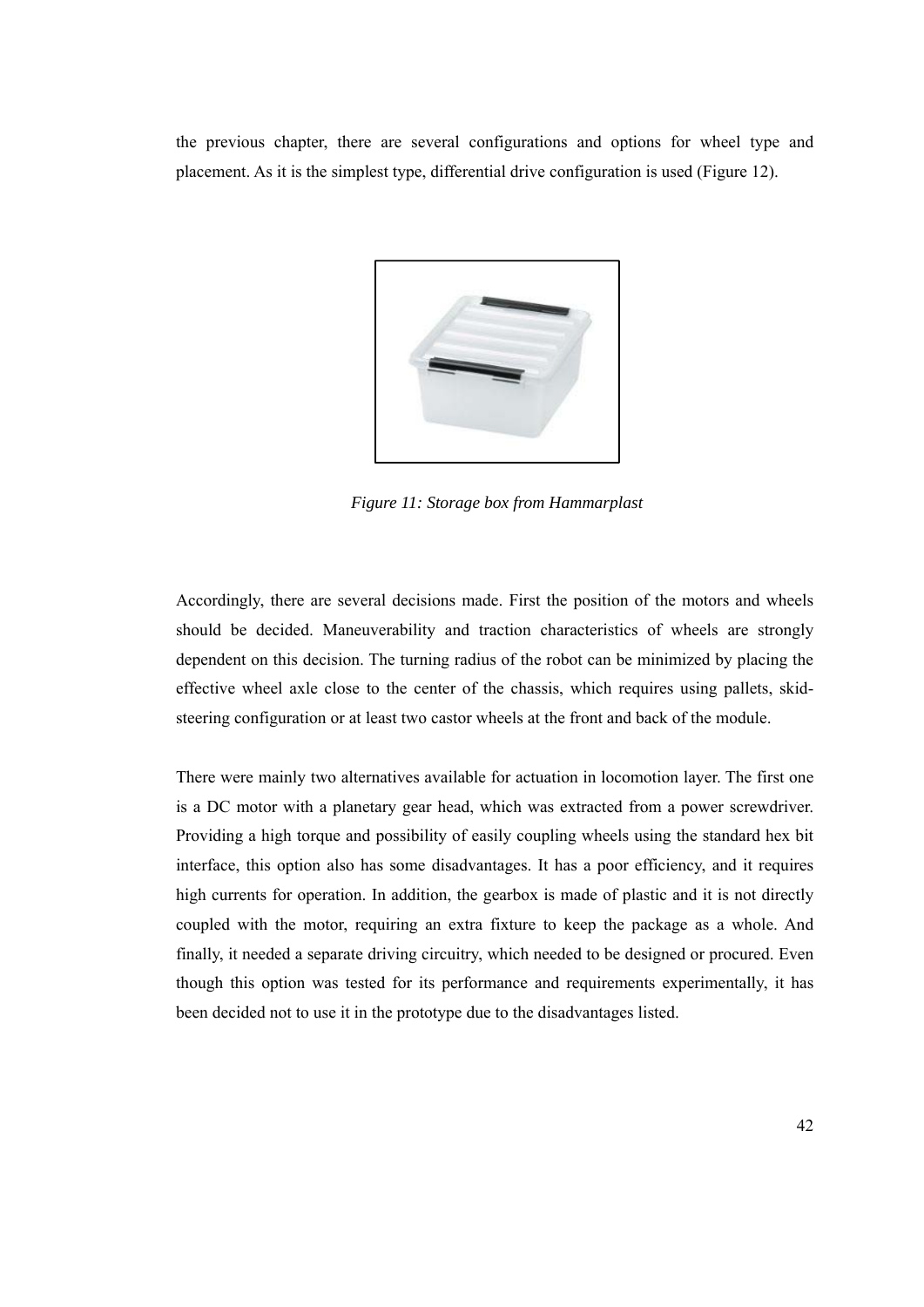The other option is to use modified hobby servo motors for actuation. Their advantages are; they are inexpensive and easy to find, they provide reasonably good performance, and they contain their own driver circuitry. So it is easy to control their speed, by simply providing a pulse width modulated signal. They are originally manufactured for remote controlled hobby vehicles for angle control, so they provide limited amount of rotation. Therefore, some modifications are needed to make them possible to rotate continuously. Also, their output shafts are short, making it difficult to couple with wheels. Under the light of these considerations, modified hobby servo motors had been selected, since they were efficient, and easy to control.

 As the local controller, a PIC based BASIC STAMP board is used. This board was used because it was available, together with the modified hobby servo motors. The board uses a built-in USB/RS232 converter, and it basically acts as an interface between the main controller module and the actuators. It is designed in such a way that it only works with external power, which is a 4xAA battery pack in this case.

Final requirement for the locomotion module is wheels. Several alternatives had been reviewed, and it was seen that wheels for roller-skates are easy to find, and inexpensive. After testing a few kinds, an unbranded 70 mm skate wheel is chosen. Wheels are coupled with circular horns that come with hobby servos, and then connected to the actuators.

The basic operation of this module is as follows. The main controller module sends a motion directive, in terms of moving forward or backward, or turning to each side. The local controller receives these commands and generates the required pulse width modulation signals to the actuators for a specified duration. At the end of this action, the local controller gets into listen mode again, waiting for a new command. Until a new command is received, no actuation is produced.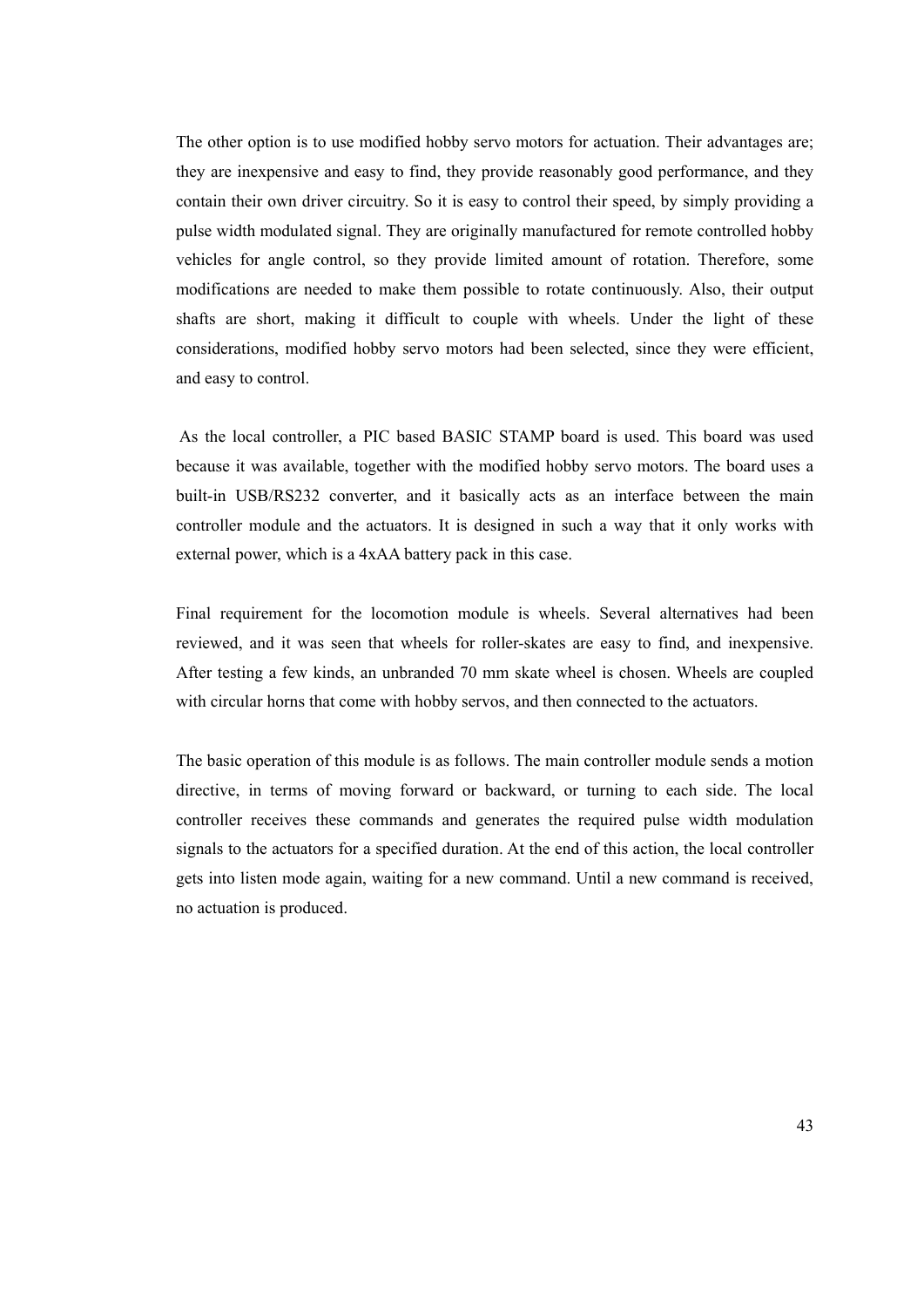

*Figure 12: Locomotion Module; side and top views* 

# **4.3 Controller Module**

This is the central module in the prototype. It basically is a PC, and its peripheral components (Figure 13).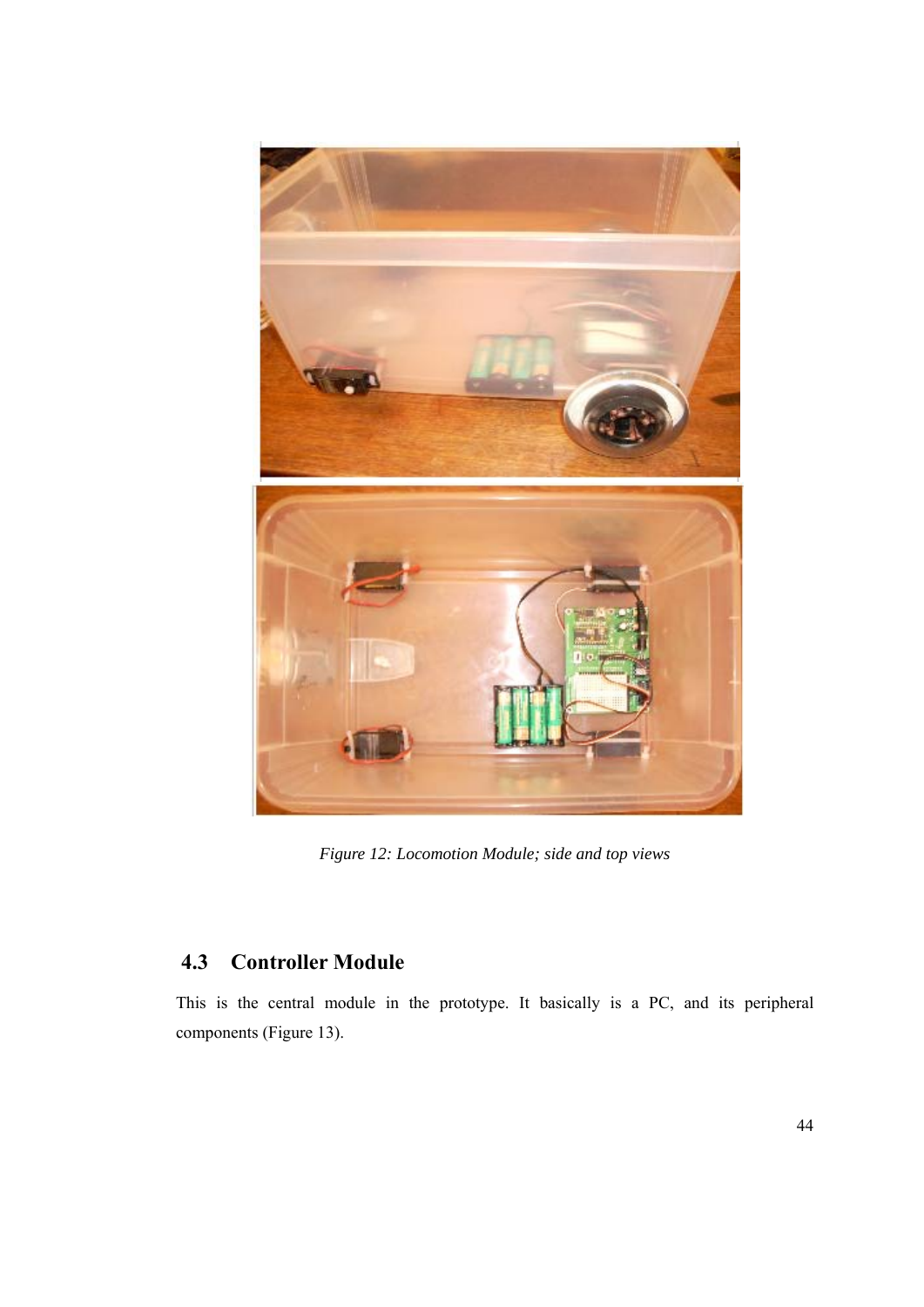As underlined before, a mini-itx form factor PC mainboard is used as a basis in this module. There are several products using this form factor, having different features. Company is selected. The main advantage of this mainboard is it provides on-board pin headers for most of the interfaces, enabling flexible interfacing with the rest of the components and the modules of the robot.

Naturally, some other components are needed for the mainboard to function. The particular one among these components is the power supply. It is basically a DC-DC voltage converter, which converts unconditioned voltage input in the range of 9-14V, to 3.3V, 5V, 12V and - 12V. Therefore, it can be used with conventional batteries, which are subject to voltage drops during discharge. Maximum power output of the power supply is 80W, which is more than twice of the average power consumption of the mainboard.

## **4.4 Infrared Range Sensor Module**

The infrared sensor module is consisted of four sensors and a custom built interface/controller card (Figure 14). As the sensor, GP2D12 model is used, which is produced by Sharp Company. These sensors output an analog signal depending on range data, and their span is 100-800 mm. The sensors are positioned as; two at the front, and one for each side of the module.

The basic operation in this layer is as follows. The local controller receives a range request from another layer. It then fires the sensors, reads their analog input, and converts to an 8 bit variable. Finally, it associates the readings with the sensors, and sends this information to the requesting module.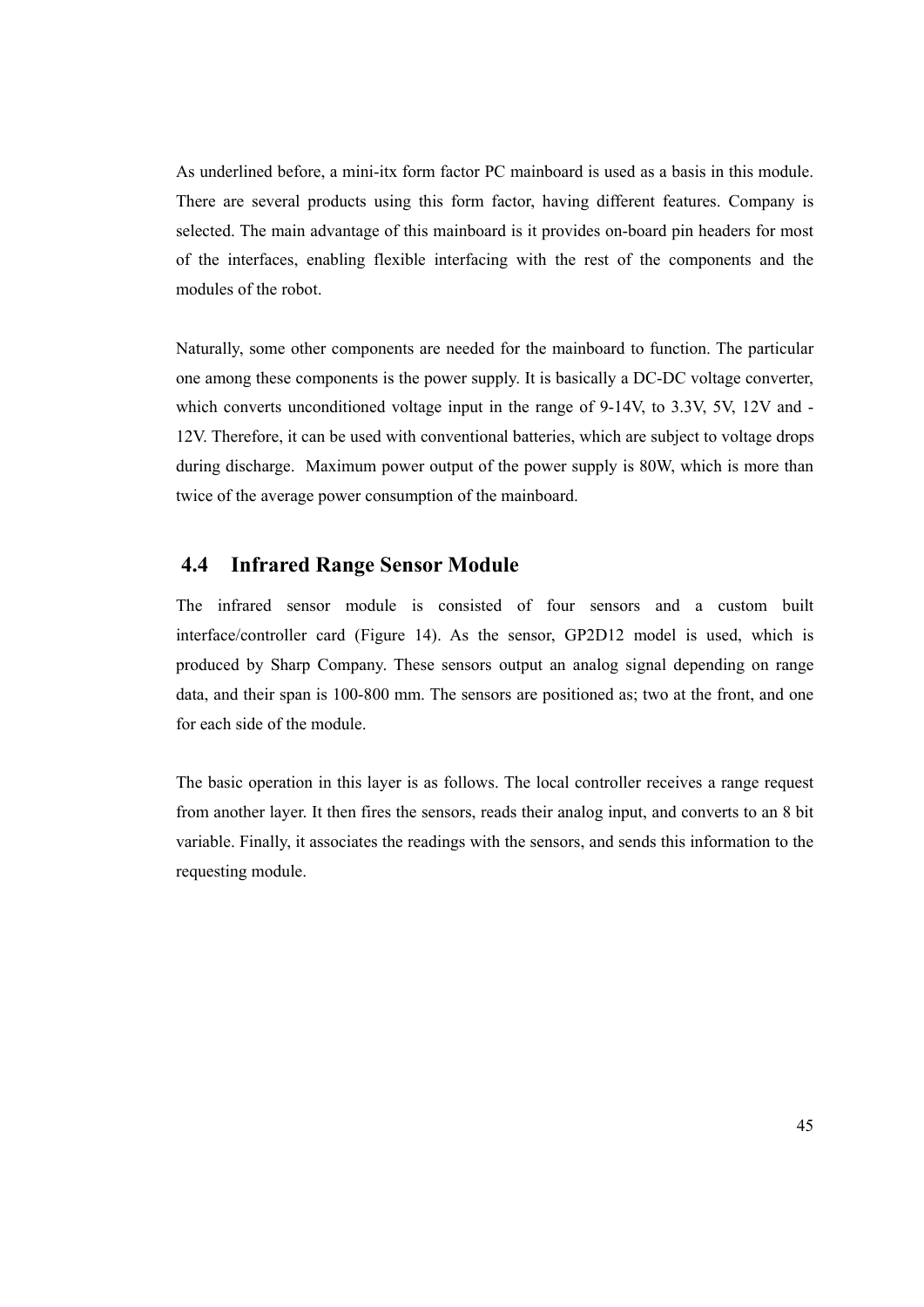

*Figure 13: Main Controller Module Prototype* 



*Figure 14: Infrared Range Sensor Module Prototype* 

# **4.5 Contact Sensor Module**

The contact sensor (bumper) module is consisted of five mechanical switches (Figure 15). Basically, they are unbranded limit switches, which are very commonly used in industry.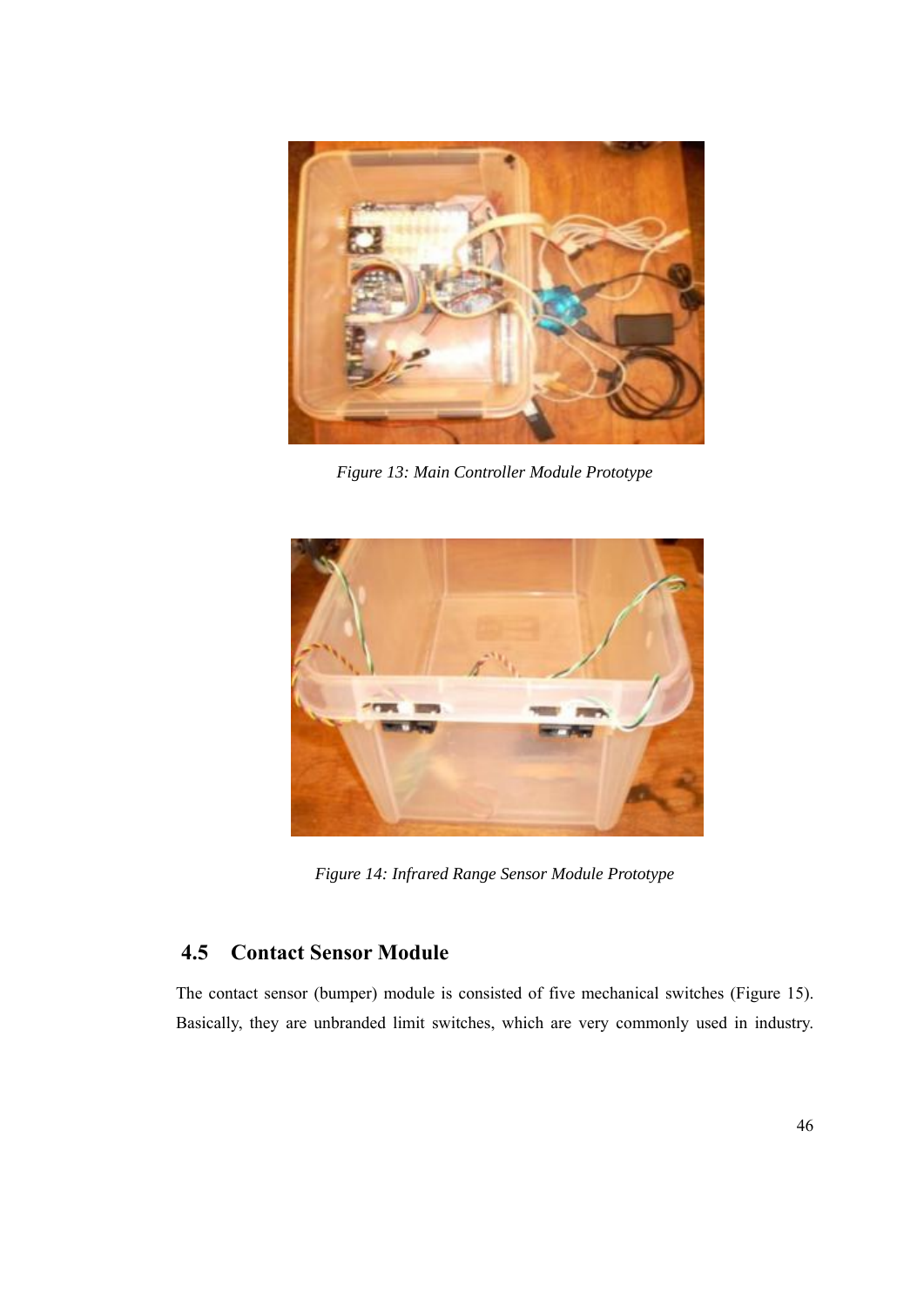These switches are lever actuated, and it is possible to extend these levers and detect contact in a larger distance. They are positioned as; two at the front and one for each side and back. A custom made controller/interface board is used in this module, which connects switches to the main controller.

The basic operation in this layer is as follows. The local controller receives a contact state request from another layer. As the switches are digital sensors, the local controller detects the state of the pins connected to the switches and determines whether there is a contact. Finally, it associates the contact state with the switches, and sends the information to the requesting module.



*Figure 15: Contact Sensor Module* 

# **4.6 Pan-tilt Module**

The pan tilt module is consisted of two hobby servo motors, and an Arduino board (Figure 16). These motors are capable of rotating about 180 degrees, and they are attached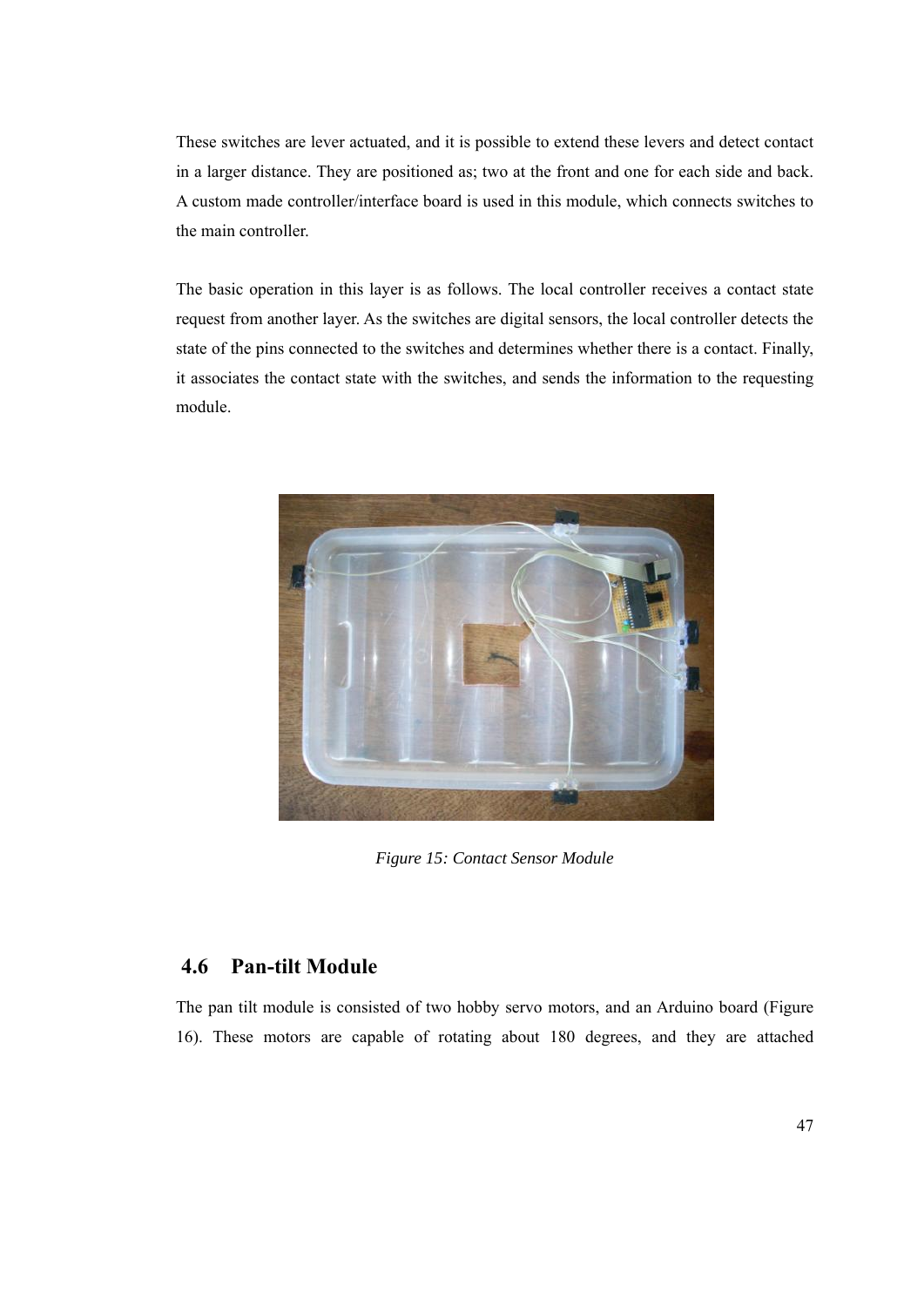perpendicularly to each other. Therefore this configuration is capable of scanning a semisphere.

The Arduino board acts as an interface, controller and a power source, since this module is USB powered. It is also possible to use an external power source, but since these mini-servo motors do not require more current than the USB port provides, it is currently unnecessary. The principle of operation is very similar to locomotion layer, since the actuators are of same type.

The basic operation in this layer is as follows. The local controller receives position commands for each motor in the form of degrees. Then, it converts the degree data to duration data, which is associated with the width of the pulse signal that are sent to the actuators. Then the motors are synchronously pulsed using hardware PWM of this board, and actuation is produced. Finally, the controller goes into the listen mode, waiting for the next command.



*Figure 16: Pan-tilt Module Prototype*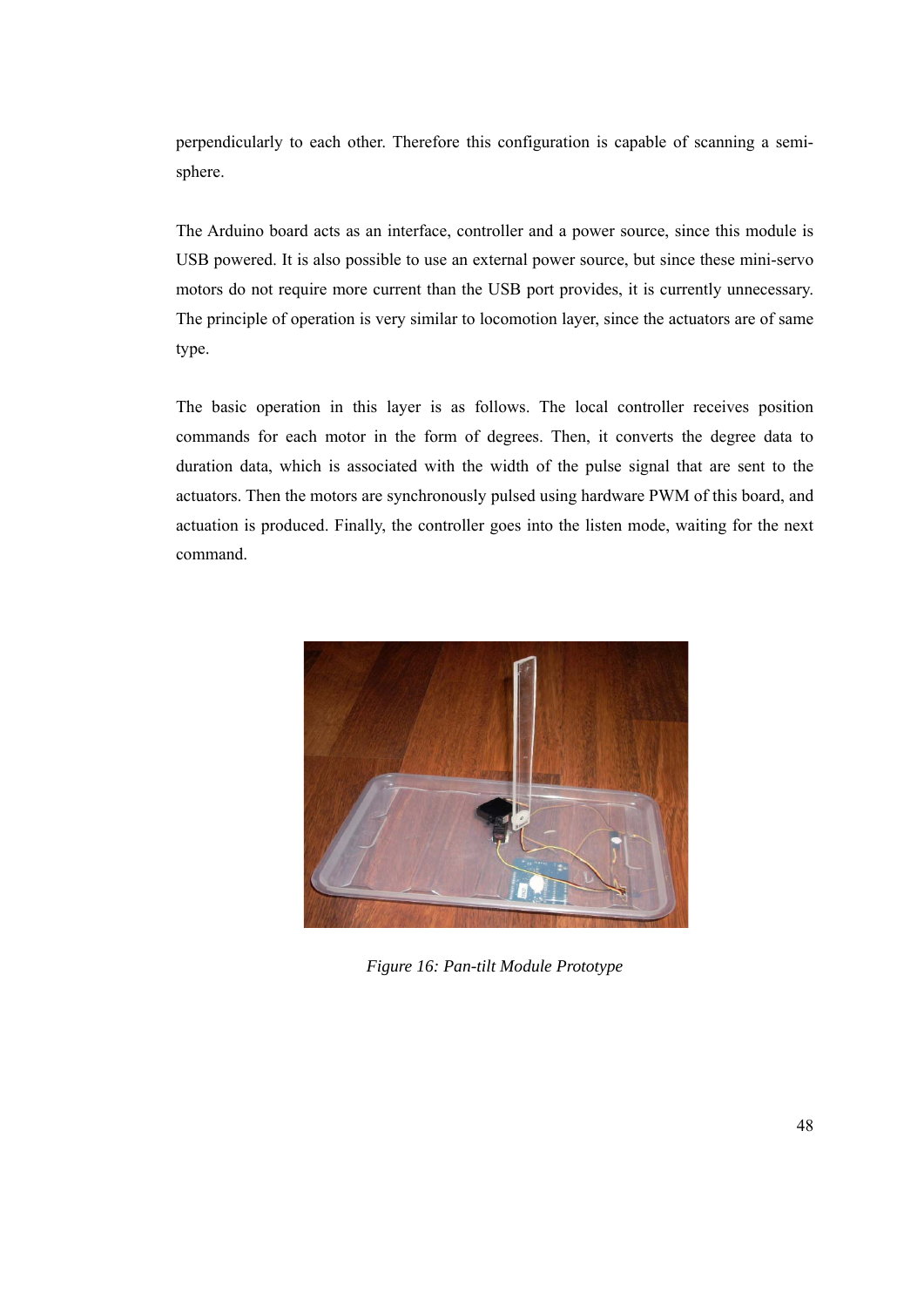## **4.7 Other Components**

In order to complete the functionality of the prototype, some other components are needed. These components are briefly described in the following paragraphs. In addition, full list of components used in the prototype can be found in appendix A.

## **4.7.1 Wireless Ethernet Adapter**

For remote control and monitoring purposes, a USB wireless Ethernet adapter is used, which is produced by Asus Company. In a very compact form, this product enables wireless broadband communication using 801.11a/b/g protocols. Therefore, it is possible to connect to a local network through a wireless interface, or create ad-hoc connections to other local wireless devices, which uses the same protocol.

## **4.7.2 Webcam**

For vision, a standard web camera is used, which is produced by Phillips Company. Using a CMOS sensor, it is capable of capturing 30 frames per second in 640x480 pixels resolution. It connects to the controller module using USB interface, and uses its own proprietary drivers for communication. Therefore, it is only possible to access this device through a high level software interface.

## **4.7.3 Joystick**

In order to enhance the control and show the capabilities of using a PC based controller module, it is decided to use a joystick as an accessory controller unit (Figure 17). The selected device is a cordless gamepad from Logitech Company, which is connected through USB. The gamepad is powered by 2xAA batteries, and it has a range of 8 meters. Principally designed for computer games, this device features two analog and one digital joystick, several buttons and force feedback through a vibration motor. It is possible to access its resources, using freely distributed libraries.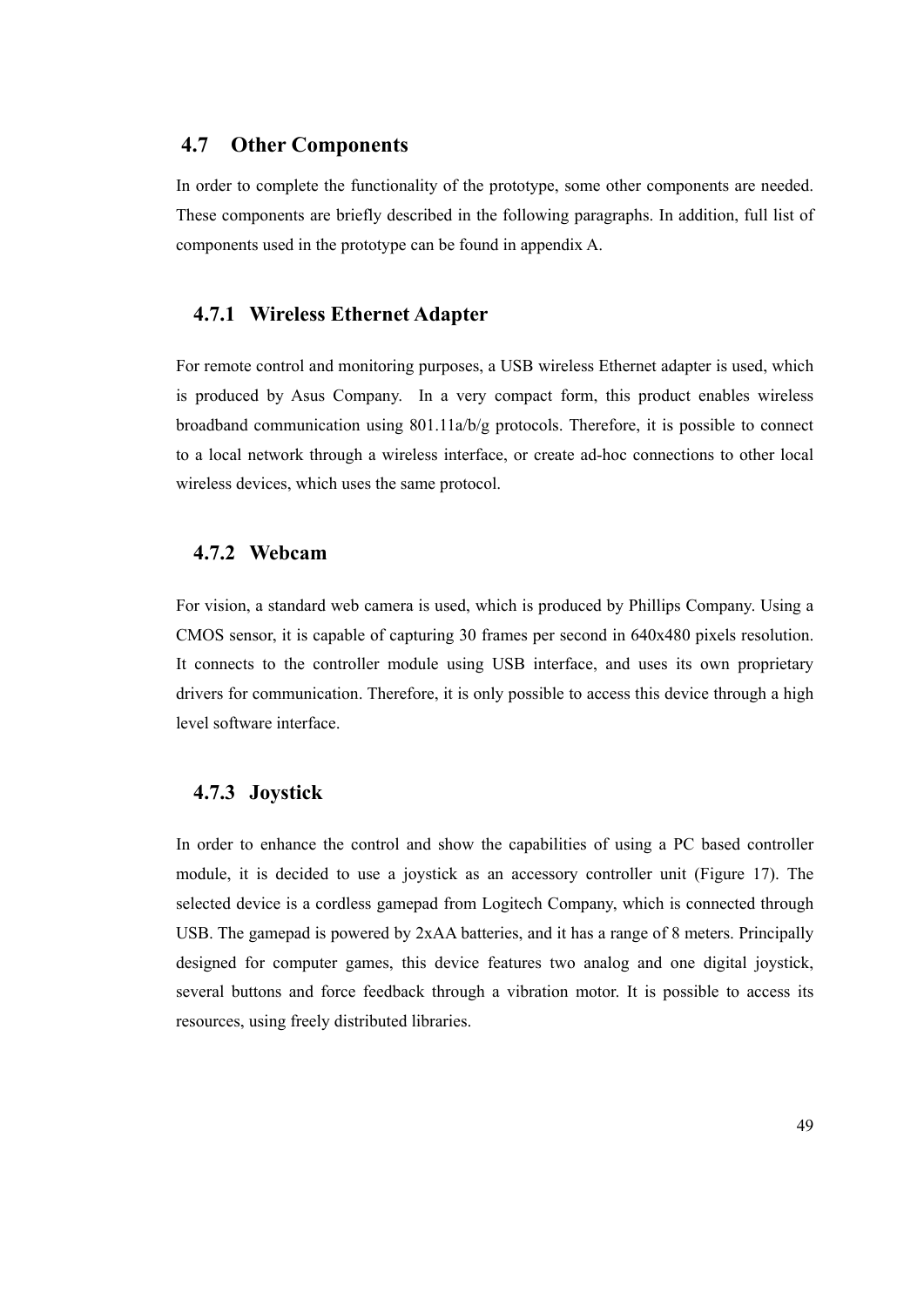## **4.7.4 Battery**

Due to its availability, a general purpose lead acid battery is used. This battery nominally provides 12V, with a capacity of 7Ah. Measuring 151x65x98 mm, and weighing 2.95 kg, it is housed in the locomotion module, and placed close to the motors.



*Figure 17: Wireless Gamepad* 

# **4.7.5 Local Interface/Control Cards**

It is decided to use USB protocol for interfacing the modules of the prototype. The main reasons for this decision are the availability and convenience, higher speeds, higher number of physical connections and support for bus powered devices.

Therefore, each module is aimed to host a USB controller/interface board that will request sensory information and/or send actuation commands. There are two alternatives in terms of facilitating the USB support in module level. The first one is using a microcontroller that natively supports USB protocol, thus a direct connection between the microcontroller and the main board. A popular choice is the PIC18f4550 microprocessor, which comes in a 40 pin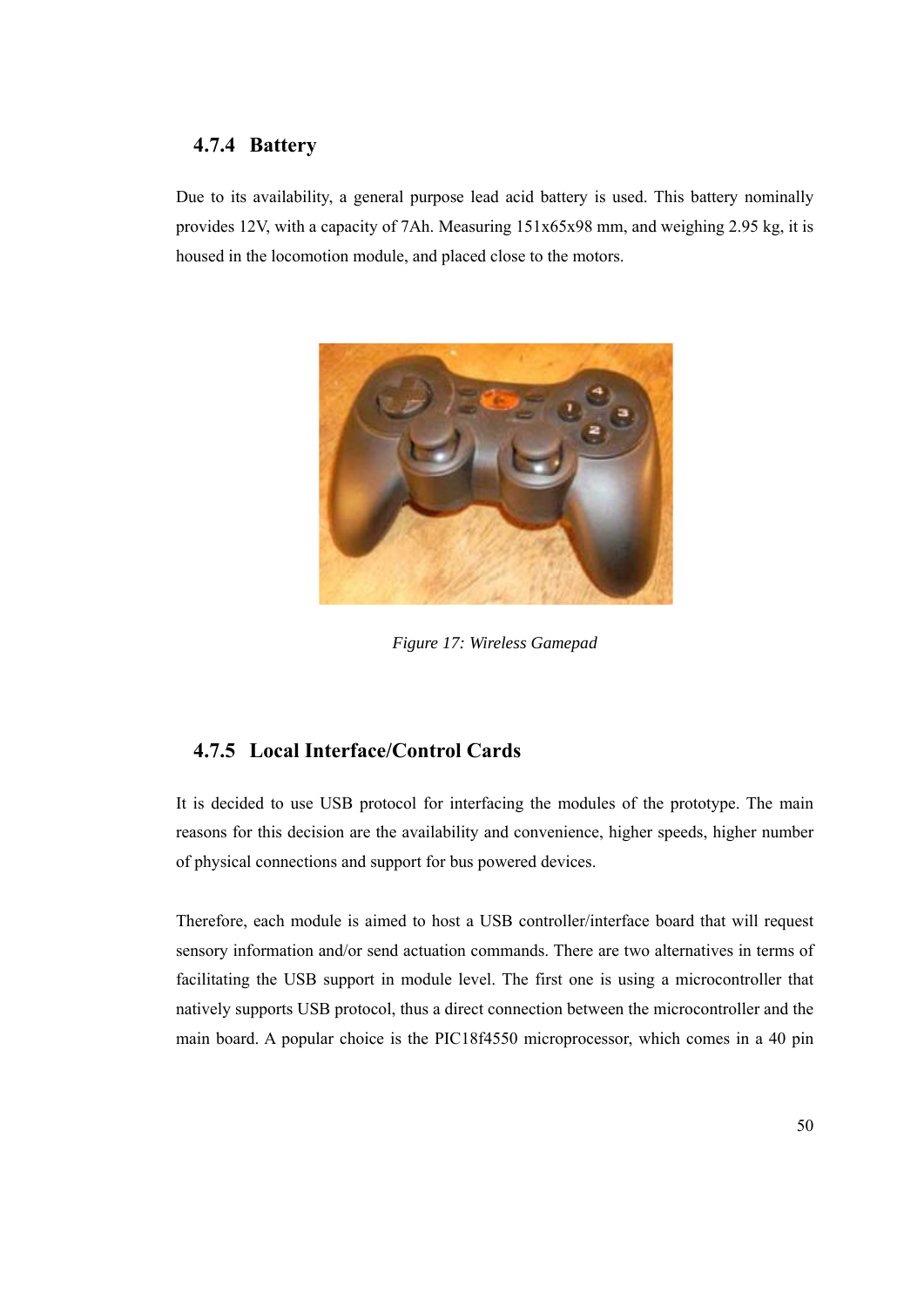dual in-line package, and features several analog to digital converters and pulse width modulation. It is a suitable choice as it can provide interface to several kinds of sensors, actuators and the mainboard.

Alternative to this method is to convert USB signals to TTL levels, by using a serial converter chip (typically an FTDI 232), and communicate with the microcontroller using RS-232 protocol. It is then possible to use a big variety of microcontrollers that do not support USB natively.

In the prototype, both alternatives had been tried in different variations, in order to see the differences and make comparison between these options. In locomotion module, a BASIC STAMP based board is used, and in the pan-tilt module, an AVR based Arduino board is used, both of which utilize a USB/serial converter. In bumper module and infrared range finder module, custom built boards are used, which accommodate a PIC18f4550 microcontroller. The latter approach is very promising, and it has also been investigated for its possible uses in mechatronics education [30].

## **4.8 Software Structure**

In a mobile robot, intelligence can only be implemented via software. In addition to the miniitx based main controller module, rest of the modules that utilize local controllers need particular software to operate in an integral fashion.

## **4.8.1 Operating System**

The main controller module is a PC platform. Therefore, it needs to host an operating system as a software platform. As in personal computers, there are mainly three possibilities for the operating system. The first option is the Windows operating system family. Evident options are Windows Vista/XP/XP embedded, and CE. Windows XP is one of the most widely used software platforms in the world. It offers a solid base for development for many engineering fields. But since it is designed as a general platform, it includes several components that are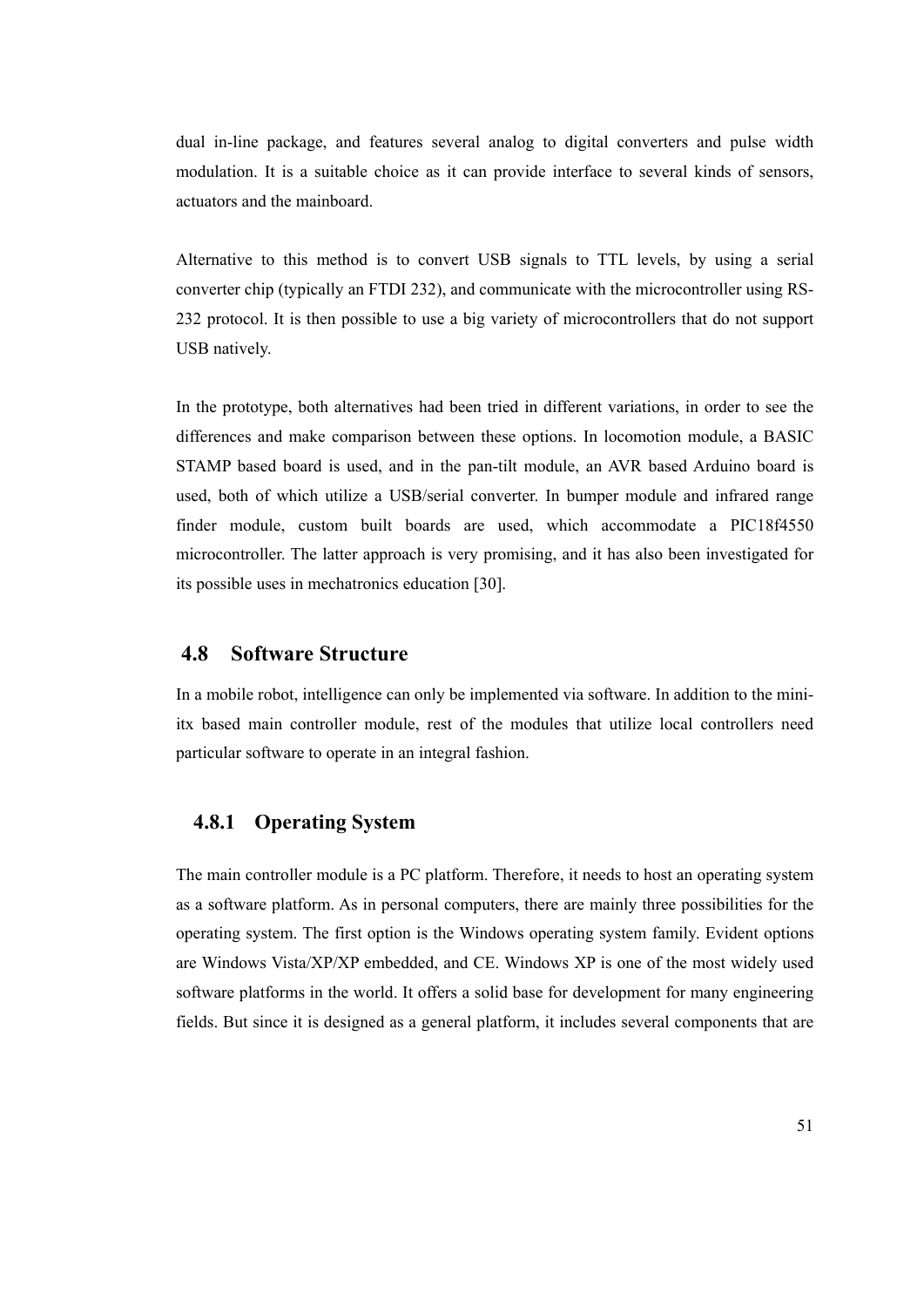unnecessary for real robotics applications. Windows XP Embedded is an alternative, offering customization of components of the operating system. Windows CE lastly, offers a familiar interface and a platform, mainly for embedded applications. It is possible to run real time applications on Windows CE, but because the programs written for other Windows platforms do not run on CE, it lacks software support.

Second operating system option is OS X, which is developed by Apple Company. It is specifically designed for Apple, but since the introduction of Intel based Mac computers, it is possible to run OS X on commonly used PCs. It usually performs faster than Windows operating systems, but availability of applications and hardware support is less, which makes it difficult to use for beginners. Accordingly, the software support for robotics is fairly limited compared to other alternatives.

The last option is Linux. It is, by its nature, open source and distributed freely. Therefore, there are numerous Linux distributions with different purposes. This is a disadvantage, since there is a lack of standardization among distributions. In addition, computer peripheral manufacturers do not always support Linux operating systems, so there is a significant hardware compatibility issue. None the less, there is a growing community support, and applications for Linux are developed in an evolving manner. Since it is much easier to tailor the components of the system, it is possible to effectively run Linux on computers with limited resources.

For the prototype, Windows XP is selected as the operating system. The main reasons for this choice are its availability and familiarity, and ease of setup and operation. It should also be mentioned that, Windows XP Embedded option has also been investigated and tested; it was not selected since Windows XP already performed well enough on the prototype.

## **4.8.2 Module Software**

In the prototype, four modules (locomotion, infrared range finder, bumper and pan-tilt) utilize a micro controller based platform as an interface to the USB ports of the PC, and as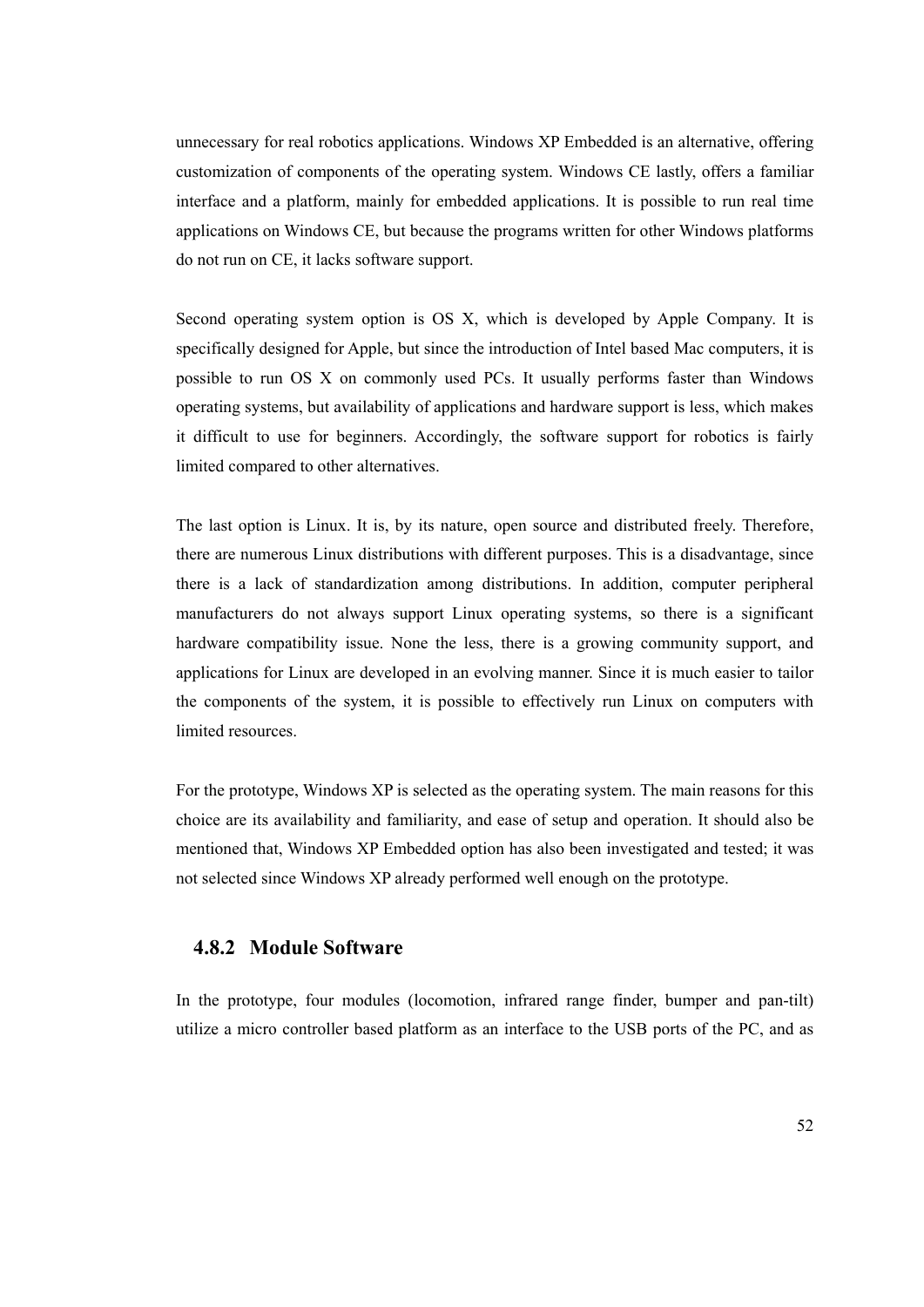local controllers. Therefore, each module needs its own software to do the specific task. Following of the text gives outlines the needs. In addition, schematics of modules and PIC and Arduino based local controllers are presented in appendix B.

For the locomotion module, the local controller is based on a BASIC STAMP board. This board comes with its own software development environment, which is a BASIC like language. The software is responsible from, receiving direction commands form the main controller and creating PWM signals for servo motors.

For the infrared range finder module, the local controller is a PIC18f4550 microcontroller based board. PIC programs can be developed through a number of different languages and environments, but in this case, again, a BASIC-like language, PICBASIC is used. It has a command set which very similar to BASIC STAMP, since it is designed around a PIC microprocessor. For the range finder module, software is responsible for accepting range data requests, firing sensors, making analog to digital conversions, and transmitting the range data to the USB port of the PC.

The contact sensor module also uses a board same as the one used in the infrared range finder module. The microcontroller in this module simply receives a contact state request, polls the digital lines to mechanical switches, and transmits the contact state information to the main controller through USB.

Finally, the pan-tilt module uses an Arduino board, which is based on Atmel AVR micro controllers. Arduino is an open source project, and it comes with its own development environment [31]. It features a C-like language, and several pre-built libraries for interfacing different hardware. For the pan-tilt module, the servo library is used, which offers an abstract interface to hardware PWM ports of the microcontroller. Software structure is as follows; the main controller sends a set of positions to the Arduino board, which are then converted to PWM signals that runs the hobby servo motors; using the servo library.

In order to interface these modules to the main controller, a document link library is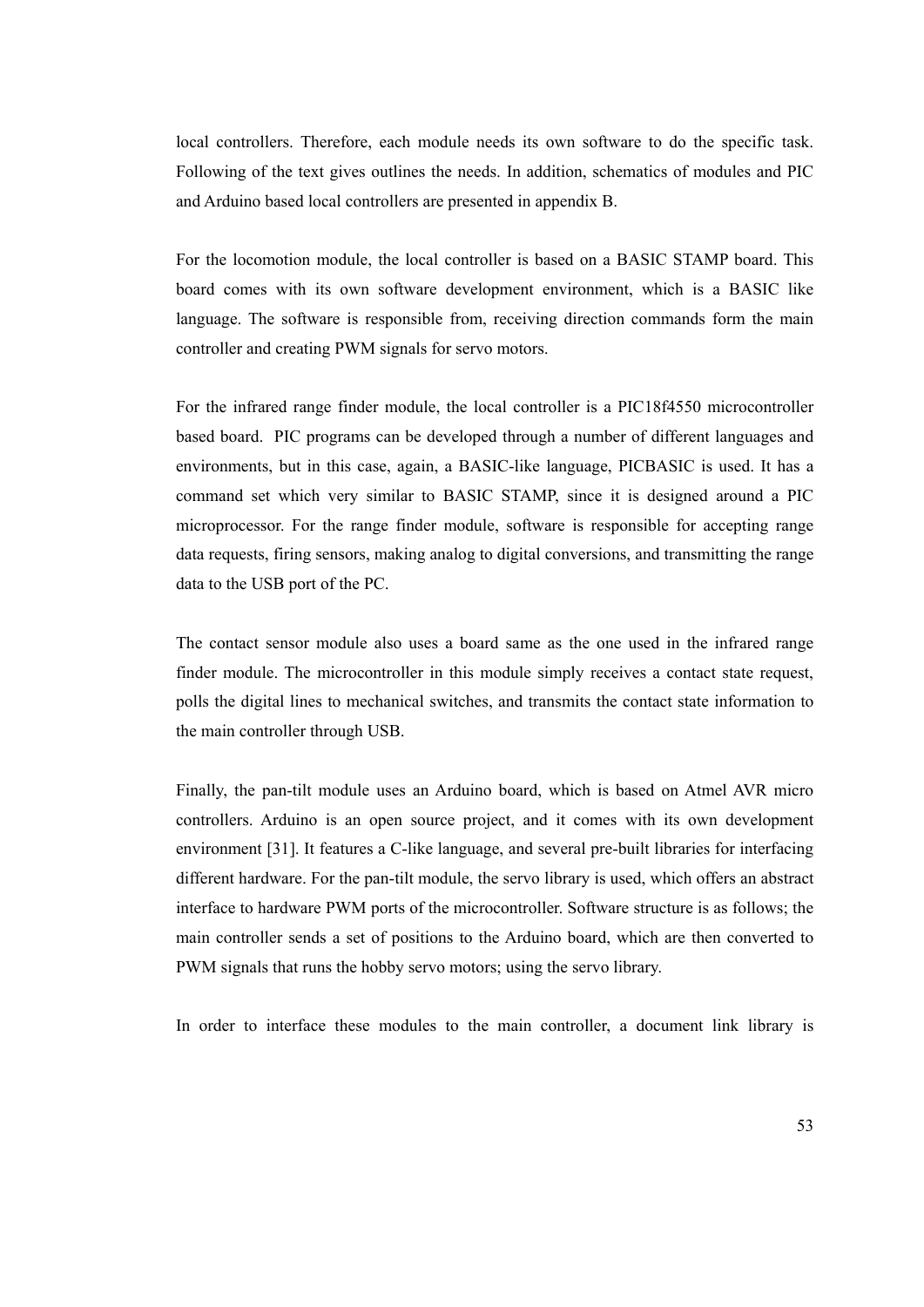developed in  $C#$ . Using this library, it is possible to get or set properties of modules. Therefore, one can develop his own software by using this library, without dealing with specifics of modules.

As each module shares some characteristics, a base module class is generated. This class mainly handles port settings, such as port names, baud rates and existing ports in the system. Sensor classes mainly permits polling of a specific sensor or all sensors in a module at the same time. Locomotion class simply provides directional movement commands. And finally, Pan-tilt class enables setting of pan and/or tilt position in degrees. An overview of the class structure can be seen in Figure 18.

To demonstrate the functionality of modules, a sample program is created. This program enables to user to view the states of modules, control their available properties, and use the vision capabilities; as explained in the previous section. Figure 20 show the graphical user interface of this software.

# **4.9 Design Finalization**

It is possible to say that there is a certain lack of standards in mobile robotics. It is therefore easier to start with the design of the architecture from components, which are present and commonly used, and move on to higher systems. As every part builds upon each other, and is explained with terms described in lower levels, a bottom-up approach is preferred over a topdown approach. It is also apparent that this approach is educational in itself, and better suited to the design of a modular architecture.

In order to finalize this bottom up approach that has been evolving until the exploration of components and configurations for sensors, actuators, controller, communication and power; following decisions are given:

– Centralized approach: The PC based architecture provided standardization in terms of hardware and software. Readily defined physical interfaces and hardware abstraction of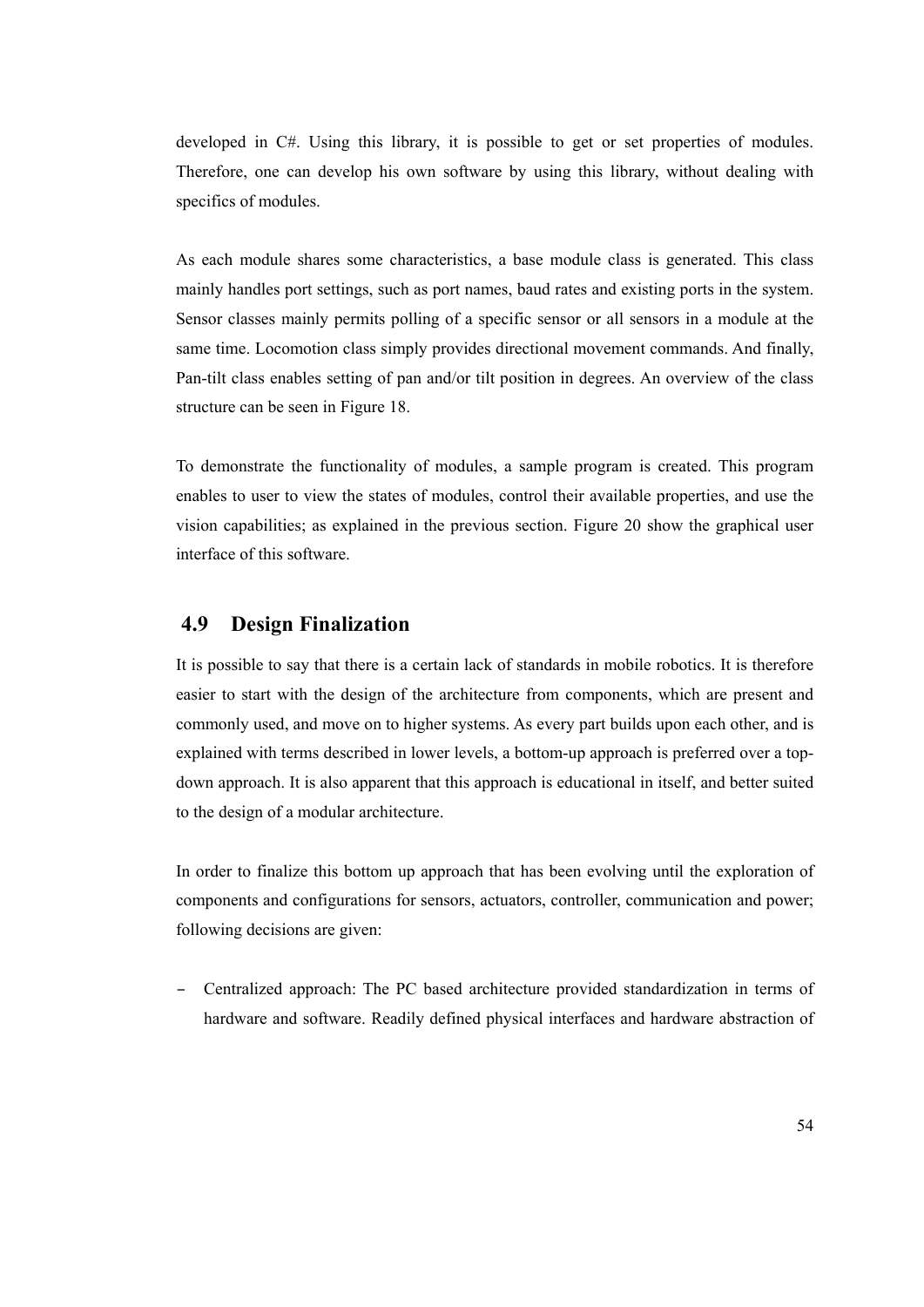the operating system ensures the common usability of the main controller module and its peripherals. Therefore, it is decided to build the system around the PC based main controller module, in a centralized approach.

- Hardware interface: As explained above, the main controller module supports several standard physical connectivity options. In accordance to the decision of centralization, it is decided to use universal asynchronous bus communication. It is very widely used, most of the peripherals already support USB, and it can act as power bus; therefore it is logical to choose USB as the hardware interface.
- Software interface: modules should provide abstract functionality in terms of read/write access to sensors/actuators. A software library is to be provided on the main controller module; as it will be the hardware abstraction layer which is incrementally built as new modules are designed and added. Therefore, each module should be first physically built and then its drivers must be supported.
- Module standardization: each module should house a microcontroller based local controller. These local controllers must be specifically programmed for the task of the module. These controllers are responsible from local processing and abstraction as it also acts as an interface. As the architecture is centralized, these controllers work in USB client mode. It must be possible to manually set the power input either to USB or to external power, as some of the modules might need more power than the USB bus can provide. Each module must be single-purpose so that it deals with only one task even if it has excess resources, in order to establish functional decomposition.
- Module structure: Physical dimensions of the module are set. As it is intended to provide a generic module structure, dimensions are defined in two dimensions. The height of the modules can be set according to the components used in that module. The drawings of the structure are given in the appendix.
- Local controllers: During the prototyping phase, several possibilities had been reviewed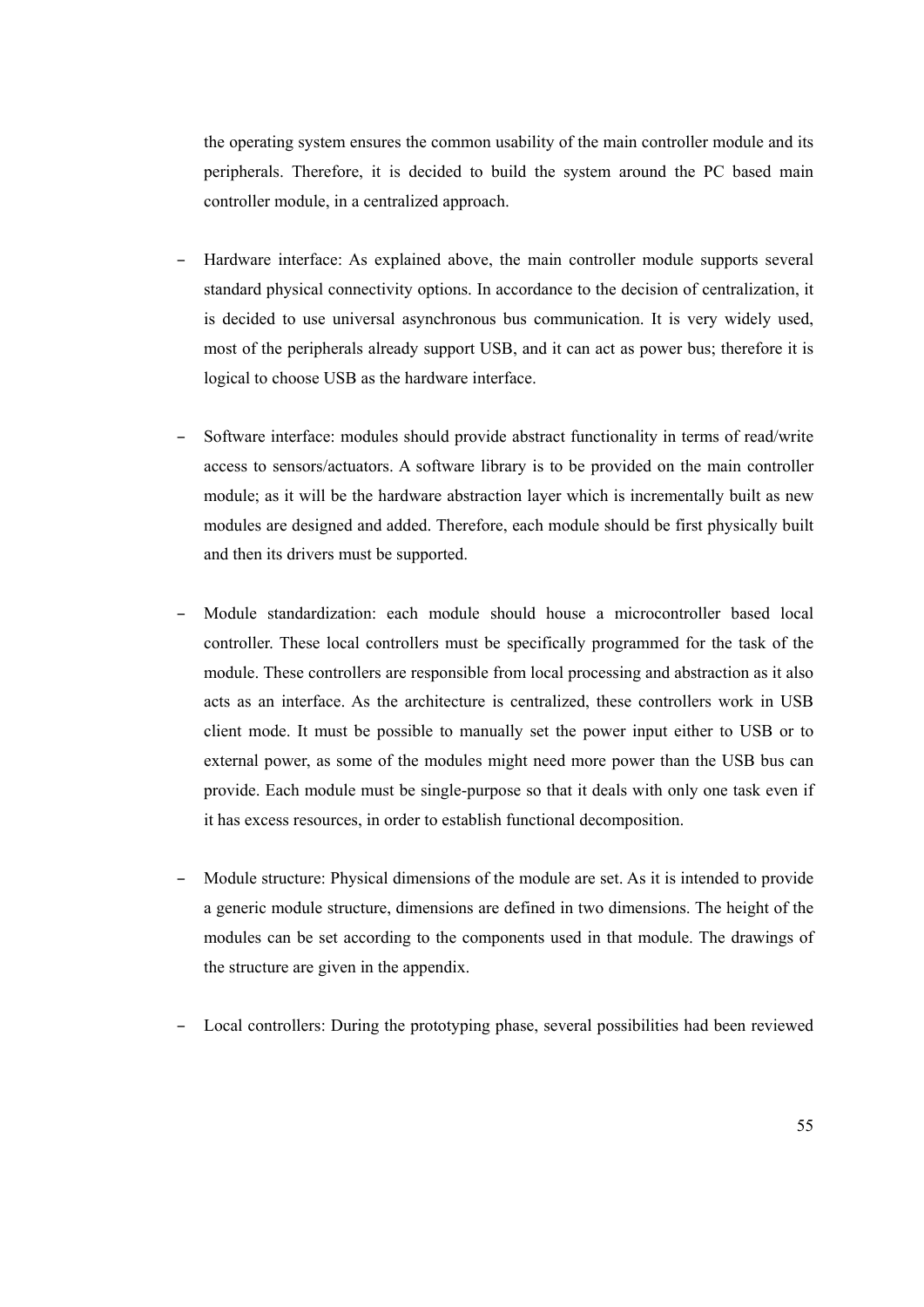and it is decided to recommend the AVR based Arduino platform. Arduino is an open source hardware and software platform; it can be either obtained pre-assembled or its design blue prints can be used for replication. Alternatively, the PIC based controller board design is also given in the appendix.

– Main controller hardware: It is already specified to use a PC based platform. Optimally, a mini-itx mainboard is to be used. In terms of power needs, a local DC-DC converter is used. In terms of storage, it is decided to use a solid state drive. Currently, as they are the most inexpensive alternatives, CF cards are to be used; but if the prices would drop to affordable levels, NAND solid state drives should be used as they are more durable compared to CF cards.

## **4.10 Minimal and Optimal Set of Modules**

As this design is aimed to be used for educational purposes, modularity should meet some relevant requirements. In terms of the architecture, several possibilities for modules have been presented previously. In robotics education, these modules can be used in various levels in different configurations. But since the design aims to target a wide range of audience, it is possible to define a minimal configuration and some additional modules that can be used in most of the introductory levels.

As a must, it is needed to have a main controller module, since it provides the key functionality to the platform. It should be underlined that this module can be used as a standalone PC which can also facilitate the development environment for students. Next, a locomotion module is needed to provide mobility. Since it is the simplest type, it should be a wheeled locomotion module. Finally, a sensor module is needed to provide environmental perception. Minimally, a contact sensor module is needed.

These three modules will be enough to start experimenting with the robotic platform. Even though this configuration seems very limited, robots such as Roomba utilize almost this much functionality to do its task.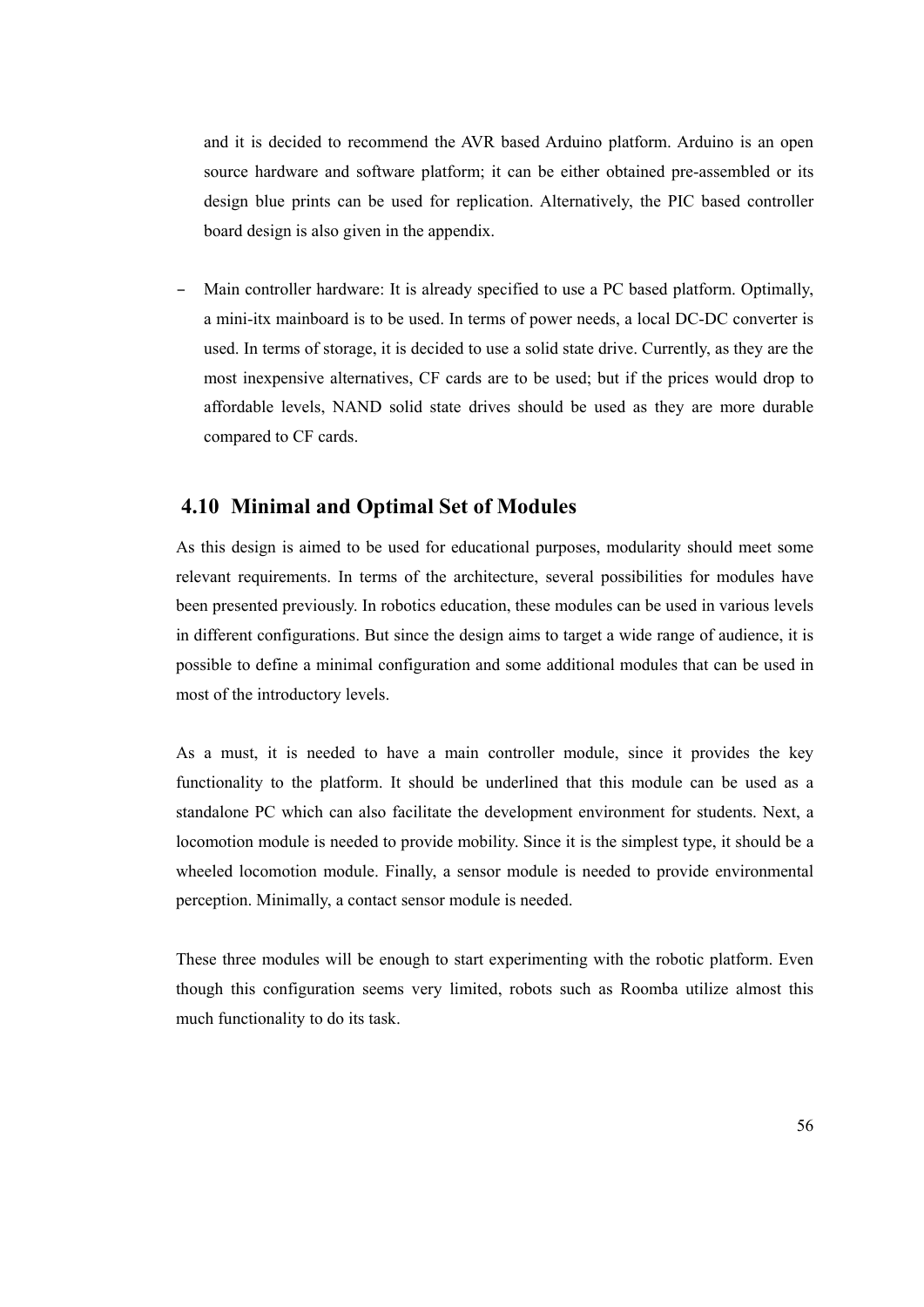Apart from these three modules, it is beneficial to have some additional modules that can be utilized in a wide range of educational activities. A range finder module is very likely to be needed. It can be sonar based, or infrared based depending on the needs and availability. This module will enable the robot to relatively position itself in the environment and contactlessly detect objects. Next, a camera module is would be beneficial. Machine vision applications are increasingly popular so as its education. A layer consisting of USB cameras would be popularly used in robotics education. The number, configuration and functionalities of the webcams might be changed depending on the needs. Finally, a pan-tilt module or a similarly configured gripper module would be used in general robotics education activities.

## **4.11 Software and Hardware Integration**

It is seen that software hardware integration is a difficult and multi dimensional problem. Robots have some essential characteristics or subsystems in terms of sensing, movement, intelligence and energy, as shown previously. Using the modularity approach described, it is intended to hide the variations and complexity of the modules from the logic of the robot.

In order to achieve this integration between hardware and software, it is needed to create an abstraction layer in between the physical components and the software. This abstraction layer therefore allows instructions from higher level computer languages to communicate with lower level components.

In the context of this thesis, this burden of abstraction is shared between local controllers and the main controller. In the module level, main low-level processing occurs. The local controller interacts with actual components, and does the necessary ordering, accessing and computation. Therefore, each local controller is module specific and is developed accordingly.

Yet, each local controller obeys to a certain set of rules to facilitate standardization in the data flow between modules. These controllers support USB based asynchronous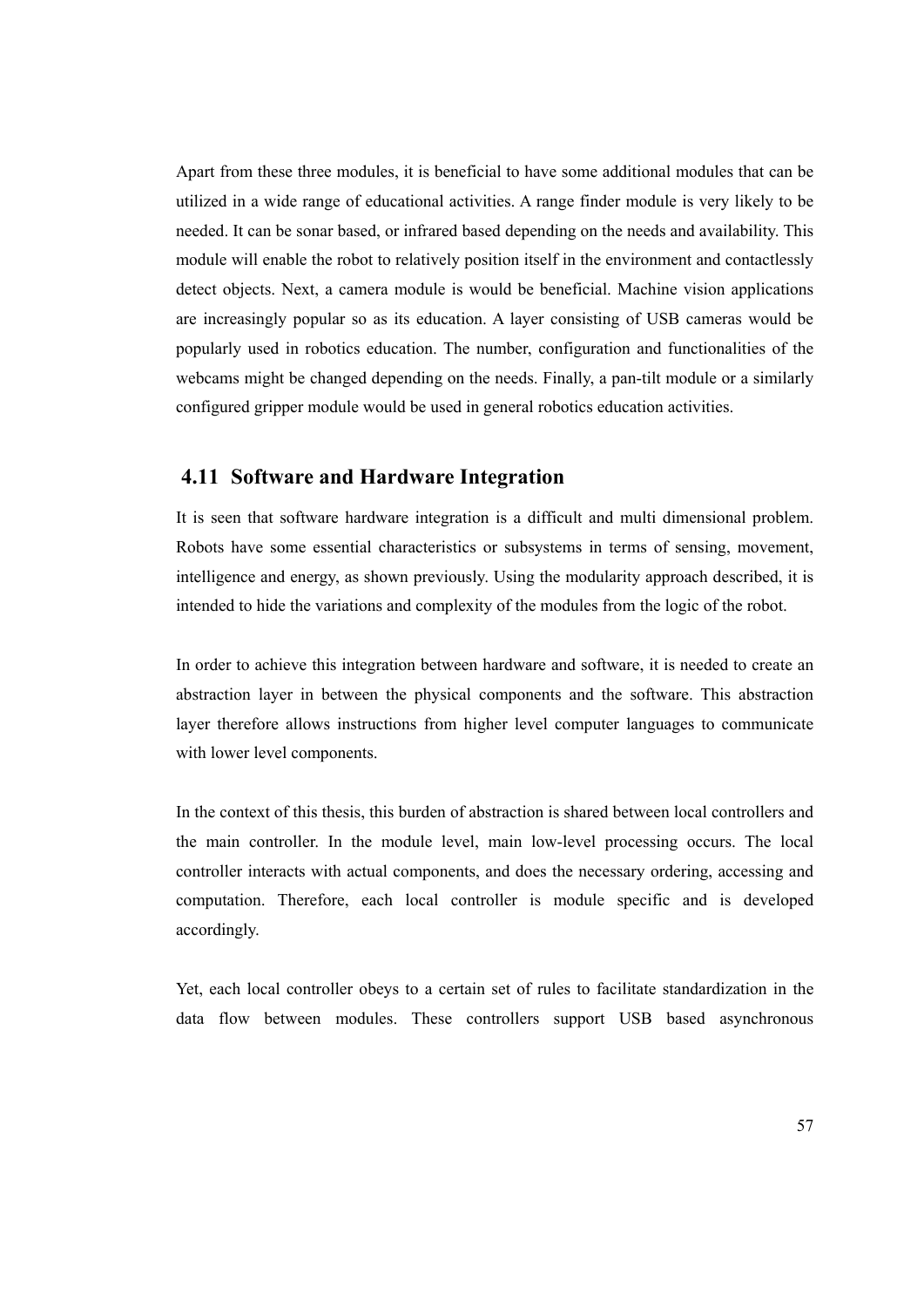communication. In each logical processing cycle of the main controller, a two way communication occurs between the main controller and the connected modules. First, the main controller writes a command to the serial communication line. This can be either a direct command like as in actuators, or an indirect command as in sensors. On the local controller side, these messages are processed and the necessary local commands are executed. And finally, after local processing, the local controllers send feedback messages to the main controller.

In the main controller level, this abstraction is provided in terms of software drivers. First of all, the physical connection of the modules should have a counterpart in the operating system side. Therefore it is needed to set some characteristics of connections. Next, depending on their configurations, modules are able to give feedback in different ways. Each of their different functionality should be supported in terms of a certain set of serial messages to be sent. Therefore, these different functions of the modules should be defined and made it accessible to higher level commands. Each module driver should share a common set of protocols for i.e. communication and different sets of functions to handle module specific tasks. It is therefore natural to bundle these drivers as a library to provide integration support to hardware.

In short, there needed to have two different software development tasks to support the overall modularity concept. First, local control software should be developed to do the actual low level processing, and then a software driver should be developed to support the functionalities of the module in operating system level. Figure 18 shows the overview of this process. Utilizing hardware specific software on microcontrollers and supporting the hardware on the operating system using a 'middleware', it is possible to develop custom user programs without hassling with the lower level implementation issues.

Even though further abstraction and integration of the hardware and software is beyond the target of this work, it is possible to forecast possibilities. As mentioned previously, the focus of this work is on hardware modularity, since there have already been various attempts to modularize and standardize robotics software. Providing the hardware modules and their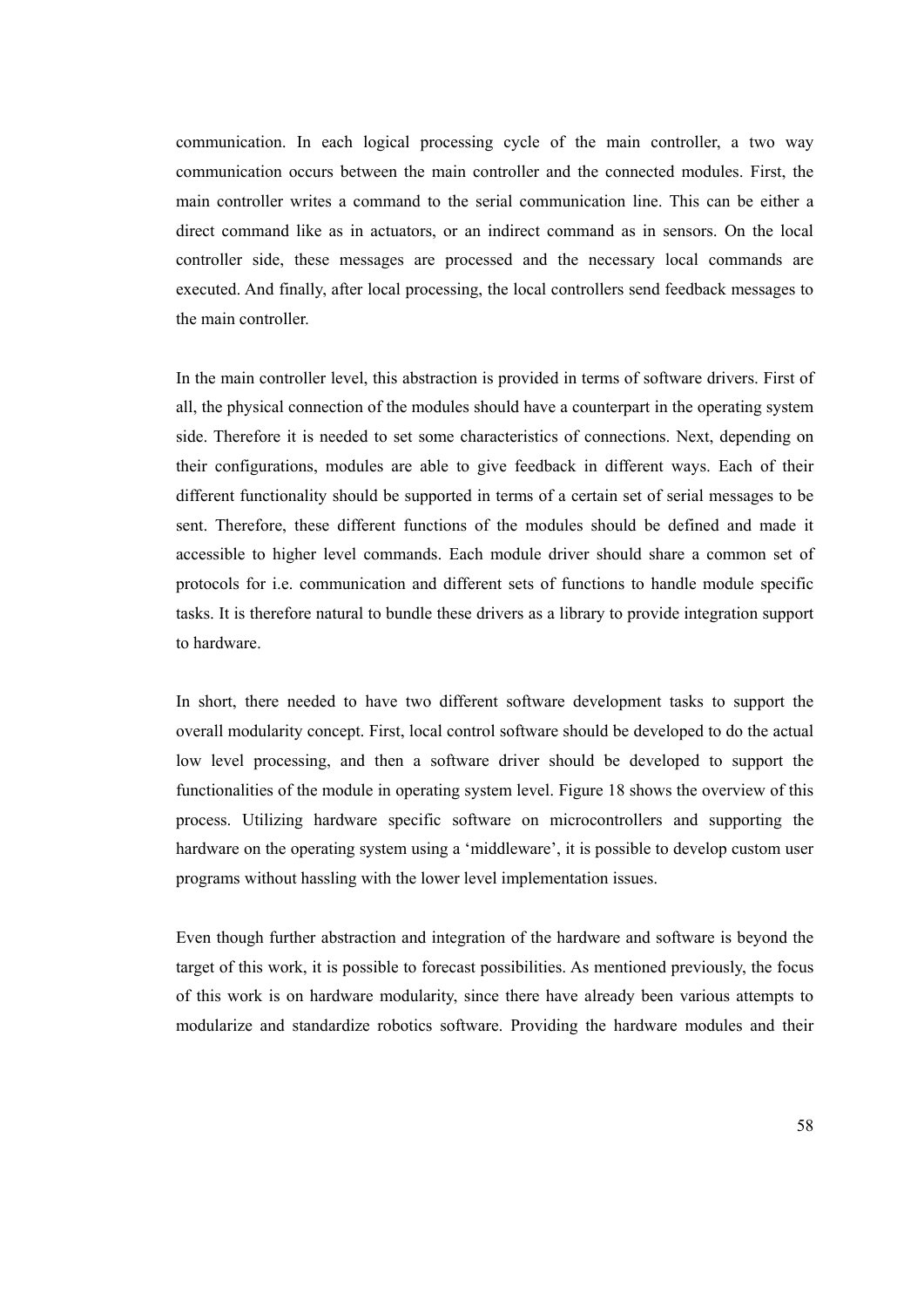driver support, it is possible to use available middlewares such as Player, Orca or Miro, which provides componentized software support. Therefore, users are able to first install their hardware and then develop their own applications using software components.



*Figure 18: Software structure*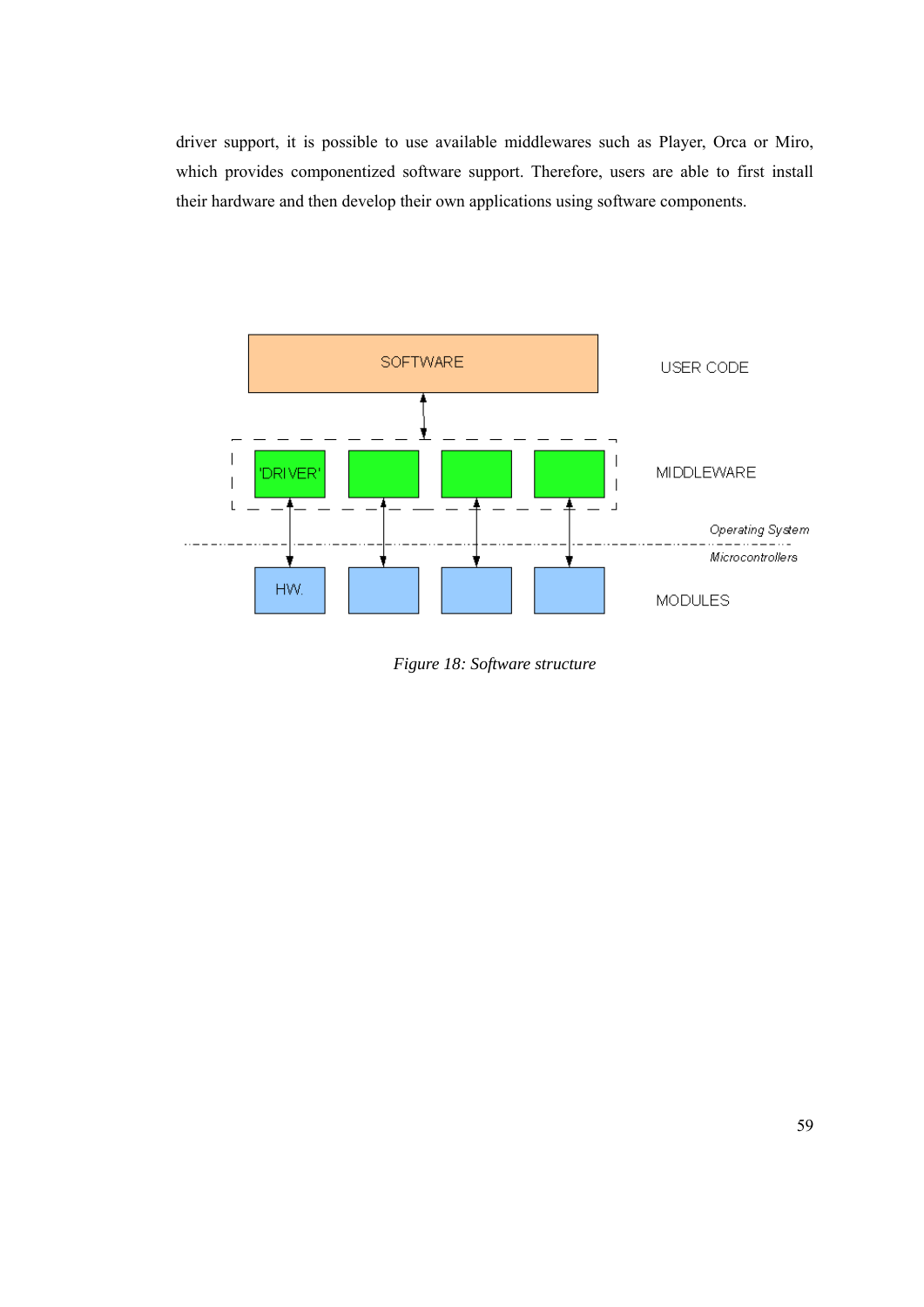| QSLtt on Explorer   22 Class View               | <sup>=©</sup> Equals(object)<br>Wemberwis:Clone<br>BeterenceEcuals(object, object)<br>● Equal;(object, opject)<br>š<br>existingocrts<br>TaString 0<br>GetType()<br>Speedint,<br>SetPort(string)<br>Get-lashCode <sup>2</sup><br>enabl±(bool)                                                                                                                                                                                                                                                                                                                                                                                                                                   | ⊟ <b>Foll RobotClass</b><br>ia-{} RobotClass<br><b>A-Constructure</b><br>B-4 panTilClass<br>in-^な Lo:omotionClass<br>die reservations<br><b>E-10 BaseOlas</b><br>E-Sanclass                 |
|-------------------------------------------------|--------------------------------------------------------------------------------------------------------------------------------------------------------------------------------------------------------------------------------------------------------------------------------------------------------------------------------------------------------------------------------------------------------------------------------------------------------------------------------------------------------------------------------------------------------------------------------------------------------------------------------------------------------------------------------|---------------------------------------------------------------------------------------------------------------------------------------------------------------------------------------------|
| 다 Sclution Exp orer (포) Class View              | Figures (coject, object)<br>e Equals(opiec)<br>wendle(bool)<br>solst nigports<br>etSate:0<br>SerPort/string)<br><b>PREFERENCE GUAS (Object, cbject)</b><br>MemberwiseCloner<br>1<br>edHashCodeC<br>aetype)<br><b>GetStateint</b><br>Centrice 1<br>Speed (int)                                                                                                                                                                                                                                                                                                                                                                                                                  | ⊟ <b>og RabotClass</b><br>E-{} FobotClass<br><b>E-B</b> Fraject References<br>a- ConTiltClass<br>ii → 【 Locomotior C a:s<br>ii *** contactClis<br>is and is a                               |
| 2 Solut on Explorer 23 Class View               | BedienneEcuals(object, object)<br><sup>=●</sup> Equals(object, object)<br><sup>■</sup> Get+ishCode<br>Beuslis(object)<br>SetPortstring)<br>≡ GetType0<br>Wemberwiss Clone<br><sup>■</sup> GetRanges0<br>· existingocity<br><b>OetRange</b> (irt)<br>dood) : dens<br>Speec(int)<br>Opmixel <sup>4</sup><br>$rac{1}{2}$                                                                                                                                                                                                                                                                                                                                                          | ⊟ GB RobotClass<br>la→{} Robaclass<br><b>D-D</b> Project References<br>B-42 panTiltClass<br>iii- *rs Lo:ornotionClass<br>ili-"00 contactClass<br>in 12 Base Dass<br><b>Politicia</b>        |
| 다 Sclution Exp orer   조망 Class View             | and out<br>eo tunRightQ<br>annule±0<br>- AdreenceEquas(object.cbject)<br><sup>=●</sup> GetHashCodeC<br>WhemberwiseClonet<br>· SerPortstring)<br>· Equals(opject, object)<br>cost ngports<br>Equals(opject)<br>ToString <sup>2</sup><br>GetType)<br>goBackward0<br>Speed(int)<br>goForwardQ<br>enable(bool)                                                                                                                                                                                                                                                                                                                                                                     | ⊟ <mark>@</mark> RabotClass<br>È-{} FobotClass<br><b>E-E</b> Frcject Reference:<br>in<br>19 Pass Class<br>a-42 panTitClass<br>$\frac{1}{2}$<br><b>in 12</b> contact⊃lass<br>                |
| <b>Q</b> Solution Explorer <b>EQ</b> Class View | $\begin{tabular}{ll} $\mathcal{P}$ & A function of the \\ $\mathcal{P}$ & $\mathcal{P}$ & $\mathcal{P}$ & $\mathcal{P}$ & $\mathcal{P}$ & $\mathcal{P}$ & $\mathcal{P}$ & $\mathcal{P}$ & $\mathcal{P}$ & $\mathcal{P}$ & $\mathcal{P}$ & $\mathcal{P}$ & $\mathcal{P}$ & $\mathcal{P}$ & $\mathcal{P}$ & $\mathcal{P}$ & $\mathcal{P}$ & $\mathcal{P}$ & $\mathcal{P}$ & $\mathcal{P}$ & $\mathcal{P}$ & $\mathcal{P}$ & $\mathcal{P}$ & $\mathcal{P}$ & $\mathcal{P}$ & $\mathcal{P}$ & $\mathcal{P}$ & $\mathcal{P}$ & $\mathcal{$<br>- <b>-0</b> Equals(object, opjec)<br>-- <b>0</b> Equals(object)<br>--0 Get-lashCode)<br>senabli(boot)<br>e esitingacrb<br>esitingacrb | ∃ - 图 RobotClass<br>自 {} RobotClass<br><b>B-B</b> Project References<br>in <sup>a</sup> nd BaseClass<br>in to contact class<br>i- <sup>4</sup> t LocomotionClass<br>RivClass<br>panTiltClas |

*Figure 19: Class view of the module software*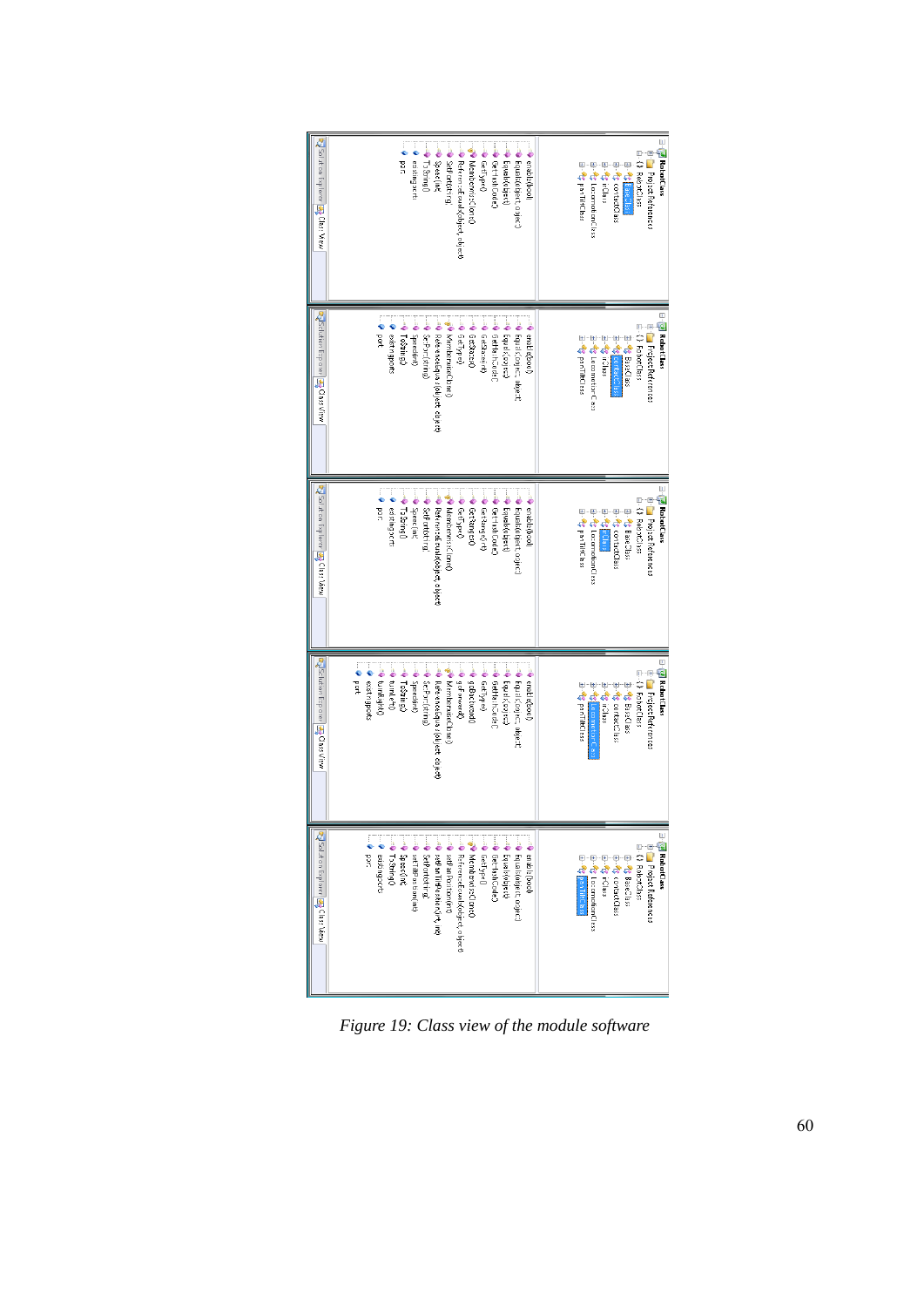| 醖<br><b>Robot Control Console v.1</b><br>ollx                                                                                                                                                                                                                                                                                                                        |
|----------------------------------------------------------------------------------------------------------------------------------------------------------------------------------------------------------------------------------------------------------------------------------------------------------------------------------------------------------------------|
| Controls<br>Image Processing Settings<br>Locomotion<br>Effector<br>forward<br>tilt<br>left<br>right<br>pan<br>backward                                                                                                                                                                                                                                               |
| Readings<br>Joystick<br>left stick<br>right stick<br>Bumpers<br>0<br>0<br>horizontal<br>Range Finders<br>vertical<br>$\overline{0}$<br>$\Omega$<br>Effector Position<br>90<br>90<br>$\Box$ olx<br><b>Reduction</b> Control Console v.1                                                                                                                               |
| Controls   Image Processing   Settings  <br>Effector<br>Locomotion<br>Range Finders<br>Bumpers<br>COM4<br>COM30<br>COM80<br>COM <sub>xx</sub><br>Com Port<br>Com Port<br>Com Port<br>Com Port<br>Baud Rate  9600<br>Baud Rate 115200<br>Baud Rate 19200<br>Baud Rate 9600<br>apply<br>apply<br>apply<br>apply<br>Exists<br>Exists<br>$\boxed{\vee}$ Exists<br>Exists |
| Readings<br>Joystick<br>left stick<br>right stick<br>Bumpers<br>0<br>0<br>horizontal<br>Range Finders<br>vertical<br>$\overline{0}$<br>0<br><b>Effector Position</b><br>90<br>90                                                                                                                                                                                     |



*Figure 20: User Interface of the sample software*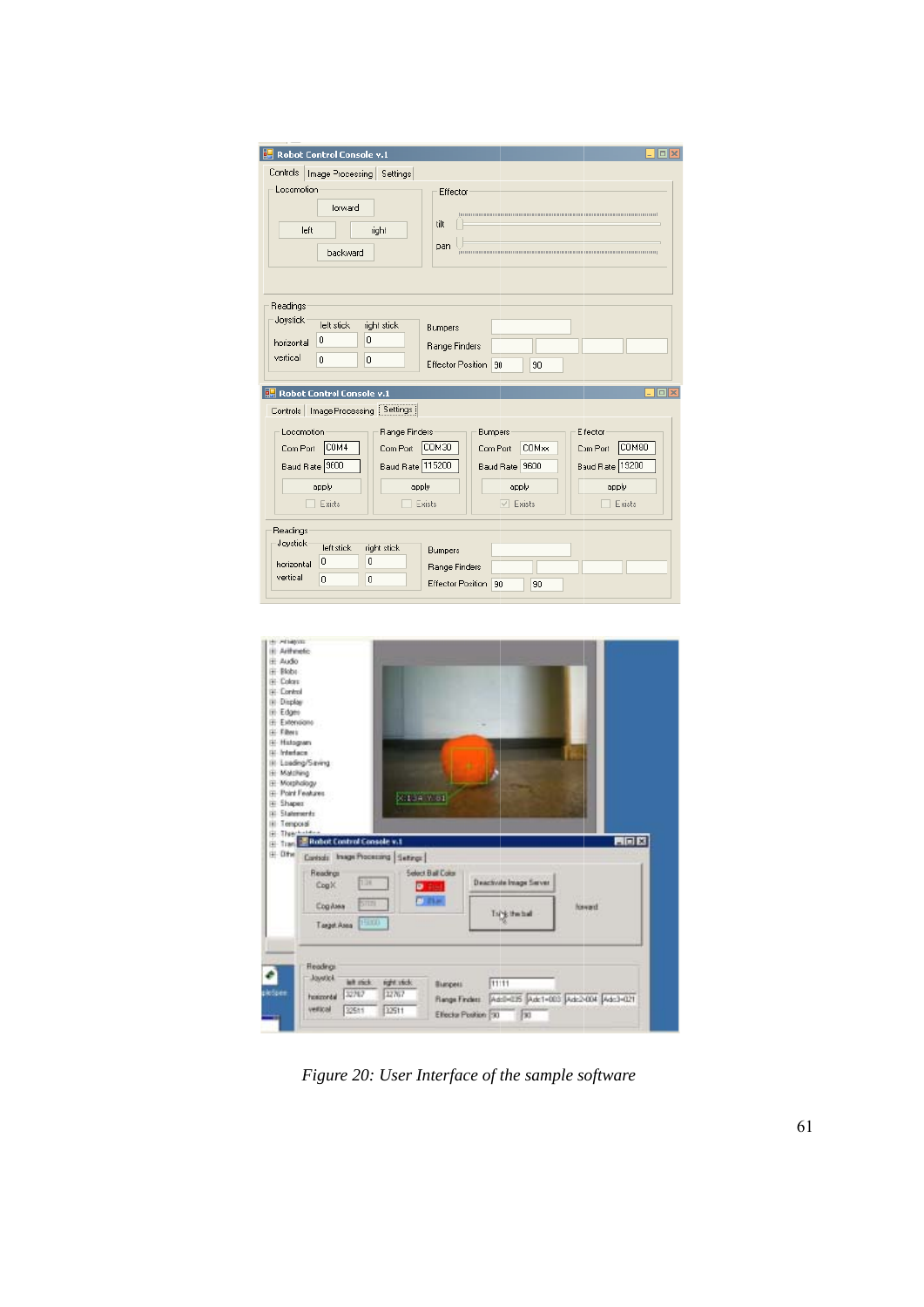## **CHAPTER 5**

### **EXPERIMENTS AND RESULTS**

#### **5.1 Software**

In order to test the prototype, it was needed to develop software on the main controller module. For that purpose, C# language had been selected, since it is a simple programming language, and it is easy to rapidly develop and deploy applications. As developing environment, freely distributed Microsoft Visual Studio Express Edition is used.

This software is based on three different parts. From the hardware point of view, all of the modules were connected through USB, using virtual serial ports. Therefore, the communication protocol with the modules is a simple text based serial protocol. As a result, setting tab of the program is handling these communication issues; setting ports and speeds of the modules. Secondly, there is a control interface, which gives access to the actuators of the robot. It is possible to give direction commands to the locomotion module, and set the positions for the motors in pan-tilt module. And finally, it is possible to monitor the sensors and actuator states through the monitoring interface. All of the updating of sensory information and sending commands are simply occurs on an interrupt driven basis, by using timers for each respective action.

#### **5.1.1 Vision Software**

Visual sensation is done by a USB webcam. As webcams are commonly used devices, manufacturers and operating system developers offer a wide set of high level access tools to their outputs. As it is simply possible to view the live video feed form a webcam, it can be at least used for remote monitoring of the environment.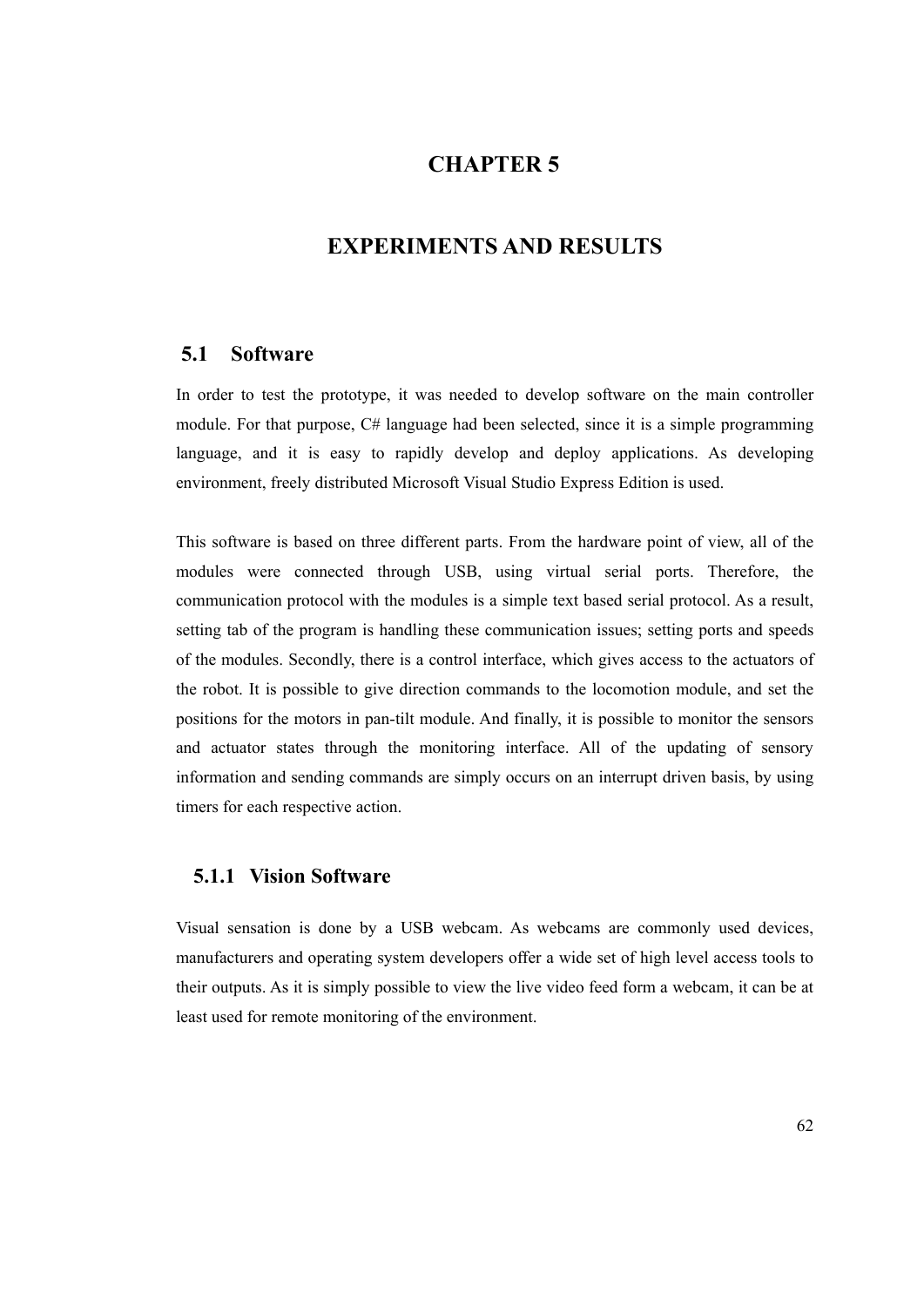One of the aims of this thesis work is to use off the shelf components, not only in terms of hardware, but also in terms of software. Image processing and vision applications are very popular in both robotics and other fields of engineering; therefore, there are already a number of vision applications that provides tools for easy development for robotics. Therefore, instead of developing vision software for demonstration from scratch, available options were investigated.

There are several open source or freely distributed vision software, and some notable are; CMVision [32], IMLab [33], and OpenCV [34]. The selected application is Roborealm [35], which is free software, but the source code is not open. Still, compared to the other alternatives, it offers the most extensive processing options, with a very simple interface. Therefore, it is very easy to enhance, filter, adjust or manipulate the vision output coming from the webcam using this software.

In terms of interfacing with other software, Roborealm features a socket based communication, through a locally generated server. Therefore, it is not only possible to interface the Roborealm with the robot control software on-board the main controller module, but also a remote computer. This computer might be more resourceful, and do dedicated or complex image processing and give feedback using a socket based connection.

The program also makes it possible to create a set of filters or actions and save them as configuration files. Therefore, using readily available blob detection and color filters, it is simply possible to make an object tracking application.

The control software interface consequently features vision using Roborealm. Activating the image server basically opens up an instance of Roborealm with a predefined set of filters, runs the server and starts the XML based communication with the server within the application. For the demonstration, a simple object tracking scenario is also developed. Using a red or a blue ball, it is aimed to make the robot find the ball with selected color and approach to it until the image of the ball covers a significant portion of the image, in an autonomous fashion. Once it is asked to find the colored ball, the software runs the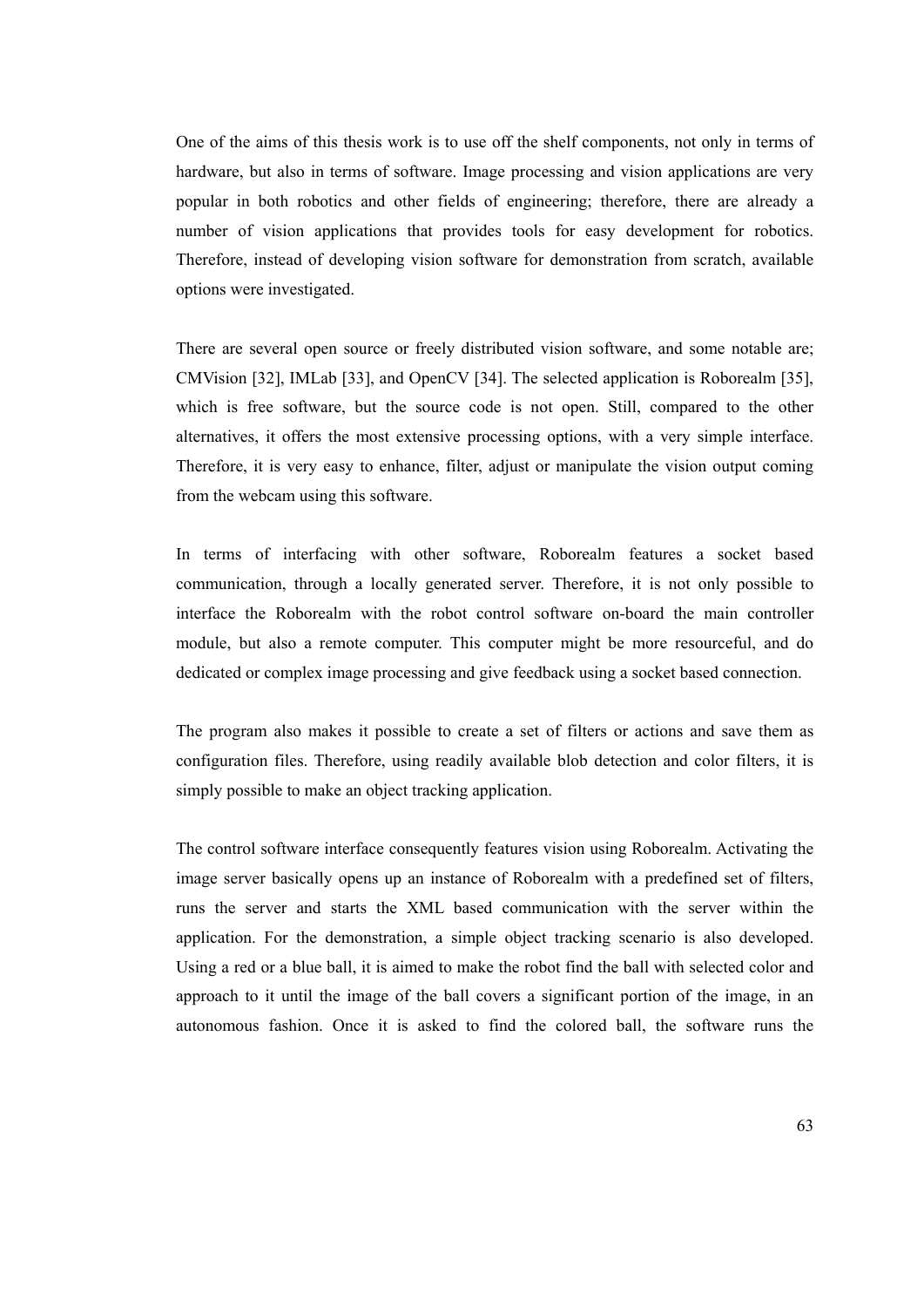Roborealm which first enhances the image, filters out other colors, filters out the noise and finally computes the center of gravity of the colored object on the image. Then, this data is published through the built-in server of the Roborealm, and accessed by the control software. Depending on at which portion of the image the center of gravity of the colored object resides, control software commands the locomotion module to either turn left or right, or go forward until the area of the colored object is bigger than a specified value.

#### **5.1.2 Joystick Control**

Joysticks and gamepads are also highly developed products like webcams. In addition, since they are expected to be used in several different games, their control and accessibility are very important for application developers. As a result, there are several libraries that give easy access to these game controllers in a generic fashion.

Microsoft DirectX [36] is a collection of multimedia application programming interfaces, which focuses on game development. As a result, it exists as a component in almost all of the Windows operating system. Therefore, using DirectX for handling the Logitech cordless Rumble Pad is an apparent choice.

Using the DirectInput library of DirectX, first the gamepad is enumerated and attached to the software. Then, its resources are enumerated, which results in two analog sticks, one directional pad and several buttons. These resources are polled by the software, again, in an interrupt driven fashion, and shown on the software interface.

For demonstration purposes, the left analog stick is associated with the locomotion layer. In each interrupt, it is checked if the stick is moved to a predefined zone and depending on the result, direction commands are sent to the locomotion layer. As the locomotion layer accepts only four directional commands, in case the stick is in a mixed zone (i.e. pointing top left) turning commands precedes the forward and backwards movement commands.

The pan-tilt module can also be controlled by the gamepad. Using the right analog stick, it is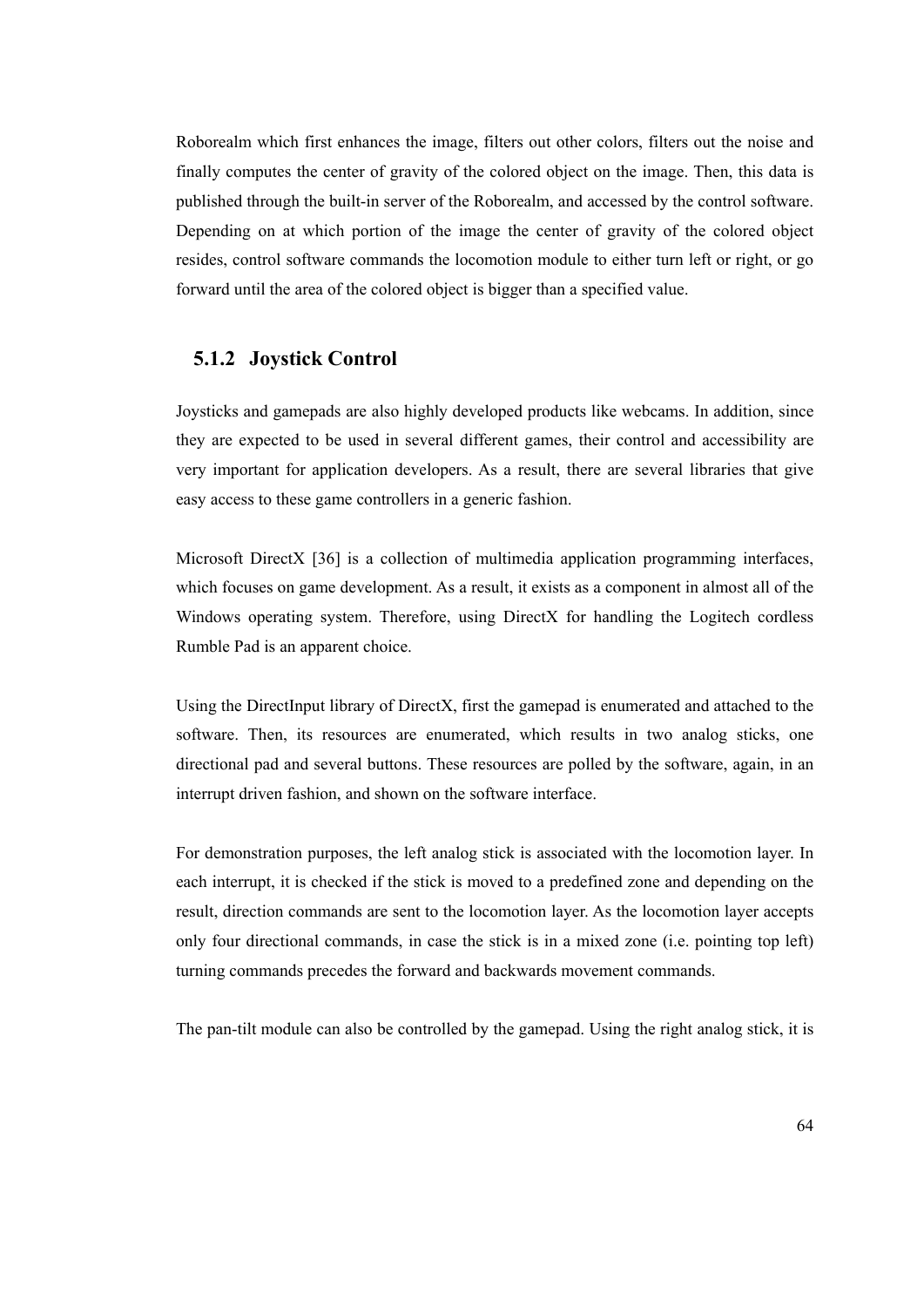possible to move both motors with one degree resolution. Each axis on this stick represents one motor, and it is possible to control these motors at the same time by pointing the stick to in-between directions. Since pan-tilt module accepts degree information, it is possible to assign specific positions to different buttons or button combinations. Using these buttons, it is made possible move motors to their extreme and nominal positions.

#### **5.2 Locomotion Module**

Locomotion module has been tested for several configurations. First, it has been prototyped twice with two different module structures. With the first structure, skid-steering was implemented with four individual motors. It did not perform satisfactorily, when the other modules and the battery were added, because the wheelbase was large and there was warping due to the added weight. Therefore, the latter option was tested. This box was less wide and more rigid at the bottom, which resulted in a sturdier locomotion module. Using skidsteering configuration resulted in a rather unsatisfactory performance, mainly due to balancing of the weight, and unpredictable friction differences between two sets of different motors. Finally, a simpler approach was implemented; two wheeled differential drive. Two wheels at the front were removed, and a single point castor was placed as the third contact. Although the resulting module was less maneuverable, it was robust enough to show the proof of concept with locomotion.

#### **5.3 Main Controller Module**

The mini-itx board on the main controller was first assembled and used as a stationary PC for testing. This board features a built in processor, a small fan and a large fin structure. In normal use, this module is closed from all sides; therefore it was tested if heating will be a problem. Even though plastics are not very good conductors, the temperature increase was not critical inside the module. It is because the mainboard consumes only less than 35W in average, the hard disk does not generate heat and actually act as a heat sink, and the power supply has a very high efficiency.

The mainboard used in this project is a particular kind of mini-itx series, which provides pin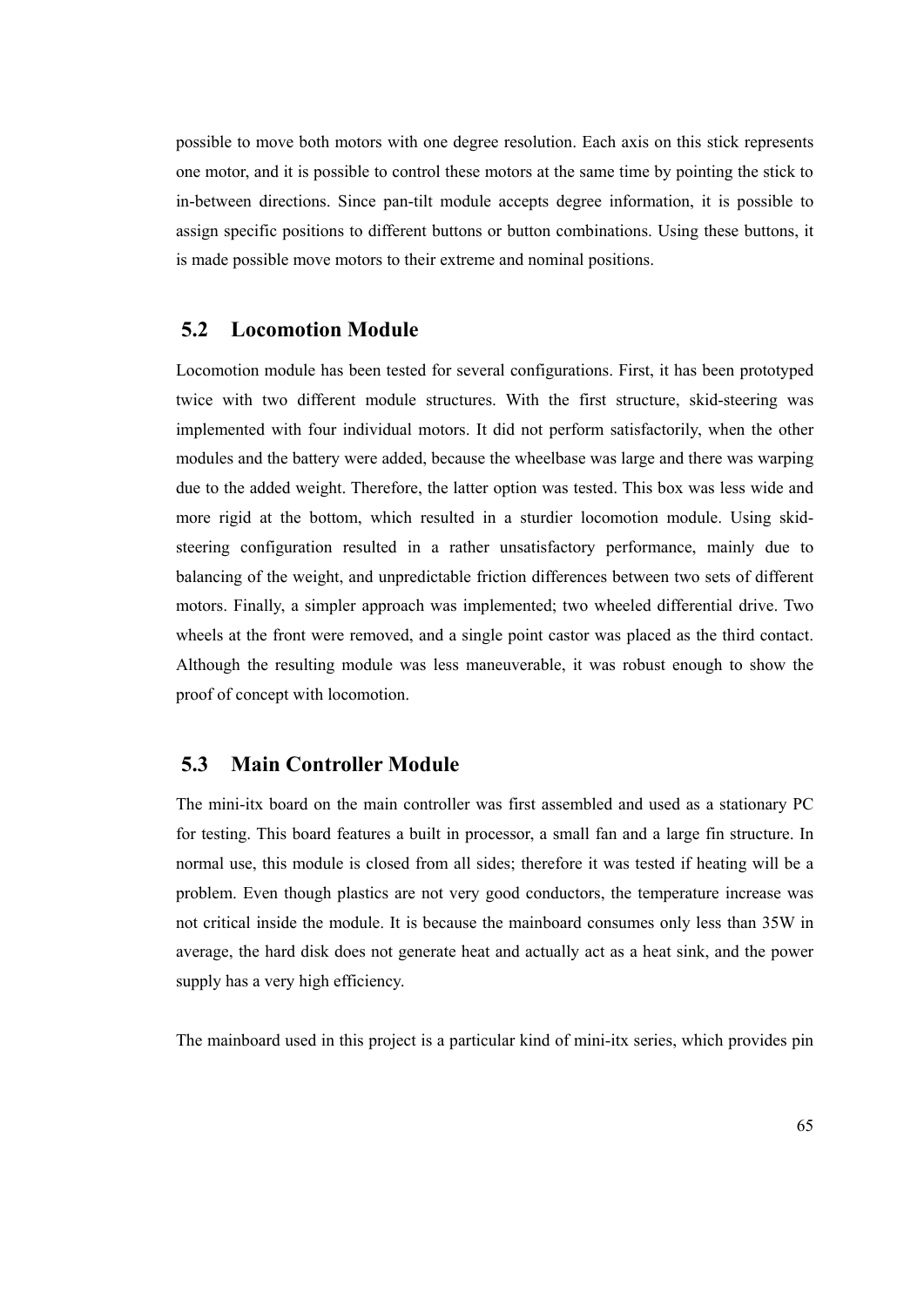connectors for most of its interfaces. While using it in the robot, only ports used are USB. There are 6 USB ports on board, with two standard USB type-A female connectors. Since the locomotion module, pan-tilt module, camera, joystick and wireless Ethernet adapter uses standard USB connectors, there needed an accessory USB hub to increase the number of the ports. The remaining two modules uses custom made local controller boards, which also provide pin connectors for USB. Therefore, infrared range finder module and bumper module are connected to the mainboard as a daisy chain, using a ribbon cable with 10 pins.

As connecting to several modules and components, and providing power to some of them, the battery operability of this module is also tested. The battery brings 12 volts of direct current, with 7Ah capacity. When the computer was run with the minimum configuration, the battery lasted more than 4 hours. Next, it was tested with the maximum power consuming configuration. In this case, the wireless Ethernet adapter, joystick and the camera are the most power consuming components. In the case of wireless adapter and the transceiver for the wireless joystick, power consumption is continuous, and it is affected by the range and the strength of the signals as well. Camera, on the other hand, uses power only when it is accessed by the system. In addition to these components, pan-tilt module is another power consuming component, which draws current from the USB bus. Since the motors are only lightly loaded, and they only get actuated momentarily, the power consumption related to this module is actually significantly less compared to the previously mentioned components.

In the maximum power consuming configuration, a fully charged battery provided a reliable power for little more than 1.5 hours. After that amount of time, fluctuations started in the USB power, therefore the mainboard shut down some of the USB bus for self protection (Wireless Ethernet adapter is the first component that lost the power). Finally, the mainboard lost the power, where the battery voltage dropped to 11.8 volts. As the battery state of charge in lead-acid batteries is correlated to the battery voltage, 11.8 volts correspond to around % 15 left charges on the battery [28]. This state of charge is close to the critical limit of %10, beyond which this type of lead-acid batteries lose their rechargeability drastically.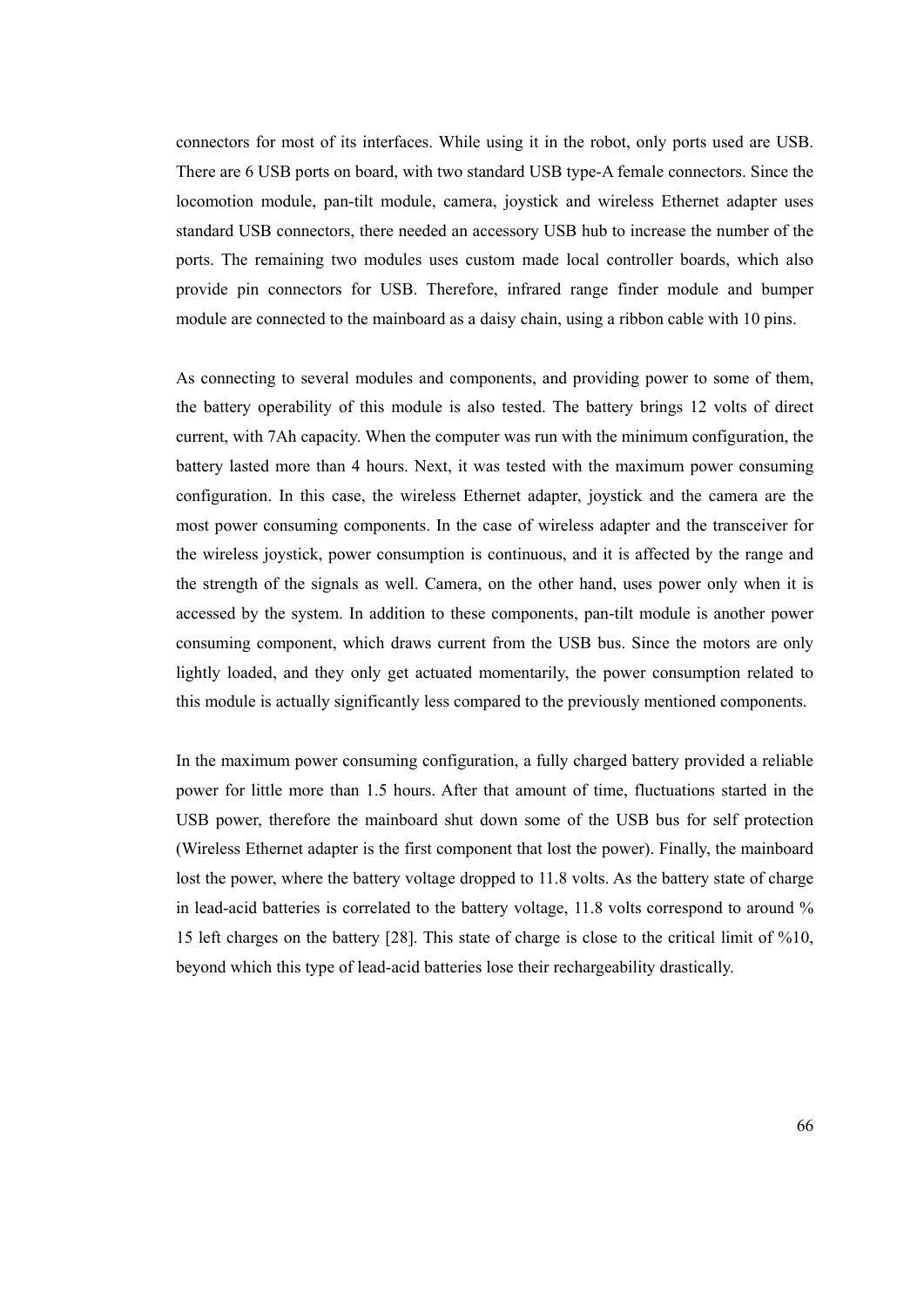#### **5.4 Synopsis of Experiments and Their Results**

The prototype built had been tested for its several features. USB connectivity is one of the issues. The mainboard both pin out and standard interfaces to its USB ports, and both were used in the prototype. Software wise, it is seen that using the ports as simulated serial ports enables the usage of simple serial communication protocol. Using a freely distributed programming environment and the developed software library to abstract the functionalities, it is seen that software development for the robot can be very quick. In addition, it is also demonstrated that the functionality of the robot can be highly enhanced using freely available software resources, as it is done for vision and remote control in the prototype.

It is also seen that using off the shelf products as structural elements of the modules is a feasible decision. The plastic boxes used in the project offered inexpensive and easily accessible means for prototyping. Also the wheels used were simply good enough to experiment with the prototype.

Power had been a critical issue for the robot, as the battery operation pretty much determines the operability of the robot. The cost of using a PC platform mainly resulted in increased demand for power, as compared to a microcontroller based robot. Yet, a relatively high capacity lead-acid battery enabled operation for a satisfactory amount of time. It is also seen that this amount is inversely proportional to the added weight to the robot.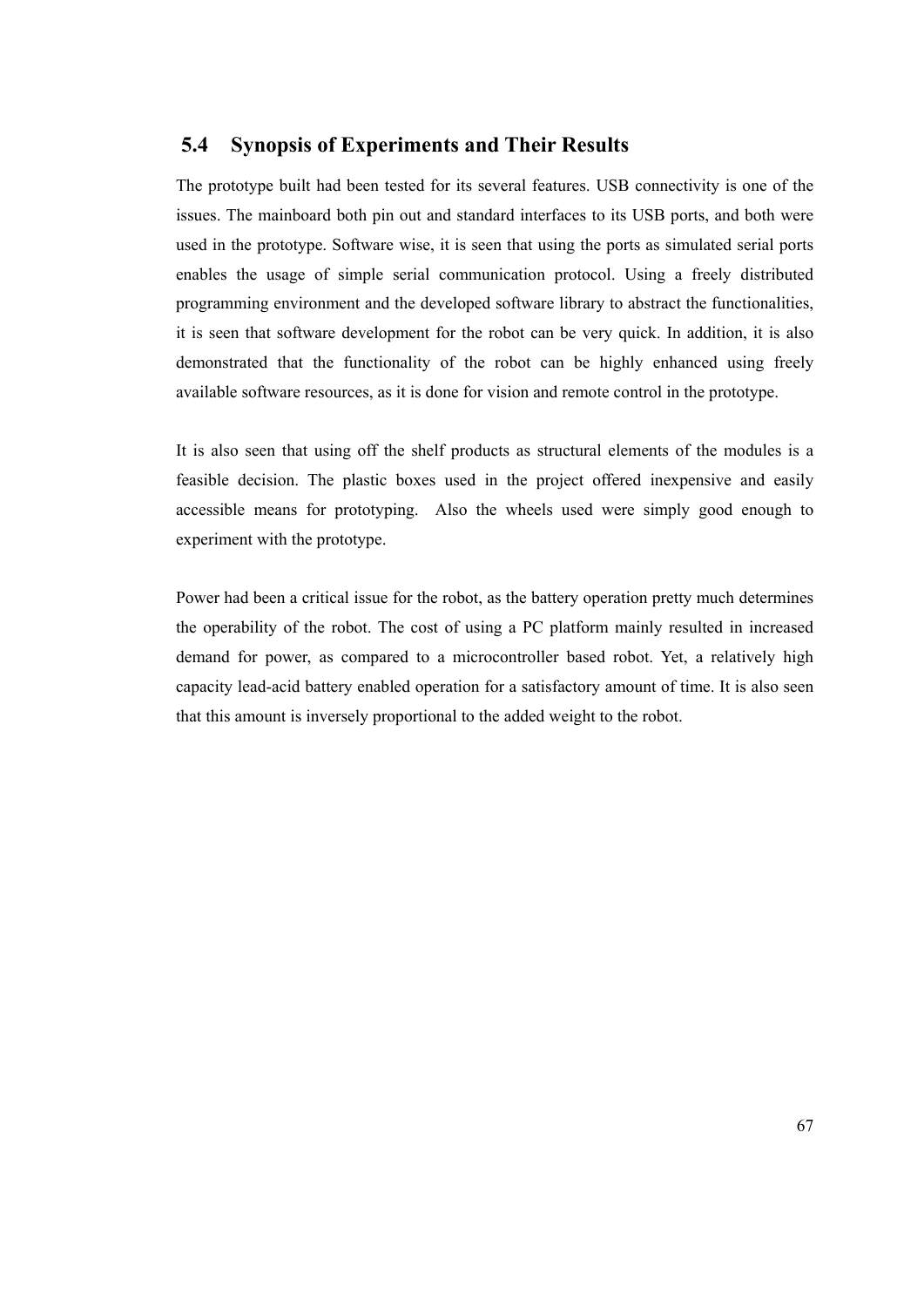## **CHAPTER 6**

### **DISCUSSION AND CONCLUSION**

### **6.1 Revisiting the Objectives**

At the beginning of the thesis, following objectives were given in order to determine the context of this thesis:

- *To design a robotic platform which is inexpensive, easy to use and easy to maintain*: This goal actually sets some fundamental elements of the design. Even though the modular approach brings some redundancy to the system, using off-the-shelf components and open source or free hardware and software, inexpensiveness is achieved. Ease of use is a relative concept, but it is possible to say that the proposed platform meets the criteria set in the definition of ease of use in the beginning. The easiness results from various reasons, such like usage of a PC platform, off-the-shelf components, standardization in terms of software development and availability of software resources for development. Finally maintainability is met through the usage of off-the-shelf components and the modularity imposed. It is fairly easy to replace a defect module with a new one since the components used are highly available and functions of the modules are individualized.
- *To propose modular product architecture as a tool to provide flexibility, easiness and maintainability as claimed*: It is possible to say that this goal and the previous one are highly integrated. As the product design method is set modular, the resulting system obviously reflects the advantages and disadvantages of this approach. The modular approach, as expected, provided the flexibility. In turn, flexibility offered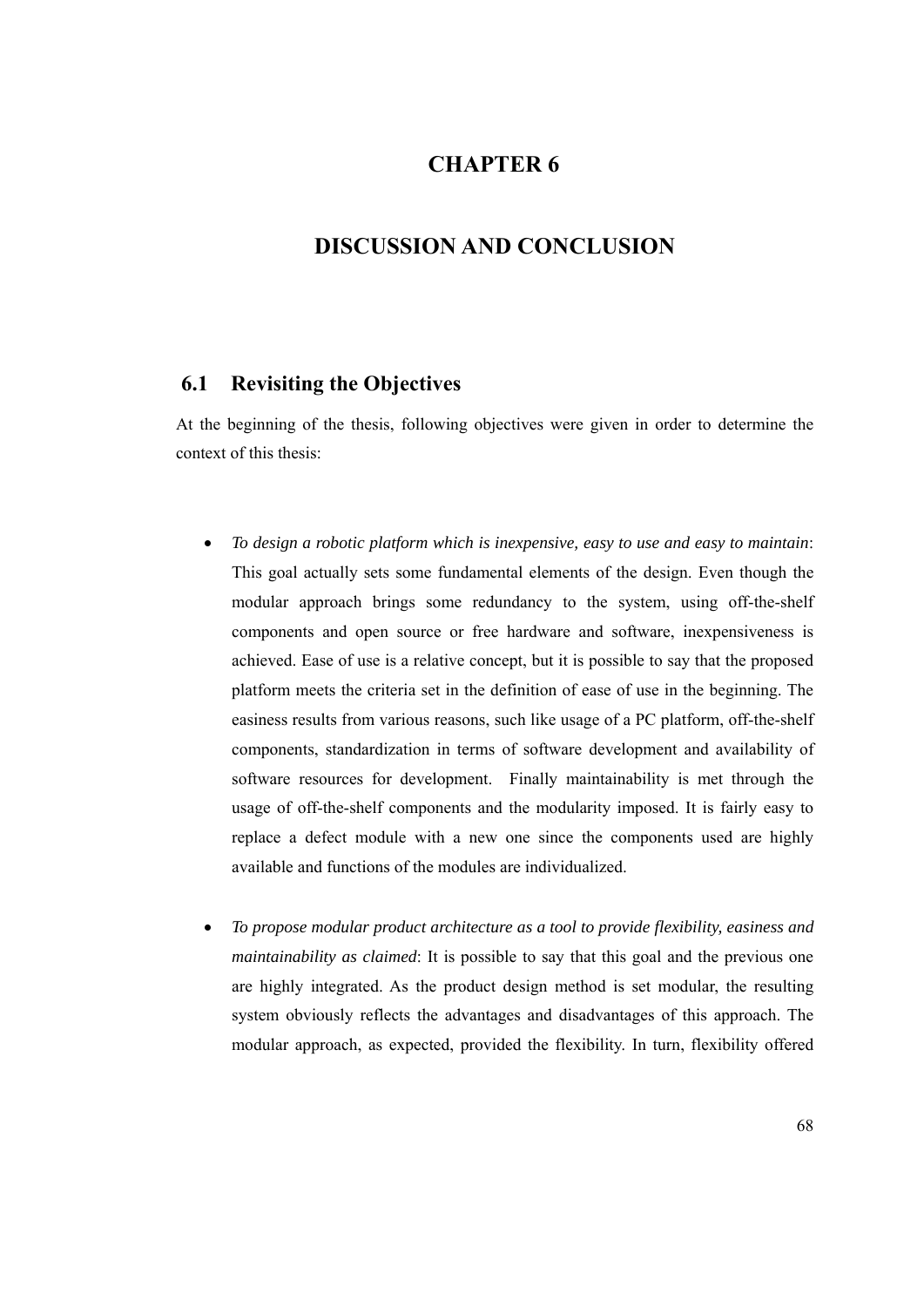one of the key advantages of using the modular approach for educational use. As outlined previously, it is seen that the need for various different configurations in different levels of education can be satisfied by this property of the design. Easiness and maintainability from the point of modularity is also seen. Stackability and the convenience of the interfaces of the modules make it easy to build robots. And replaceability and reusability of the modules makes it easy to maintain the system.

- *To adopt a PC based platform and investigate the advantages of using this approach:* One of the main promoting features of this system is the usage of the PC platform. This feature brought several advantages to the design. First of all, it brought an integrated development environment. Users are able to work on a very familiar environment and use and make developments. Next, it brought an invaluable standardization. Physical interfaces and operating systems are highly evolved and very easy to use on PC platforms. Consequently, this standardization brought a huge amount of peripheral options. As exemplified in the prototype, devices like webcams or game controllers can be easily adopted to the needs of a robotic task. In accordance, the usage of a PC platform resulted in a relatively inexpensive and more capable system compared to other available educational robots.
- *To use off-the-shelf components whenever possible and reveal the benefits of this approach:* This goal is met in various levels as it has been mentioned several times in the preceding goals. In the prototype, almost all of the components used are inexpensive and highly available. As the aim of this work can be rephrased as providing an open modular architecture for educational use, using such components makes it possible to replicate the design of one developer and further develop it. It is seen that, this way, developing individual modules are also educational activities. If this architecture can reach to a number of users, and the users share their contribution to the modules, it can easily be a community supported open hardware project as well.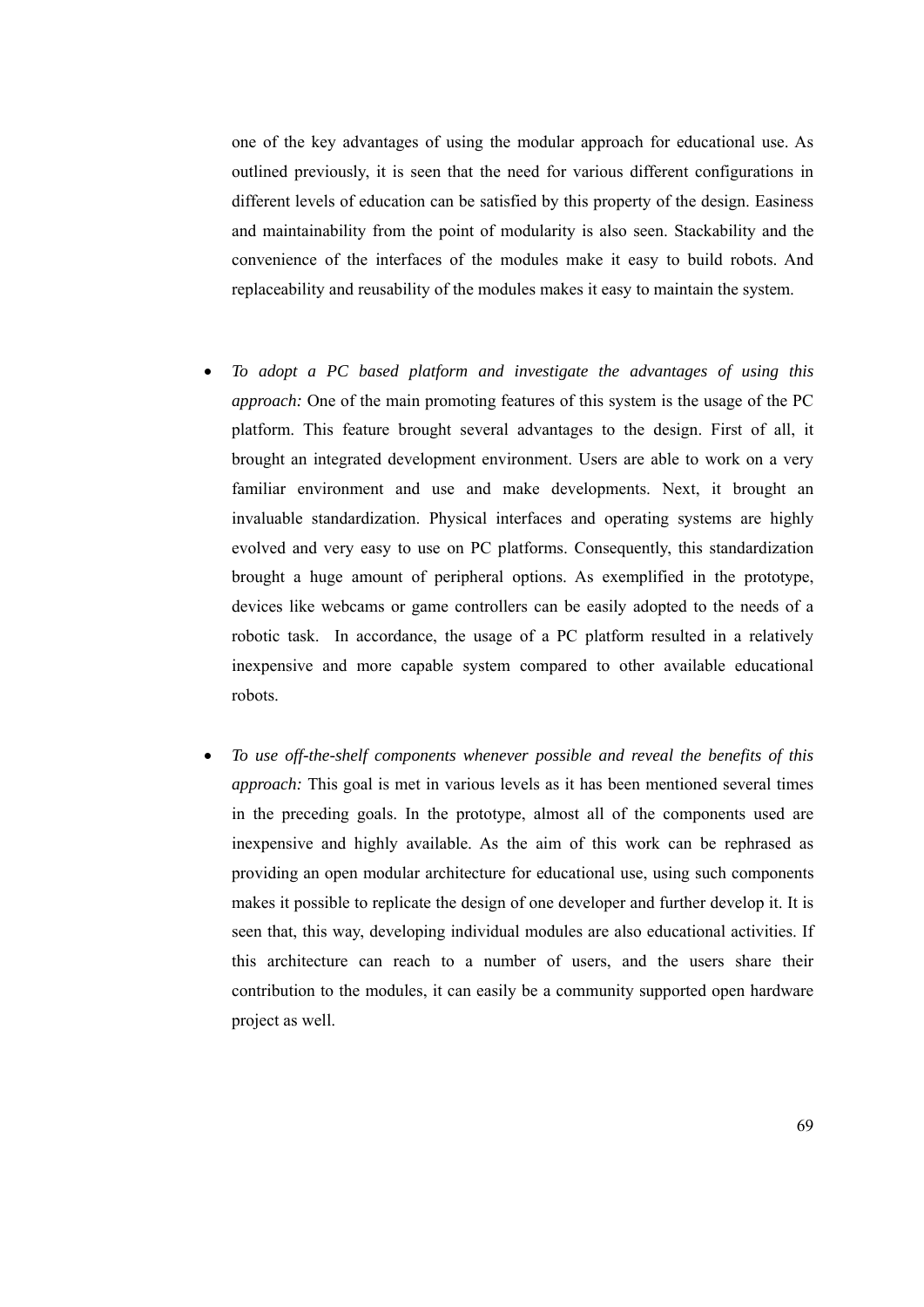• *To show the development potential of such a system in terms of available software libraries and drivers, and hardware peripherals and resources using standardized hardware interfaces:* It is observed that the overall design progress of the system actually showed the development potential of such a platform. Modularity made it very easy to design the system as the design work was much focused and singularly functional. Meeting some simple set of interfacing requirements, it is possible to evolve the modules and master them. The availability of various kinds of peripheral devices also showed the potential in terms of hardware. On the other side, software development potential is also presented. It is shown that open source or free software is much more available compared to the hardware, and the solutions are much diverse. It is shown that there already exist some robotic software platforms which bring modularity to the software development level as well. Providing a library of drivers of the modules, it is pointed to use such a middleware to establish a complete solution for robotics development. Finally, apart from these robotic software platforms, it is shown that using the PC based approach brings up the possibilities of using several software libraries developed for the peripheral devices. As shown in the prototype, it was proven that it was very easy to accomplish autonomy through video processing, using a readily available image processing library.

### **6.2 Discussion**

In this thesis work, it had been tried to outline a design schema of a mobile robot using offthe-shelf components. It was intended to result in a flexible and easy to use system, which can facilitate a basis as a platform for further robotic and mechatronic experiments. Mobile robotics is a very multi-disciplinary field, which also makes it difficult. As it is preceded through robotics education, issues related to software; like machine learning, autonomy and intelligence becomes more dominant. The need for a simple and easy to use platform then becomes apparent.

It was tried to define the taxonomy by functional decomposition, from general to specific;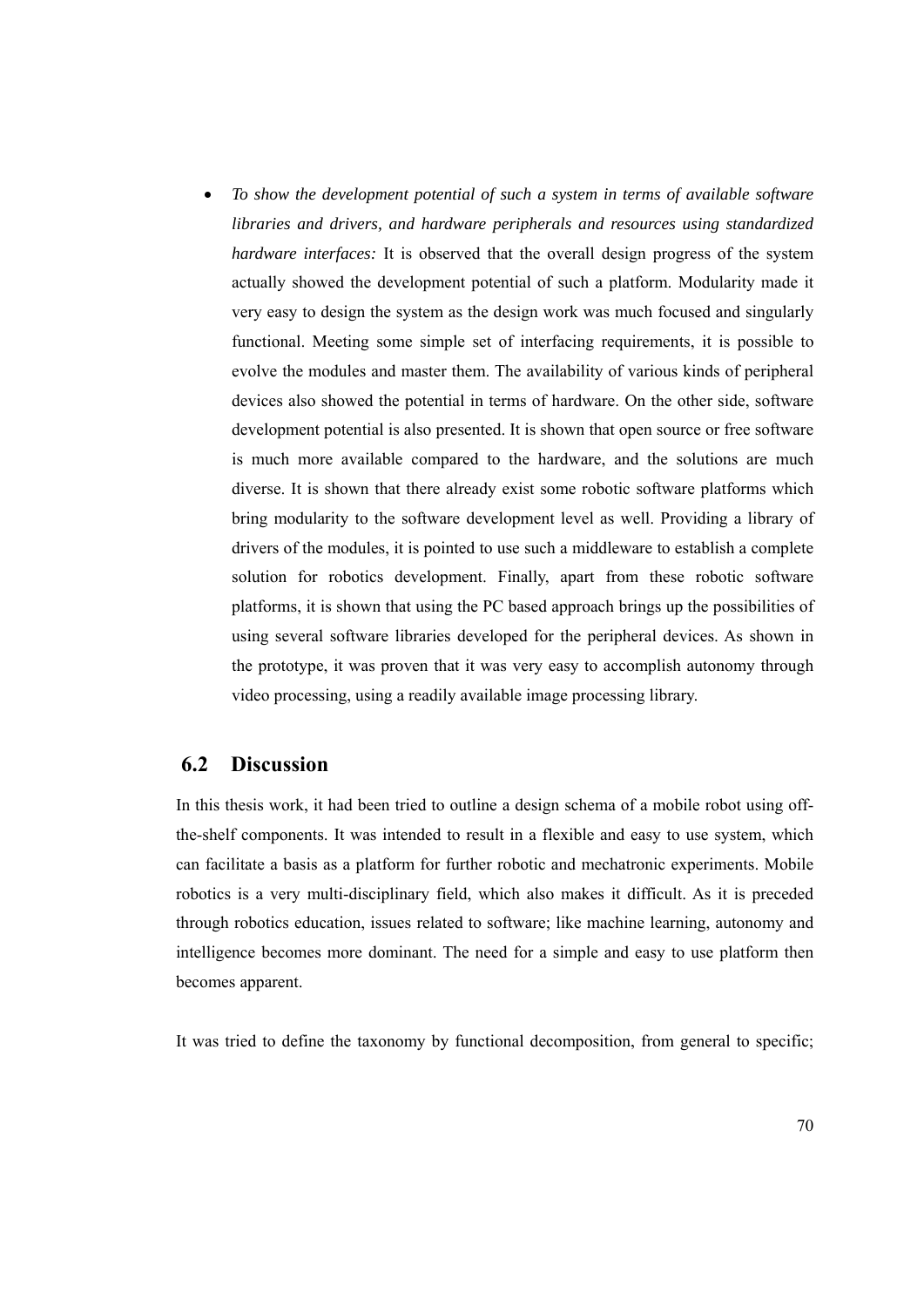which resulted in a classified list of modules. Acting as unit-building blocks, these modules made it possible to achieve systems with different purposes and characteristics. During the design of individual modules, two things were kept in mind. First, it was tried to achieve a mechanical easiness, through stackability and module-to-module physical connectivity. Next, it was aimed to provide easy connectivity also in software wise. The modules were provided with local controllers in the form of microcontrollers, which act as interfaces to sensors and actuators, and also to the rest of the system, by pre-processing incoming or outgoing data.

Having the classification of modules, some of the commonly usable modules were designed as the next stage of the design. As a result, represented modules were achieved. It became evident that the abstraction of the functionalities is necessary to achieve better usability. This feature implemented, it is then possible for the main controller to send generic actuation commands and receive generic sensory information.

These modules are enough to start experimenting with the robotic platform. Even though it seems limited, commercially available robot such as Roomba utilize almost only this much functionality to achieve a task that looks complex.

Apart from the modules listed above, it is beneficial to have some additional modules that can be utilized in a wide range of educational activities. A range finder module is very likely to be needed. It can be sonar based, or infrared based depending on the needs and availability. This module will enable the robot to relatively position itself in the environment and contactlessly detect surrounding objects. Next, a camera module would be beneficial since machine vision is becoming increasingly popular. A layer consisting of USB cameras would be used to do image processing and enhance the functionality of the robot greatly. The number, configuration and functionalities of these cameras might be changed depending on the needs. Finally, a pan-tilt, or a similarly configured gripper module might be used as the education further proceeds to the topic environmental modification and autonomous transportation applications.

In order to further study some basic aspects of the conceptual design, a prototype was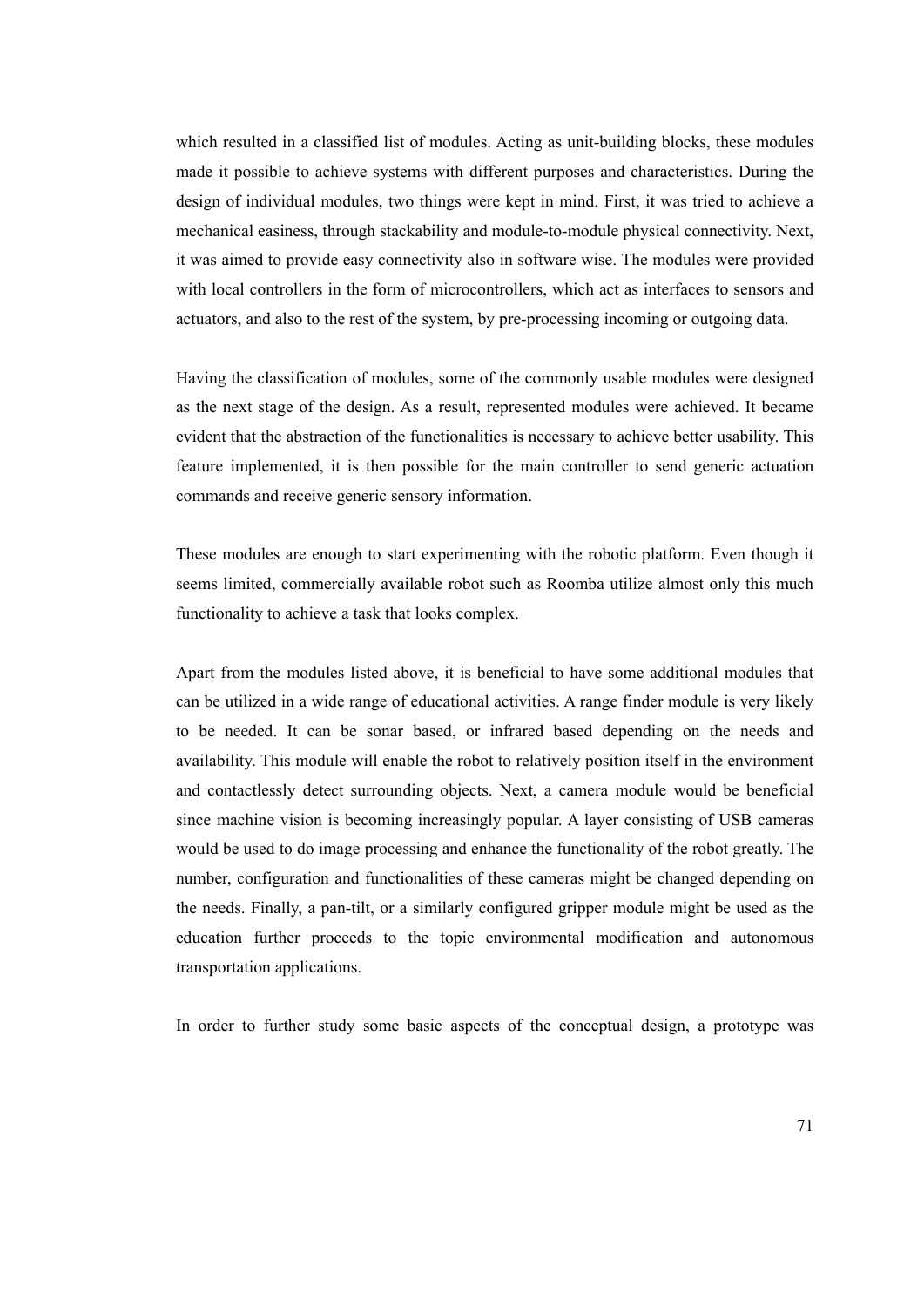designed and built. It consisted of a locomotion module, an infrared range finding module, a bumper module, a pan-tilt module, a camera, a gamepad controller, and a mini-itx based main controller module. An important characteristic of the design is the usage of the miniitx, which provides standard computer functionality. As the computer technology and its peripherals evolved rapidly during last two decades, computers became a central component in various industrial or domestic settings. Robotics consequently affected from this, since many accessory products designed for stationary computers can also be used for robots. The design and the prototype essentially show the simplicity of using this kind of components, such as the camera and the joystick.

Investigating this simplicity led the design to another key concept; connectivity. Common feature of these commercial products mentioned is that, it is possible to connect, and if needed power them using USB. Featuring hot-plugging, it is also possible to disconnect and reconnect USB devices without restarting. And more importantly, the system gains selfawareness, making it capable of knowing its resources. In terms of robotics, these properties become very advantageous, since it is possible to design proprioceptive, self-diagnosing robots.

While designing the modules for the prototype, it was therefore decided to use these advantages of USB connectivity. This decision led to another investigation, where similar functioning microcontrollers were tested and used in different modules. In addition to two ready-made solutions (Basic Stamp, Arduino), it was also decided to custom build PIC18f4550 based boards. The latter choice has already been studied in detail in [30], which also supports the arguments of connectivity and modularity as a case study.

Unlike the alternatives, PIC microcontroller features a true built-in USB functionality. Although it was not implemented in the prototype, this enables the possibility of using it as a generic human interface device. In that case, it is possible to write device drivers for each module and use them as specific devices, rather than emulating serial ports.

Although it has not been stressed on, cost is obviously another factor that affects the design.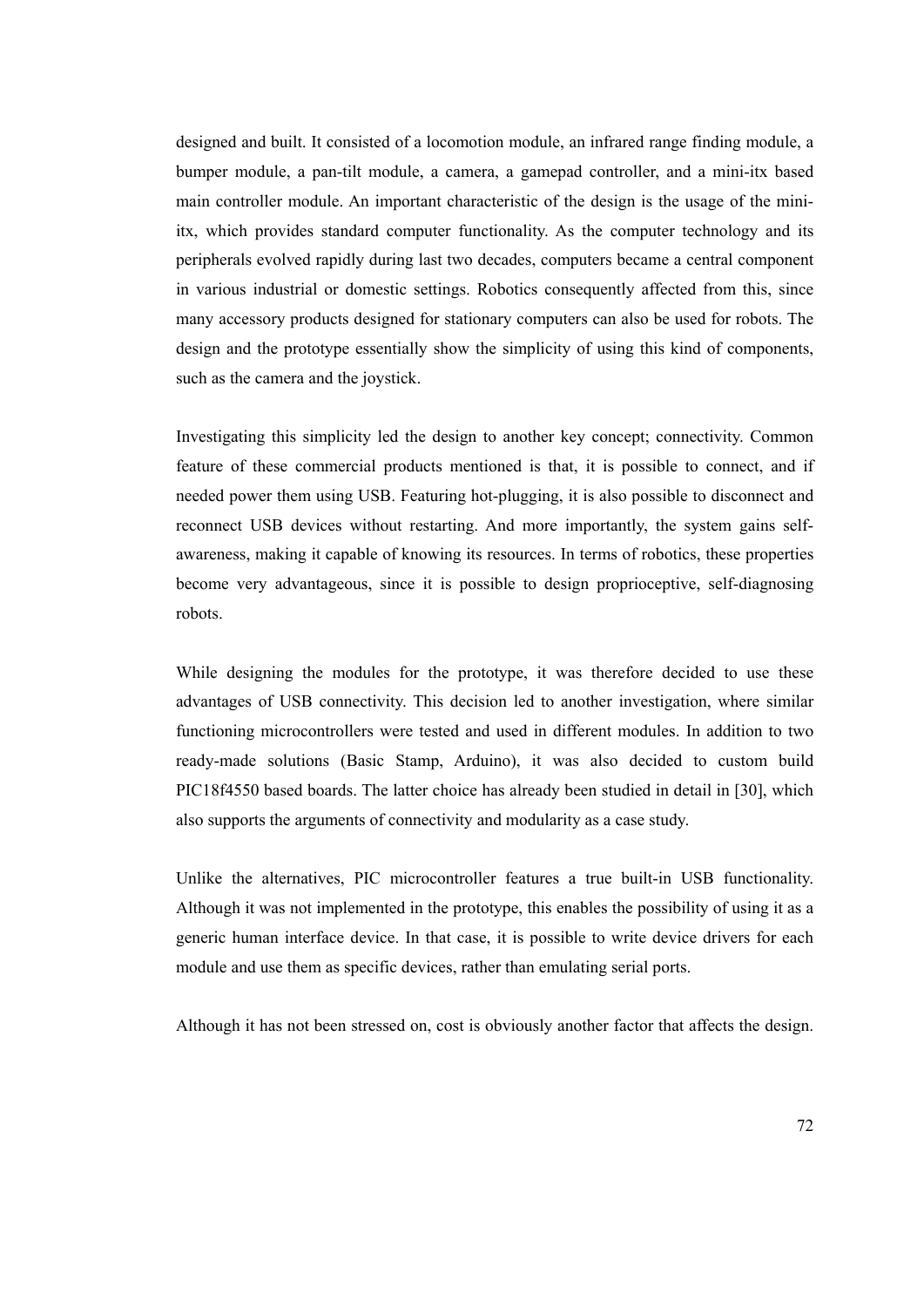Using consumer grade, off-the-shelf components as much as possible, a rather inexpensive design is achieved. As an example, while CMUcam (a camera particularly designed for robotics applications) costs about 180\$, a simple webcam costs not more than 30\$, providing much better functionality. In addition, whereas special robotics components, such as serial wireless adapters, can be very difficult to obtain; consumer products, such as USB wireless adapters, are much more available. As a result, it is shown that this strategy not only results in a cost effective system, but also provides better maintainability since faulty components can be easily replaced.

### **6.3 Conclusion**

Mobile robotics is an emerging field, which sets new challenges to robotics every day. The breadth and depth of the topics covered significantly affects learning in robotics education. Due to its much applied nature, it is very beneficial to utilize simple and easy to use platforms in robotic education.

With this thesis work, it has been aimed to outline a simple, inexpensive and easy to use mobile robotic platform using off-the-shelf components. The robot system had been handled as a product, and the design approach mainly centered on three key issues; modularity, flexibility and ease of use.

It is shown that by functionally classifying modules, it is possible to obtain standardized modules. It was aimed to abstract modules in as high levels as possible, therefore the system do not deal with the specific module, but the class that module belongs. There already have been some very successful attempts for standardization of robotic software [37], [38]. The intent of this work has been to outline a design proposal which will move the modularization also into the hardware level.

Motivation behind this project was the author's self desire for a decent, inexpensive and customizable robot platform, which is probably shared by many other roboticists. It is shown that this target is achievable by using consumer level, off-the-shelf components. Especially,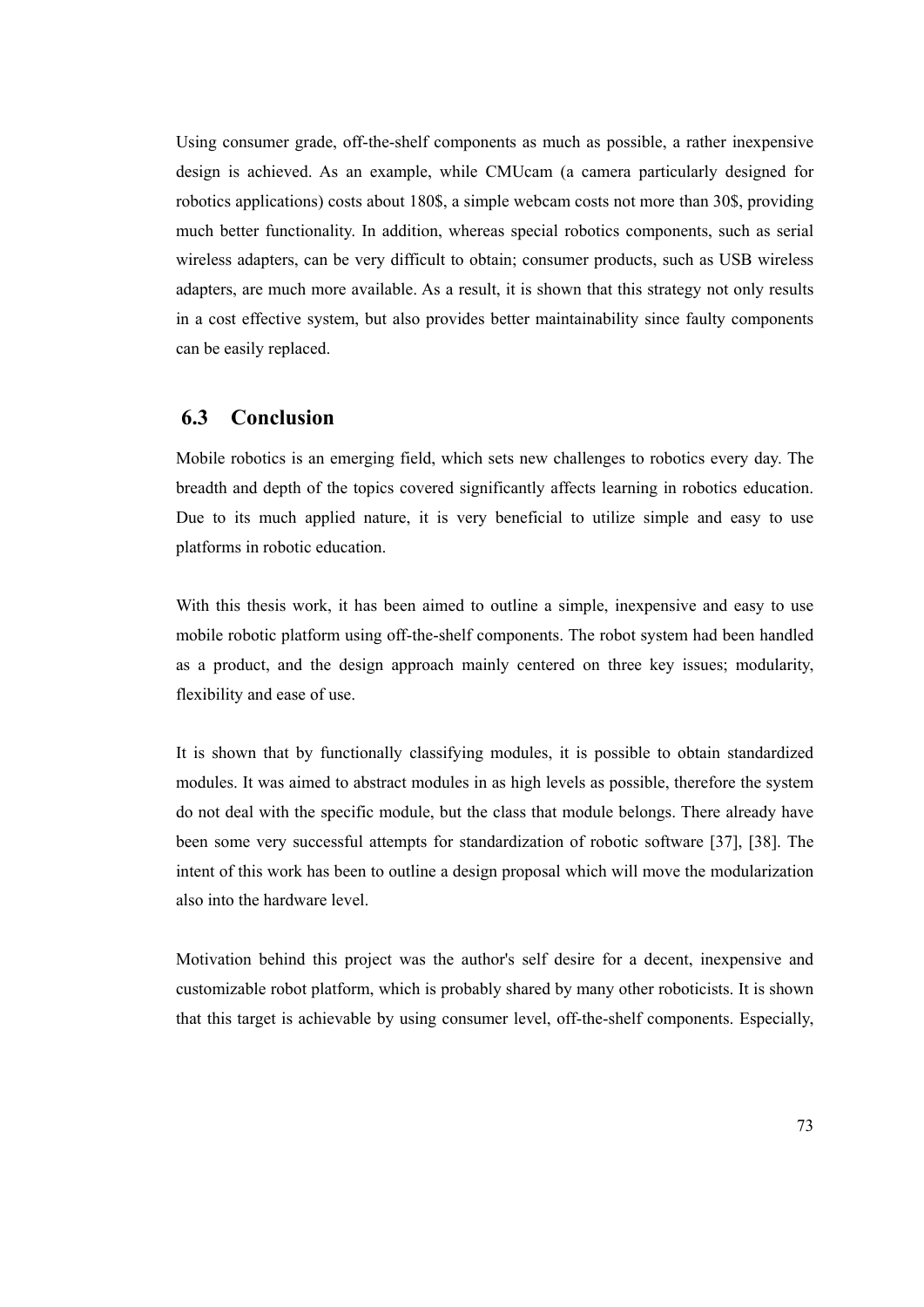using a small form factor PC opens up many possibilities, and facilitates a very easy environment for development. It is also noticed that the connectivity capabilities of a PC, particularly USB, very much increases hardware and software flexibility. It is believed that, even the level of autonomy can be increased by exploiting the characteristics of this connectivity and achieving self-aware systems. On this matter, next stage might be envisioned as given the task and environmental conditions, the robot system automatically determines the needed configuration and list the modules to be used in that particular task. Therefore, this work can principally constitute a basis for evolutionary mobile robotics research.

In short, it is believed that the design outline presented in here addresses the issues that had been identified in the problem definition stage, which is presented in the first chapter. The advantages of such a modular design have been shown with the design, and possibility of building a capable and inexpensive robot has been shown with the prototype.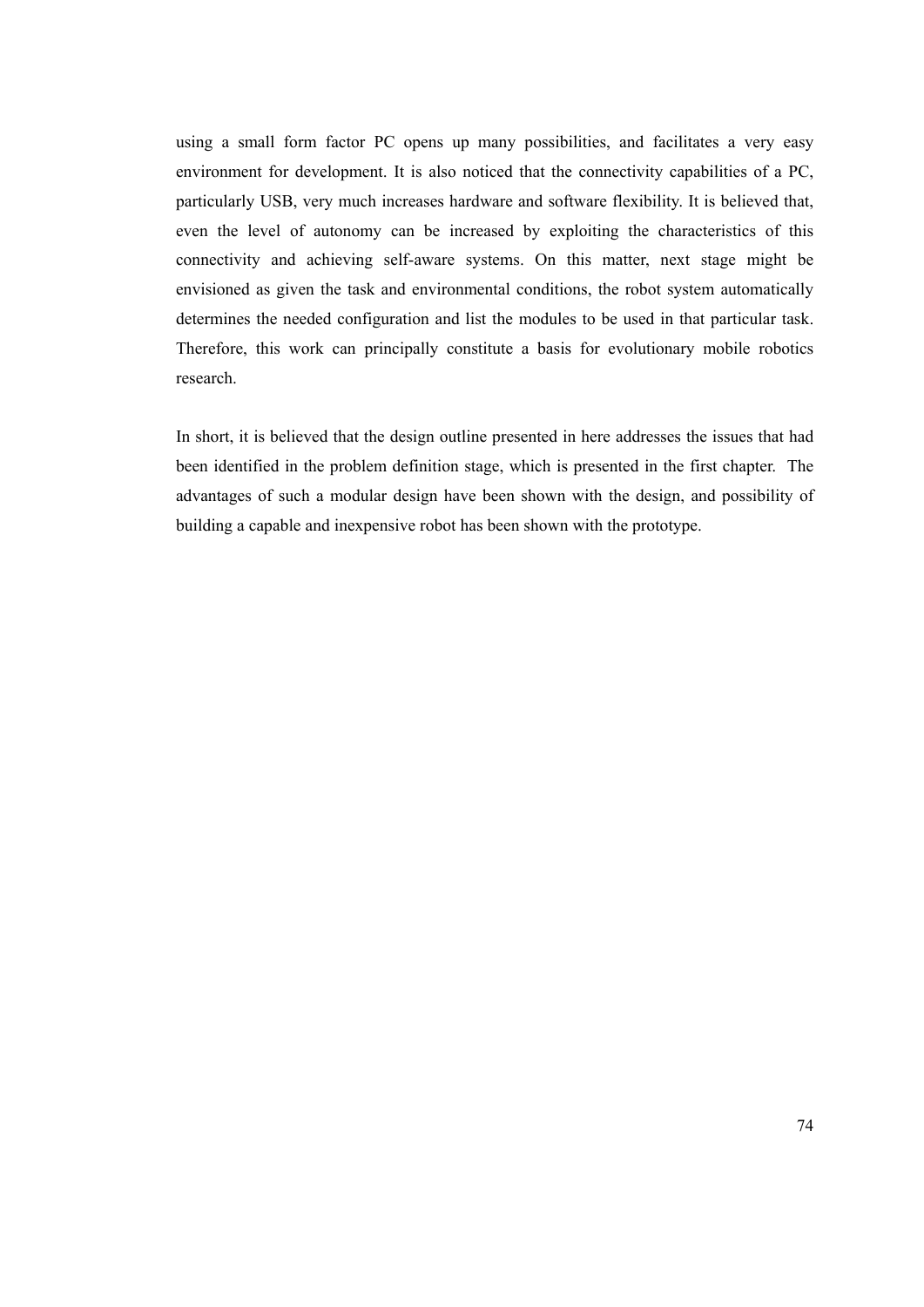## **REFERENCES**

1. **Anonymous.** Definition of Robot. *Wikipedia.* [Online] 2 8, 2008. [Cited: 2 8, 2008.] www.wikipedia.org/wiki/robot.

2. **Robotics, International Federation of.** *World Robotics 2007.* Frankfurt : United Nations Publications, 2007.

3. **Baldwin, C. Y. and Clark, K. B.** *Design Rules, Vol. 1: The Power of Modularity.*  s.l. : MIT Press, 2000. Massacchusets.

4. *A Modular Architecture for a Multi-Purpose Mobile Robot.* **Gerald S., Gordon F., Arndt M. and Franz W.** Kyoto : 17th International Conference on Industrial and Engineering Applications of Artificial Intelligence and Expert Systems, 2004.

5. *RABBIT-a modular rapid-prototyping platform for distributedmechatronic systems.* **Zanella M.C., Robrecht M., de Freitas A., Horst F.A., Lehmann T., Gielow R.** Porto Allegre : 14th Symposium on Integrated Circuits and Systems Design, 2001.

6. *A "Brick"-architecture-based mobile under-vehicle inspection system.* **Andreas K., David P., Jin-Choon N., Mongi A., David G., Grant G.** 5, West Yorkshire : Industrial Robot: An International Journal, 2004, Vol. 31.

7. **B., Larson T. and Allen.** Botstack- open architecture. *TedLarson.com.* [Online] 2 8, 2008. [Cited: 2 8, 2008.] http://www.tedlarson.com/robots/botstack/index.htm.

8. **D., Walters.** Oap. *Open Automation Project.* [Online] 2 8, 2008. [Cited: 2 8, 2008.] opa.sourceforge.net.

9. *Task Inference and Distributed Task Management in theCentibots Robotic System.*  **Ortiz CL., Vincent R., Morisset B.** Utrecht : Proceedings of the fourth international joint conference on Autonomous agents and multiagent systems, 2005.

10. **ActivMedia.** Amigobot. *ActivRobots.* [Online] 2 8, 2008. [Cited: 2 8, 2008.] http://www.amigobot.com.

11. **M-, Woehrer.** Mac Mini Robot. *Oklahoma University.* [Online] 2 8, 2008. [Cited: 2 8, 2008.] cs.ou.edu/mmr.

12. **ActivMedia.** Pioneer Robots. *ActivRobots.* [Online] 2 8, 2008. [Cited: 2 8, 2008.] www.activmedia.com/p3dx.

13. **K-Team.** Khepera III. *K-Team Corporation.* [Online] 2 8, 2008. [Cited: 2 8, 2008.] www.k-team.com/.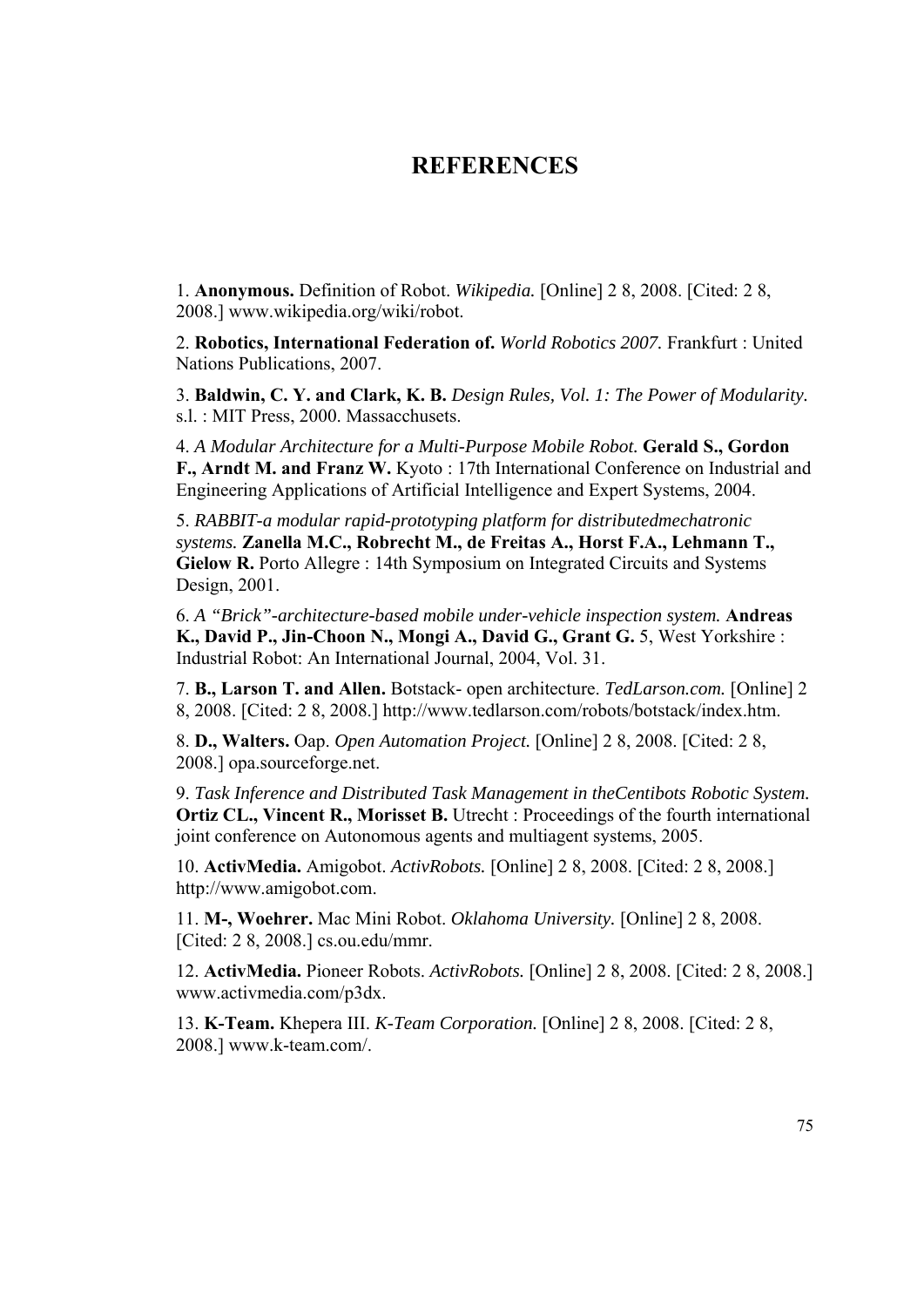14. *Demonstrating the Capabilities of MindStorms NXT for the AI Curriculum.* **F., Myles.** Palo Alto : Proceedings of 2007 AAAI Spring Symposium (Robots and Robot Venues: Resources for AI Education Track, 2007.

15. Vex Robotics Design System. *VEX.* [Online] 2 8, 2008. [Cited: 2 8, 2008.] http://www.vexlabs.com/.

16. Parallax - Education. *ParallaxCorporation.* [Online] 2 8, 2008. [Cited: 2 8, 2008.] www.parallax.com.

17. **Siegwart T., Nourbaksh I.** *Introduction to Autonomous Mobile Robot.*  Massachusetts : MIT Press, 2004.

18. **Anonymous.** Definition of Wheel. *Wikipedia.* [Online] 2 8, 2008. [Cited: 2 8, 2008.] www.wikipedia.org/wiki/wheel.

19. **Thrun S., Burgard W., Fox, D.** *Probablistic Robotics.* Massachusetts : MIT Press, 2005.

20. **Ekahau.** Ekahau Positioning Engine. *Ekahau.* [Online] 2 8, 2008. [Cited: 2 8, 2008.] www.ekahau.com.

21. *The sonar ring: Obstacle detection for a mobile robot.* **S., Walter.** Raleigh : Proceedings of IEEE International Conference on Robotics and Automation, 1987.

22. *Mobile robot sonar sensing with pseudo-random codes.* **Jorg, K. and Berg, M-.** Leuven : Proceedings of IEEE Conference on Robotics & Automation , 1998.

23. **SICK.** SICK LMS Laser Measruing System. *SICK Industrial Automation.*  [Online] 2 8, 2008. [Cited: 2 8, 2008.] www.sick.com.

24. **HOKUYO.** Hokuyo URG-04Lx Laser Range Finder. *Hokuyo.* [Online] 2 8, 2008. [Cited: 2 8, 2008.] www.hokuyo-aut.jp/02sensor/07scanner/urg.html.

25. *Service robots – the end of the beginning?* **M., Schofield.** 6, Emerald : Industrial Robot: An International Journal, 1999, Vol. 26.

26. **A., Bulucea.** *Mini-ITX Power Solutions.* Silicon Valley : Ituner Networks Corporation, 2003.

27. **D., Sawicz.** Hobby Servo Fundamentals. *Lecture notes of MAE-412 Microprocessors.* [Lecture notes of MAE-412 Microprocessors]. Princeton : Princeton University, 2006.

28. **I., Buchmann.** *Batteries in a Portable World.* St-Jean-sur-Richelieu : Cadex Inc., 2001.

29. **Anonymous.** Definition of Solid State Drives. *Wikipedia.* [Online] 2 8, 2008. [Cited: 2 8, 2008.] www.wikipedia.org/wiki/Solid\_state\_disk.

30. **Ö., Nursal.** *Modular Embedded System Design / Implementation for Mechatronics Education and Research.* Ankara : Master's Thesis, Department of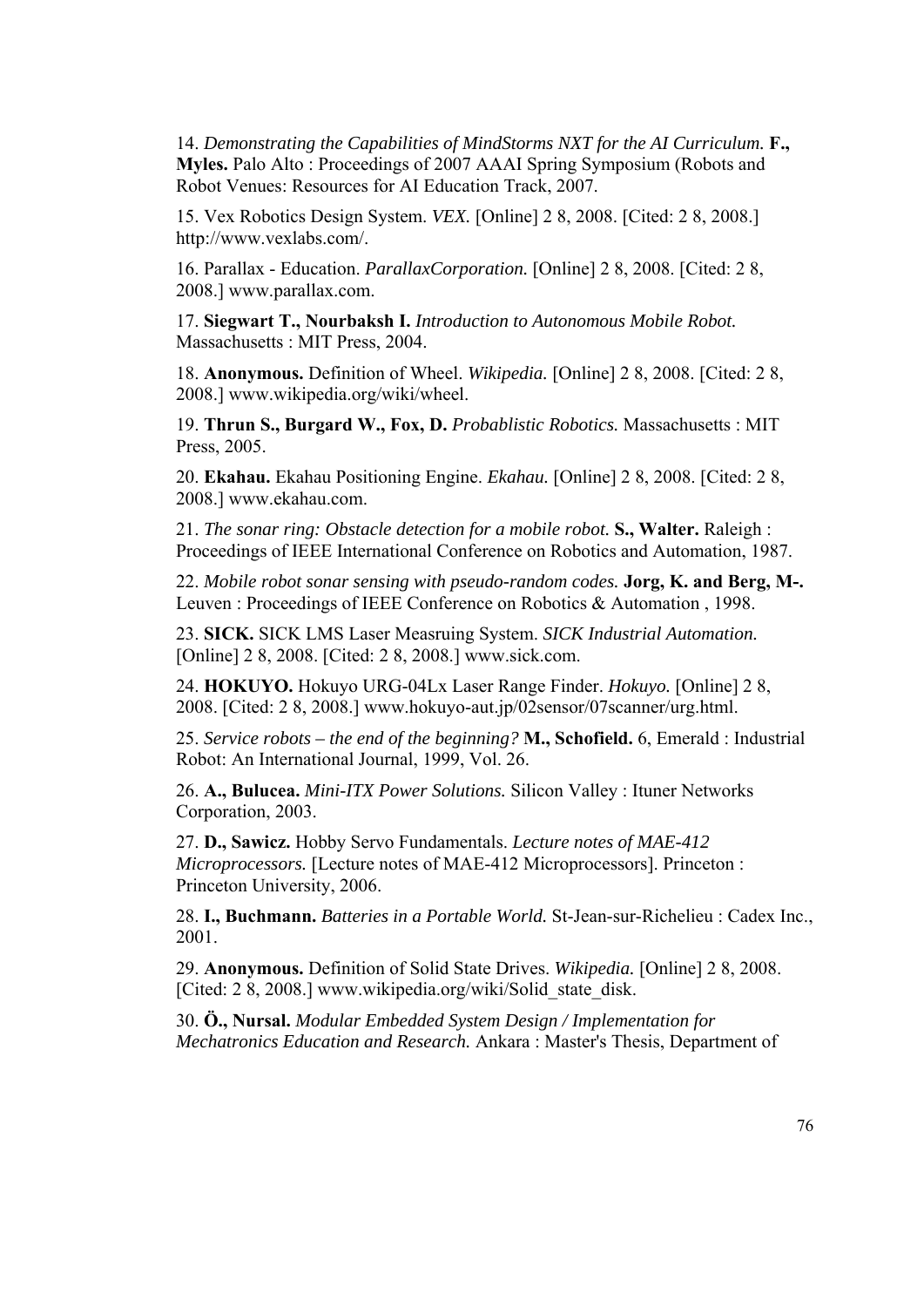Mechanical Engineering, METU, 2007.

31. **Banzi M., Cuartielles D., Igoe T.,Martino G., Mellis D.** Arduino: Open-source electronics prototyping platform. *Arduino.* [Online] 1 1, 2005. [Cited: 2 8, 2008.] www.arduino.cc

32. **J., Bruce.** Cmvision. *Department of Computer Science, CMU.* [Online] 2 8, 2008. [Cited: 2 8, 2008.] www.cs.cmu.edu/~jbruce/cmvision/.

33. **Anonymous.** ImLab. *Sorceforge-net.* [Online] 2 8, 2008. [Cited: 2 8, 2008.] imlab.sourceforge.net/.

34. **Intel Corporation.** OpenCV. *Intel.* [Online] 2 8, 2008. [Cited: 2 8, 2008.] www.intel.com/technology/computing/opencv/index.htm.

35. **Roborealm Inc.** Free robotic machine vision software. *RoboRealm.* [Online] 2 8, 2008. [Cited: 2 8, 2008.] www.roborealm.com.

36. **Anonymous.** Definition of Microsoft DirectX. *Wikipedia.* [Online] 2 8, 2008. [Cited: 2 8, 2008.] www.wikipedia.org/wiki/DirectX.

37. *Most Valuable Player: A Robot Device Server for Distributed Control.* **Gerkey B., Vaughan R. , Støy K., Howard A., and Mataric M.** Wailea : Proceedings of the IEEE/RSJ International Conference on Intelligent Robots and Systems, 2001.

38. **B., Gates.** A Robot in Every Home. *Scientific American Magazine.* 1, 2007, Vol. 1, January.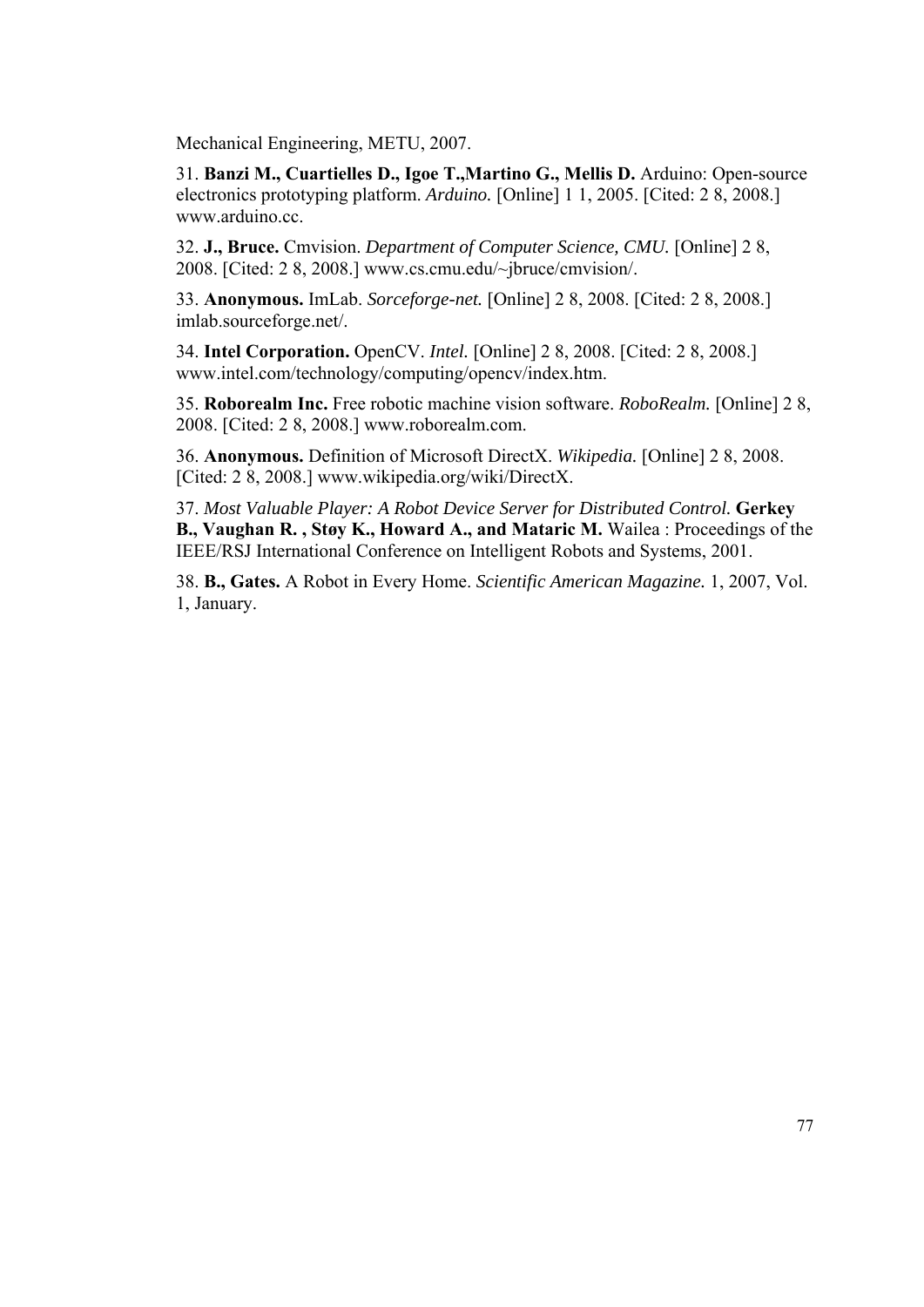## **APPENDIX A**

# **Bill of materials of the Prototype**

Following is the list of components used in the prototype, and their respective approximate prices as of the date of this document. Please note that all of the software resources used in the prototype are open-source or free of charge.

Locomotion module:

| 2 x 70 mm skate wheels                                   | 8\$  |
|----------------------------------------------------------|------|
| 2 x Modified Servo motors                                | 30\$ |
| Basic stamp board                                        | 60\$ |
| Battery pack with 4 x AA 2100 mAh batteries              | 15\$ |
| Range finder module:                                     |      |
| 4 x Sharp GP2D12 sensors                                 | 60\$ |
| PIC18f4550 based local controller                        | 15\$ |
| Contact sensor module:                                   |      |
| 5 x unbranded simulated rolling lever type microswitches | 3\$  |
| PIC18f4550 based local controller                        | 15\$ |
| Pan-tilt module:                                         |      |
| 2 x mini servo motor                                     | 40\$ |
| Arduino controller board                                 | 40\$ |
| Servo controller shield                                  | 5\$  |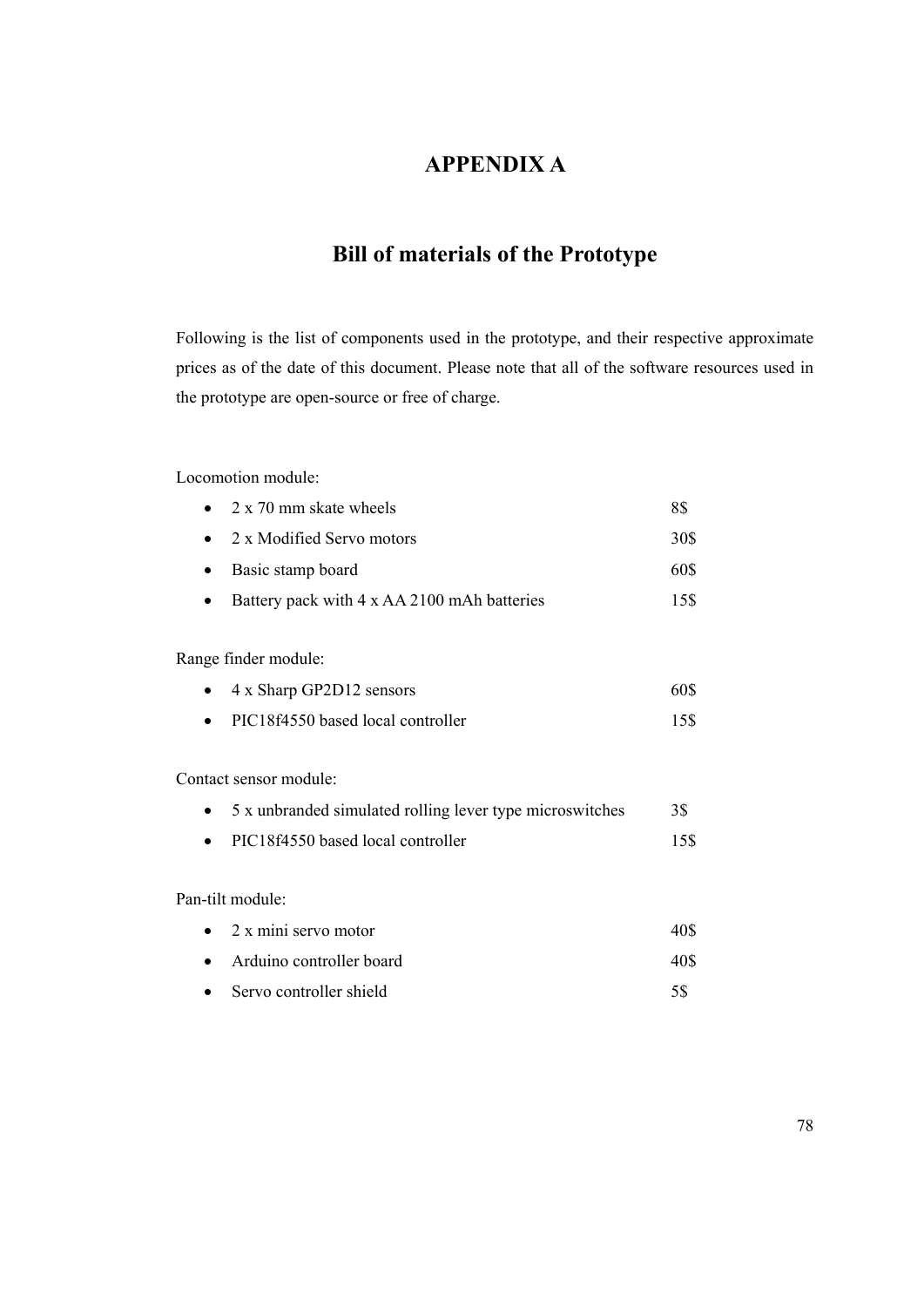Main controller module:

| Via EPIA 13000 MS mini-itx mainboard**          | 170\$ |
|-------------------------------------------------|-------|
| 2.5" Fujitsu IDE 30GB & 40-44 pin IDE converter | 40\$  |
| Kingston 267 MhZ SoDIMM 256 MB RAM              | 25\$  |
| PowerStream PST-ITX-2 DC-DC converter**         | 45\$  |
| Asus Wireless USB-Ethernet adapter              | 25\$  |
|                                                 |       |

Miscellaneous:

| $\bullet$ | Philips Webcam                   | 25\$ |
|-----------|----------------------------------|------|
|           | • Logitech Wireless RumblePad II | 50\$ |

\*Prices are given as VAT included approximate prices as of 2.2008

\*\* These items are discontinued. Their prices are given for substitute products:

- VIA EPIA CN13000G
- PicoPSU-80-WI-32V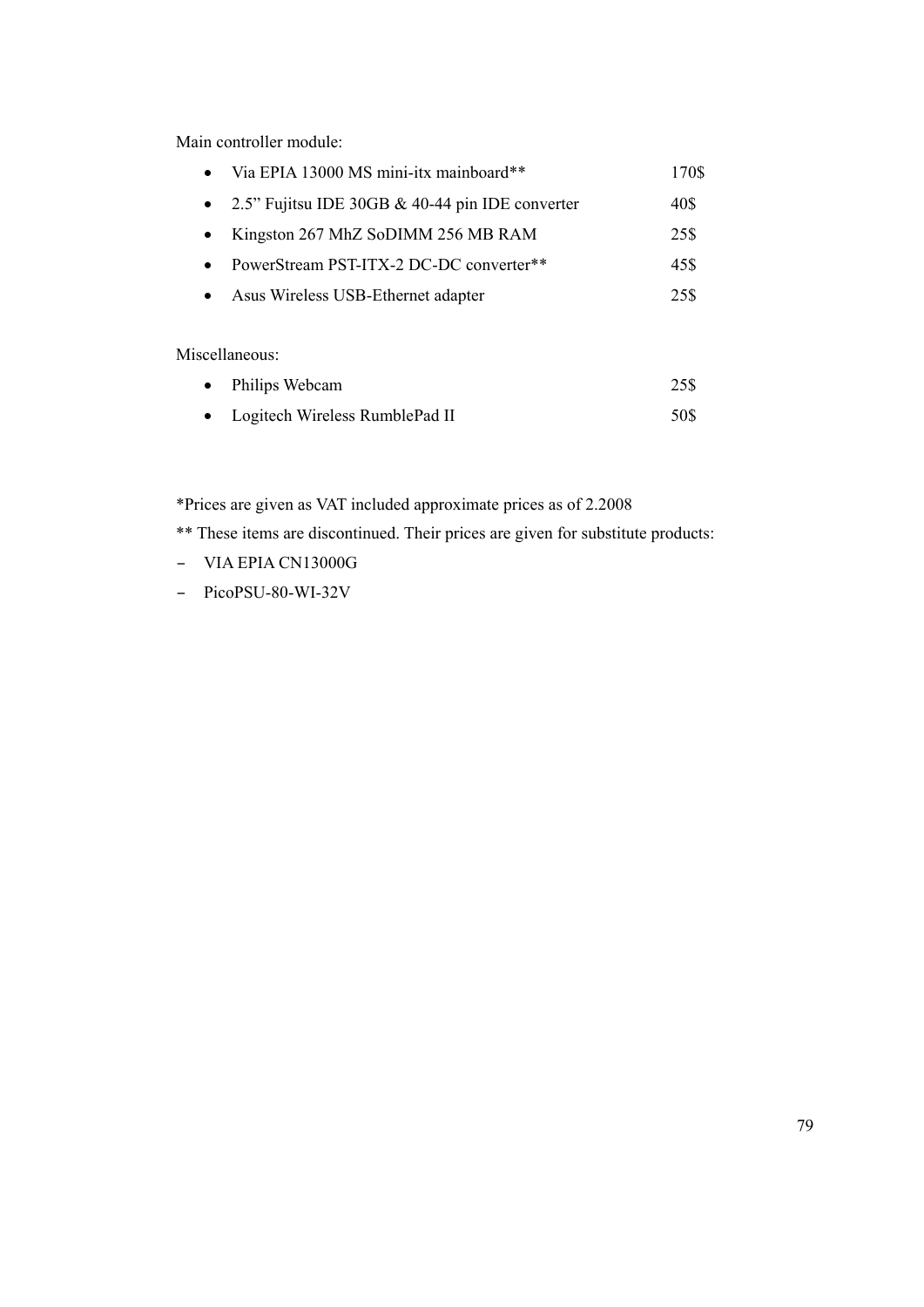## **APPENDIX B**

# **B.1 Module Schematics**

Following figures gives the block diagrams of the modules in the prototype, showing used components and connections.



*Figure 21: Main controller module*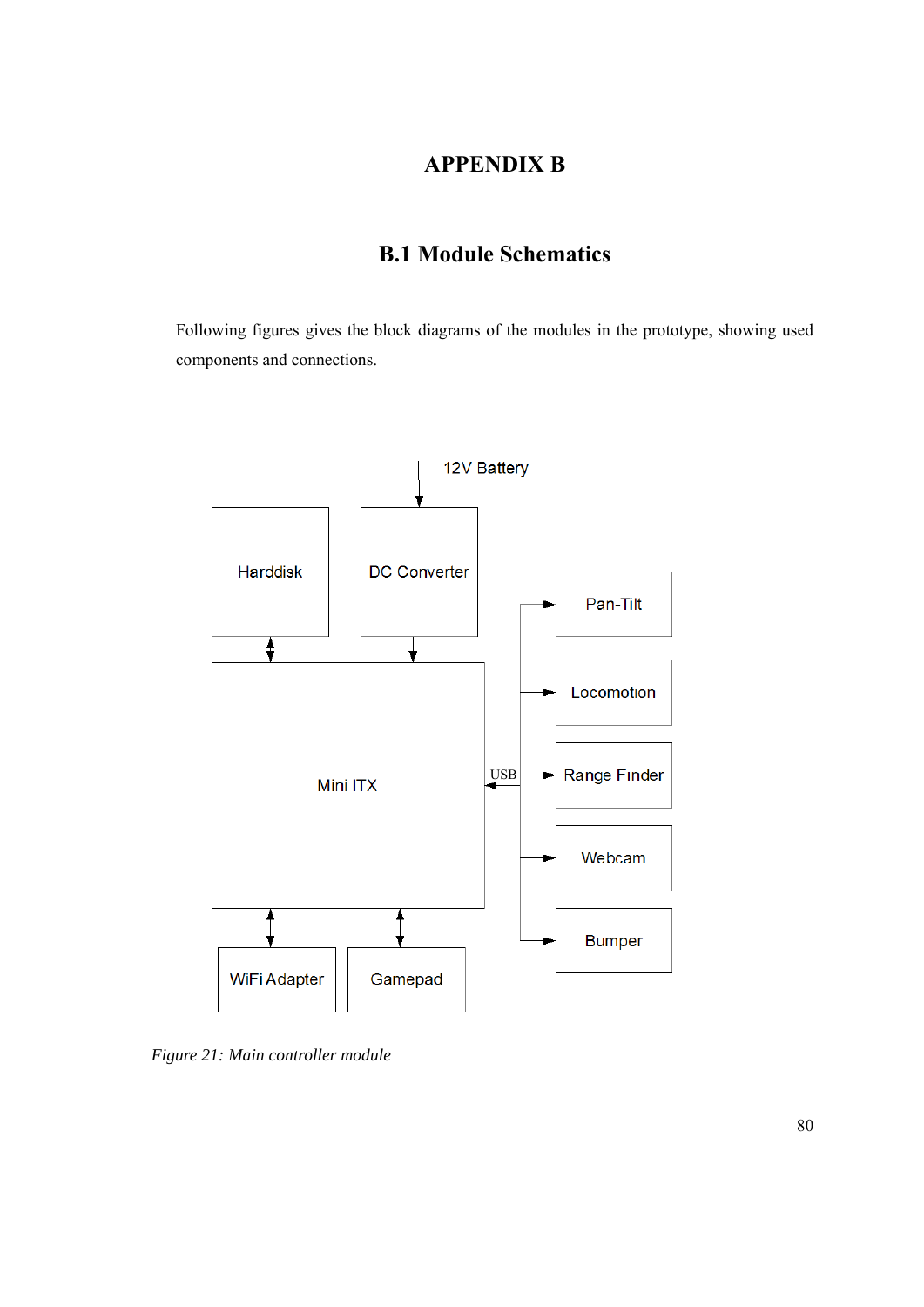

*Figure 22: Locomotion Module*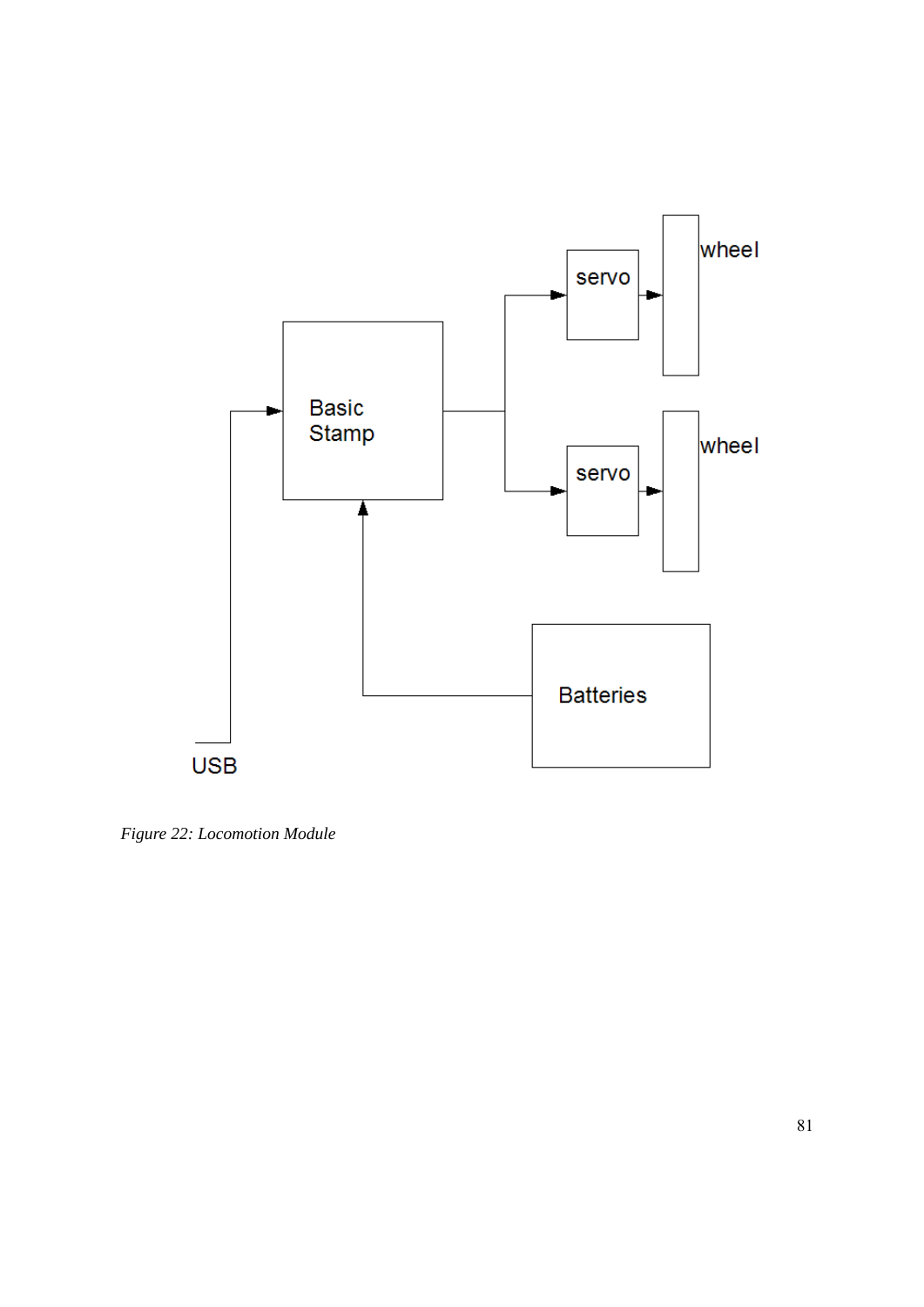

*Figure 23: Range Finder Module*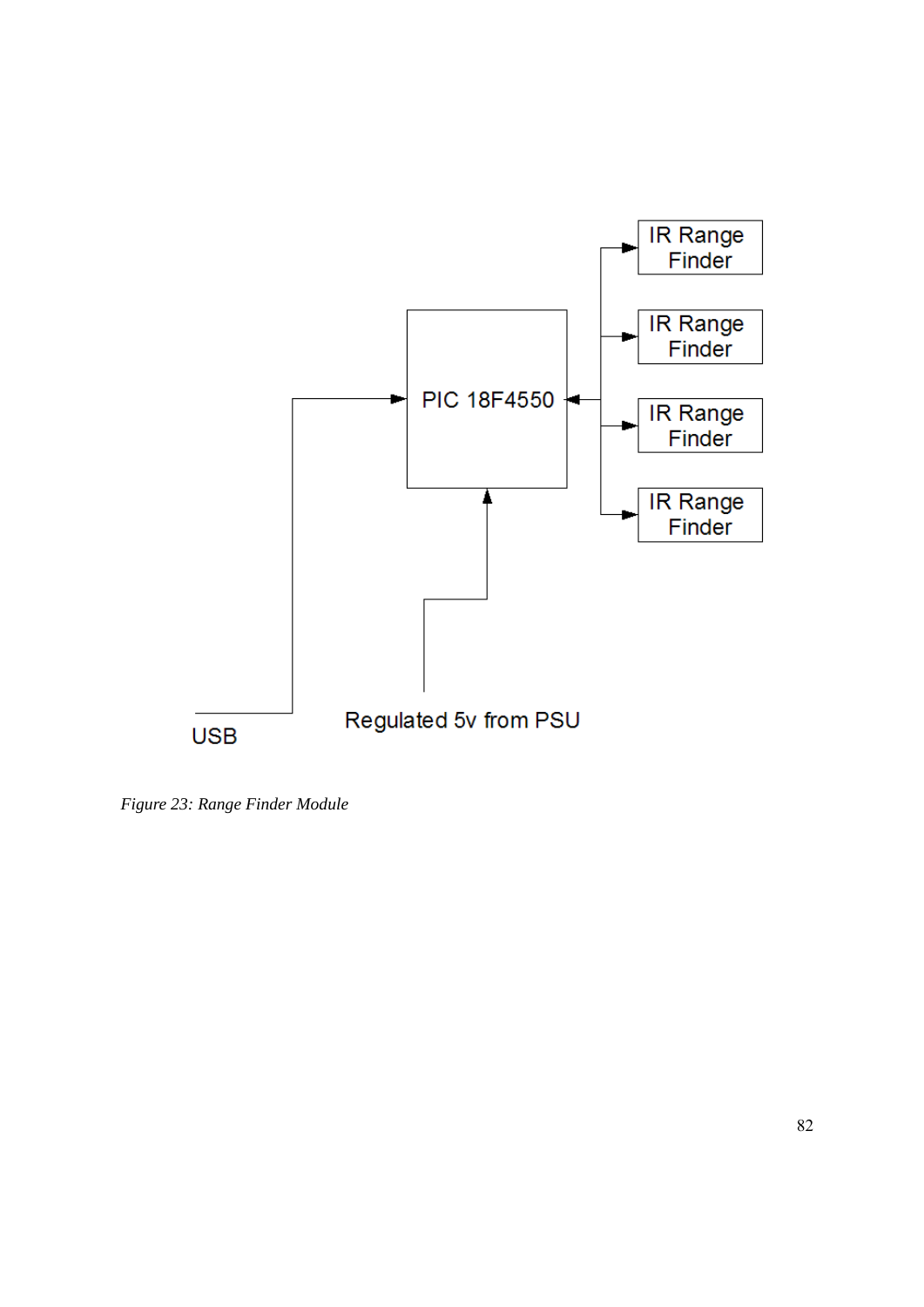

*Figure 24: Contact Sensor Module*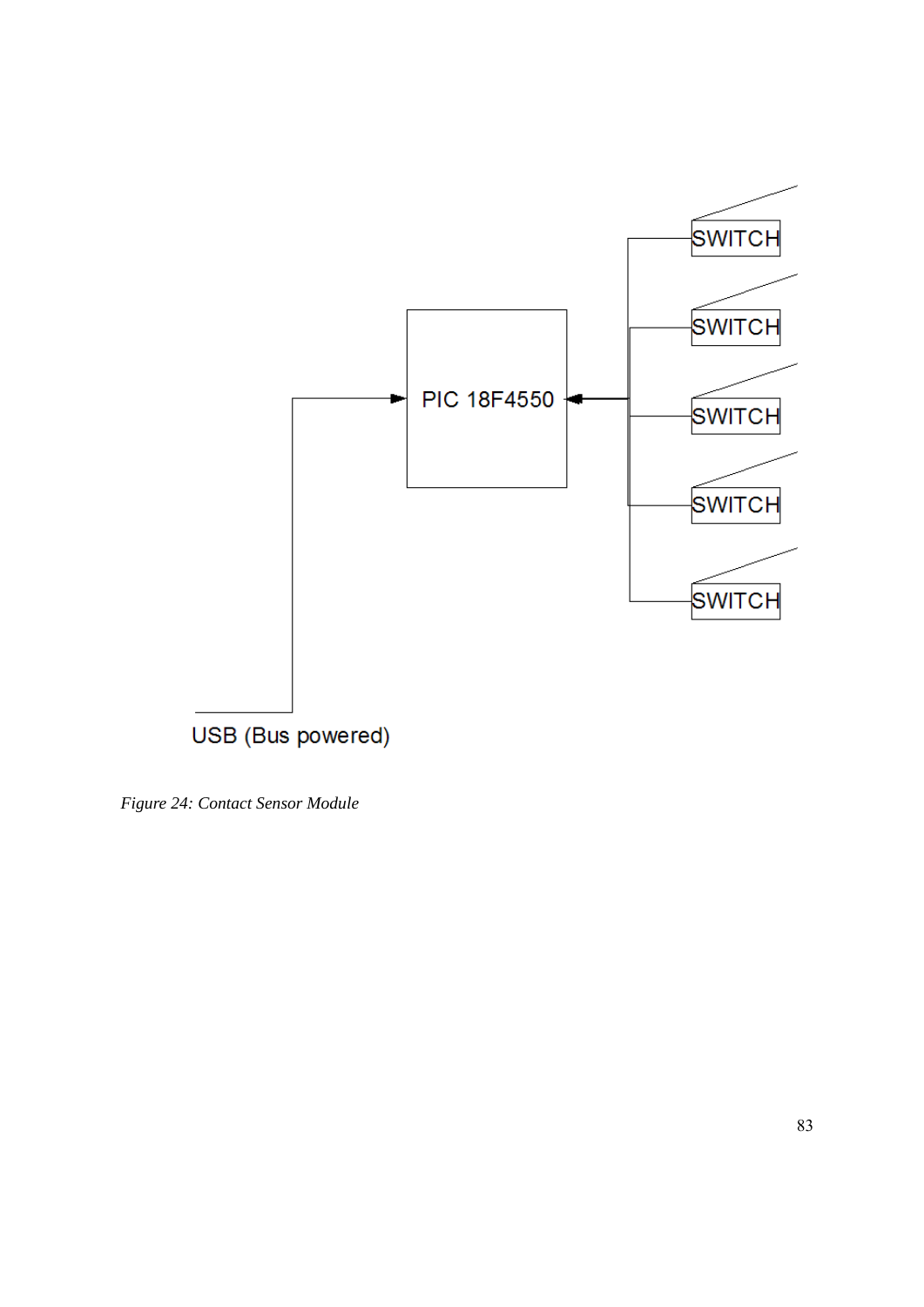

*Figure 25: Pan Tilt Module*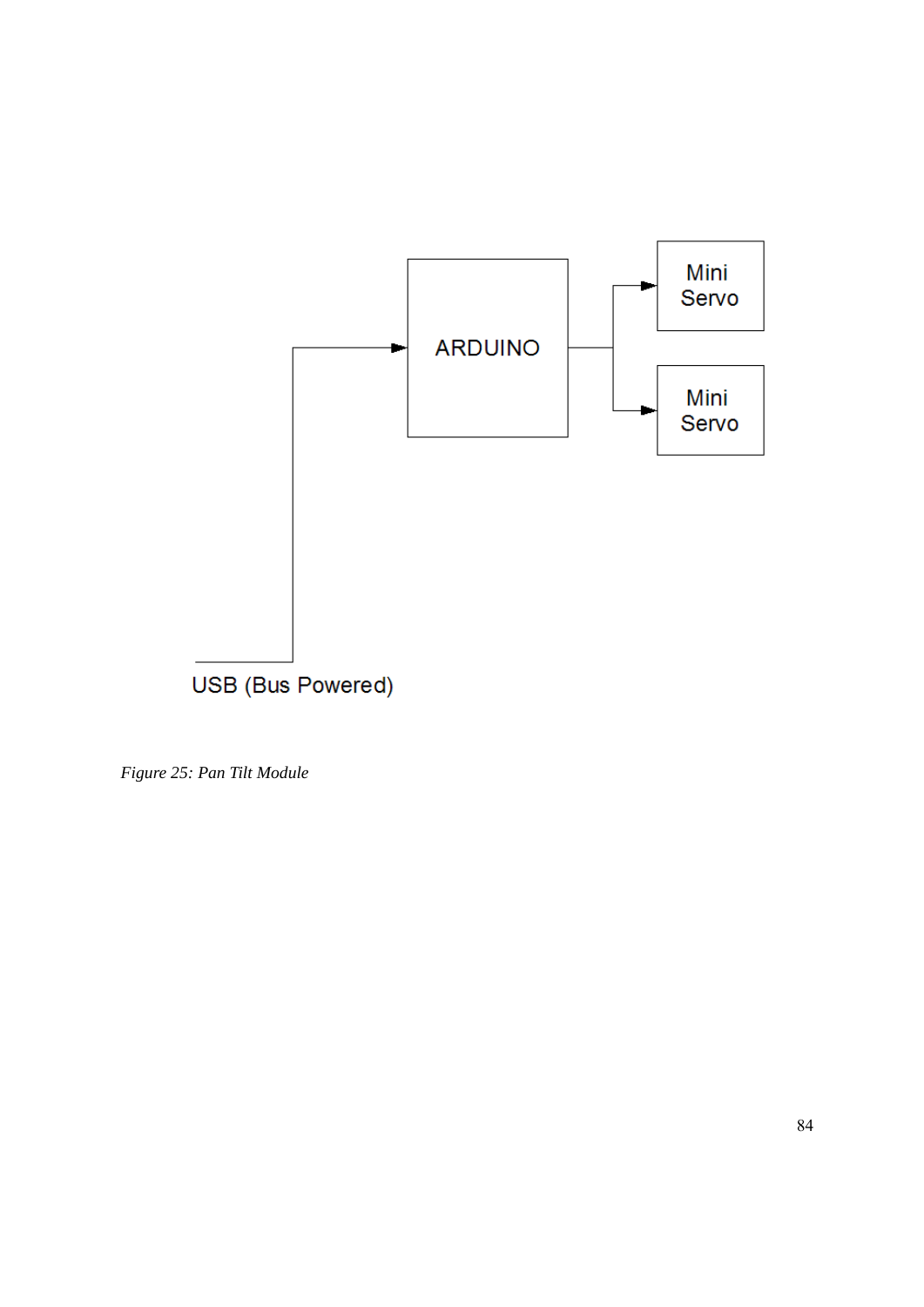# **B.2 Local Controller Schematics**



*Figure 26: PIC Based Controller*